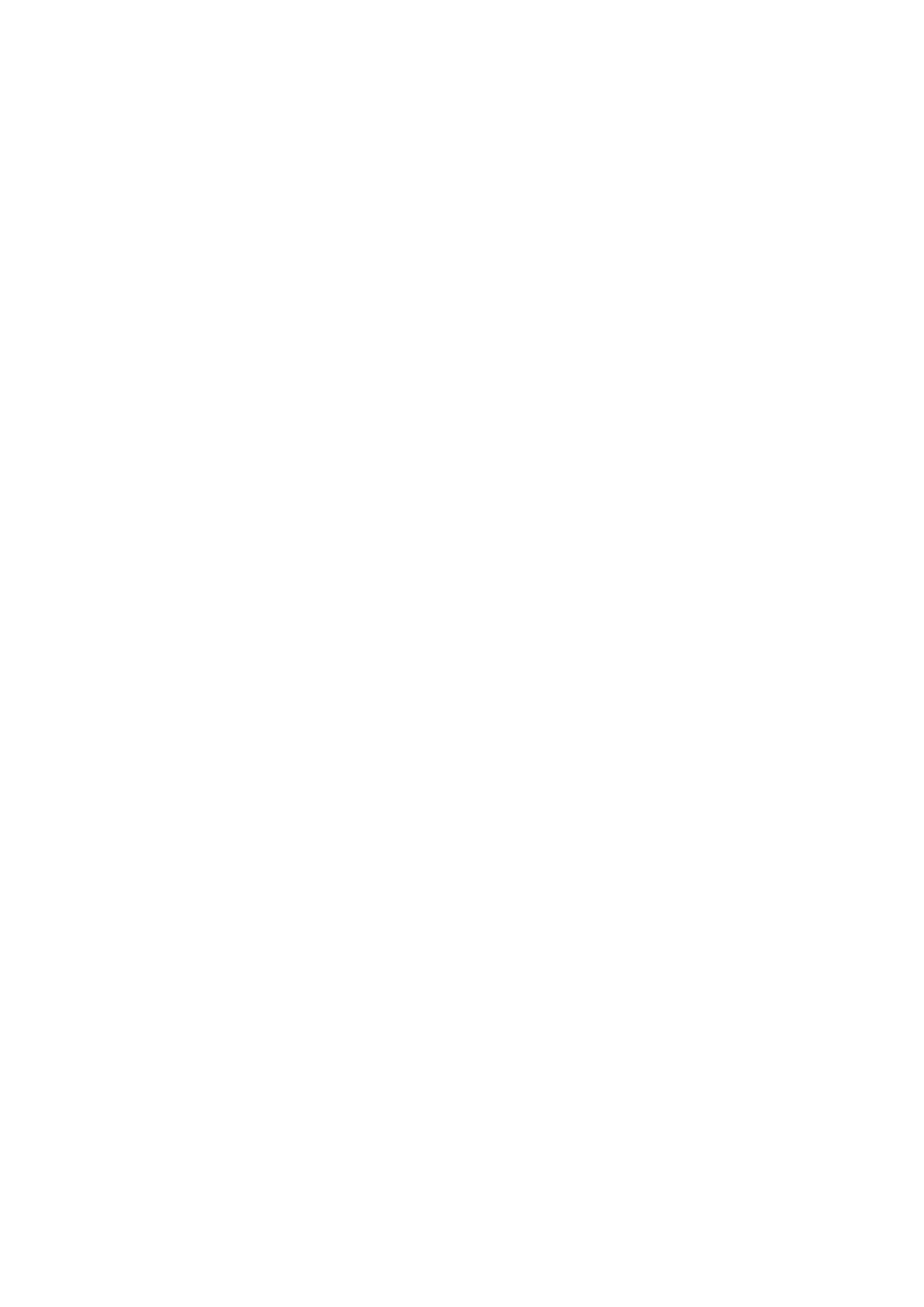Western Australia

# **Medicines and Poisons Act 2014**

# **Contents**

# **Part 1 — Preliminary**

| 1.               | Short title                                                        | $\mathbf{1}$ |
|------------------|--------------------------------------------------------------------|--------------|
| 2.               | Commencement                                                       | $\mathbf{1}$ |
| 3.               | Terms used                                                         | 1            |
| $\overline{4}$ . | Poisons                                                            | 4            |
| 5.               | Strictly controlled substances                                     | 7            |
| 6.               | Term used: manufacture                                             | 8            |
| 7.               | Terms used: prescription and related terms                         | 9            |
| 8.               | Term used: supply                                                  | 11           |
| 9.               | Supply and possession of poisons by pharmacy                       |              |
|                  | business                                                           | 12           |
| 10.              | Relationship with Misuse of Drugs Act 1981                         | 13           |
| 11.              | Act applies to the State                                           | 13           |
|                  |                                                                    |              |
|                  | Part 2 	 Offences                                                  |              |
| 12.              | Terms used                                                         | 14           |
| 13.              |                                                                    |              |
|                  | Offences relating to manufacture and supply of                     | 14           |
| 14.              | Schedule 2 and Schedule 3 poisons                                  |              |
|                  | Offences relating to manufacture, supply,                          |              |
|                  | prescribing and possession of Schedule 4 and<br>Schedule 8 poisons | 16           |
| 15.              | Offences relating to manufacture and supply of                     |              |
|                  | Schedule 5 and Schedule 6 poisons                                  | 19           |
| 16.              | Offences relating to manufacture, supply, use and                  |              |
|                  | possession of Schedule 7 poisons                                   | 19           |
| 17.              | Offences relating to manufacture, supply, use and                  |              |
|                  | possession of Schedule 9 poisons                                   | 21           |

As at 01 Jul 2021 Version 00-f0-00 Page i Published on www.legislation.wa.gov.au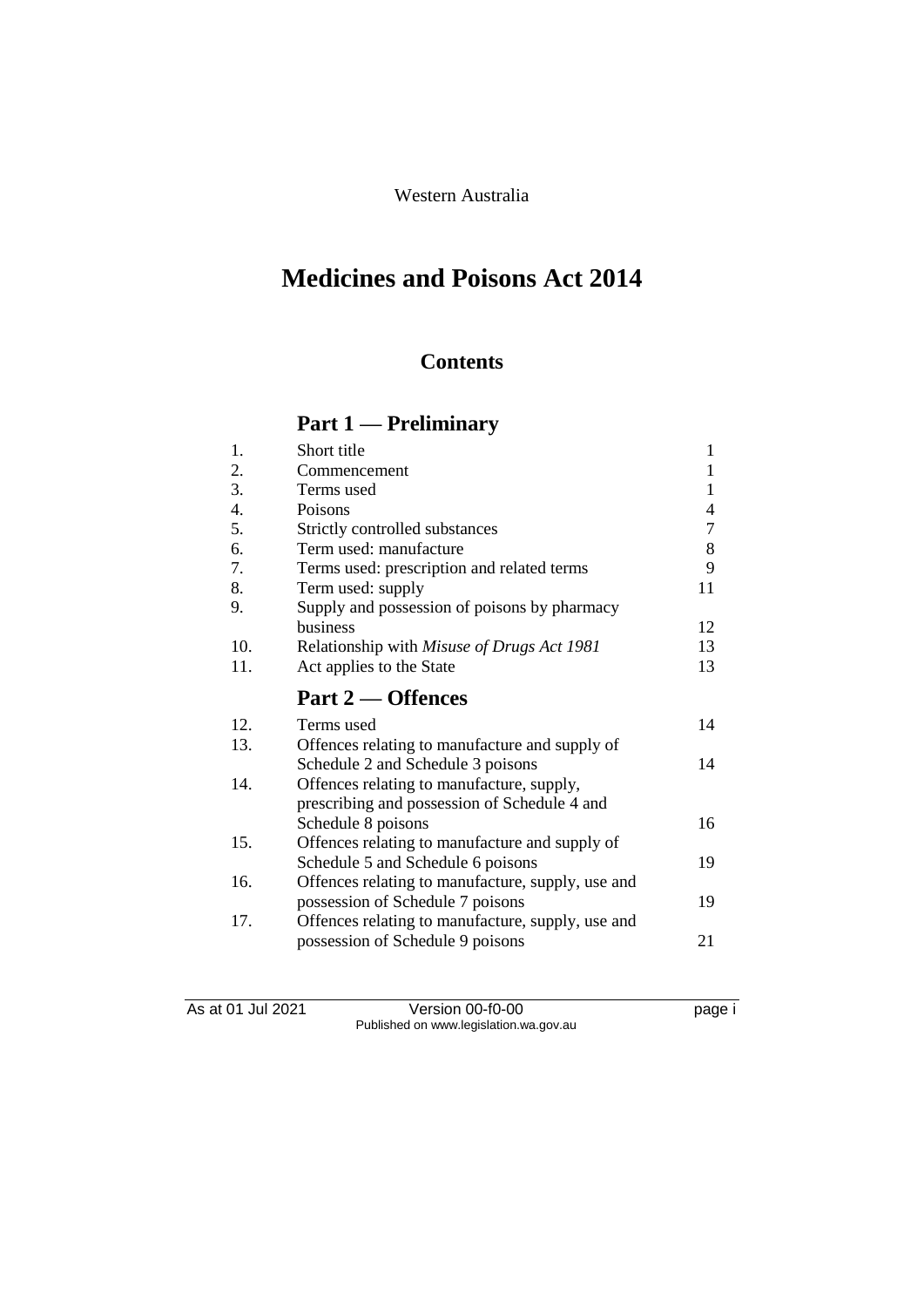#### **Contents**

| 18. | Offences relating to supply and use of strictly      |    |
|-----|------------------------------------------------------|----|
|     | controlled substances                                | 21 |
| 19. | Use of poison obtained under permit                  | 23 |
| 20. | Unlawfully obtaining poison by wholesale             | 24 |
| 21. | Fraudulent behaviour to obtain supply of poison      | 24 |
| 22. | Storage, handling, transport and disposal of         |    |
|     | poisons                                              | 25 |
| 23. | Record keeping and reporting                         | 26 |
| 24. | Vending machines                                     | 26 |
|     | Part 3 — Authorisation of health                     |    |
|     | professionals                                        |    |
|     | Division 1 — Authorisation of health                 |    |
|     | professionals                                        |    |
| 25. | Authorisation of health professionals to administer, |    |
|     | possess, prescribe, supply or use medicines          | 28 |
| 26. | Authorisation of pharmacists to manufacture          |    |
|     | medicines or use or possess Schedule 7 poisons       | 28 |
| 27. | Authorisation of employees and agents                | 29 |
|     | Division 2 — Conditions, suspension and              |    |
|     | cancellation                                         |    |
| 28. | Grounds for taking action                            | 29 |
| 29. | CEO may impose conditions, suspend or cancel         |    |
|     | authority                                            | 30 |
| 30. | Effect of conditions, suspension or cancellation     | 32 |
| 31. | CEO may notify regulatory authority if action        |    |
|     | taken under this Division                            | 32 |
| 32. | Publishing notice of action taken under this         |    |
|     | Division                                             | 33 |
| 33. | Review of decisions by State Administrative          |    |
|     | Tribunal                                             | 33 |
|     | Part 4 — Licences, permits and                       |    |
|     | notices                                              |    |
|     | Division 1 — Licences and permits                    |    |
| 34. | Licences                                             | 34 |
| 35. | Licences for Schedule 9 poisons                      | 34 |
| 36. | Permits                                              | 35 |
| 37. | Permits for Schedule 9 poisons                       | 35 |
|     |                                                      |    |
|     |                                                      |    |

page ii Version 00-f0-00 As at 01 Jul 2021 Published on www.legislation.wa.gov.au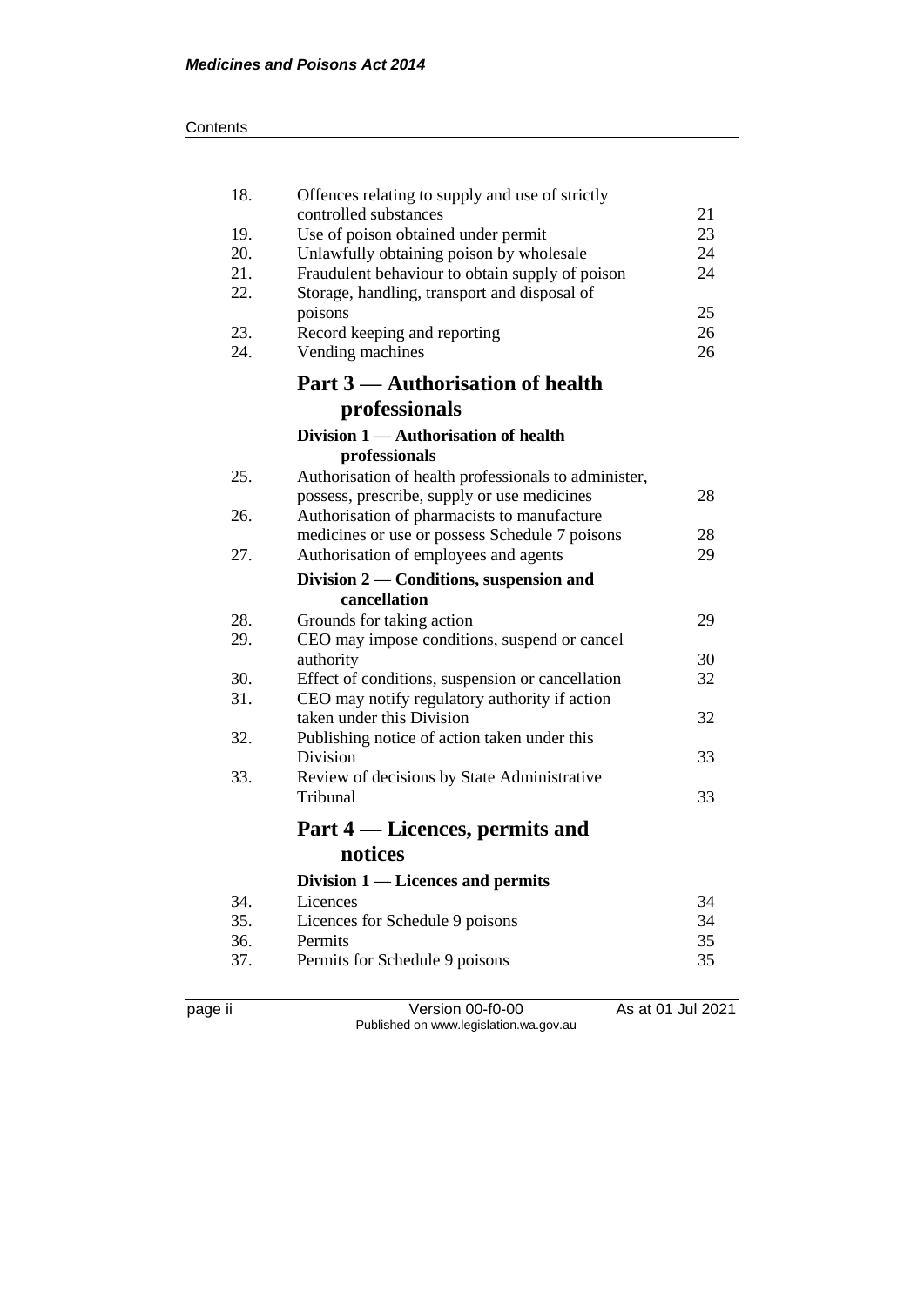|     | Division 2 — Licensing and permit procedure         |    |
|-----|-----------------------------------------------------|----|
| 38. | Application for licence or permit or renewal of     |    |
|     | licence or permit                                   | 35 |
| 39. | Further information                                 | 36 |
| 40. | Timing of application for renewal of licence or     |    |
|     | permit                                              | 36 |
| 41. | Grant or renewal of licence or permit to individual | 37 |
| 42. | Grant or renewal of licence or permit to            |    |
|     | partnership                                         | 38 |
| 43. | Grant or renewal of licence or permit to body       |    |
|     | corporate                                           | 39 |
| 44. | Notice of decision                                  | 39 |
| 45. | Form of licence or permit                           | 40 |
| 46. | Duration of licence or permit                       | 40 |
| 47. | Licence or permit not transferable                  | 40 |
| 48. | Application to vary licence or permit               | 40 |
| 49. | Variation of licence or permit                      | 41 |
|     | Division 3 — Conditions on licences or permits      |    |
| 50. | Regulations may prescribe conditions                | 41 |
| 51. | CEO may impose conditions                           | 41 |
| 52. | Application to vary conditions                      | 42 |
|     | Division 4 — Change of management or death          |    |
|     | of licensee or permit holder                        |    |
| 53. | Term used: change of management                     | 43 |
| 54. | Unauthorised change of management                   | 43 |
| 55. | Application for approval of proposed change of      |    |
|     | management                                          | 44 |
| 56. | Grant or refusal of approval of proposed change of  |    |
|     | management                                          | 44 |
| 57. | Application for approval after change of            |    |
|     | management occurs                                   | 45 |
| 58. | Grant or refusal of approval of change of           |    |
|     | management                                          | 46 |
| 59. | Death of individual licensee or permit holder       | 46 |
|     | Division 5 — Amendment, suspension or               |    |
|     | cancellation                                        |    |
| 60. | Grounds for taking action                           | 47 |
| 61. | CEO may amend, suspend or cancel licence or         |    |
|     | permit                                              | 49 |
|     |                                                     |    |
|     |                                                     |    |

As at 01 Jul 2021 Version 00-f0-00 page iii Published on www.legislation.wa.gov.au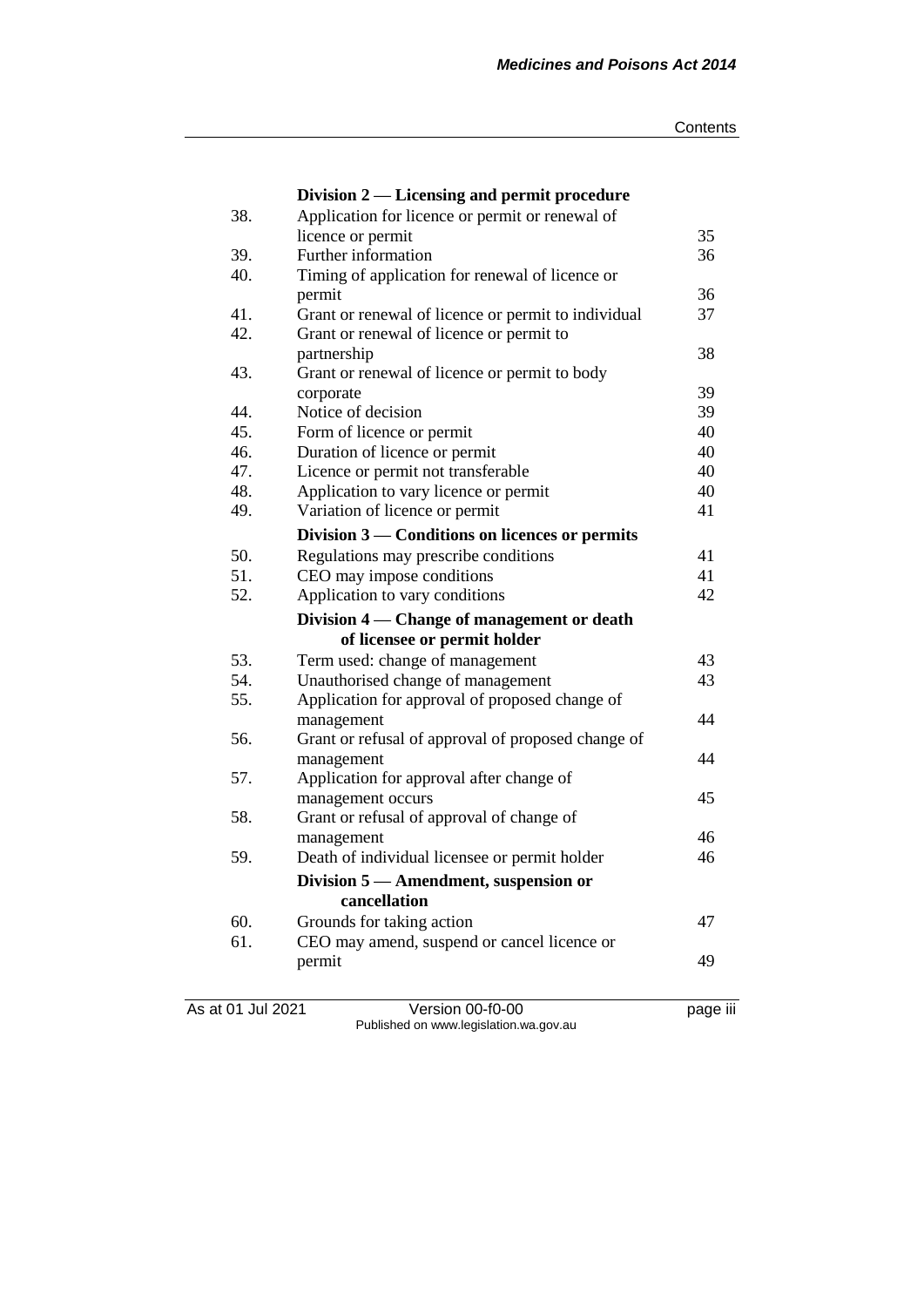#### **Contents**

| <b>Division</b>                                          | 50 |
|----------------------------------------------------------|----|
| Division 6 — Review of licensing and permit<br>decisions |    |
| Review of decisions<br>63.                               | 50 |
| Division 7 — General provisions                          |    |
| False or misleading information<br>64.                   | 51 |
| 65.<br>Amendment to correct error                        | 51 |
| 66.<br>Licence or permit to be produced if amended       | 51 |
| 67.<br>Replacement licence or permit                     | 52 |
| 68.<br>Certified copy of licence or permit               | 52 |
| 69.<br>Production of licence or permit for inspection    | 52 |
| 70.<br>Return of licence or permit                       | 52 |
| <b>Division 8 – Notices</b>                              |    |
| 71.<br>Compliance notices                                | 53 |
| 72.<br>Schedule 7 notices                                | 53 |
| 73.<br>Review of decisions                               | 54 |
| Part 5 — Register of licences,                           |    |
| permits, notices and restricted                          |    |
| professional authorities                                 |    |
| 74.<br>Terms used                                        | 55 |
| 75.<br>CEO to maintain register                          | 55 |
| 76.<br>Inspection of register                            | 56 |
| Part $6$ — Drugs of addiction                            |    |
| Division 1 — Preliminary                                 |    |
| 77.<br>Terms used                                        | 57 |
| Division $2$ — Self-prescription                         |    |
| 78.<br>Self-prescription                                 | 58 |
| 79.<br>Defence: emergency                                | 58 |
| Division 3 — Drug dependent persons                      |    |
| 80.<br>Practitioner to inform CEO of drug dependent      |    |
| status of patient                                        | 58 |
| 81.<br>CEO may include drug dependent person on drugs    |    |
| of addiction record                                      | 59 |
| Recording and notification of drug dependent<br>82.      |    |
| status                                                   | 59 |
|                                                          |    |

page iv Version 00-f0-00 As at 01 Jul 2021 Published on www.legislation.wa.gov.au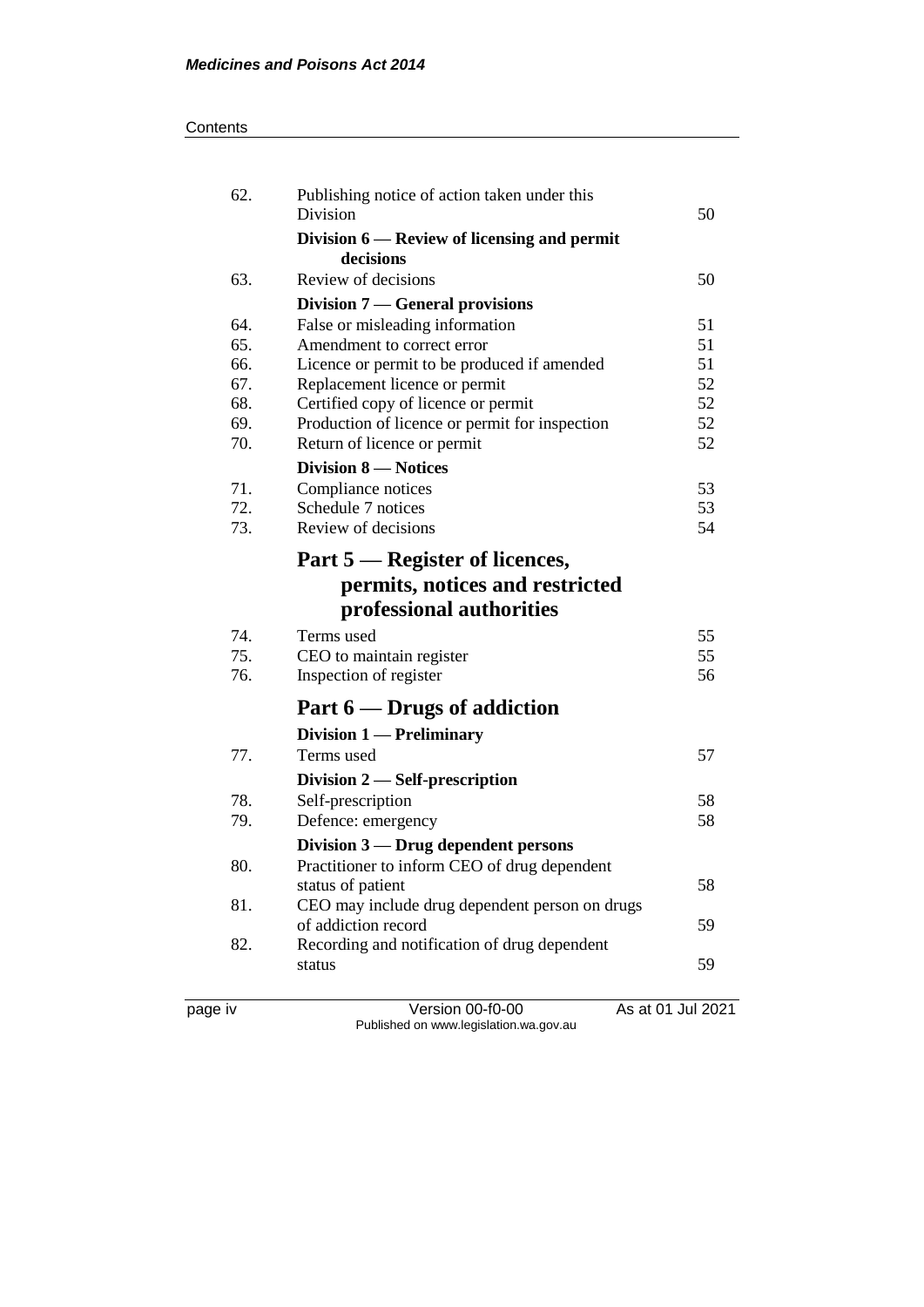| Contents |
|----------|
|----------|

| 83.          | Supply or prescription of drugs of addiction to or<br>for drug dependent persons | 60       |
|--------------|----------------------------------------------------------------------------------|----------|
|              | Division $4$ — Oversupplied persons                                              |          |
| 84.          | Practitioner to inform CEO of oversupplied status                                |          |
|              | of client                                                                        | 61       |
| 85.          | CEO may include oversupplied person on drugs of                                  |          |
|              | addiction record                                                                 | 61       |
| 86.          | Recording and notification of oversupplied status                                | 62       |
| 87.          | Supply or prescription of drugs of addiction to or                               |          |
|              | for oversupplied persons                                                         | 63       |
|              | Division 5 – Drugs of addiction record                                           |          |
| 88.          | Drugs of addiction record                                                        | 63       |
| 89.          | Purposes for which drugs of addiction record is                                  |          |
|              | kept                                                                             | 64       |
| 90.          | Amending information in drugs of addiction record                                | 65       |
| 91.          | CEO may authorise disclosure of information                                      | 65       |
|              | Division 6 — Review of decisions by State                                        |          |
|              | <b>Administrative Tribunal</b>                                                   |          |
| 92.          | Review of decision to include person in drugs of                                 |          |
|              |                                                                                  |          |
|              | addiction record                                                                 | 66       |
|              | Part 7 — Investigation and                                                       |          |
|              | enforcement                                                                      |          |
|              |                                                                                  |          |
| 93.          | Division 1 — Preliminary<br>Terms used                                           | 67       |
| 94.          | This Part's relationship with other laws                                         | 67       |
|              |                                                                                  |          |
| 95.          | Division 2 — Investigators                                                       | 67       |
| 96.          | Designation of investigators                                                     | 68       |
| 97.          | CEO has functions of investigator<br>Police have functions of investigator       | 68       |
| 98.          | Identity cards                                                                   | 68       |
| 99.          | Production and display of identity card                                          | 69       |
| 100.         | Limitation on powers of investigators                                            | 69       |
|              | Division 3 — Investigations                                                      |          |
| 101.         | Investigations: purpose and procedure                                            | 70       |
| 102.         | Entry powers                                                                     | 70       |
| 103.<br>104. | Powers after entry for investigation<br>Obtaining information and documents      | 71<br>72 |

As at 01 Jul 2021 Version 00-f0-00 page v Published on www.legislation.wa.gov.au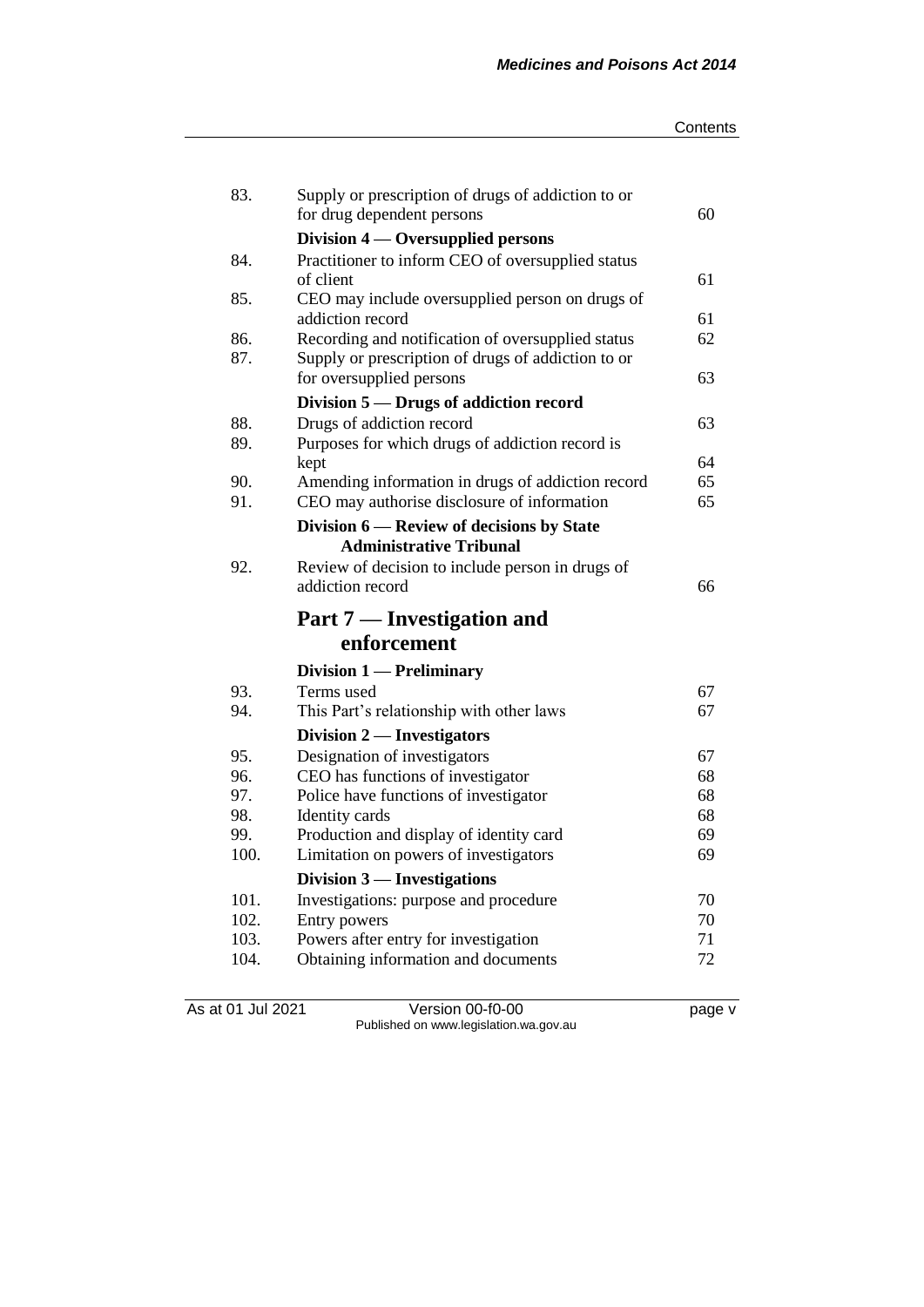#### **Contents**

| 105. | Use of force and assistance                        | 73 |
|------|----------------------------------------------------|----|
| 106. | Obstruction                                        | 74 |
| 107. | Directions generally                               | 74 |
| 108. | Investigator may supply, obtain and possess poison | 75 |
|      | Division 4 – Entry warrants                        |    |
| 109. | Warrant to enter place                             | 75 |
| 110. | Issue of entry warrant                             | 75 |
| 111. | Effect of entry warrant                            | 76 |
| 112. | Execution of entry warrant                         | 76 |
|      | Division 5 - Seized things and forfeiture          |    |
| 113. | Forfeiture on conviction                           | 77 |
| 114. | Disposal of seized and forfeited property          | 77 |
|      | Division 6 - Penalties and other orders            |    |
| 115. | General penalties                                  | 77 |
| 116. | Order as to costs of analysis                      | 79 |
| 117. | Court to notify CEO of conviction of licensee,     |    |
|      | permit holder or authorised health professional    | 79 |
|      | Division 7 — Liability of certain persons          |    |
| 118. | Liability of corporate officers for acts of body   |    |
|      | corporate                                          | 79 |
| 119. | Liability of members of partnership for acts of    |    |
|      | other members of partnership                       | 80 |
| 120. | Liability of principal for acts of agent           | 81 |
| 121. | Liability of employer for acts of employee         | 82 |
|      | Division 8 — Legal proceedings                     |    |
| 122. | Who may commence proceedings                       | 83 |
| 123. | Time limit for prosecutions                        | 83 |
|      | Division 9 — Evidentiary matters                   |    |
| 124. | Terms used                                         | 84 |
| 125. | <b>Application of Division</b>                     | 84 |
| 126. | Evidence of various matters                        | 84 |
| 127. | Evidence of purpose or intent                      | 86 |
| 128. | Evidence in relation to documents                  | 86 |
| 129. | Evidence of analysis of substance                  | 87 |
| 130. | Presumptions arising from labels                   | 88 |
|      | <b>Part 8 — Regulations</b>                        |    |
| 131. | General power to make regulations                  | 89 |
|      |                                                    |    |

page vi Version 00-f0-00 As at 01 Jul 2021 Published on www.legislation.wa.gov.au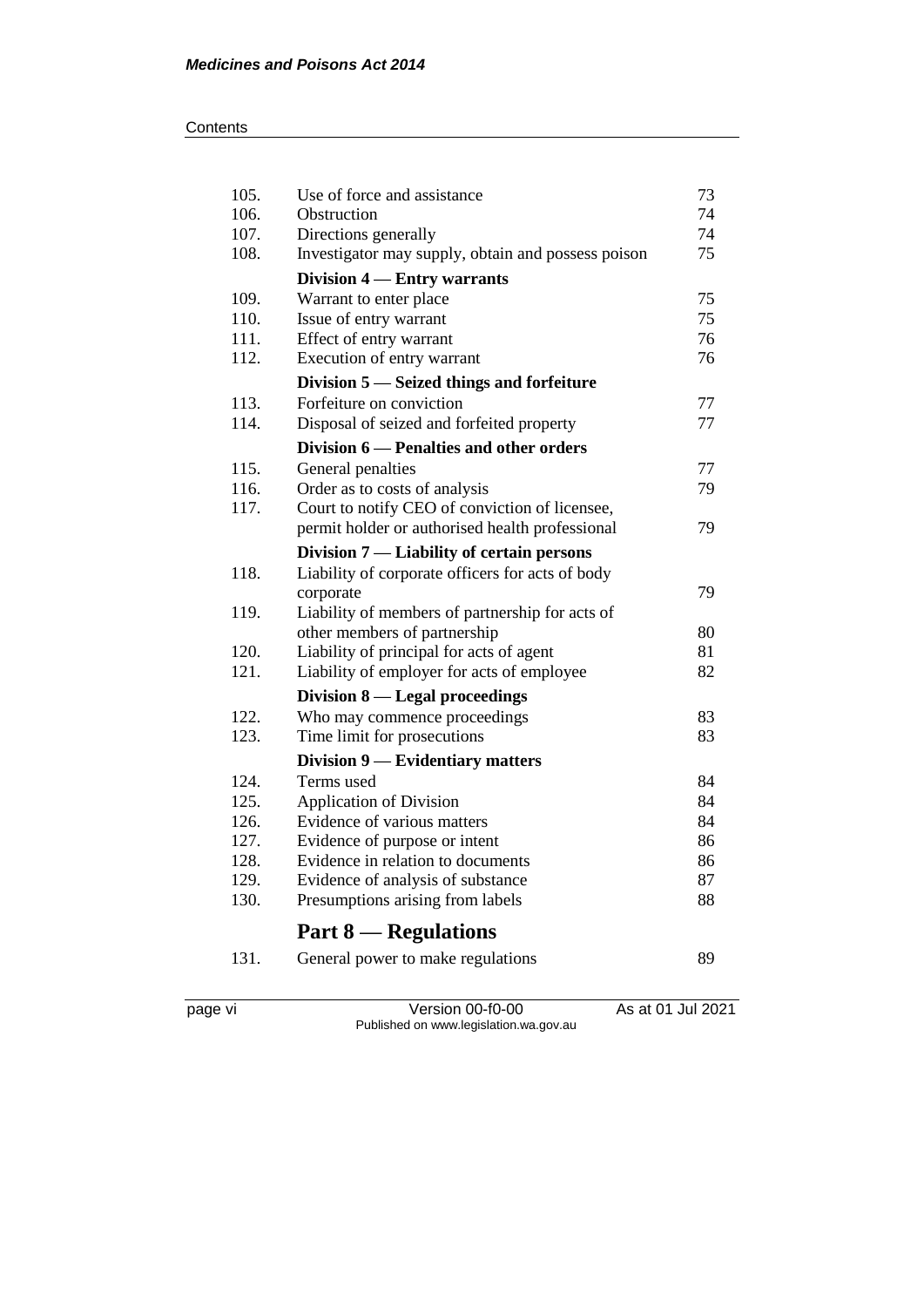#### **Contents**

| 132.         | Regulations may adopt codes                                                           | 89       |
|--------------|---------------------------------------------------------------------------------------|----------|
|              | <b>Part 9 — Miscellaneous</b>                                                         |          |
| 133.         | Protection from liability for wrongdoing                                              | 91       |
| 134.         | Information officially obtained to be confidential                                    | 91       |
| 135.         | Review of Act                                                                         | 92       |
|              | Part 10 — Repeals and transitional                                                    |          |
|              | provisions                                                                            |          |
|              | Division 1 — General                                                                  |          |
| 136.         | Interpretation Act 1984 not affected                                                  | 93       |
|              | Division $2$ - Repeals                                                                |          |
| 137.         | Poisons Act 1964 repealed                                                             | 93       |
| 138.         | White Phosphorus Matches Prohibition Act 1912                                         |          |
|              | repealed                                                                              | 93       |
| 139.         | Regulations repealed                                                                  | 93       |
|              | Division 3 — Saving and transitional matters                                          |          |
|              | Subdivision 1 - Poisons Act 1964                                                      |          |
| 140.<br>141. | Terms used                                                                            | 93<br>94 |
| 142.         | Continuation of licences and permits<br>Existing applications for licences or permits | 94       |
| 143.         | Continuation of notices given to health                                               |          |
|              | professionals                                                                         | 94       |
| 144.         | Continuation of notices in relation to Schedule 6                                     |          |
|              | poisons                                                                               | 95       |
| 145.         | Continuation of notices in relation to Schedule 7                                     |          |
|              | poisons                                                                               | 95       |
| 146.         | <b>Transitional regulations</b>                                                       | 96       |
|              | Subdivision 2 - Drugs of Addiction Notification<br><b>Regulations 1980</b>            |          |
| 147.         | Transfer of information from former register to                                       |          |
|              | drugs of addiction record                                                             | 97       |
|              | Part 11 — Consequential                                                               |          |
|              | amendments                                                                            |          |
|              | Division 1 — Health (Miscellaneous Provisions)                                        |          |
|              | Act 1911 amended                                                                      |          |
| 148.         | Act amended                                                                           | 98       |
|              |                                                                                       |          |
|              |                                                                                       |          |

As at 01 Jul 2021 Version 00-f0-00 page vii Published on www.legislation.wa.gov.au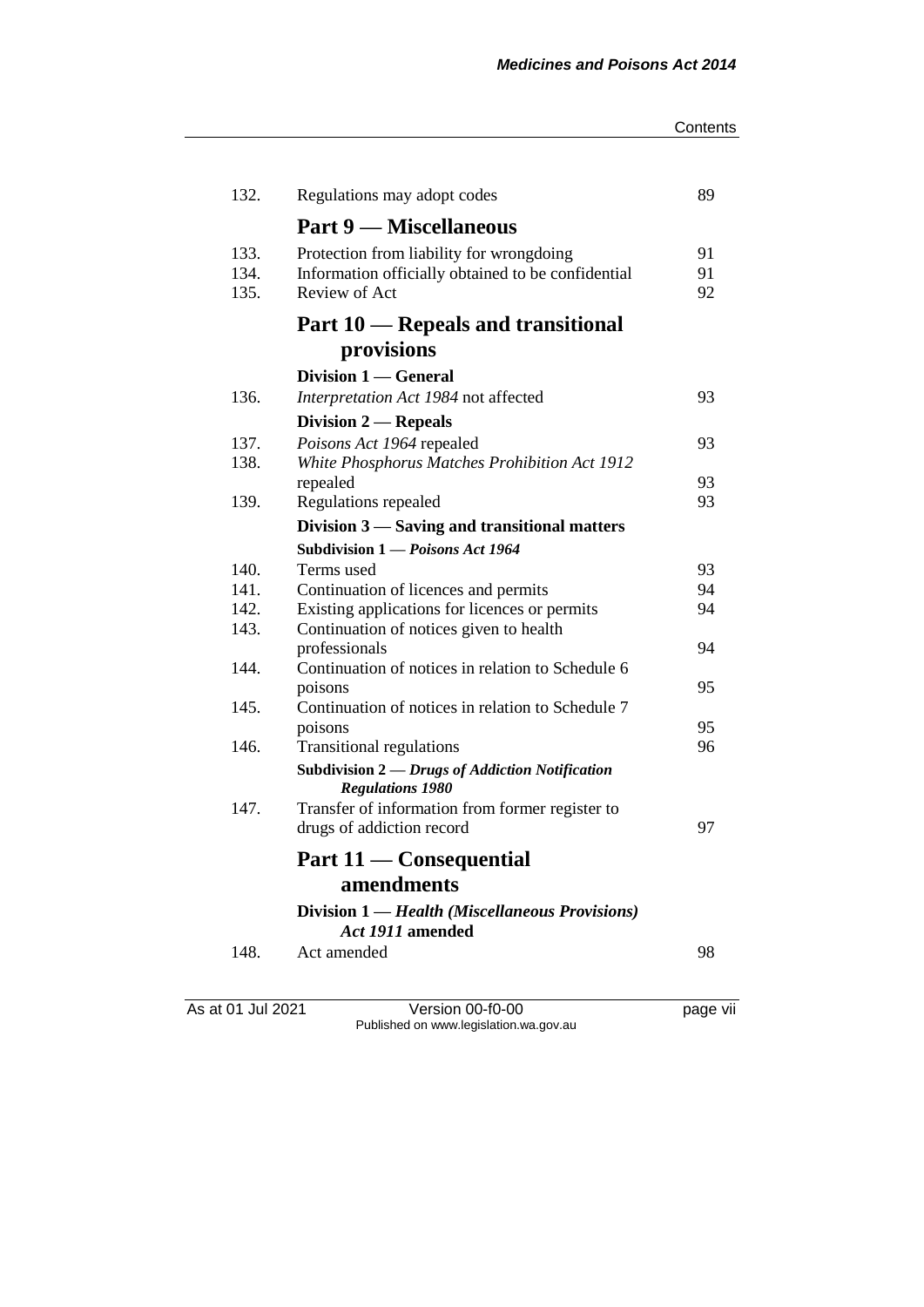| 149. | Section 3 amended                                               |     | 98  |
|------|-----------------------------------------------------------------|-----|-----|
| 150. | Section 5 amended                                               |     | 98  |
| 151. | Part VIIA heading replaced                                      |     | 99  |
|      | <b>Part VIIA - Pesticides</b>                                   |     |     |
| 152. | Part VIIA Division 1 heading replaced                           |     | 99  |
|      | Division 1 - Registration of analysts                           |     |     |
| 153. | Section 202 deleted                                             |     | 99  |
| 154. | Part VIIA Divisions 5, 6 and 7 deleted                          |     | 99  |
| 155. | Section 246A amended                                            |     | 99  |
| 156. | Part VIIA Division 9 deleted                                    |     | 99  |
| 158. | Section 377 amended                                             |     | 100 |
| 159. | Schedule 5 amended                                              |     | 100 |
|      | Division 2 — Health Professionals (Special                      |     |     |
|      | <b>Events Exemption) Act 2000 amended</b>                       |     |     |
| 160. | Act amended                                                     |     | 100 |
| 161. | Section 3 amended                                               |     | 100 |
| 162. | Section 8 amended                                               |     | 101 |
| 163. | Section 9 replaced                                              |     | 101 |
|      | Supply of medicines<br>9.                                       | 101 |     |
| 164. | Section 11 amended                                              |     | 102 |
|      | Division 3 – Misuse of Drugs Act 1981                           |     |     |
|      | amended                                                         |     |     |
| 165. | Act amended                                                     |     | 104 |
| 166. | Section 3 amended                                               |     | 104 |
| 167. | Section 3B inserted                                             |     | 105 |
|      | Specified drugs<br>ЗΒ.                                          | 105 |     |
| 168. | Section 4 amended                                               |     | 106 |
| 169. | Section 5B inserted<br>Authorisation under Medicines and<br>5B. |     | 106 |
|      | Poisons Act 2014                                                | 106 |     |
| 170. | Section 5 amended                                               |     | 108 |
| 171. | Sections 6 and 7 replaced                                       |     | 109 |
|      | Offences concerned with prohibited drugs<br>6.                  |     |     |
|      | generally                                                       | 109 |     |
|      | 7.<br>Offences concerned with prohibited plants                 | 110 |     |
| 172. | generally<br>Section 7B amended                                 |     | 111 |
| 173. | Section 8 deleted                                               |     | 111 |
| 174. | Section 14 amended                                              |     | 111 |
| 175. | Section 27 amended                                              |     | 112 |
|      |                                                                 |     |     |

page viii Version 00-f0-00 As at 01 Jul 2021 Published on www.legislation.wa.gov.au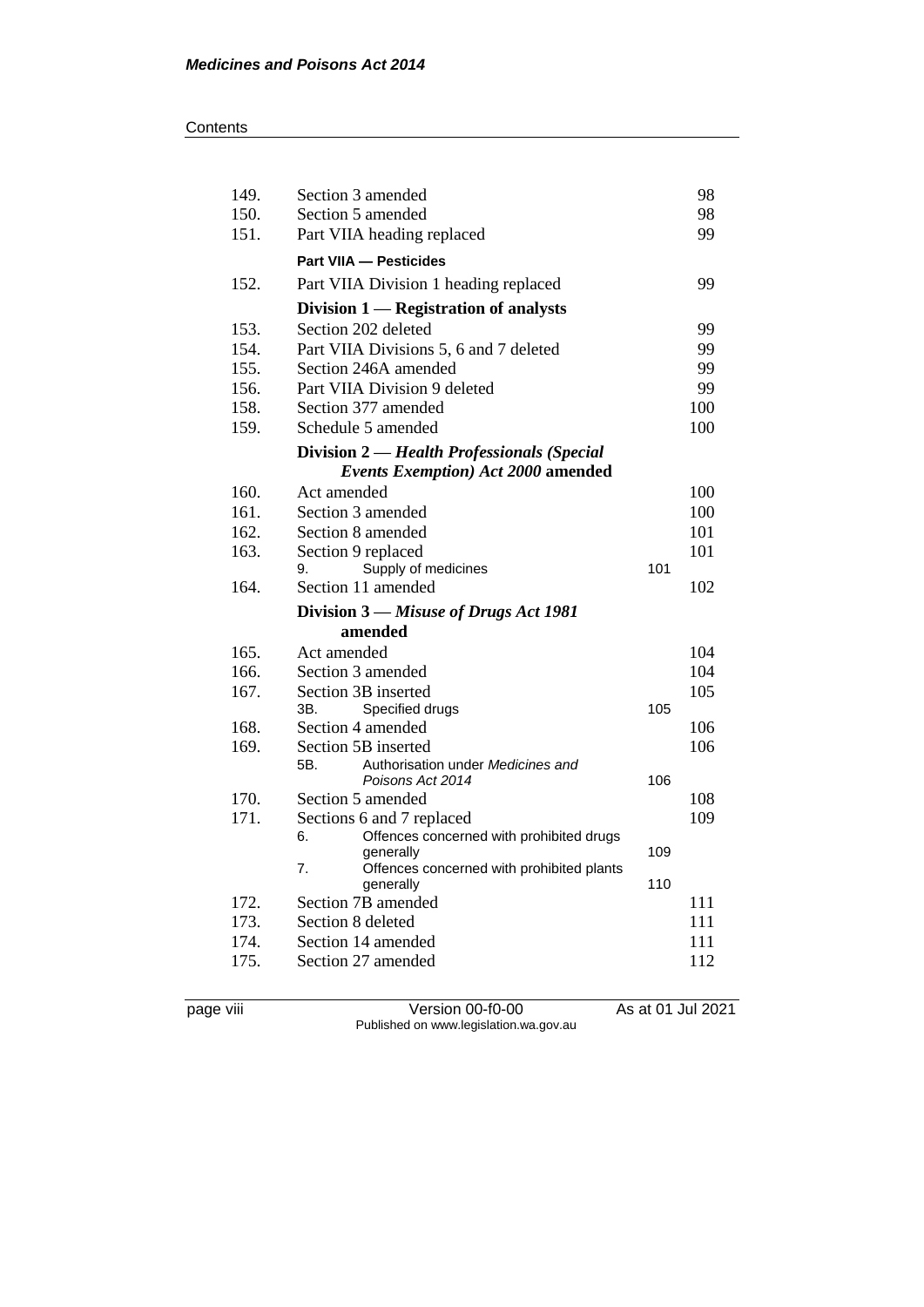| 113 |
|-----|
| 113 |
| 113 |
|     |
| 114 |
|     |
| 114 |
| 115 |
|     |
|     |
| 117 |
| 117 |
| 117 |
|     |
| 117 |
| 119 |
| 119 |
|     |
| 120 |
|     |
| 120 |
| 120 |
| 121 |
|     |
| 121 |
|     |
|     |
| 121 |
|     |
| 123 |
|     |

# **Defined terms**

As at 01 Jul 2021 Version 00-f0-00 page ix Published on www.legislation.wa.gov.au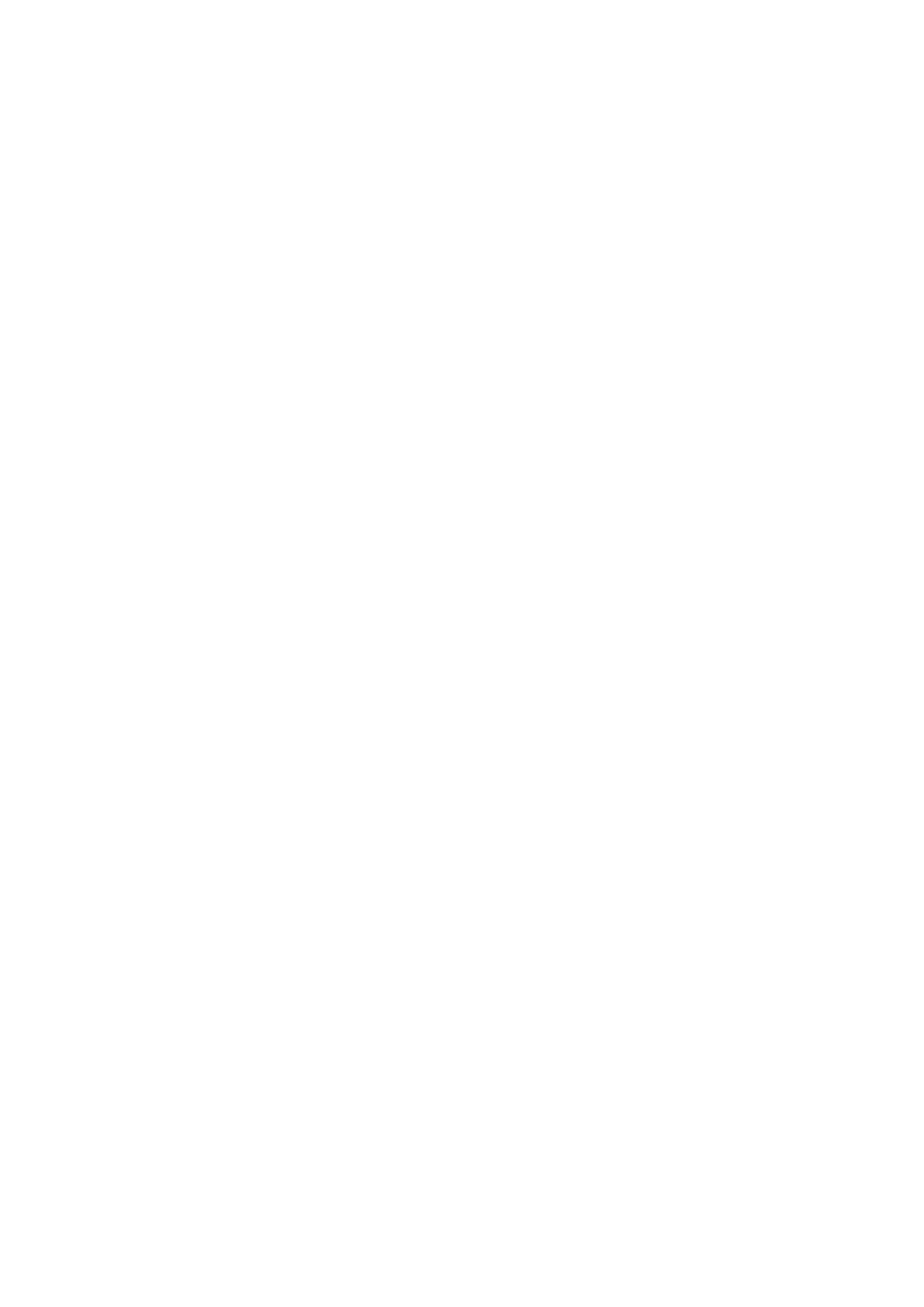Western Australia

# **Medicines and Poisons Act 2014**

**An Act —**

- **to regulate and control the manufacture and supply of medicines and poisons; and**
- **to repeal the** *Poisons Act 1964***, the** *White Phosphorus Matches Prohibition Act 1912* **and various regulations; and**
	- **to amend the** *Health (Miscellaneous Provisions) Act 1911, Misuse of Drugs Act 1981* **and various other written laws and,**

**for incidental and related purposes.**

*[Long title amended: No. 19 of 2016 s. 170.]*

As at 01 Jul 2021 Version 00-f0-00 Page 1 Published on www.legislation.wa.gov.au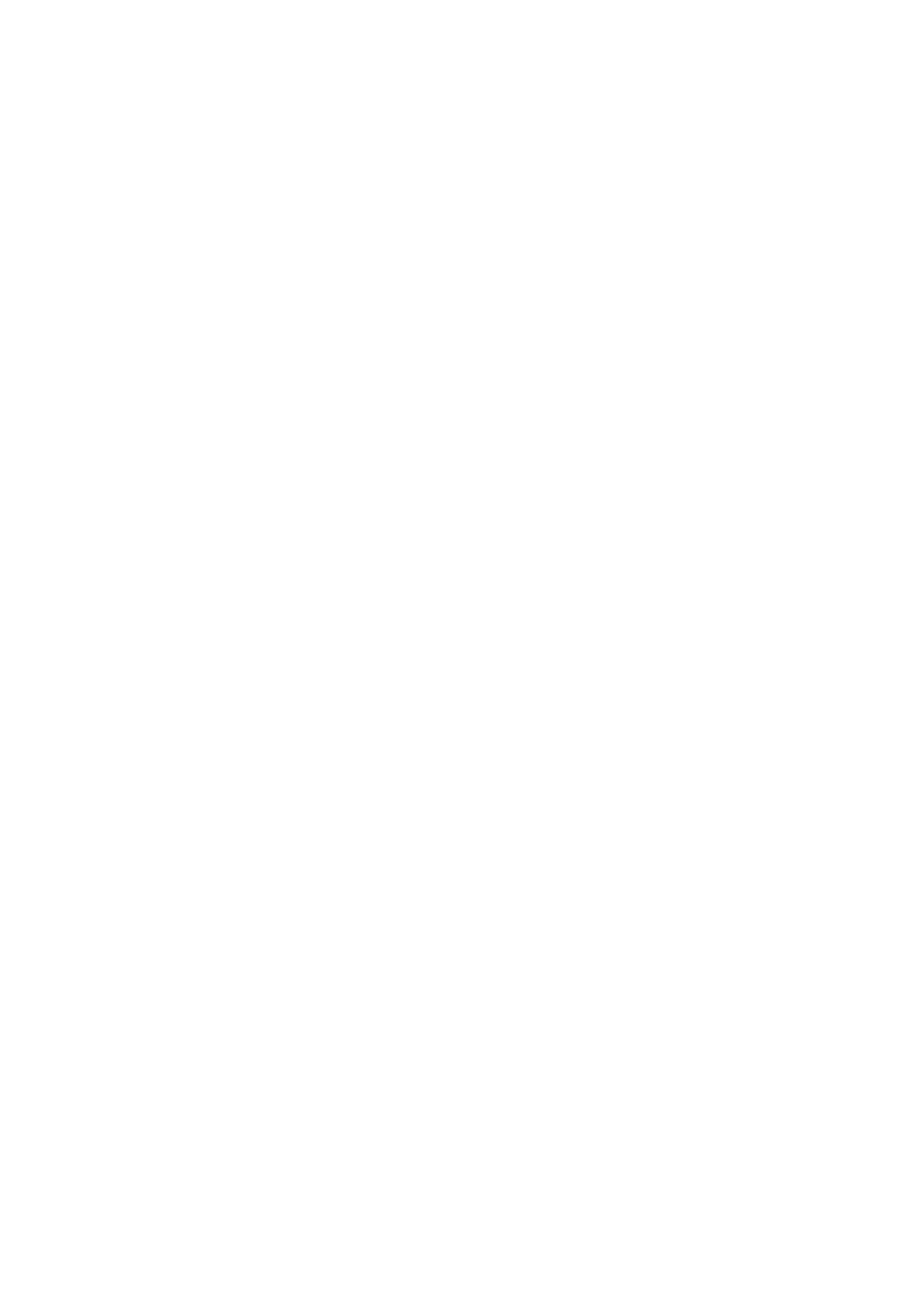## **Part 1 — Preliminary**

#### **1. Short title**

This is the *Medicines and Poisons Act 2014*.

## **2. Commencement**

This Act comes into operation as follows —

- (a) sections 1 and  $2$  on the day on which this Act receives the Royal Assent;
- (b) the rest of the Act on a day fixed by proclamation and different days may be fixed for different provisions.

#### **3. Terms used**

In this Act —

*adopted code* has the meaning given in section 132(1);

*Agvet Code of Western Australia* has the meaning given in the *Agricultural and Veterinary Chemicals (Western Australia) Act 1995* section 3;

*authorised health professional* means a health professional who has a professional authority;

*CEO* means the chief executive officer of the Department;

*compliance notice* means a notice given under section 71;

*corporate officer*, in relation to a body corporate, means an individual who is an officer, as defined in the *Corporations Act 2001* (Commonwealth) section 9, of the body corporate;

*Department* means the department of the Public Service principally assisting in the administration of this Act;

*drugs of addiction record* means the record kept under section 88;

*health professional* means a person who is —

- (a) a registered health practitioner; or
- (b) a veterinary surgeon; or

As at 01 Jul 2021 **Version 00-f0-00 page 1** Published on www.legislation.wa.gov.au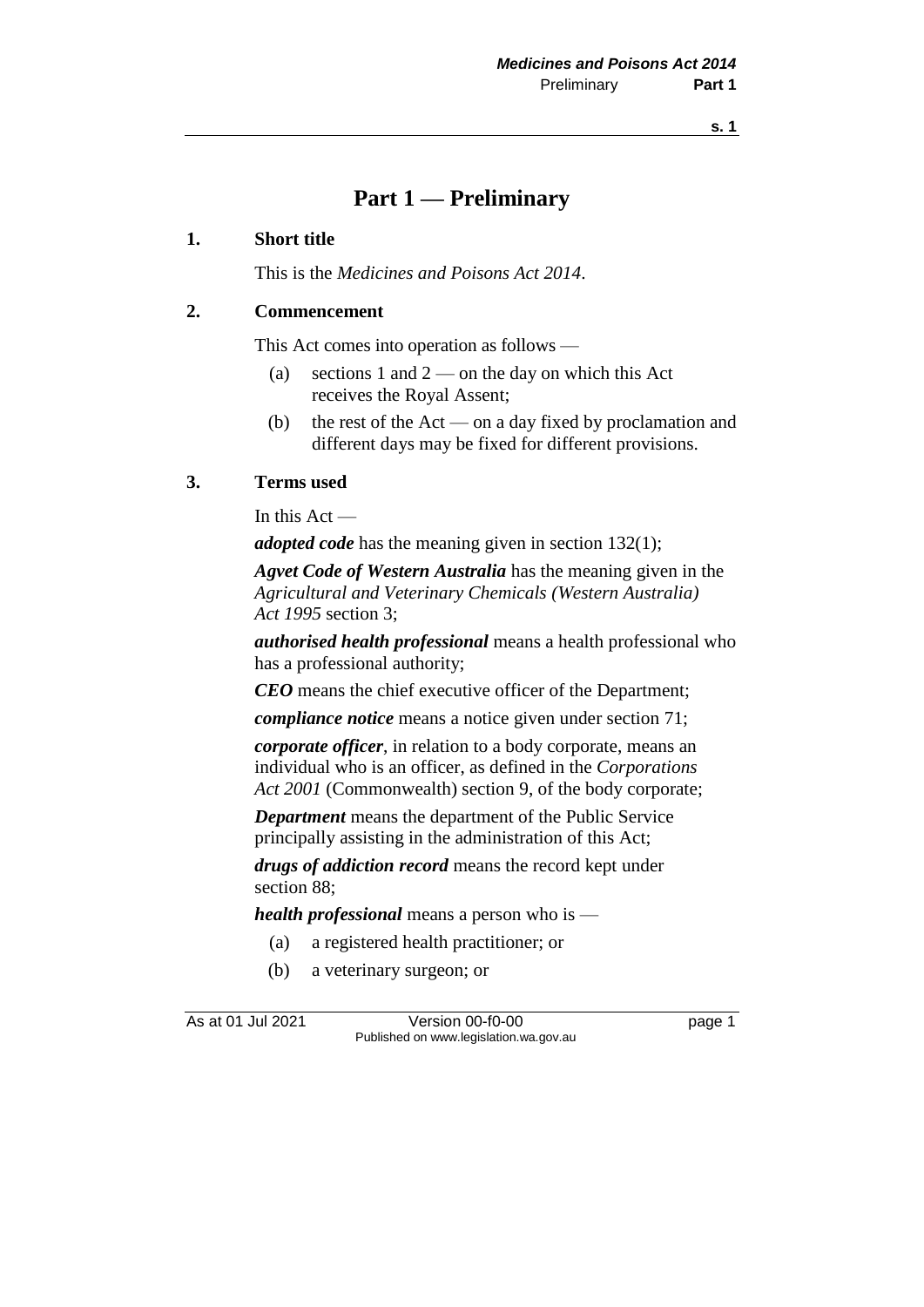(c) in a class of persons prescribed by the regulations for the purposes of this definition;

*investigator* means a person designated under section 95(1) to be an investigator;

*licence* means a licence granted under Part 4 Division 2;

*licensee* means the holder of a licence;

*manufacture* has the meaning given in section 6;

*medicine* means a substance that is a Schedule 2, 3, 4 or 8 poison;

*needle and syringe programme* means a programme to do one or more of the following principally for the purpose of preventing the spread of infectious diseases that are carried in the blood —

- (a) to supply people with any of the following
	- (i) sterile hypodermic syringes;
	- (ii) sterile hypodermic needles;
	- (iii) things that may be used in connection with the administration, by injection, of prohibited drugs (as defined in the *Misuse of Drugs Act 1981* section 3(1)), for example, swabs and spoons;
- (b) to facilitate the safe disposal, after use, of any of the things mentioned in paragraph (a);
- (c) to advise, counsel or disseminate information to people;

*permit* means a permit granted under Part 4 Division 2;

*permit holder* means the holder of a permit;

*pharmacist* means a person registered under the *Health Practitioner Regulation National Law (Western Australia)* in the pharmacy profession;

*pharmacy* means premises registered as a pharmacy under the *Pharmacy Act 2010* section 39;

*poison* means a substance that is a Schedule 2, 3, 4, 5, 6, 7, 8 or 9 poison;

page 2 Version 00-f0-00 As at 01 Jul 2021 Published on www.legislation.wa.gov.au

**s. 3**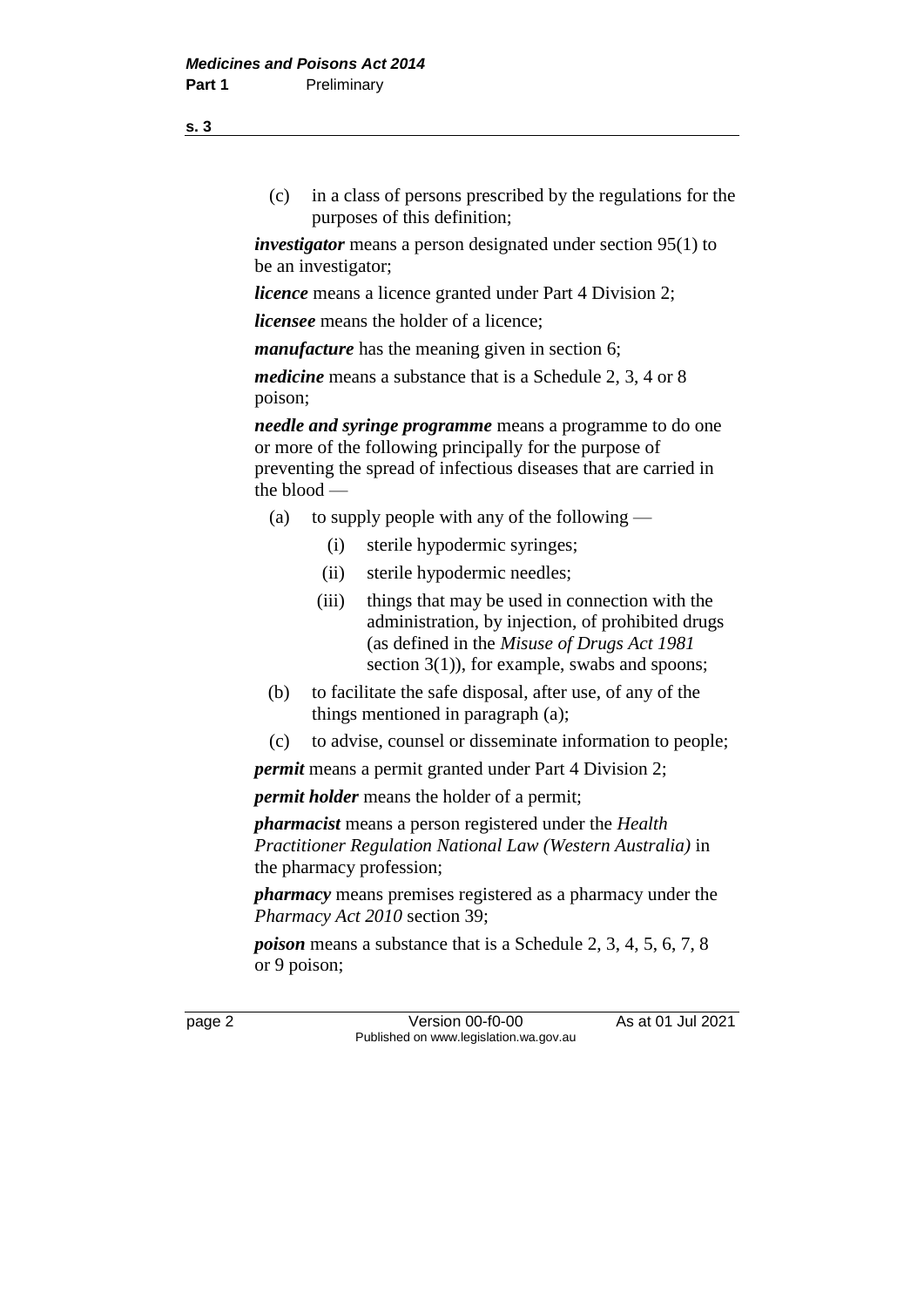*prescribe*, in relation to a poison, has the meaning given in section  $7(1)$ ;

*prescriber* has the meaning given in section 7(1);

*prescription* has the meaning given in section 7(1);

*professional authority* means —

- (a) an authorisation under section 25 to administer, possess, prescribe, supply or use a medicine; or
- (b) an authorisation under section 26 to manufacture a medicine or use or possess a Schedule 7 poison;

*register* means the register kept under section 75;

*registered health practitioner* means a health practitioner who is registered under the *Health Practitioner Regulation National Law (Western Australia)* to practice a health profession;

*Schedule 2 poison* means a substance that is classified by regulations made under section 4(1) as a poison included in Schedule 2;

*Schedule 3 poison* means a substance that is classified by regulations made under section 4(1) as a poison included in Schedule 3;

*Schedule 4 poison* means a substance that is classified by regulations made under section 4(1) as a poison included in Schedule 4;

*Schedule 5 poison* means a substance that is classified by regulations made under section 4(1) as a poison included in Schedule 5;

*Schedule 6 poison* means a substance that is classified by regulations made under section 4(1) as a poison included in Schedule 6;

*Schedule 7 notice* means a notice given under section 72;

*Schedule 7 poison* means a substance that is classified by regulations made under section 4(1) as a poison included in Schedule 7;

As at 01 Jul 2021 Version 00-f0-00 Page 3 Published on www.legislation.wa.gov.au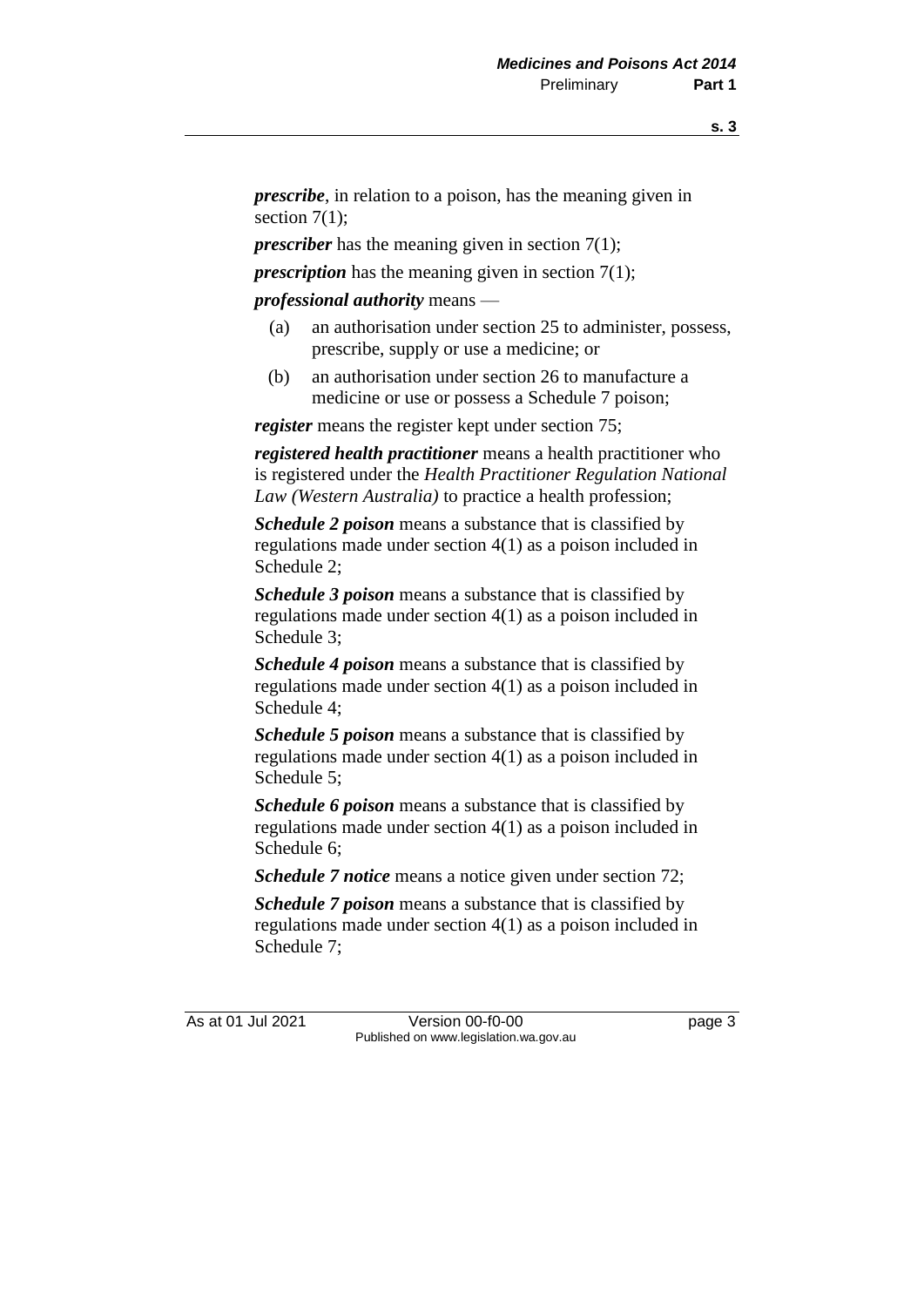*Schedule 8 poison* means a substance that is classified by regulations made under section 4(1) as a poison included in Schedule 8;

*Schedule 9 poison* means a substance that is classified by regulations made under section 4(1) as a poison included in Schedule 9;

*strictly controlled substance* means a substance that is classified by regulations made under section 5(1) as a strictly controlled substance;

*substance* includes a compound, preparation, mixture or plant;

*supply* has the meaning given in section 8;

*veterinary surgeon* means an individual registered as a veterinary surgeon under the *Veterinary Surgeons Act 1960*;

*voluntary assisted dying substance* means a Schedule 4 or 8 poison that is a voluntary assisted dying substance as defined in the *Voluntary Assisted Dying Act 2019* section 7(2).

*[Section 3 amended: No. 27 of 2019 s. 174.]*

#### **4. Poisons**

(1) The Governor may, on the recommendation of the Minister, make regulations classifying a substance as a poison included in a Schedule referred to in the Table.

#### **Table**

**Schedule 1** — [Blank]

#### **Schedule 2 — Pharmacy medicines**

Substances, the safe use of which may require advice from a pharmacist and which should be available from a pharmacy or, where a pharmacy service is not available, from a licensed person.

page 4 Version 00-f0-00 As at 01 Jul 2021 Published on www.legislation.wa.gov.au

**s. 4**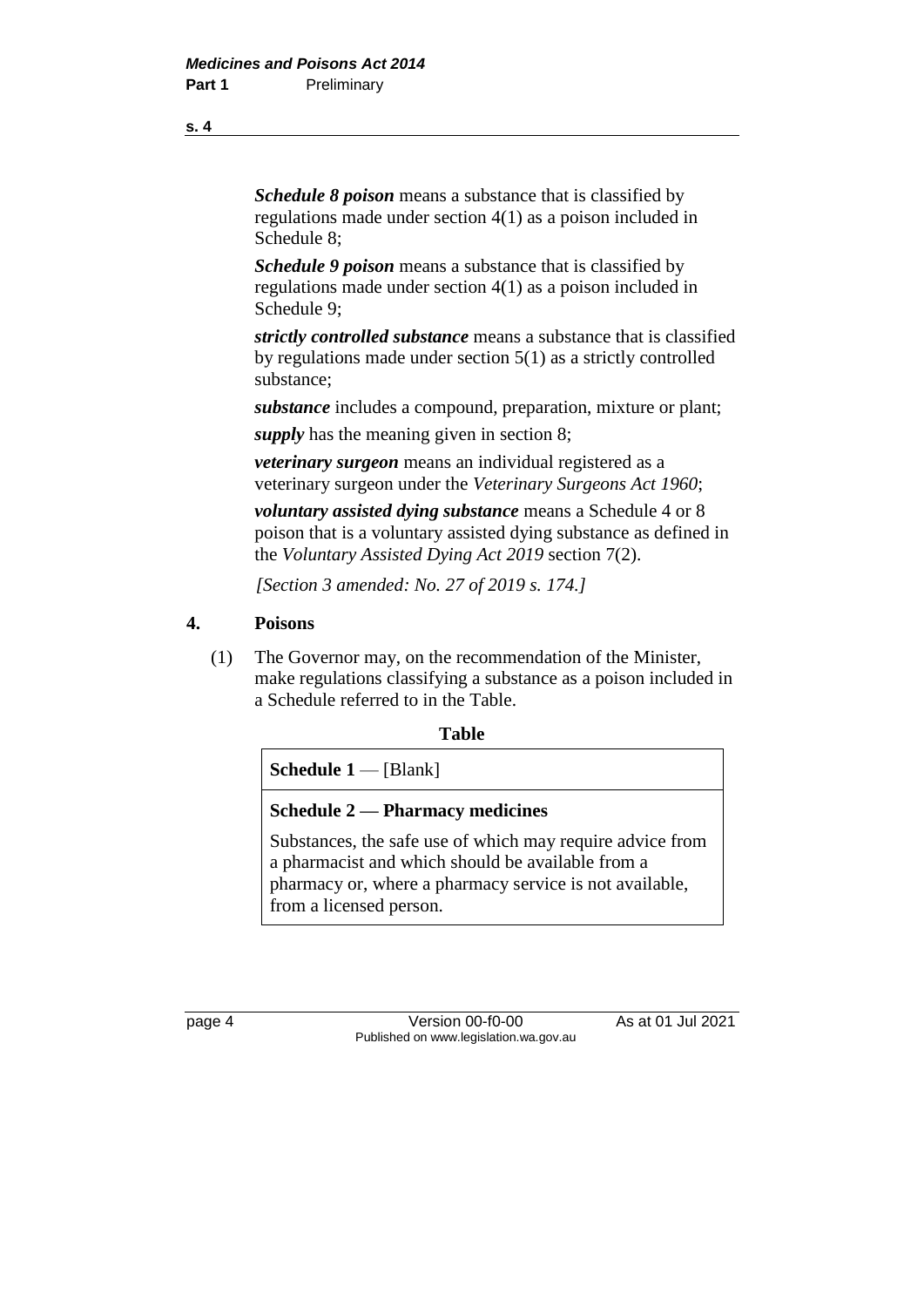#### **Schedule 3 — Pharmacist only medicines**

Substances, the safe use of which requires professional advice but which should be available to the public from a pharmacist without a prescription.

### **Schedule 4 — Prescription only medicines, or Prescription Animal Remedy**

Substances, the use or supply of which should be by or on the order of persons permitted under the Act to prescribe and should be available from a pharmacist on prescription.

#### **Schedule 5 — Caution**

Substances with a low potential for causing harm, the extent of which can be reduced through the use of appropriate packaging with simple warnings and safety directions on the label.

#### **Schedule 6 — Poison**

Substances with a moderate potential for causing harm, the extent of which can be reduced through the use of distinctive packaging with strong warnings and safety directions on the label.

#### **Schedule 7 — Dangerous Poison**

Substances with a high potential for causing harm at low exposure and which require special precautions during manufacture, handling or use. These poisons should be available only to specialised or authorised users who have the skills necessary to handle them safely. Special regulations restricting their availability, possession, storage or use may apply.

As at 01 Jul 2021 Version 00-f0-00 Published on www.legislation.wa.gov.au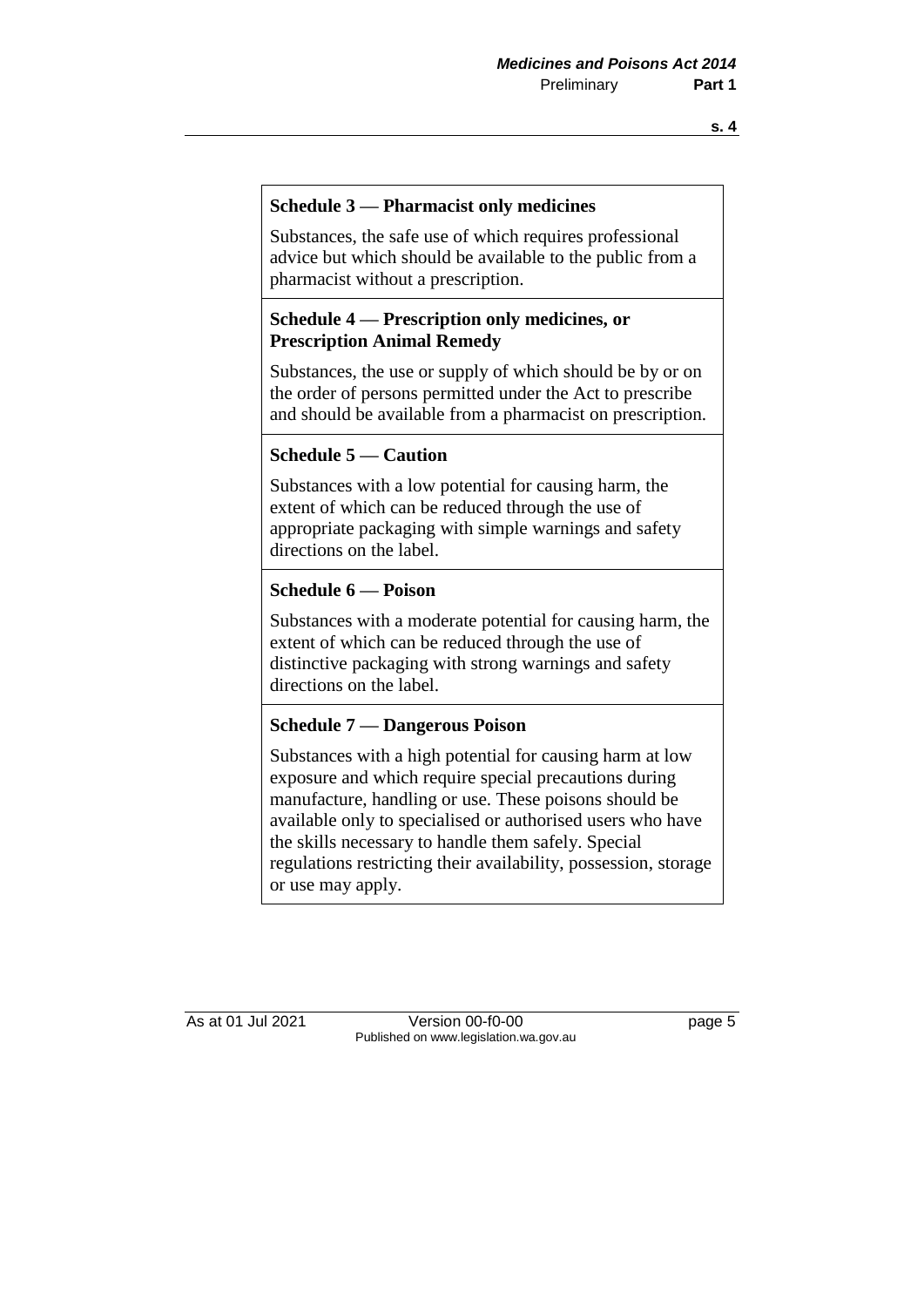**s. 4**

### **Schedule 8 — Controlled Drug**

Substances which should be available for use but require restriction of manufacture, supply, distribution, possession and use to reduce abuse, misuse and physical or psychological dependence.

#### **Schedule 9 — Prohibited Substance**

Substances which may be abused or misused, the manufacture, possession, sale or use of which should be prohibited by law except when required for medical or scientific research, or for analytical, teaching or training purposes with approval of the CEO.

- (2) The Minister may recommend that a substance be identified in the regulations in any way the Minister thinks fit.
- (3) Without limiting subsection (2), a substance may be classified by reference to any of the following —
	- (a) an adopted code;
	- (b) the way in which it is, or is intended to be, used;
	- (c) the purpose for which it is, or is intended to be, used;
	- (d) the quantity in which it is supplied;
	- (e) its packaging or labelling;
	- (f) its physical or chemical state or form;
	- (g) any other factor.
- (4) The following substances cannot be classified as poisons
	- (a) industrial hemp or industrial hemp seed as defined in the *Industrial Hemp Act 2004* section 3(1);
	- (b) processed industrial hemp as defined in the *Misuse of Drugs Act 1981* section 3(1).

page 6 Version 00-f0-00 As at 01 Jul 2021 Published on www.legislation.wa.gov.au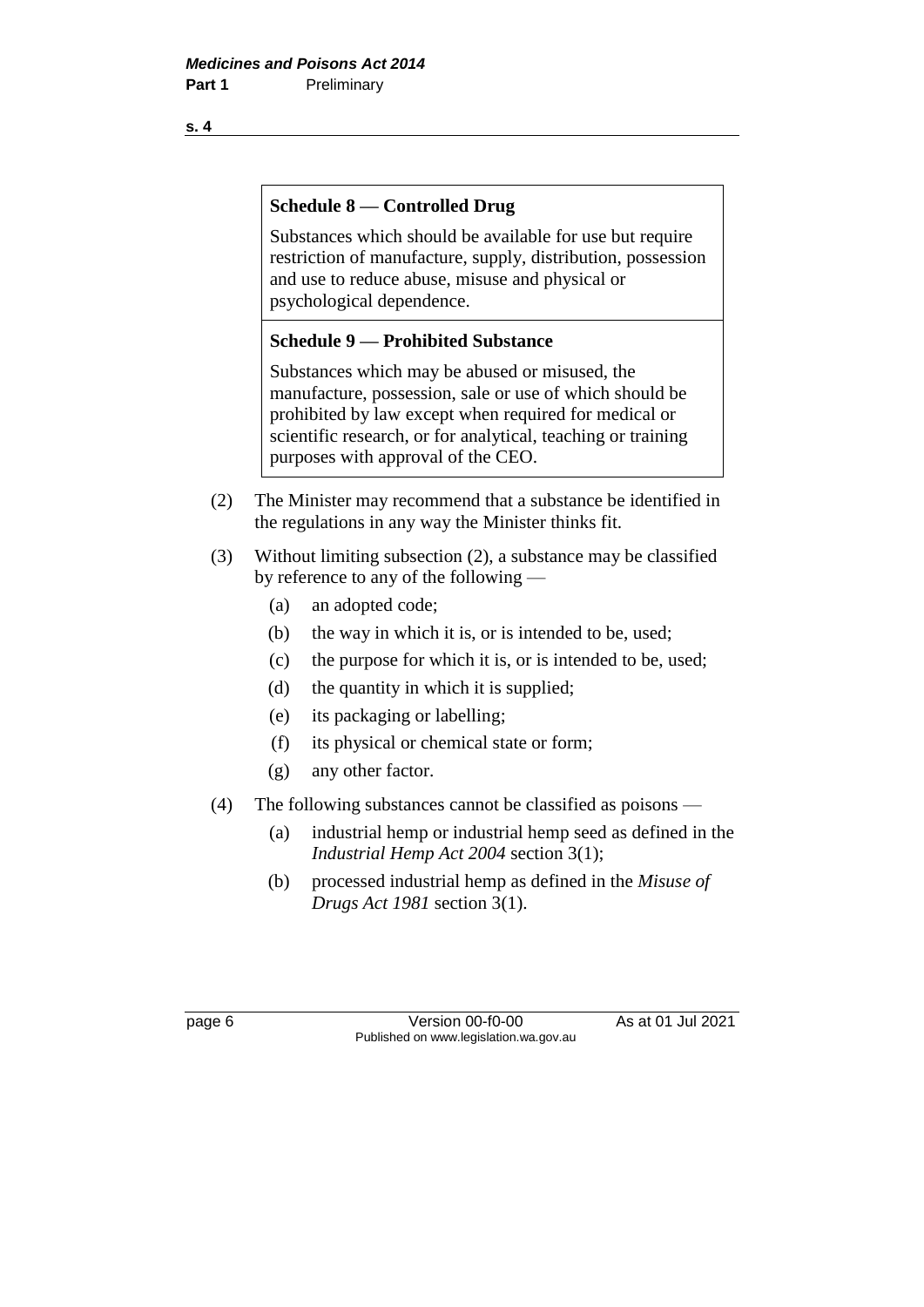#### **5. Strictly controlled substances**

- (1) The Governor may, on the recommendation of the Minister, make regulations classifying a substance as a strictly controlled substance.
- (2) The following substances cannot be classified as strictly controlled substances —
	- (a) industrial hemp or industrial hemp seed as defined in the *Industrial Hemp Act 2004* section 3(1);
	- (b) processed industrial hemp as defined in the *Misuse of Drugs Act 1981* section 3(1).
- (3) The Minister must not recommend that a substance be classified as a strictly controlled substance unless the Minister is satisfied that the strict control of the supply and use of the substance is necessary to protect the health, safety and welfare of the public.
- (4) If the Minister is satisfied that strict control of the supply and use of a strictly controlled substance is no longer necessary to protect the health, safety and welfare of the public the Minister must recommend the making of regulations terminating the classification of the substance as a strictly controlled substance.
- (5) On and from the control day for a strictly controlled substance that was a poison immediately before that day —
	- (a) that substance ceases to be a poison; and
	- (b) an authorisation given by a licence, permit or professional authority to supply or use that substance ceases to have effect.
- (6) For the purposes of subsection  $(5)$  —

*control day*, in relation to a strictly controlled substance, means the day that the substance becomes a strictly controlled substance.

(7) The CEO must take all reasonable steps to inform each licensee, permit holder or authorised health professional who is

As at 01 Jul 2021 Version 00-f0-00 Page 7 Published on www.legislation.wa.gov.au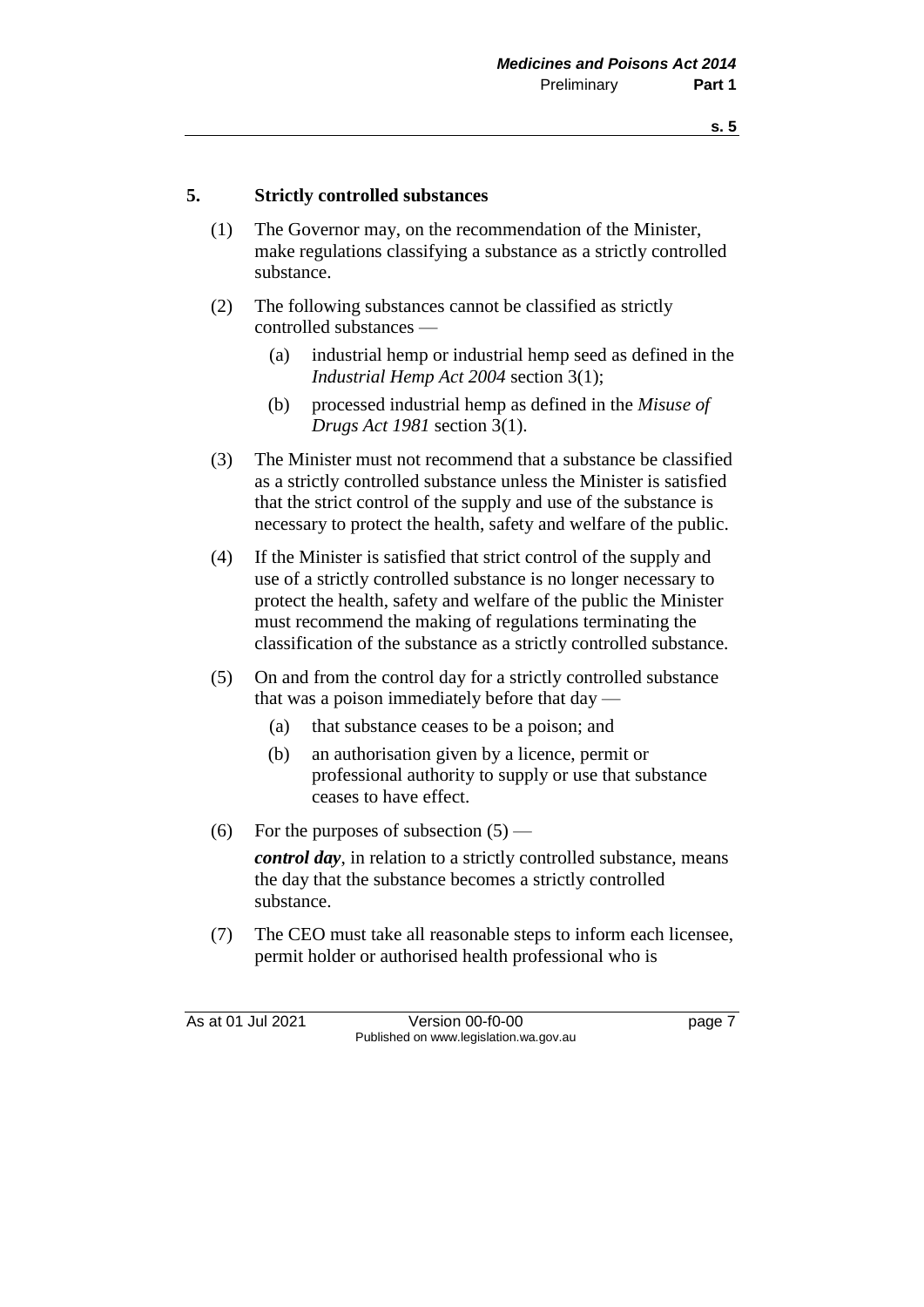**s. 6**

authorised to supply or use a poison that becomes a strictly controlled substance about the effect of subsection (5).

## **6. Term used: manufacture**

 $(1)$  In this Act —

*manufacture*, in relation to a poison, means —

- (a) to produce the poison; or
- (b) if the poison is a plant, to cultivate the plant; or
- (c) to produce a substance that contains the poison; or
- (d) to do anything, including testing, packaging, labelling or storing the poison, that is part of the process of —
	- (i) doing a thing described in paragraph (a), (b) or  $(c)$ ; or
	- (ii) bringing the poison to its final state.
- (2) For the purposes of this Act, a person is taken to manufacture a poison if the person does any of the following —
	- (a) agrees to manufacture the poison;
	- (b) advertises or otherwise offers to manufacture the poison;
	- (c) has possession of all the necessary equipment or materials to manufacture the poison for the purpose of manufacturing the poison.
- (3) For the purpose of determining if a person has manufactured a poison the following are immaterial —
	- (a) the quantity of the poison;
	- (b) the purpose for which the poison is manufactured;
	- (c) whether or not the person was acting as an employee or agent of another person.

page 8 Version 00-f0-00 As at 01 Jul 2021 Published on www.legislation.wa.gov.au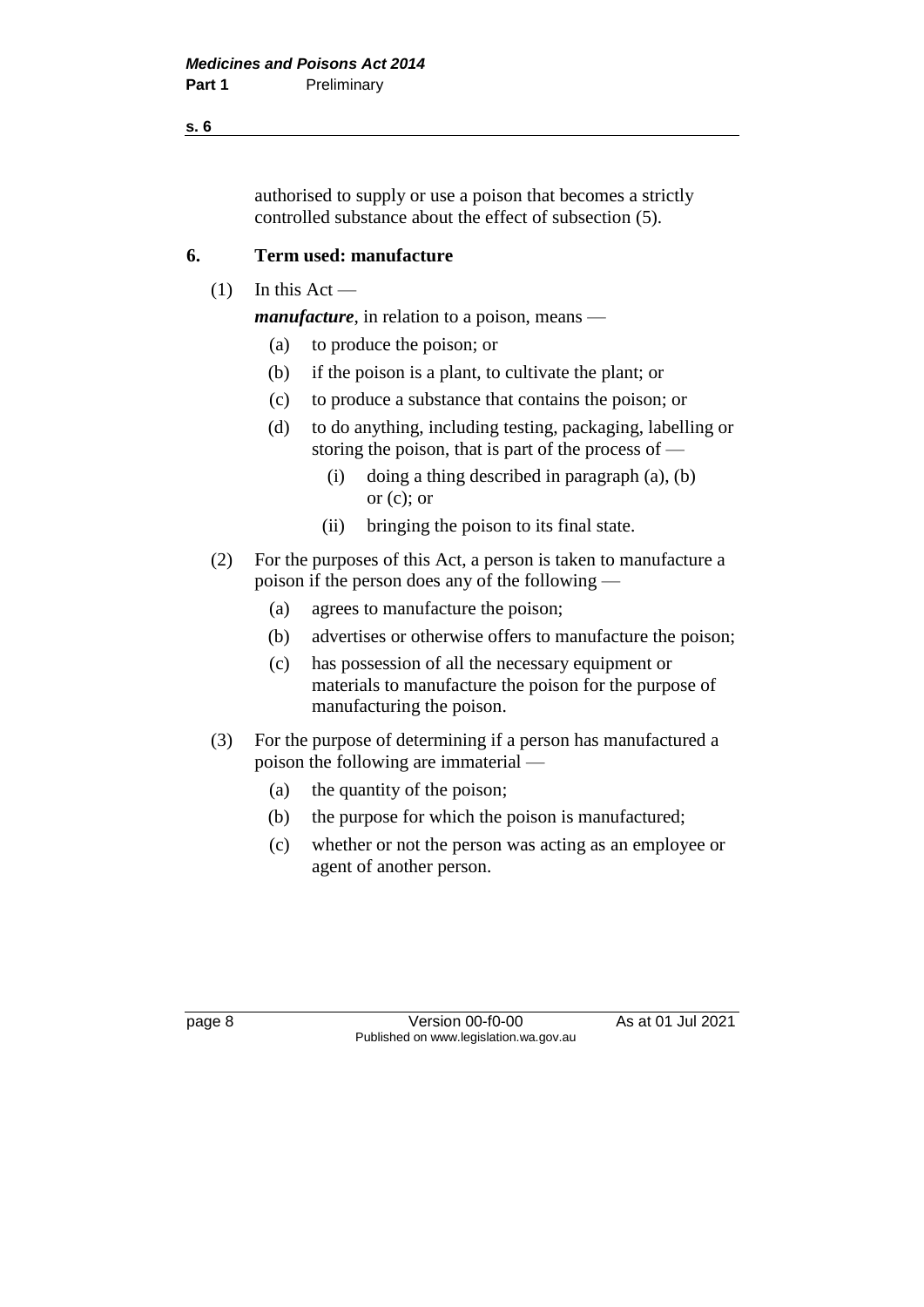### **7. Terms used: prescription and related terms**

 $(1)$  In this Act —

*prescribe*, in relation to a poison, means to issue a prescription for the poison;

*prescriber* means —

- (a) in relation to a Schedule 4 or 8 poison (other than a voluntary assisted dying substance prescribed for the purposes of the *Voluntary Assisted Dying Act 2019*) an authorised health professional who has authority to prescribe the poison; or
- (b) in relation to a voluntary assisted dying substance prescribed for the purposes of the *Voluntary Assisted Dying Act 2019* — a person who is authorised by that Act to prescribe the substance;

*prescription*, in relation to a Schedule 4 or 8 poison, means a document (whether written or electronic) that —

- (a) sets out particulars of the poison, or a substance that contains the poison, that is —
	- (i) to be used by, or administered to, a person named in the document for therapeutic purposes or for the purposes of the *Voluntary Assisted Dying Act 2019*; or
	- (ii) to be administered to an animal described in the document for therapeutic purposes;

and

- (b) is issued for the purpose of enabling the poison to be supplied for that purpose; and
- (c) complies with
	- (i) any requirements prescribed by the regulations; or

As at 01 Jul 2021 Version 00-f0-00 Page 9 Published on www.legislation.wa.gov.au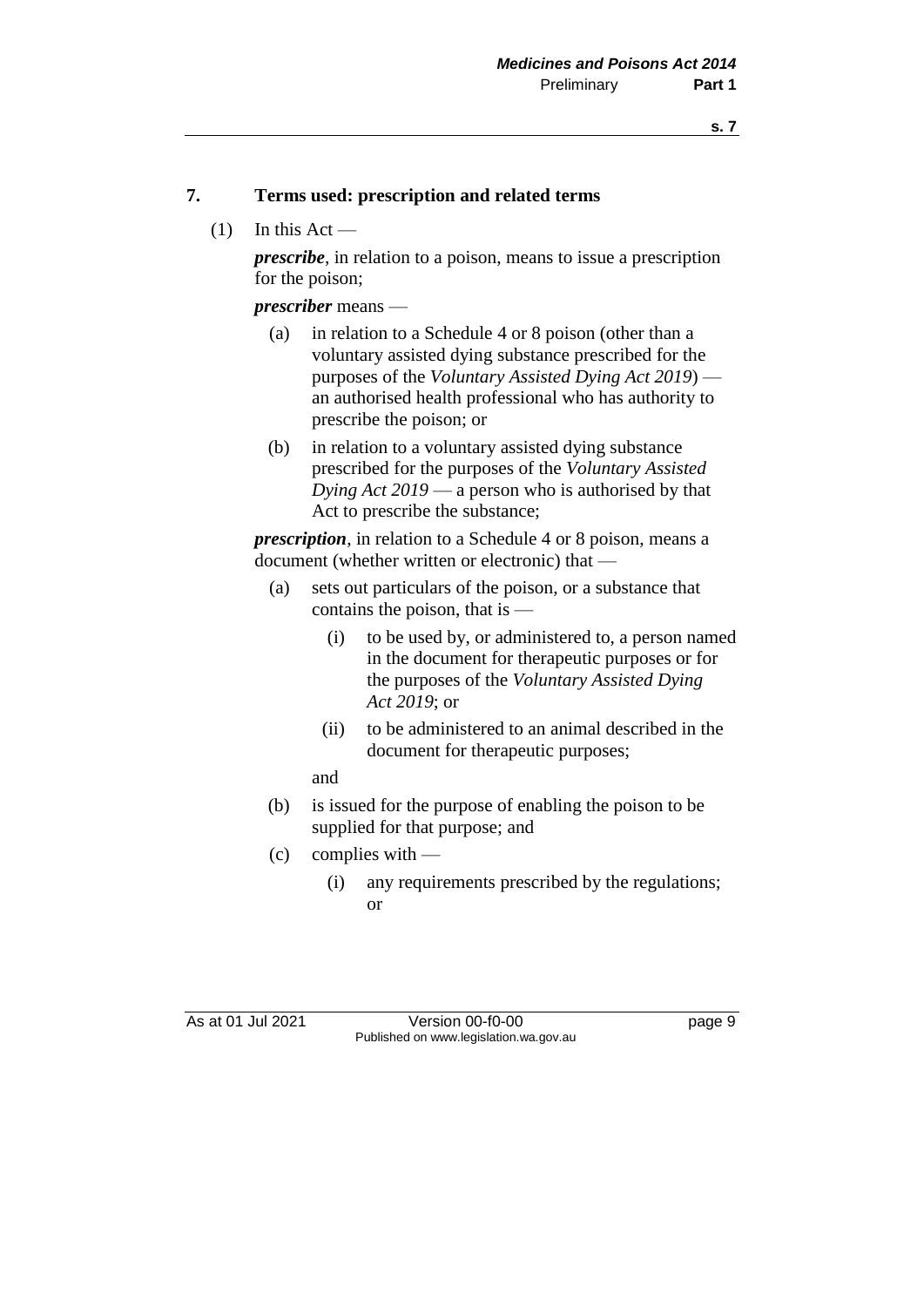(ii) if the poison is a voluntary assisted dying substance that is to be used or administered for the purposes of the *Voluntary Assisted Dying Act 2019*, any requirements under that Act or prescribed by the regulations to the extent they are consistent with that Act.

- (2) A person is not to be taken to have issued a prescription if the person —
	- (a) supplies a Schedule 4 or 8 poison in accordance with a prescription that authorises —
		- (i) the supply of 2 or more Schedule 4 or 8 poisons; or
		- (ii) the supply of a Schedule 4 or 8 poison on 2 or more occasions;

and

- (b) also issues a form authorising the supply of one or more of the poisons in accordance with the prescription on another occasion.
- (3) For the purposes of this Act a person (a *supplier*) supplies a Schedule 4 or 8 poison *in accordance with a prescription* if —
	- (a) the supplier has been given a prescription relating to the poison; and
	- (b) the supplier reasonably believes that the person to whom the poison is supplied —
		- $(i)$  is
			- (I) if the poison is prescribed for the therapeutic use of a person or for the use of, or administration to, a person under the *Voluntary Assisted Dying Act 2019* — that person; or
			- (II) if the poison is prescribed for the therapeutic use of an animal — the owner of the animal;

page 10 Version 00-f0-00 As at 01 Jul 2021 Published on www.legislation.wa.gov.au

**s. 7**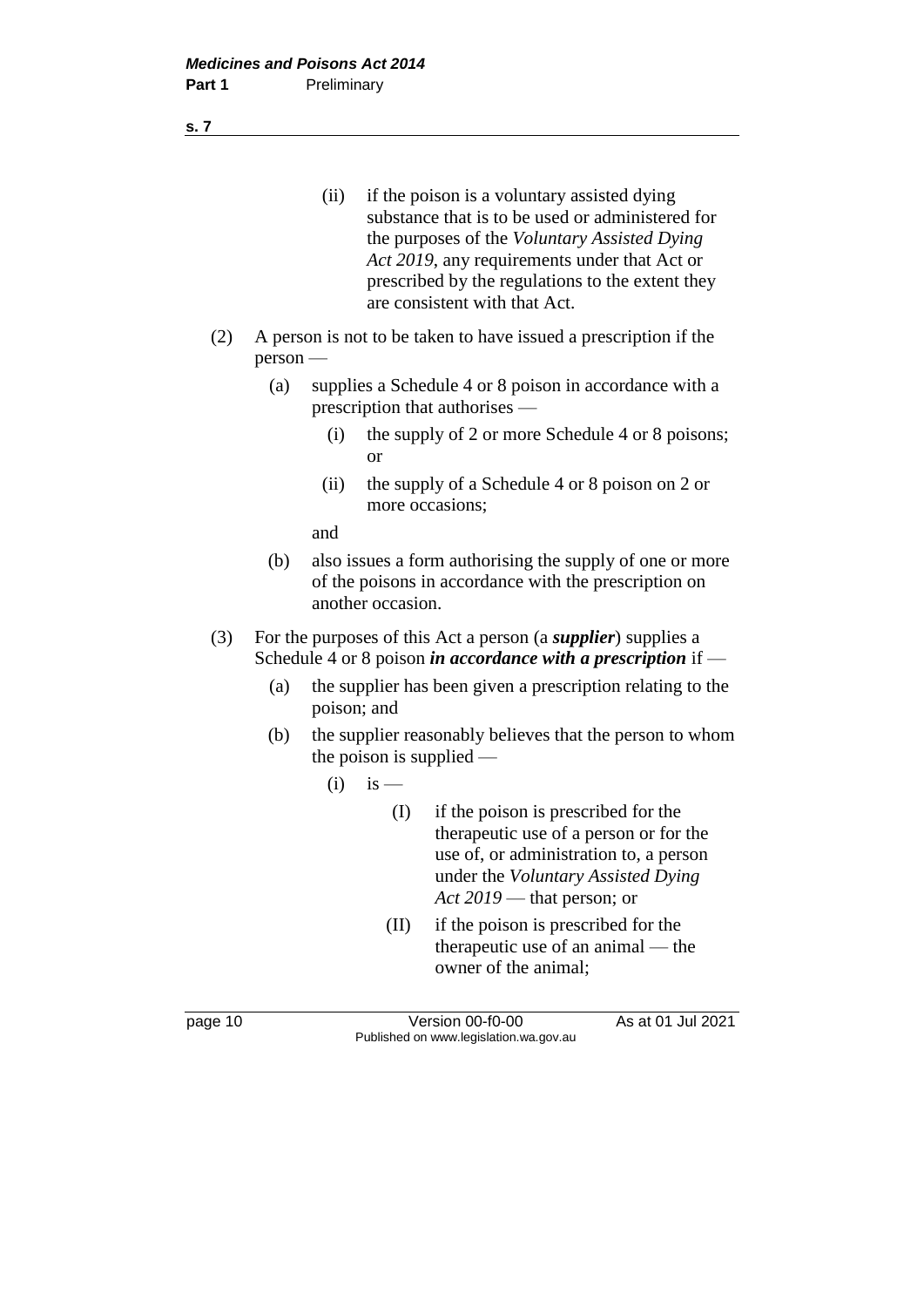or

(ii) has lawful authority to obtain or receive the poison on behalf of a person referred to in subparagraph (i);

and

- (c) the quantity of the poison supplied does not exceed the quantity specified in the prescription.
- (4) If a prescription describes a poison without reference to a brand name, then for the purposes of subsection  $(3)(a)$ , the prescription relates to any brand of the poison.
- (5) If a prescription describes a poison by reference to a brand name, then for the purposes of subsection  $(3)(a)$ , the prescription relates to —
	- (a) if the poison is prescribed for the therapeutic use of a person who is a patient in a public hospital — any brand of the poison (even if the prescription indicates that brand substitution is not permitted); or
	- (b) if paragraph (a) does not apply
		- (i) if the prescription indicates that brand substitution is not permitted — the brand of poison specified in the prescription; or
		- (ii) if the prescription does not indicate that brand substitution is not permitted — any brand of the poison.

*[Section 7 amended: No. 27 of 2019 s. 175.]*

## **8. Term used: supply**

 $(1)$  In this Act —

*supply*, in relation to a poison, means to supply the poison, or a substance that contains the poison, to another person, but does not include administering a poison or substance directly to another person or to an animal.

As at 01 Jul 2021 Version 00-f0-00 page 11 Published on www.legislation.wa.gov.au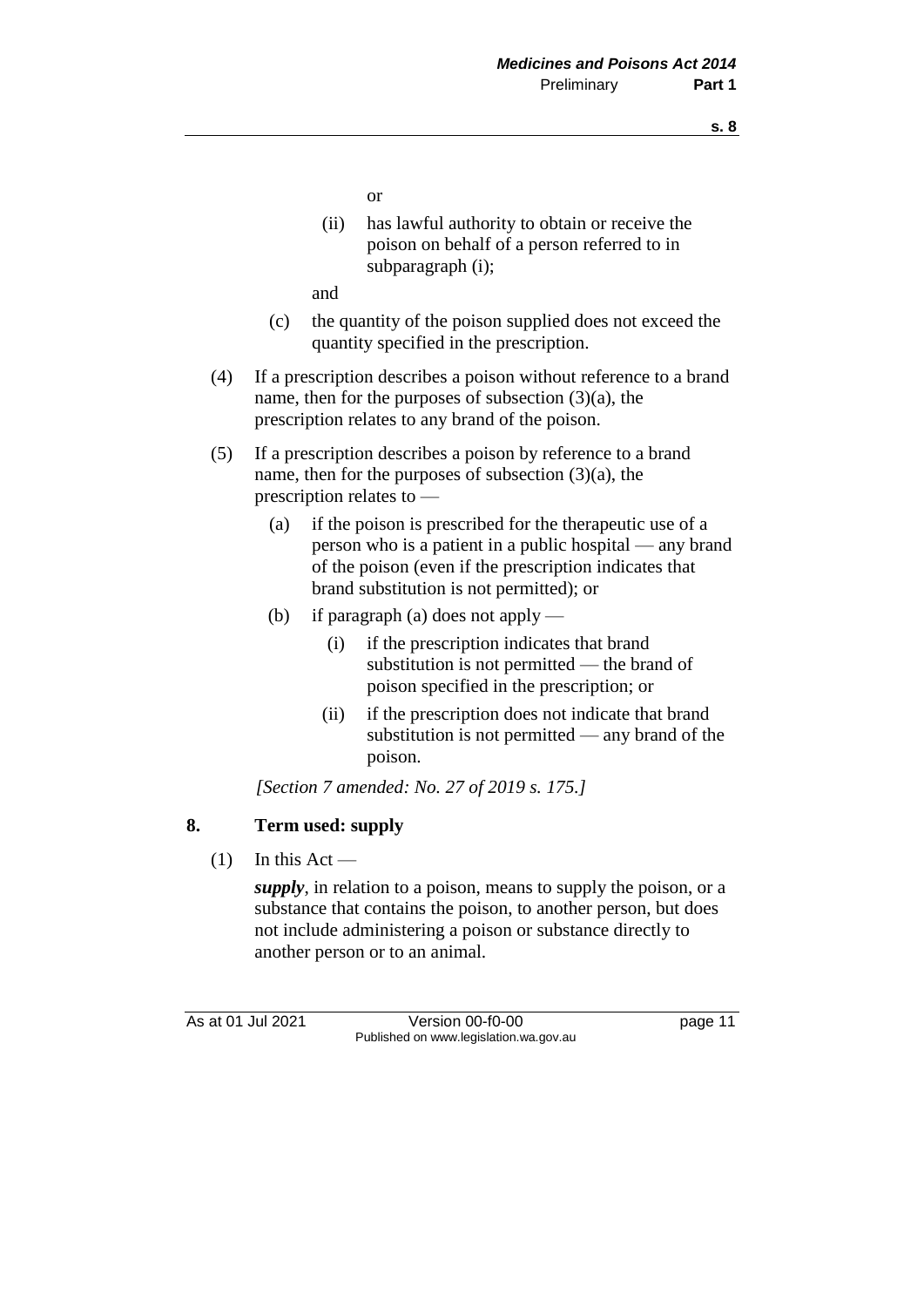- (2) For the purposes of this Act a person is taken to supply a poison if the person does any of the following —
	- (a) agrees to supply the poison;
	- (b) makes available, advertises, displays with a view to supplying, or otherwise offers to supply, the poison;
	- (c) has possession of the poison for the purpose of supplying it.
- (3) For the purpose of determining if a person has supplied a poison the following are immaterial —
	- (a) the quantity of the poison;
	- (b) the purpose for which the poison is supplied;
	- (c) whether or not the recipient pays for the poison;
	- (d) whether or not the supplier and recipient are in the same place at the same time;
	- (e) whether or not the poison is supplied by indirect means such as the internet, electronic mail, telephone, facsimile, mail order or a vending machine;
	- (f) whether or not the person was acting as an employee or agent of another person.

## **9. Supply and possession of poisons by pharmacy business**

 $(1)$  In this section —

*pharmacy business* has the meaning given in the *Pharmacy Act 2010* section 3(1).

(2) For the purposes of this Act, supply or possession of a poison by a pharmacy business carried on at a pharmacy is to be taken to be supply or possession of the medicine or poison by the pharmacist who has overall responsibility for the pharmacy business in accordance with the *Pharmacy Act 2010* section 56.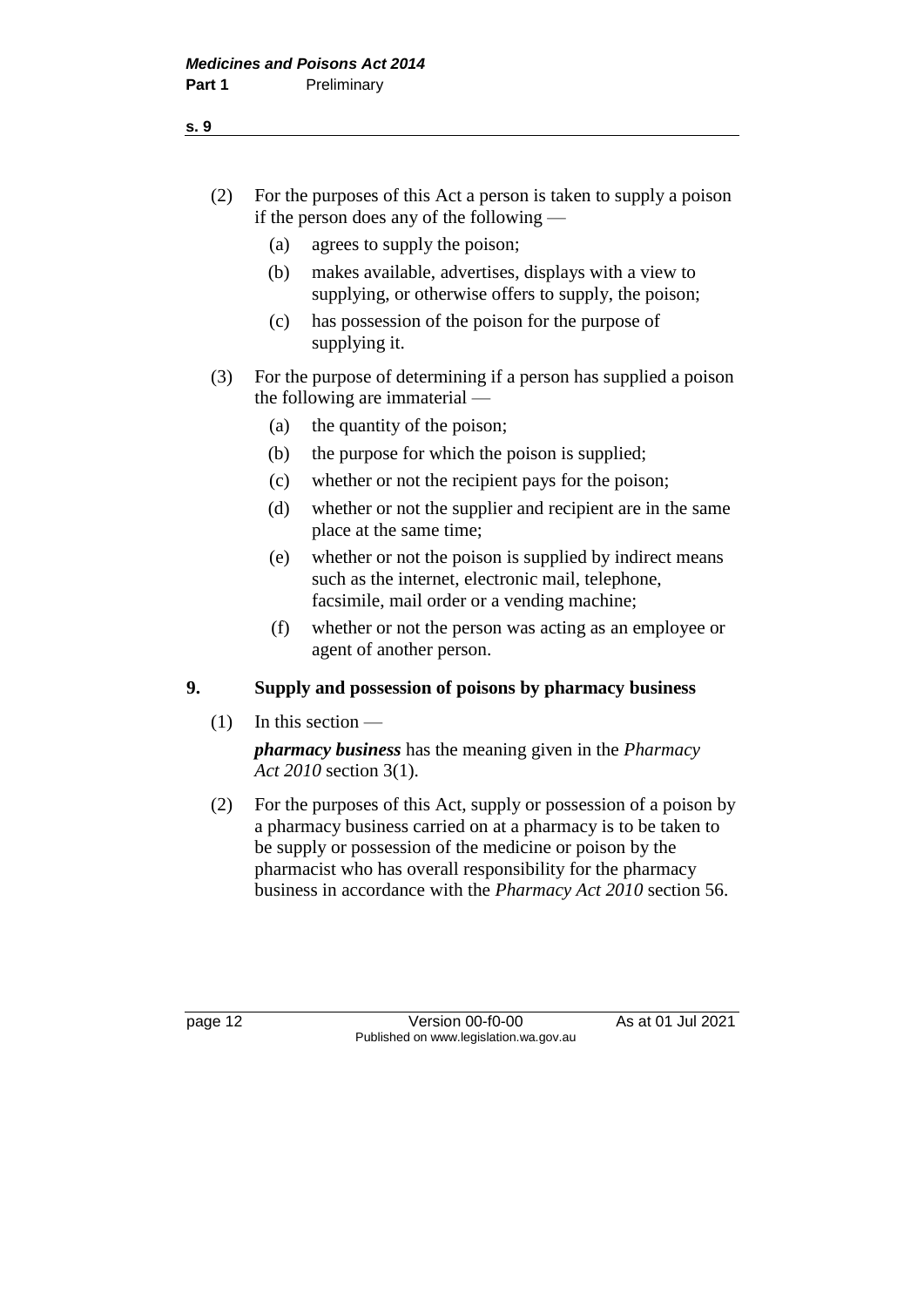## **10. Relationship with** *Misuse of Drugs Act 1981*

If a provision in this Act is inconsistent with a provision in the *Misuse of Drugs Act 1981*, the provision in this Act prevails.

## **11. Act applies to the State**

This Act binds the State.

As at 01 Jul 2021 Version 00-f0-00 Page 13 Published on www.legislation.wa.gov.au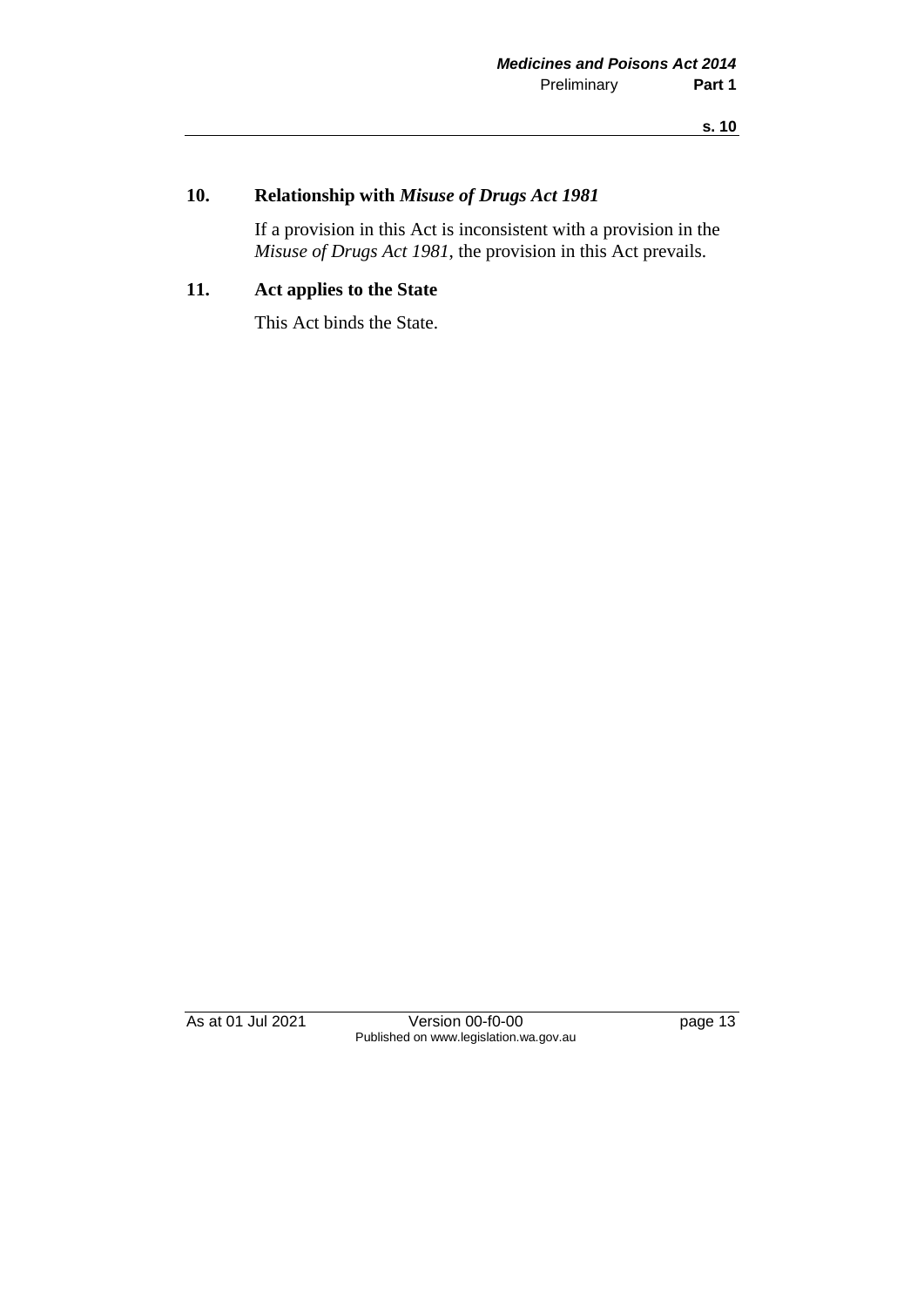**s. 12**

## **Part 2 — Offences**

#### **12. Terms used**

In this Part —

*appropriate licence* means each of the following —

- (a) a licence granted under Part 4 Division 2;
- (b) a licence granted under the *Agricultural and Veterinary Chemicals Code Act 1994* (Commonwealth);
- (c) a licence granted under the Agvet Code of Western Australia;
- (d) a licence or exemption granted under the *Radiation Safety Act 1975*;
- (e) a licence granted under the *Therapeutic Goods Act 1989* (Commonwealth);

*appropriate permit* means each of the following —

- (a) a permit granted under Part 4 Division 2;
- (b) a permit granted under the *Agricultural and Veterinary Chemicals Code Act 1994* (Commonwealth);
- (c) a permit granted under the Agvet Code of Western Australia.

#### **13. Offences relating to manufacture and supply of Schedule 2 and Schedule 3 poisons**

- (1) A person who manufactures or supplies a Schedule 2 or 3 poison commits an offence unless —
	- (a) the person does so
		- (i) under and in accordance with an appropriate licence or a professional authority; and
		- (ii) in accordance with the regulations;
		- or

page 14 Version 00-f0-00 As at 01 Jul 2021 Published on www.legislation.wa.gov.au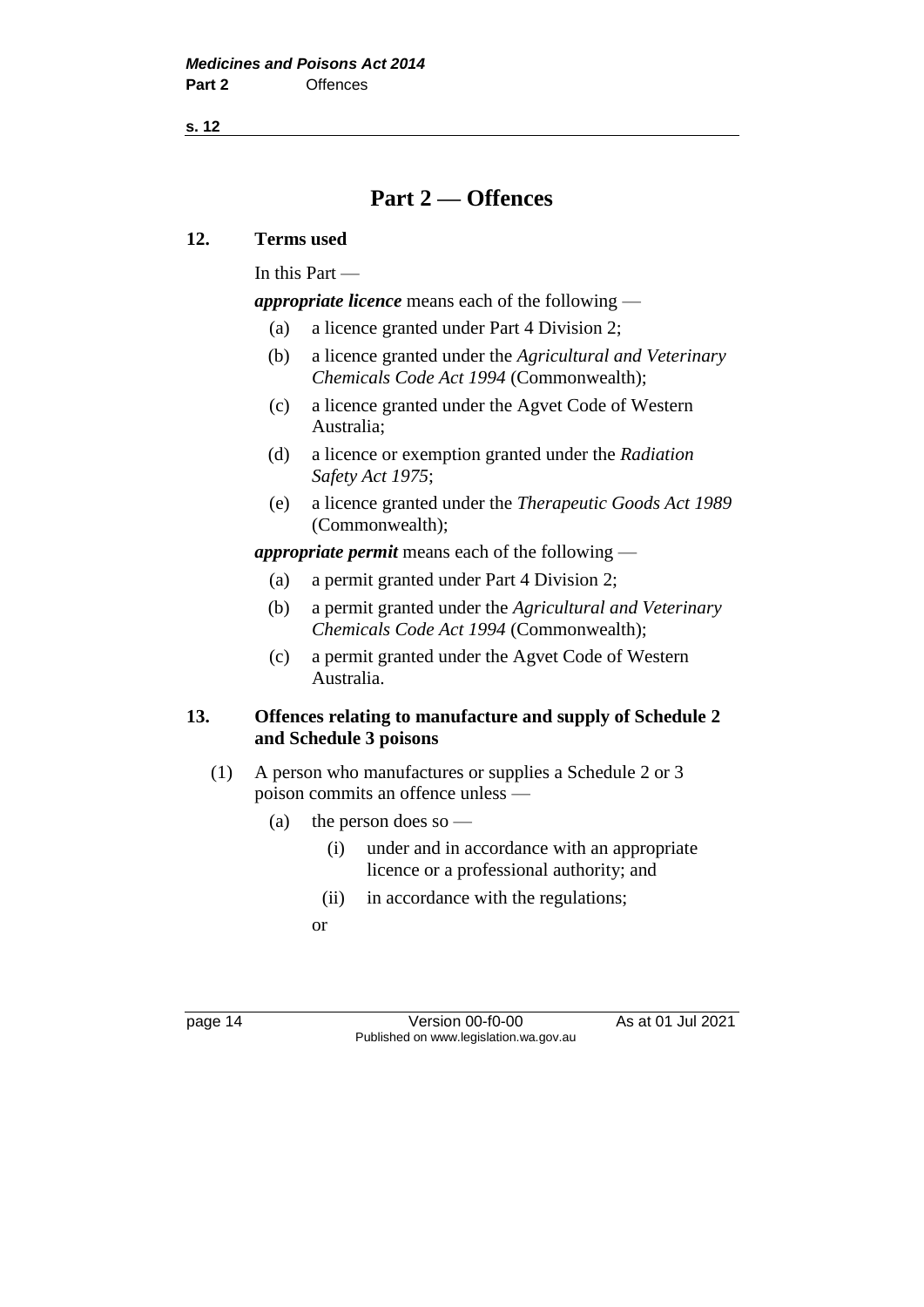- **s. 13**
- (b) the person does so in accordance with subsection (2) or (3).

Penalty: see section 115.

- (2) A person may supply a Schedule 2 or 3 poison to another person (the *patient*) if —
	- (a) the person reasonably believes that the use by the patient of the poison would be appropriate for therapeutic purposes; and
	- (b) the amount of the poison supplied is reasonable in the circumstances; and
	- (c) the person reasonably believes that the patient will use the poison for therapeutic purposes.
- (3) A person may supply a Schedule 2 or 3 poison to another person (an *agent*) if —
	- (a) the person supplies the poison to the agent for the purpose of it being supplied or administered to another person or to an animal (the *patient*); and
	- (b) the person reasonably believes that the use by the patient, or the administration to the patient, of the poison would be appropriate for therapeutic purposes; and
	- (c) the amount of the poison supplied is reasonable in the circumstances; and
	- (d) the person reasonably believes that
		- $(i)$  the agent will
			- (I) supply or administer the poison to the patient; or
			- (II) supply the poison to another person for the purpose of it being supplied or administered to the patient;

and

(ii) the poison will be used by, or administered to, the patient for therapeutic purposes.

As at 01 Jul 2021 Version 00-f0-00 page 15 Published on www.legislation.wa.gov.au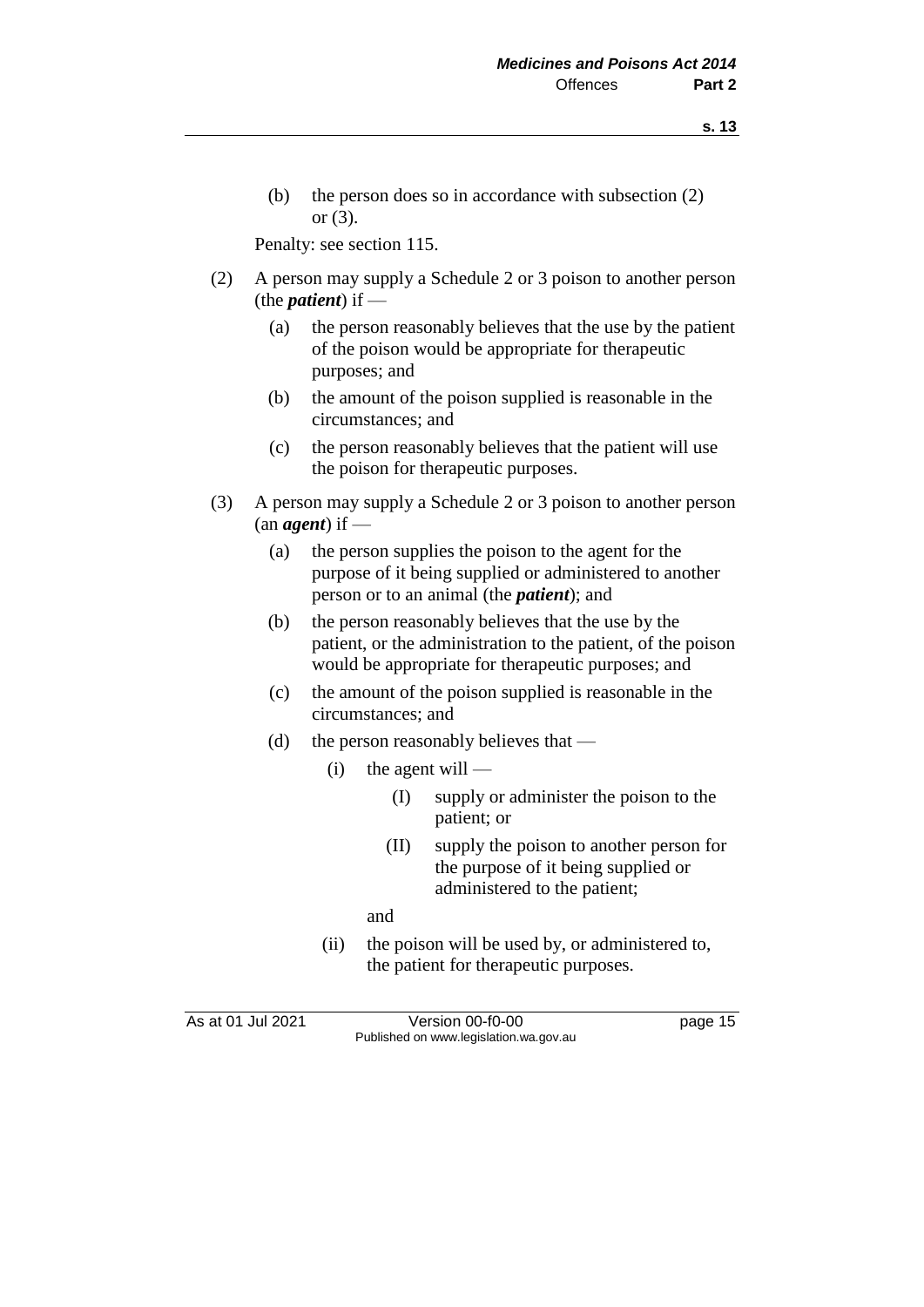(4) A person authorised under an appropriate licence or a professional authority to supply a Schedule 2 or 3 poison who supplies the poison in circumstances where the person reasonably suspects or ought reasonably to suspect that the recipient intends to use it in a way that might reasonably be expected to pose a serious threat to the health, safety and welfare of a person or of the public commits an offence. Penalty: see section 115.

#### **14. Offences relating to manufacture, supply, prescribing and possession of Schedule 4 and Schedule 8 poisons**

(1) A person who manufactures or supplies a Schedule 4 or 8 poison commits an offence unless subsection (1A) is complied with.

Penalty: see section 115.

- (1A) This subsection is complied with
	- (a) in the case of the manufacture of a Schedule 4 or 8 poison, if the person who manufactures the poison does  $\mathbf{s}$ o —
		- (i) under and in accordance with an appropriate licence or a professional authority; and
		- (ii) in accordance with the regulations;

or

- (b) in the case of the supply of a Schedule 4 or 8 poison (other than the supply of a voluntary assisted dying substance for the purposes of the *Voluntary Assisted Dying Act 2019*), if the person who supplies the poison does so —
	- (i) under and in accordance with an appropriate licence or a professional authority; and
	- (ii) in accordance with the regulations;
	- or

page 16 Version 00-f0-00 As at 01 Jul 2021 Published on www.legislation.wa.gov.au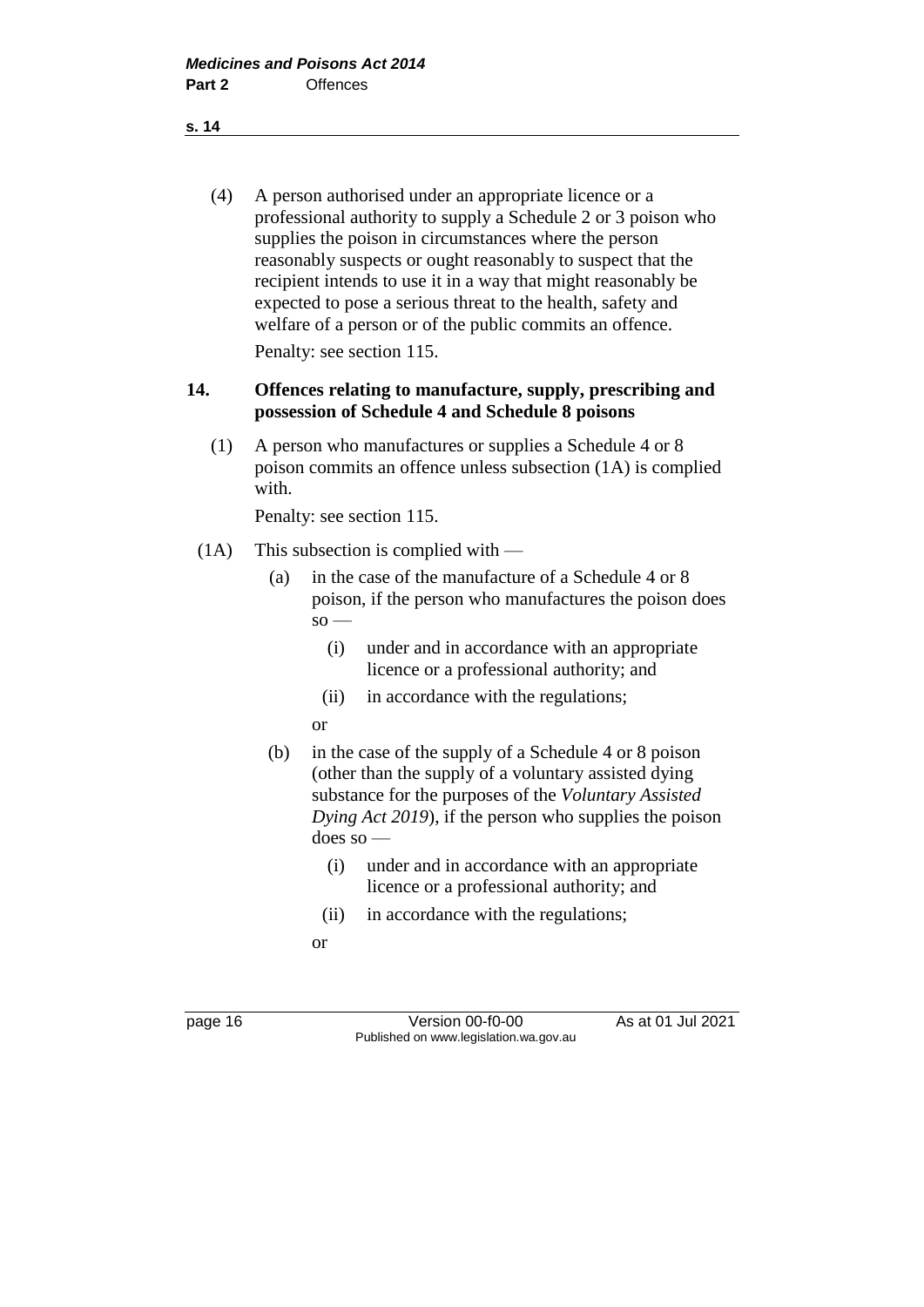- (c) in the case of the supply of a voluntary assisted dying substance for the purposes of the *Voluntary Assisted Dying Act 2019*, if —
	- (i) the person who supplies the substance is authorised by that Act to supply it; and
	- (ii) the supply is in accordance with that Act.
- *[(2) has not come into operation <sup>2</sup> .]*
- (3) A person who prescribes a Schedule 4 or 8 poison commits an offence unless subsection (3A) is complied with. Penalty: see section 115.
- (3A) This subsection is complied with
	- (a) in the case of the prescription of a Schedule 4 or 8 poison (other than the prescription of a voluntary assisted dying substance for the purposes of the *Voluntary Assisted Dying Act 2019*), if —
		- (i) the person who prescribes the poison is a health professional who is authorised under section 25 to prescribe the poison; and
		- (ii) the prescription is in accordance with the regulations;
		- or
	- (b) in the case of the prescription of a voluntary assisted dying substance for the purposes of the *Voluntary Assisted Dying Act 2019*, if —
		- (i) the person who prescribes the substance is authorised by that Act to prescribe the substance; and
		- (ii) the prescription is in accordance with that Act and the regulations to the extent they are consistent with that Act.

As at 01 Jul 2021 Version 00-f0-00 page 17 Published on www.legislation.wa.gov.au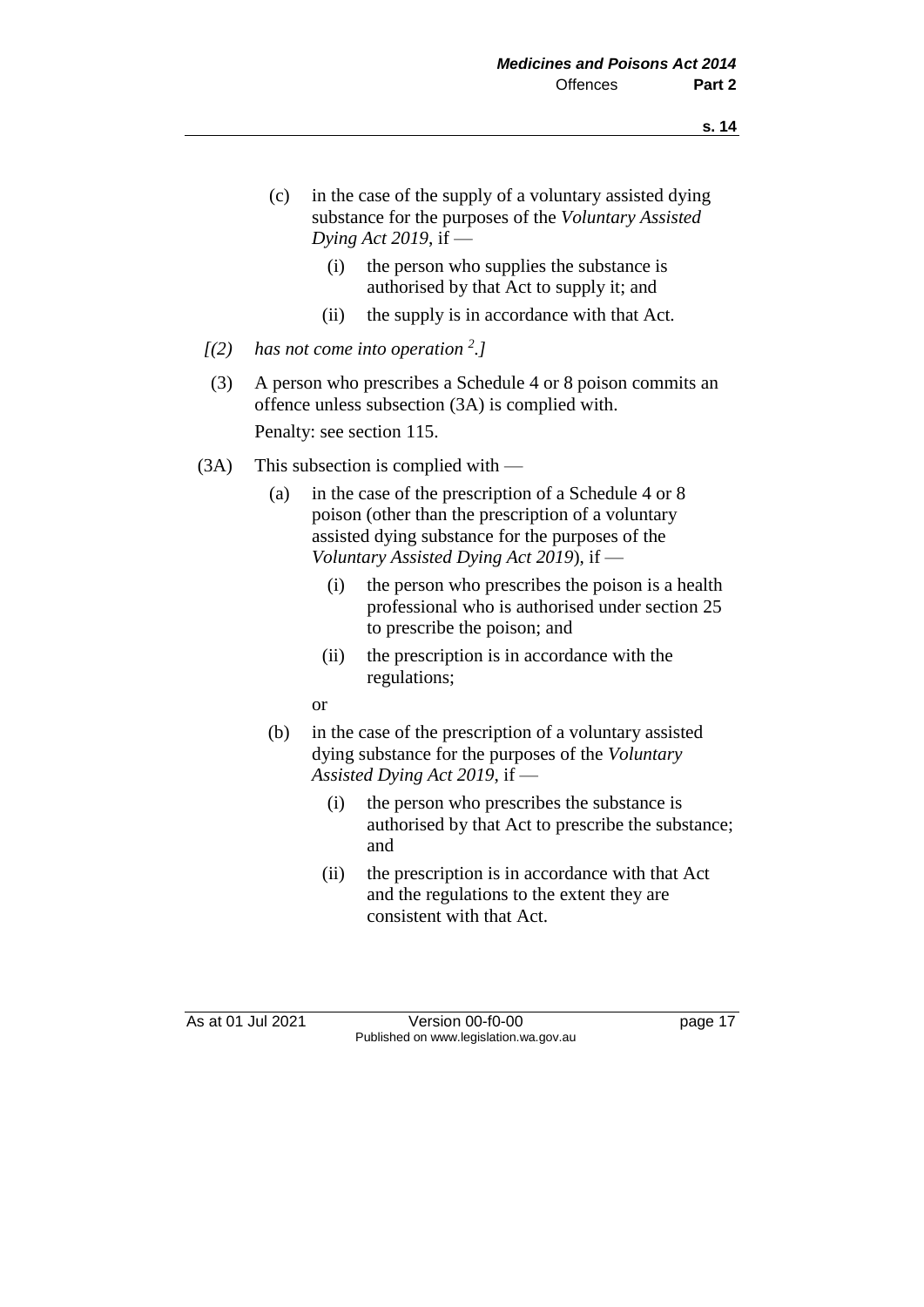- (4) A person who is in possession of a Schedule 4 or 8 poison commits an offence unless —
	- (a) the person is authorised by a professional authority or an appropriate licence to manufacture the poison and has possession of the poison for the purpose of, or as a result of, that manufacture; or
	- (b) the person is authorised by a professional authority or an appropriate licence to supply the poison and has possession of the poison for the purpose of that supply; or
	- (c) the person is the holder of an appropriate permit and has possession of the poison for the purpose specified in the permit; or
	- (d) the poison was prescribed for the person by a prescriber who is authorised to prescribe the poison and the person has possession of the poison for the purpose of using it in accordance with the instructions of the prescriber; or
	- (e) the person is a carer of a person referred to in paragraph (d) (the *patient*) and has possession for the purposes of supplying or administering the poison to the patient in accordance with the instructions of the prescriber; or
	- (f) the poison was prescribed for an animal by a prescriber who is authorised to prescribe the poison and the person has possession of the poison for the purposes of supplying or administering the poison to the animal in accordance with the instructions of the prescriber; or
	- (g) the person has possession of the poison only for the purpose of delivering it to a person referred to in paragraphs (a) to (f); or
	- (h) the poison is in or on a used hypodermic syringe, a used hypodermic needle or another used thing and the person has possession of the syringe, needle or other thing for the purposes of disposing of it in accordance with a

**s. 14**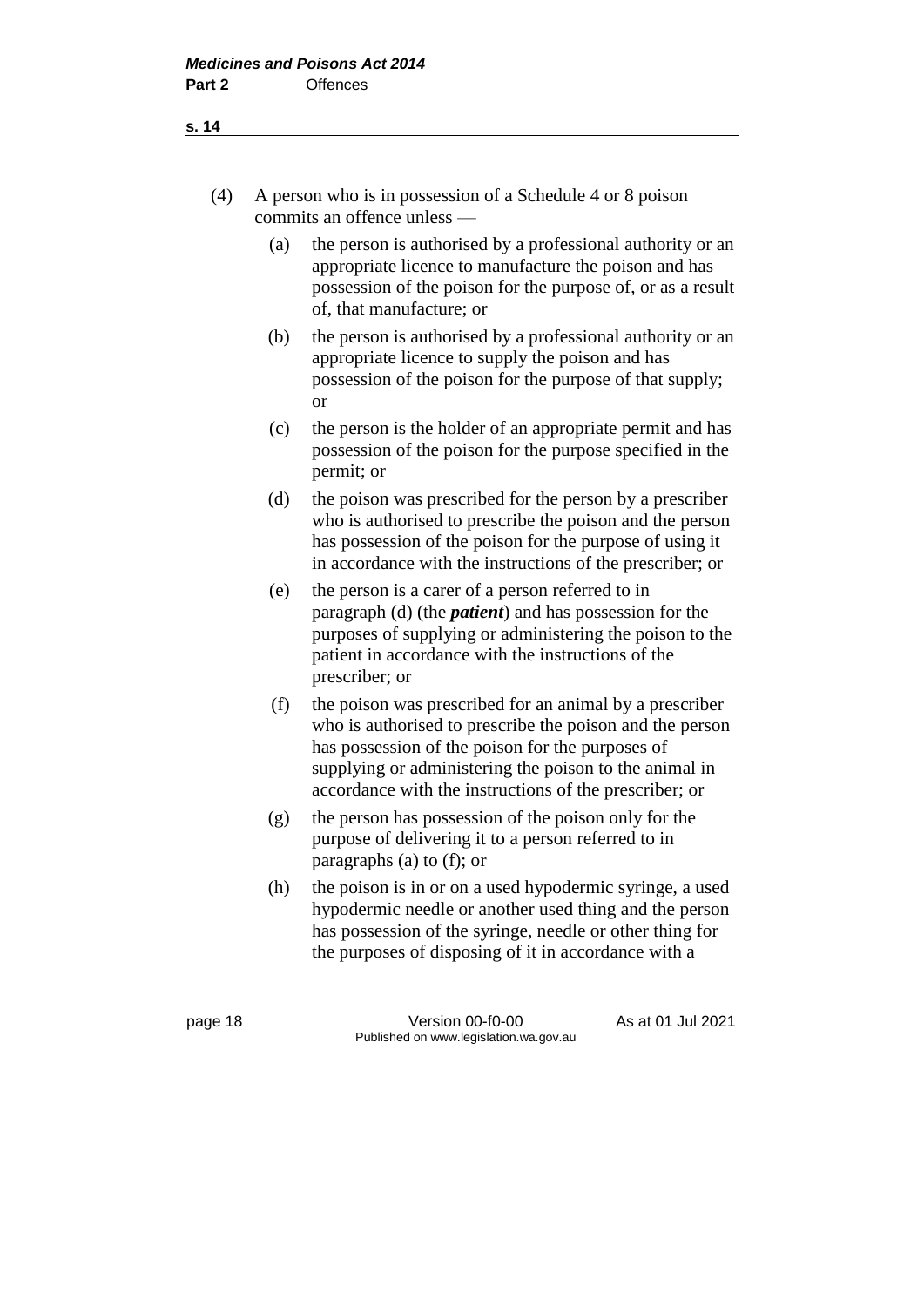needle and syringe programme of a type prescribed by the regulations; or

(i) the person is authorised under the *Misuse of Drugs Act 1981* or the *Voluntary Assisted Dying Act 2019* to have possession of the poison.

Penalty: see section 115.

(5) For the purposes of subsection  $(4)(e)$  a person is a carer of a patient if the person assists in the health care of the patient on a full-time or part-time basis, whether or not the person is paid for providing that assistance.

*[Section 14 amended: No. 27 of 2019 s. 176.]*

#### **15. Offences relating to manufacture and supply of Schedule 5 and Schedule 6 poisons**

- (1) A person who manufactures or supplies a Schedule 5 or 6 poison commits an offence unless the person does so —
	- (a) in accordance with any compliance notice that applies to the supply of the poison by the person; and
	- (b) in accordance with the regulations.

Penalty: see section 115.

(2) A person who supplies a Schedule 5 or 6 poison in circumstances where the person reasonably suspects or ought reasonably to suspect that the recipient intends to use the poison in a way that might reasonably be expected to pose a serious threat to the health, safety and welfare of a person or of the public commits an offence.

Penalty: see section 115.

#### **16. Offences relating to manufacture, supply, use and possession of Schedule 7 poisons**

- (1) A person who manufactures or supplies a Schedule 7 poison commits an offence unless the person does so —
	- (a) under and in accordance with an appropriate licence; and

As at 01 Jul 2021 Version 00-f0-00 page 19 Published on www.legislation.wa.gov.au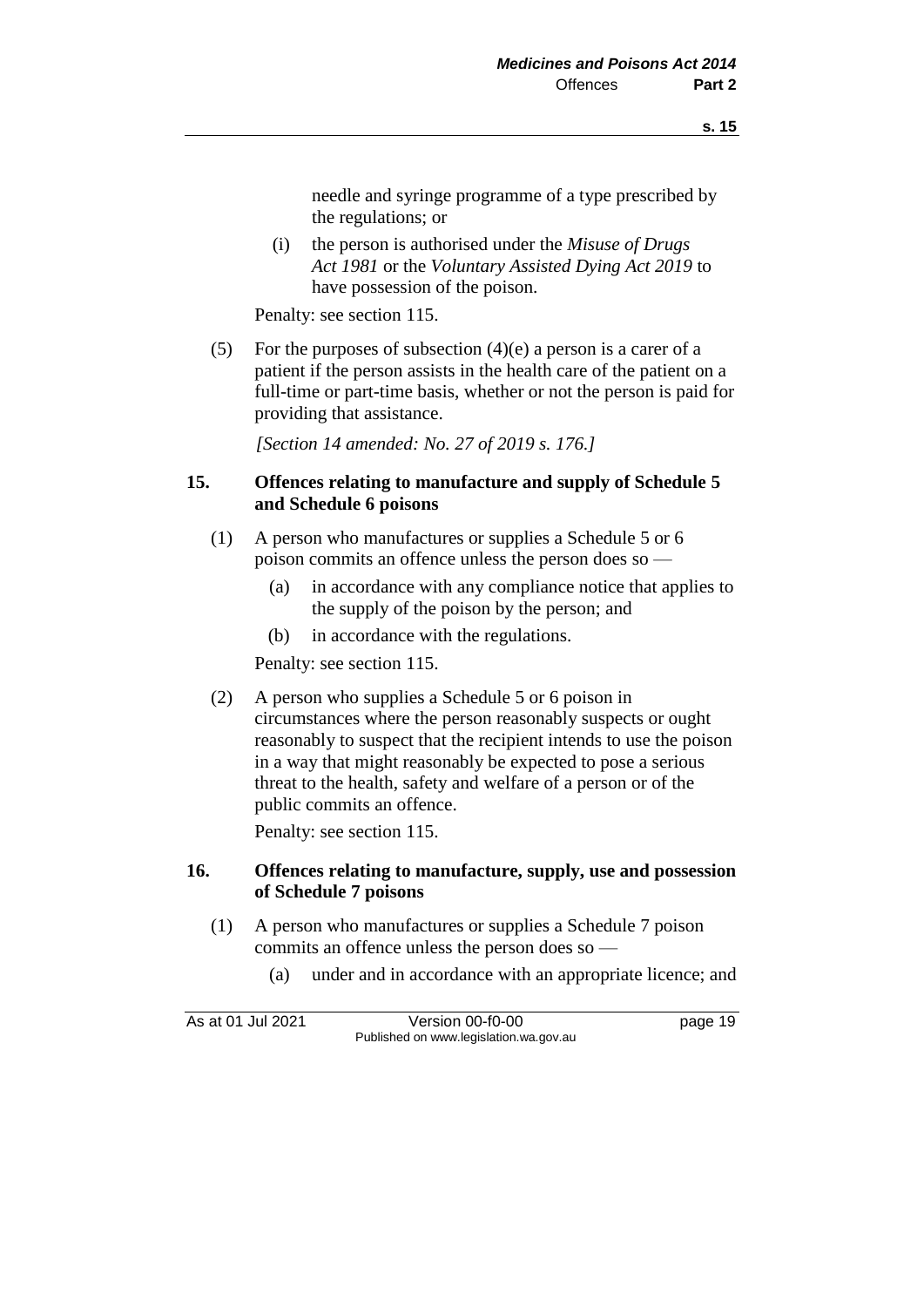(b) in accordance with any Schedule 7 notice that applies to the manufacture or supply of the poison by the person; and

(c) in accordance with the regulations.

Penalty: see section 115.

- (2) A person who uses or is in possession of a Schedule 7 poison commits an offence unless —
	- (a) the use or possession is in accordance with any Schedule 7 notice that applies to the use or possession of the poison by the person; or
	- (b) the Schedule 7 poison is a pesticide as defined in the *Health (Miscellaneous Provisions) Act 1911* section 3(1), the person is licensed or registered under the *Health (Miscellaneous Provisions) Act 1911* to use or possess the poison and the use or possession by the person is in accordance with the licence or registration; or
	- (c) the person is an officer of the department principally assisting in the administration of the *Biosecurity and Agriculture Management Act 2007* and the use or possession is in connection with the employment of the officer in that department; or
	- (d) the person is authorised by a professional authority to use or possess the poison.

Penalty: see section 115.

(3) A person authorised under an appropriate licence to supply a Schedule 7 poison who supplies the poison in circumstances where the person reasonably suspects or ought reasonably to suspect that the recipient intends to use it in a way that might reasonably be expected to pose a serious threat to the health, safety and welfare of a person or of the public commits an offence.

Penalty: see section 115.

page 20 **Version 00-f0-00** As at 01 Jul 2021 Published on www.legislation.wa.gov.au

**s. 16**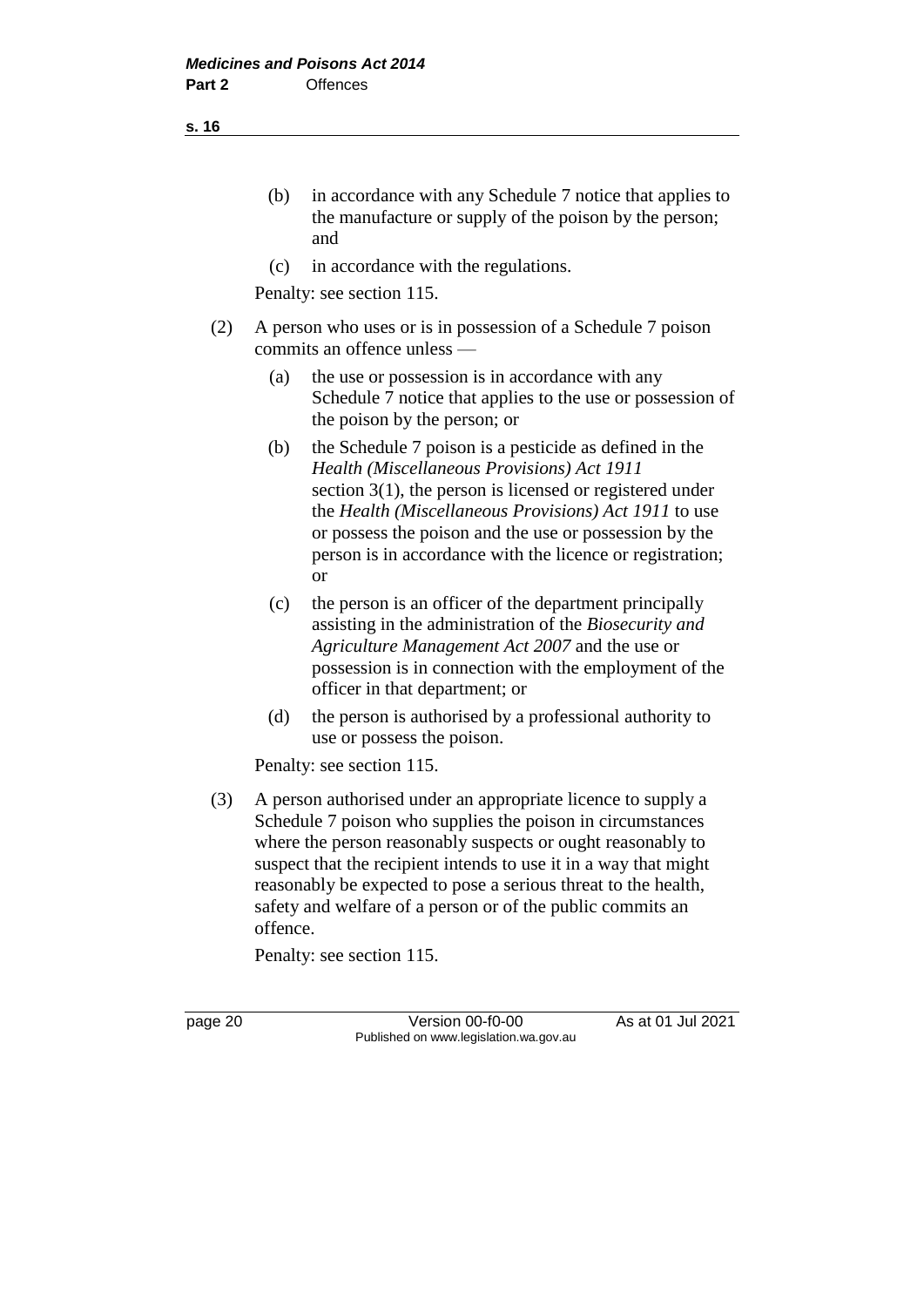*[Section 16 amended: No. 19 of 2016 s. 171.]*

#### **17. Offences relating to manufacture, supply, use and possession of Schedule 9 poisons**

A person who manufactures, supplies, uses or is in possession of a Schedule 9 poison commits an offence unless —

- (a) the person does so under and in accordance with a licence or a permit; or
- (b) the poison is in or on a used hypodermic syringe, a used hypodermic needle or another used thing and the person has possession of the syringe, needle or other thing for the purposes of disposing of it in accordance with a needle and syringe programme of a type prescribed by the regulations.

Penalty: see section 115.

#### **18. Offences relating to supply and use of strictly controlled substances**

- (1) A person who supplies a strictly controlled substance commits an offence unless —
	- $(a)$  either
		- (i) the person is a member of a class of persons who are authorised under the regulations to supply the substance; or
		- (ii) the person supplies the substance under and in accordance with an authorisation granted by the CEO in accordance with the regulations;

and

(b) the supply is in accordance with the regulations.

Penalty: see section 115.

As at 01 Jul 2021 Version 00-f0-00 Page 21 Published on www.legislation.wa.gov.au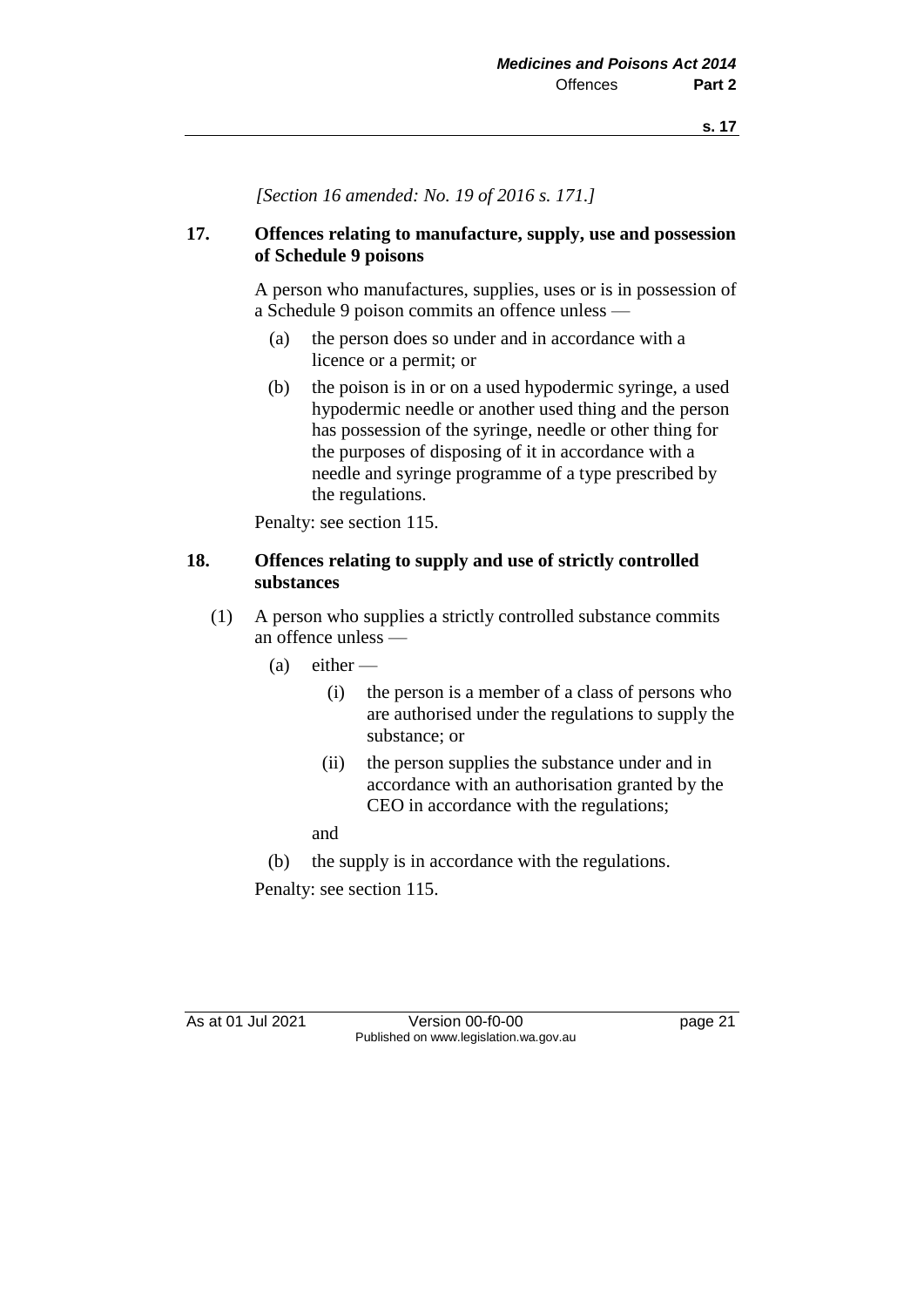## (2) A person who uses a strictly controlled substance commits an offence unless —

- $(a)$  either  $-$ 
	- (i) the person is a member of a class of persons who are authorised under the regulations to use the substance; or
	- (ii) the person uses the substance under and in accordance with an authorisation granted by the CEO in accordance with the regulations;
	- and
- (b) the use is in accordance with the regulations.

Penalty: see section 115.

- (3) It is a defence to a charge under subsection (1) to prove that
	- (a) before the substance became a strictly controlled substance it was a poison; and
	- (b) the accused was a licensee or authorised health professional who was authorised to supply the poison; and
	- (c) the accused did not know, and could not reasonably have known, that the substance had become a strictly controlled substance.
- (4) It is a defence to a charge under subsection (2) to prove that
	- (a) before the substance became a strictly controlled substance it was a poison; and
	- (b) the accused was a permit holder or authorised health professional who was authorised to use the poison; and
	- (c) the accused did not know, and could not reasonably have known, that the substance had become a strictly controlled substance.

**s. 18**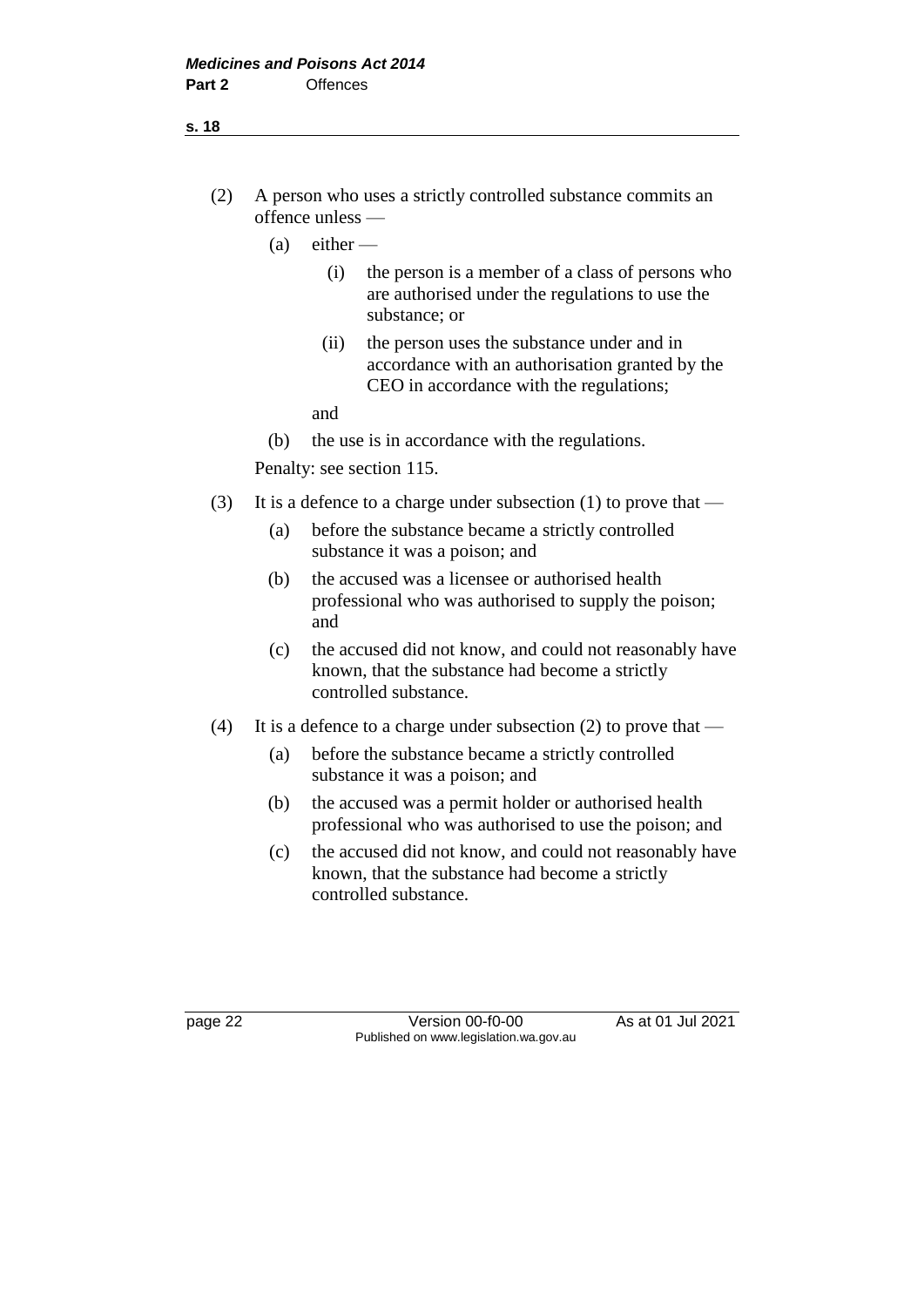- (5) It is a defence to a charge under subsection (2) to prove that
	- (a) before the substance became a strictly controlled substance —
		- (i) it was a Schedule 4 or 8 poison; and
		- (ii) it was prescribed for the use of a person or for administration to an animal;

and

- (b) the accused used the substance in accordance with the instructions of the prescriber.
- (6) It is a defence to a charge under subsection (2) to prove that
	- (a) before the substance became a strictly controlled substance it was a Schedule 5, 6 or 7 poison; and
	- (b) the substance was supplied to the accused before it became a strictly controlled substance; and
	- (c) the accused did not know, and could not reasonably have known, that the substance had become a strictly controlled substance.

## **19. Use of poison obtained under permit**

A permit holder who uses, or causes or allows to be used, a poison obtained by the person under the permit commits an offence unless the poison is used —

- (a) for the purpose and in the manner specified in the permit; and
- (b) in accordance with any conditions attached to the permit; and
- (c) in accordance with the regulations.

Penalty: see section 115.

As at 01 Jul 2021 Version 00-f0-00 page 23 Published on www.legislation.wa.gov.au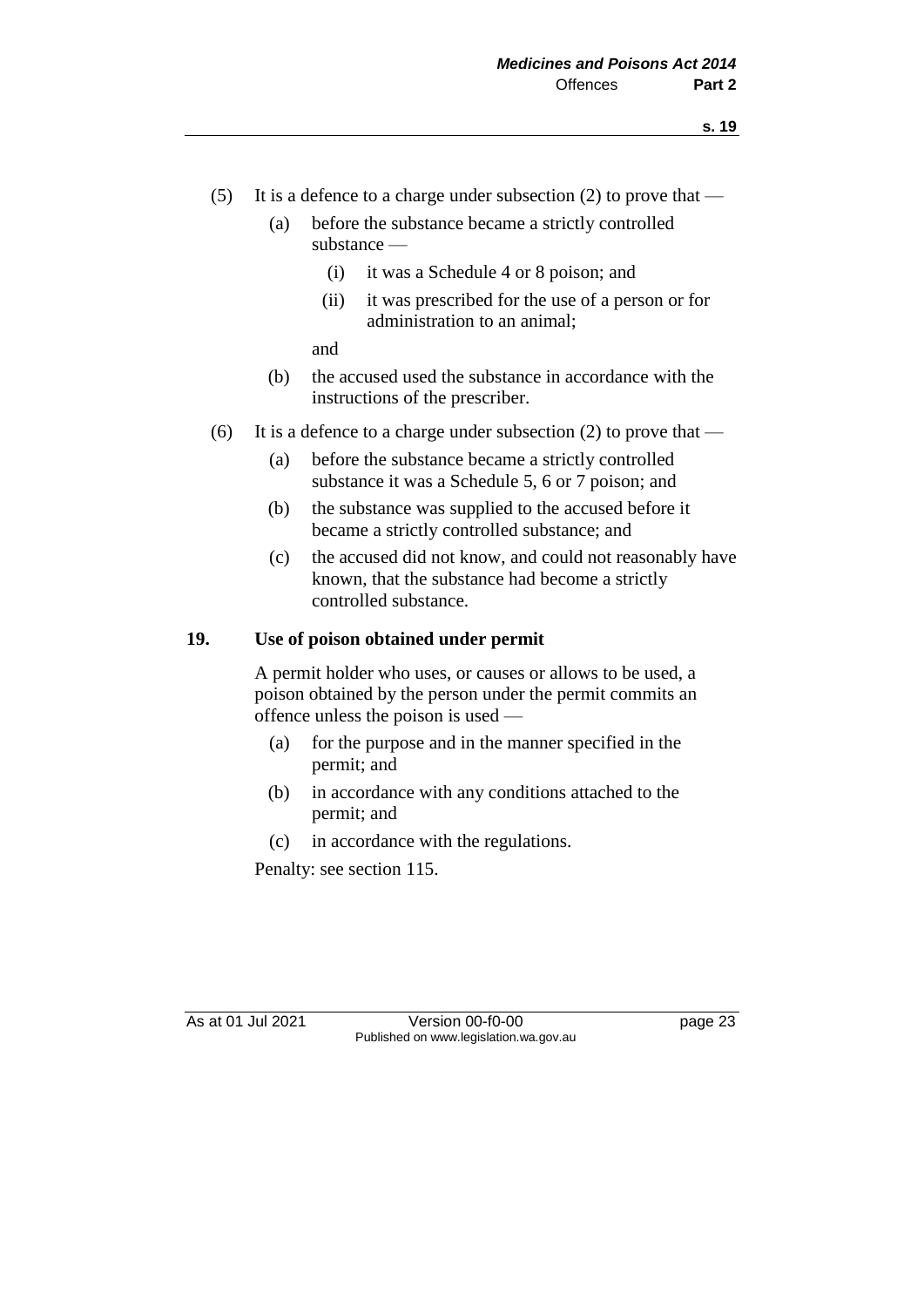**s. 20**

#### **20. Unlawfully obtaining poison by wholesale**

- (1) A person who obtains, or attempts to obtain, a poison by wholesale supply commits an offence unless —
	- (a) the person
		- (i) is a licensee or authorised health professional who is authorised to supply the poison; and
		- (ii) obtains, or attempts to obtain, the poison for the purpose of such supply;
		- or
	- (b) the person
		- (i) is a permit holder; and
		- (ii) obtains, or attempts to obtain, the poison for the purpose specified in the permit;

or

(c) the poison is a Schedule 5 or 6 poison.

Penalty: see section 115.

(2) Subsection (1) applies whether or not the supplier from whom the person obtains, or attempts to obtain, the poison is in this State.

#### **21. Fraudulent behaviour to obtain supply of poison**

- (1) A person commits an offence if the person
	- (a) fraudulently alters a prescription; or
	- (b) is in possession of a prescription that the person suspects, or ought reasonably to suspect, has been fraudulently altered.

Penalty: see section 115.

- (2) A pharmacist does not commit an offence under subsection  $(1)(b)$  if the pharmacist —
	- (a) takes possession of a prescription that the pharmacist suspects has been fraudulently altered; and

page 24 Version 00-f0-00 As at 01 Jul 2021 Published on www.legislation.wa.gov.au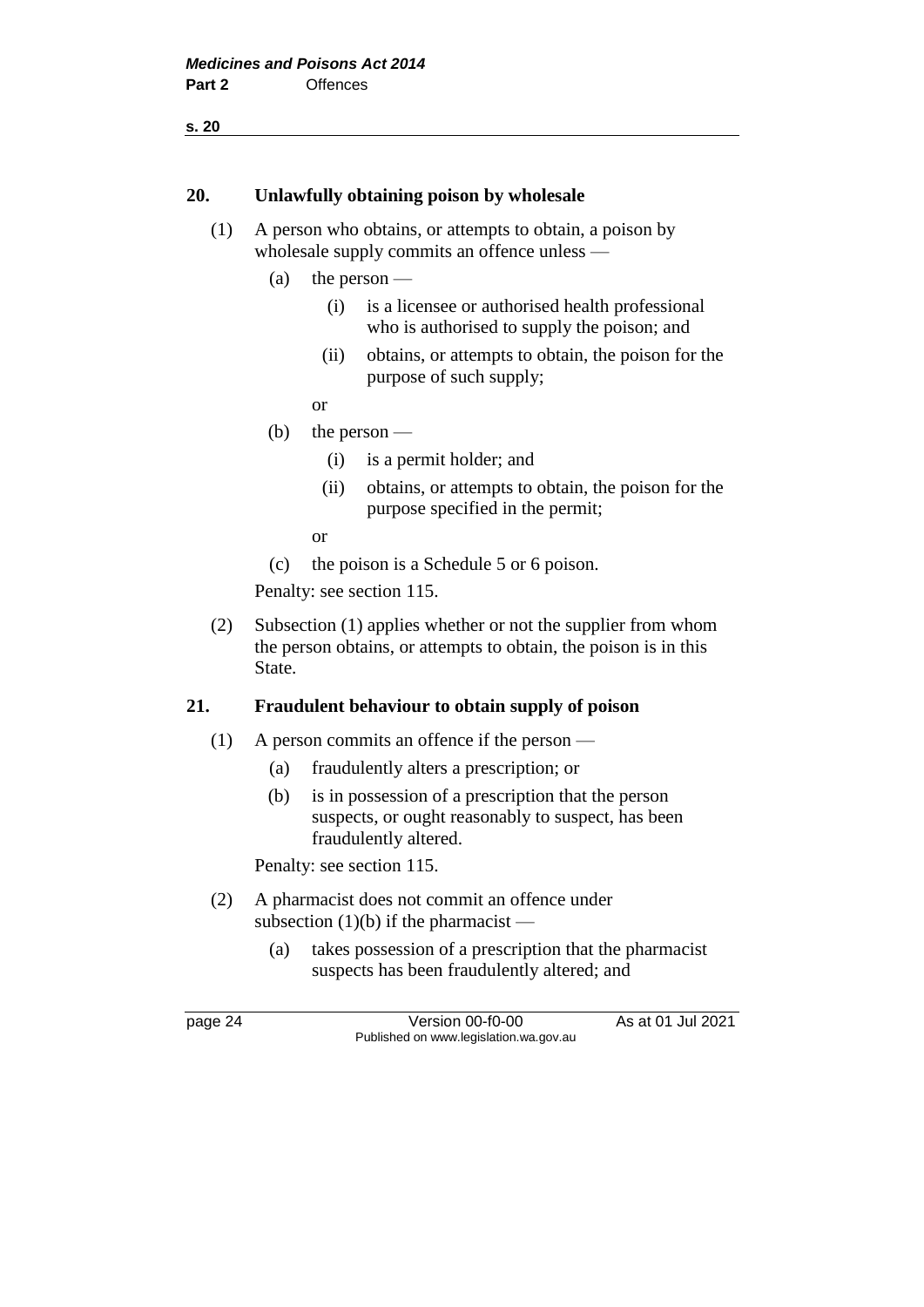- (b) as soon as is reasonably practicable, gives the prescription to the CEO.
- (3) A person who uses fraudulent means to cause another person to prescribe or supply a poison commits an offence.

Penalty: see section 115.

(4) In subsection  $(3)$  —

*fraudulent means* includes —

- (a) making a statement that the person knows, or ought reasonably to know, is false or misleading in a material particular;
- (b) failing to disclose all information that the person knows, or ought reasonably to know, is materially relevant;
- (c) using a prescription that the person knows, or ought reasonably to know —
	- (i) was issued in contravention of section 14(3); or
	- (ii) has been fraudulently altered;
- (d) using a forged document;
- (e) using a false pretence.

## **22. Storage, handling, transport and disposal of poisons**

(1) A person who stores, handles, transports or disposes of a poison other than in accordance with regulations made under subsection (2) commits an offence.

Penalty: see section 115.

(2) The regulations may make provision in relation to the manner in which poisons are to be stored, handled, transported or disposed of.

As at 01 Jul 2021 Version 00-f0-00 Page 25 Published on www.legislation.wa.gov.au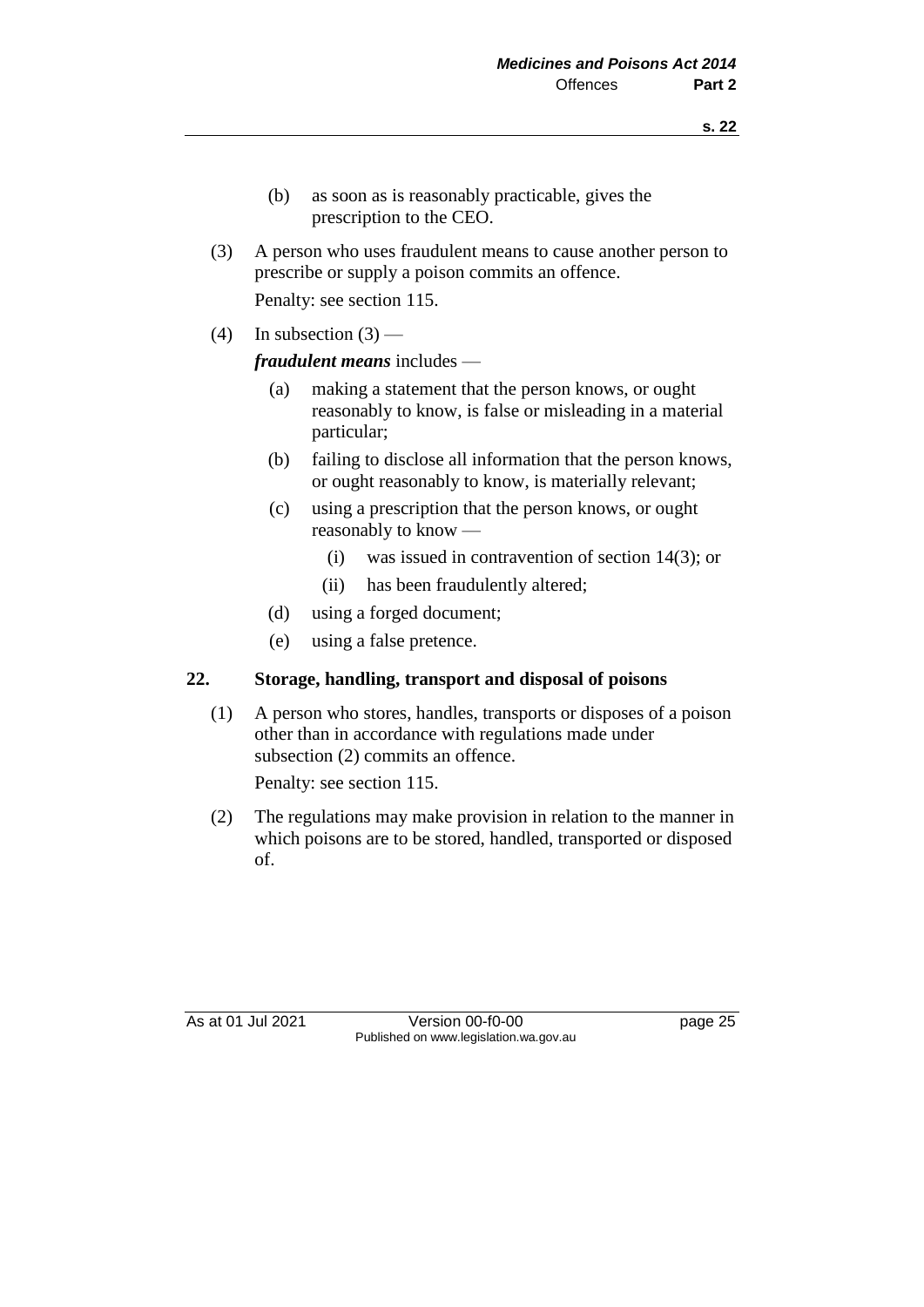**s. 23**

#### **23. Record keeping and reporting**

- (1) A person who is a licensee, permit holder or authorised health professional commits an offence unless the person —
	- (a) keeps the records that are prescribed by the regulations; and
	- (b) gives copies of, or information from, those records to the CEO as required by the regulations.

Penalty: see section 115.

- (2) A person commits an offence if the person
	- (a) makes an entry in a record that the person knows is false or misleading in a material particular; or
	- (b) gives information from a record that the person knows is false or misleading in a material particular.

Penalty: see section 115.

#### **24. Vending machines**

 $(1)$  In this section —

*responsible person*, in relation to premises, means a person having the management or control, or otherwise being in charge of, the premises;

*vending machine* means a machine or device used or capable of being used for the purpose of supplying goods without the personal manipulation or attention at the time of supply of the supplier or an employee or agent of the supplier.

(2) A responsible person for premises commits an offence if a person is supplied with a poison from a vending machine at the premises unless the supply of the poison from the vending machine is in accordance with regulations made under subsection (5).

Penalty: see section 115.

page 26 Version 00-f0-00 As at 01 Jul 2021 Published on www.legislation.wa.gov.au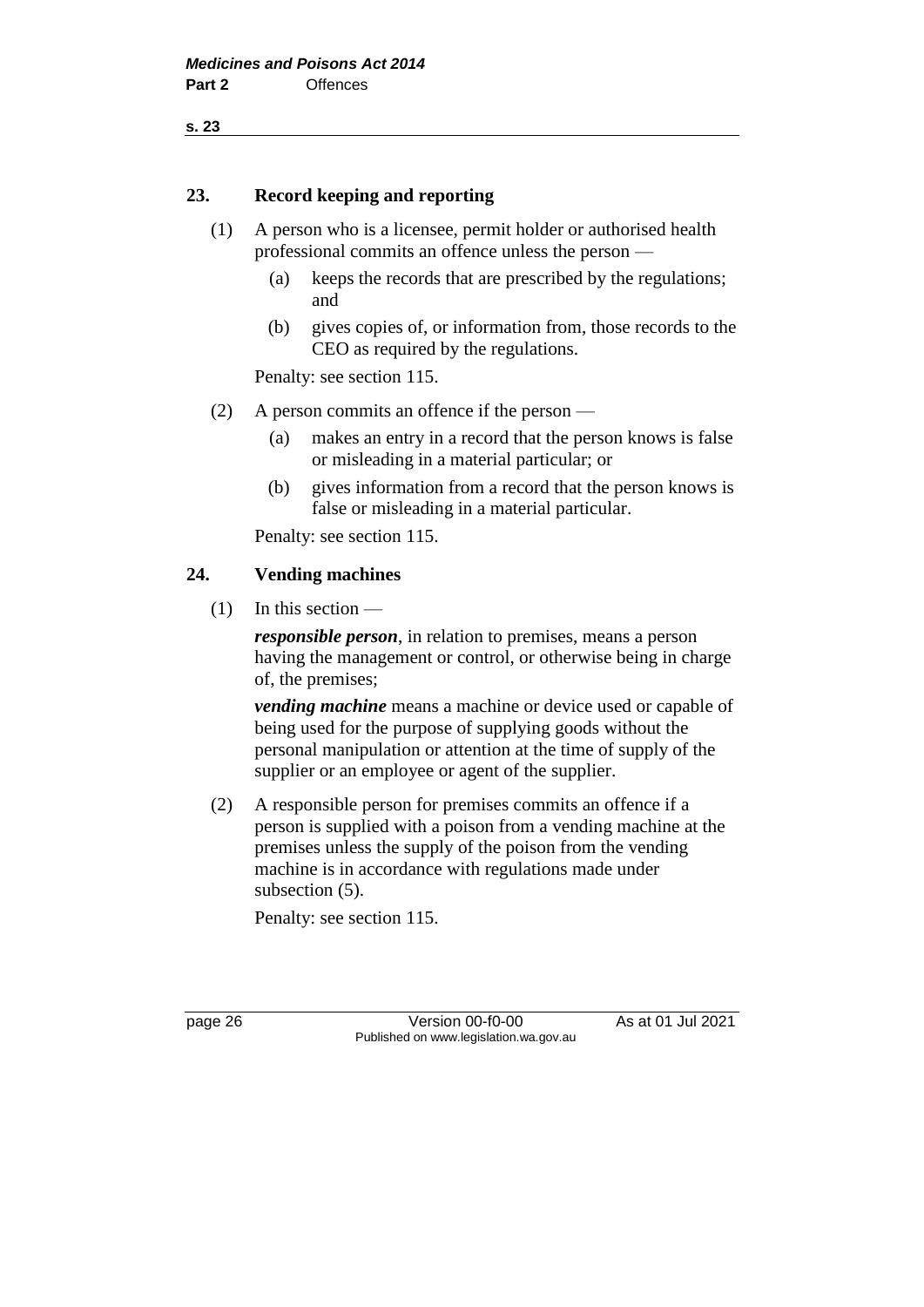- (3) Subsection (2) applies to a responsible person notwithstanding that the person may be authorised under a professional authority or licence to supply the poison.
- (4) A person who places, or authorises or allows to be placed, in any premises a vending machine commits an offence unless the placement is in accordance with regulations made under subsection  $(5)$ .

Penalty: see section 115.

- (5) The regulations may make provision in relation to
	- (a) circumstances in which poisons prescribed by the regulations may be supplied from a vending machine; and
	- (b) premises at which a vending machine may be located.

As at 01 Jul 2021 Version 00-f0-00 page 27 Published on www.legislation.wa.gov.au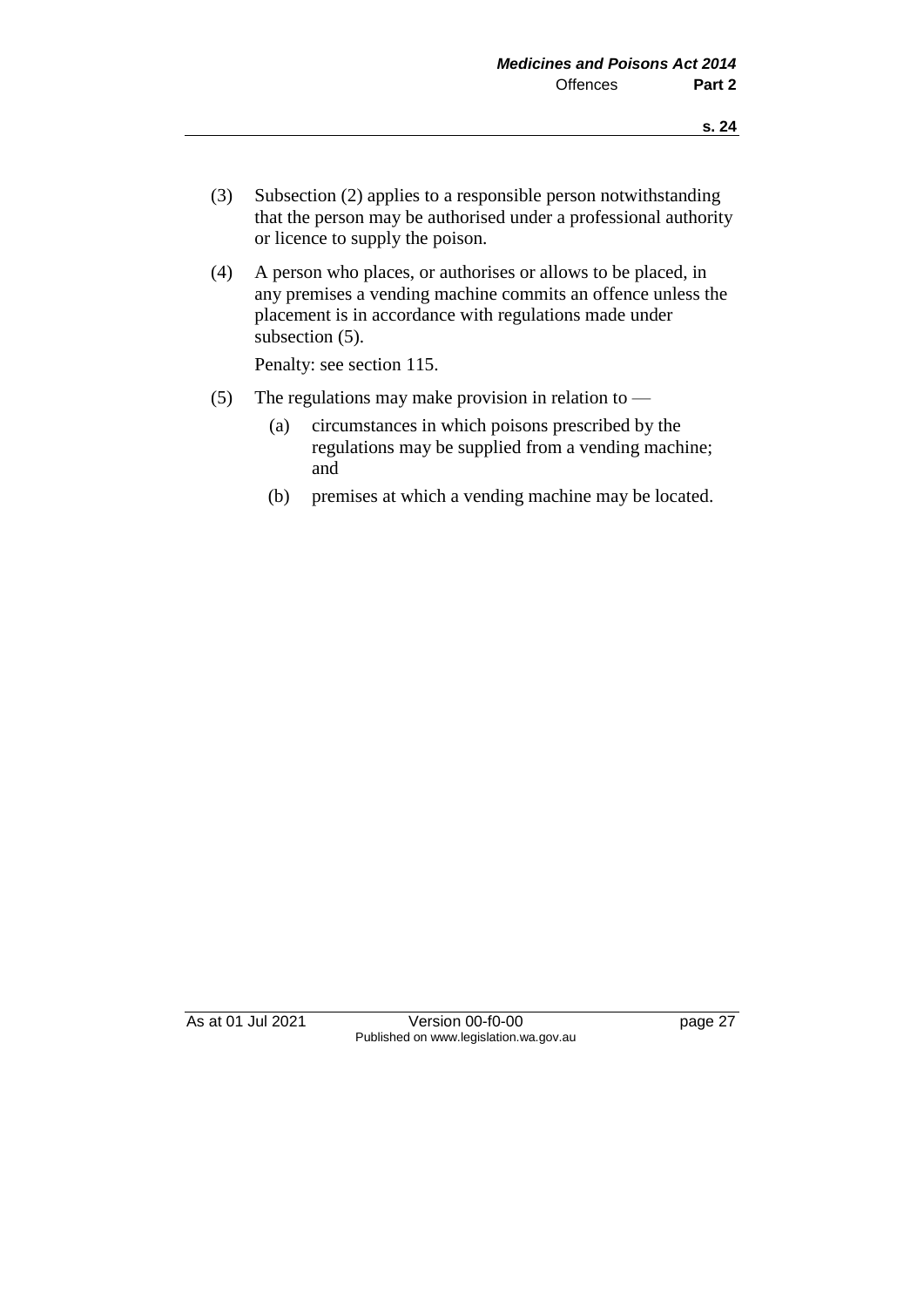# **Part 3 — Authorisation of health professionals**

## **Division 1 — Authorisation of health professionals**

#### **25. Authorisation of health professionals to administer, possess, prescribe, supply or use medicines**

- (1) A health professional acting in the lawful practice of his or her profession is authorised to administer, possess, prescribe, supply or use a medicine if —
	- (a) the health professional is a member of a class of health professional prescribed by the regulations; and
	- (b) the medicine is prescribed by the regulations as one that may be administered, possessed, prescribed, supplied or used by a member of that class of health professional; and
	- (c) the administration, possession, prescription, supply or use of the medicine is in accordance with the regulations.
- (2) Regulations referred to in subsection (1) may make provision in relation to the circumstances and manner in which, and the conditions on which, a member of a prescribed class of health professional may administer, possess, prescribe, supply or use a medicine.

#### **26. Authorisation of pharmacists to manufacture medicines or use or possess Schedule 7 poisons**

A pharmacist acting in the lawful practice of his or her profession is authorised —

- (a) to manufacture any medicine to the extent that it is necessary for the purpose of extemporaneously preparing a medicine that is to be supplied by the pharmacist; and
- (b) to use or possess a Schedule 7 poison that is an ingredient in a therapeutic good within the meaning

page 28 Version 00-f0-00 As at 01 Jul 2021 Published on www.legislation.wa.gov.au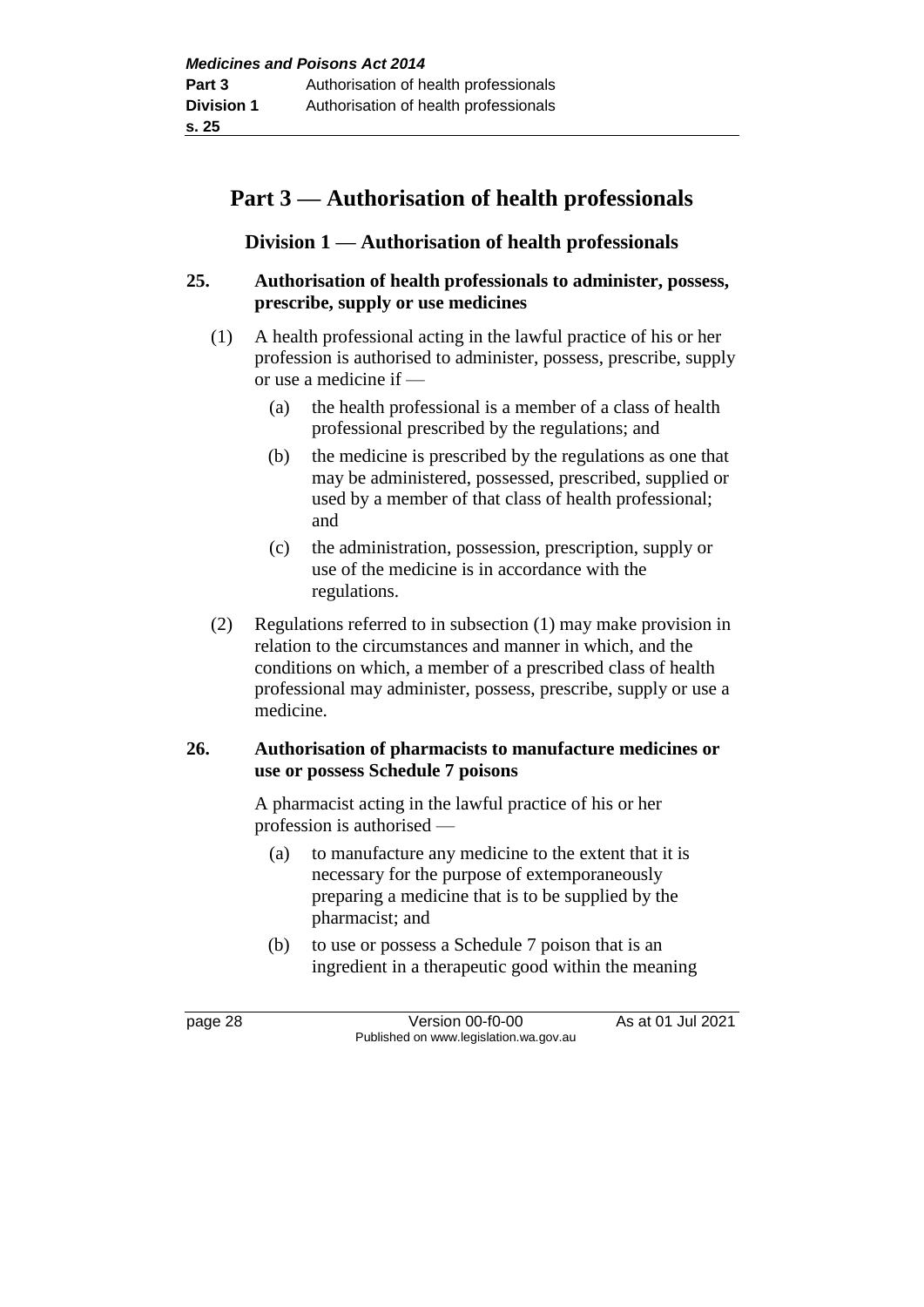given in the *Therapeutic Goods Act 1989* (Commonwealth) section 3(1) for the purpose of extemporaneously preparing the therapeutic good.

#### **27. Authorisation of employees and agents**

- (1) An employee or agent of a health professional acting within the scope of the employee's or agent's actual or apparent authority, may do anything that is authorised by the professional authority of the health professional, other than to prescribe a medicine.
- (2) For the purposes of this Act, if an agent or employee of a health professional does something that is authorised under subsection (1) the health professional is to be taken to have also done the thing.

## **Division 2 — Conditions, suspension and cancellation**

## **28. Grounds for taking action**

- (1) There are *grounds for taking action* against an authorised health professional under this Division if the health professional or an employee or agent of the health professional —
	- (a) has, in connection with the person's administration, manufacture, possession, prescription, supply or use of a poison, contravened any of the following —
		- (i) this Act;
		- (ii) the *Misuse of Drugs Act 1981*;
		- (iia) the *Voluntary Assisted Dying Act 2019*;
		- (iii) the *Agricultural and Veterinary Chemicals Code Act 1994* (Commonwealth);
		- (iv) the Agvet Code of Western Australia;
		- (v) the *Therapeutic Goods Act 1989* (Commonwealth);
		- or

As at 01 Jul 2021 Version 00-f0-00 page 29 Published on www.legislation.wa.gov.au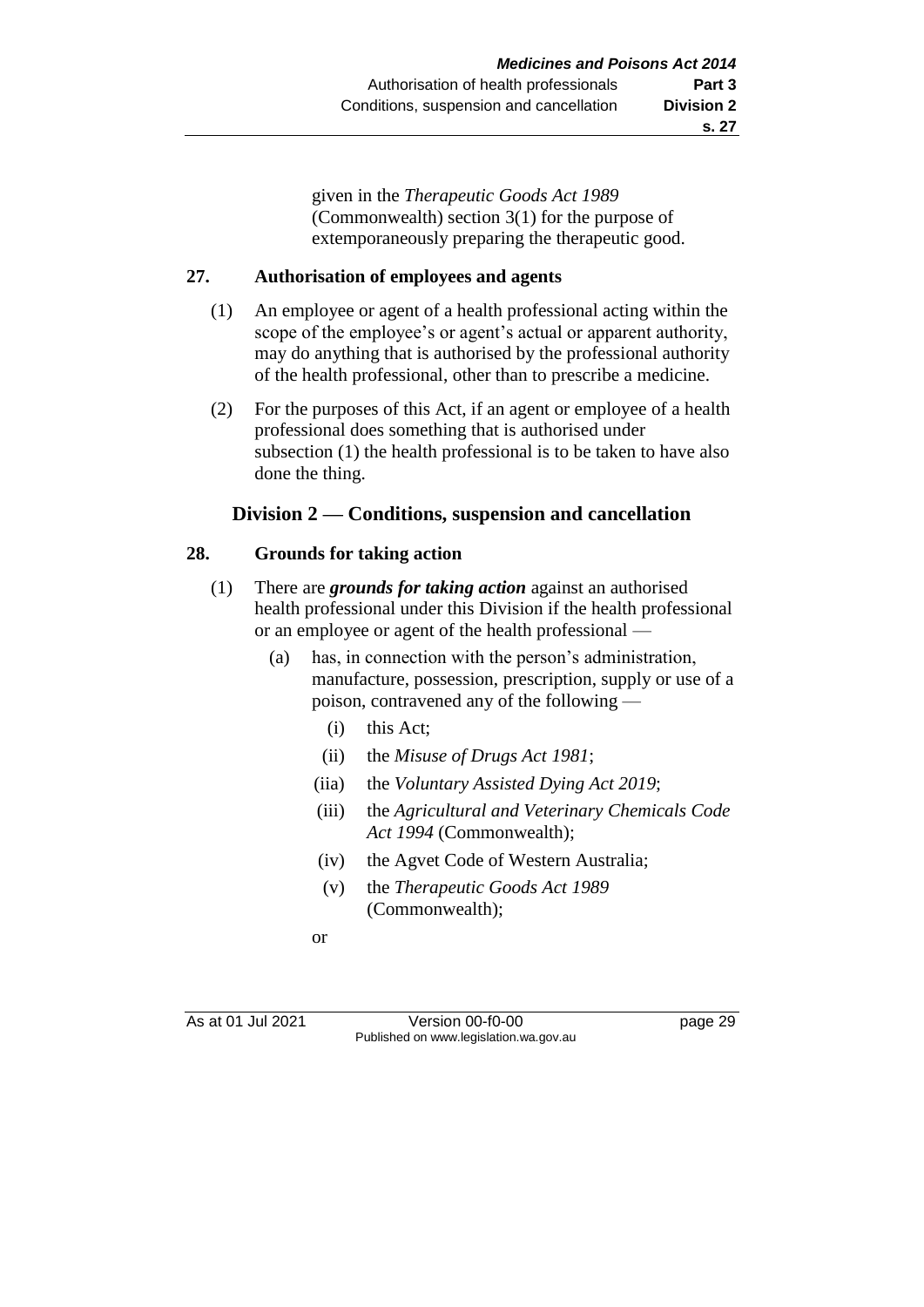- (b) has, in connection with the person's administration, manufacture, possession, prescription, supply or use of a poison —
	- (i) acted carelessly, incompetently or improperly; or
	- (ii) done or omitted to do something, or engaged in conduct, that poses a threat to the health, safety or welfare of a person or of the public;
	- or
- (c) has done or omitted to do something, or engaged in conduct, that renders the person unfit to administer, manufacture, possess, prescribe, supply or use a poison.
- (2) However, if grounds for taking action against an authorised health professional arise because of the conduct of an employee or agent, the CEO cannot take action against the health professional under this Division unless the CEO is satisfied  $that -$ 
	- (a) the employee or agent engaged in the conduct with the knowledge, authority or consent of the health professional; or
	- (b) the health professional failed to take all reasonable measures to prevent the employee or agent engaging in the conduct.
- (3) There are also *grounds for taking action* against an authorised health professional under this Division if the health professional requests that the action be taken.

*[Section 28 amended: No. 27 of 2019 s. 177.]*

## **29. CEO may impose conditions, suspend or cancel authority**

- (1) If the CEO considers that there are grounds for taking action against an authorised health professional under this Division the CEO may, by giving written notice to the health professional —
	- (a) impose on the person's professional authority any conditions the CEO thinks fit; or

page 30 Version 00-f0-00 As at 01 Jul 2021 Published on www.legislation.wa.gov.au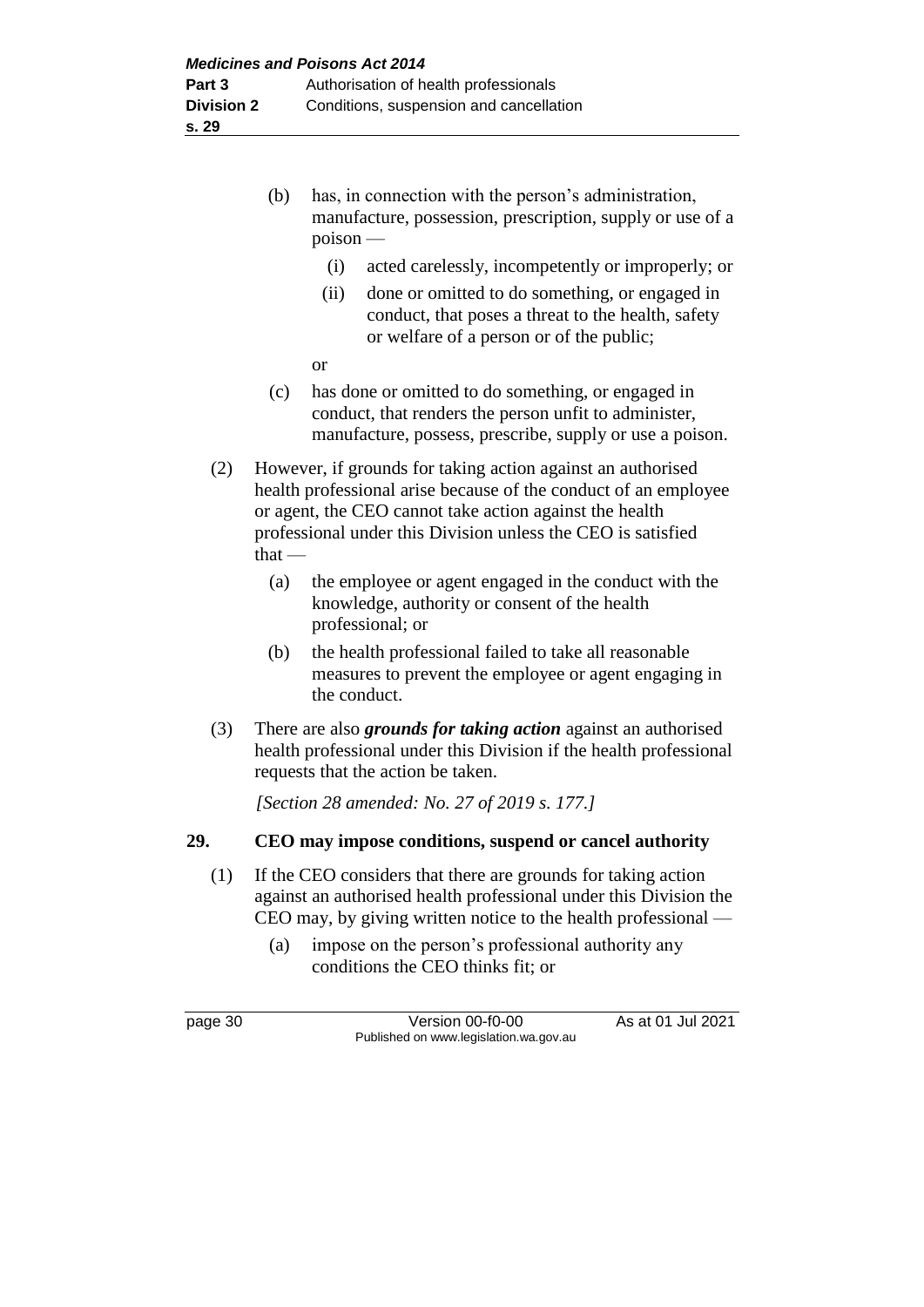- (b) suspend the person's professional authority for a specified period; or
- (c) cancel the person's professional authority.
- (2) A notice given for the purposes of subsection  $(1)$ 
	- (a) must set out the grounds on which the action is taken; and
	- (b) takes effect on the day specified in it.
- (3) Conditions imposed under subsection (1)(a) may include a condition that the health professional must not exercise the authority in relation to a particular poison or class of poisons.
- (4) Before taking action under subsection (1) the CEO must
	- (a) give to the authorised health professional written notice of the action that the CEO proposes to take and the grounds on which it is proposed to take that action; and
	- (b) give the health professional a reasonable opportunity to be heard on the matter.
- (5) However the CEO may take action under subsection (1) without complying with subsection (4) if the CEO considers that the taking of immediate action is essential in order to protect the health, safety and welfare of a person or of the public.
- (6) If the CEO takes immediate action the CEO must
	- (a) as soon as practicable after taking the action give the health professional a reasonable opportunity to be heard on the matter; and
	- (b) if the health professional makes any representations to the CEO on the matter, review the decision to take that action after considering those representations.
- (7) The CEO may, by giving written notice to an authorised health professional —
	- (a) amend or revoke a condition imposed under subsection (1) on the person's professional authority; or

As at 01 Jul 2021 Version 00-f0-00 page 31 Published on www.legislation.wa.gov.au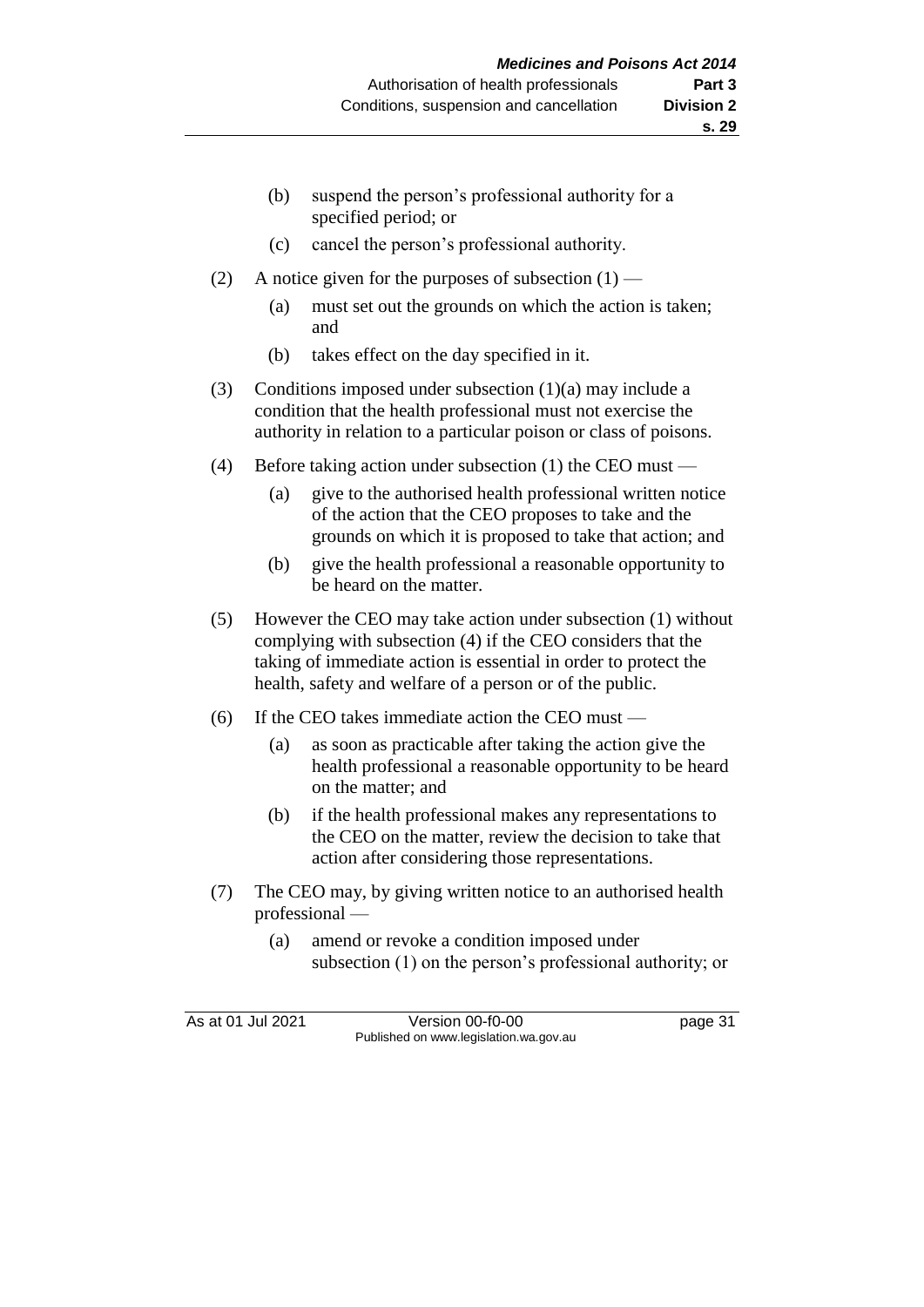- (b) revoke the suspension or cancellation under subsection (1) of the person's professional authority.
- (8) The CEO may exercise a power under subsection (7) on his or her own initiative or on the request of the authorised health professional.

#### **30. Effect of conditions, suspension or cancellation**

- (1) If a condition is imposed on a person's professional authority, the authority conferred on that health professional by section 25 or 26 (as the case requires) is subject to that condition.
- (2) If a person's professional authority is suspended, section 25 or 26 (as the case requires) ceases to apply in relation to the person during the period of suspension.
- (3) If a person's professional authority is cancelled, section 25 or 26 (as the case requires) ceases to apply in relation to the health professional.

#### **31. CEO may notify regulatory authority if action taken under this Division**

 $(1)$  In this section —

## *relevant regulatory authority* means —

- (a) in the case of a registered health practitioner, the National Agency, as defined in the *Health Practitioner Regulation National Law (Western Australia)* section 5; or
- (b) in the case of a veterinary surgeon, the Veterinary Surgeons' Board established under the *Veterinary Surgeons Act 1960* section 4.
- (2) If the CEO takes action against an authorised health professional under this Division, the CEO may notify a relevant regulatory authority of the action taken and the grounds on which the action was taken.

page 32 Version 00-f0-00 As at 01 Jul 2021 Published on www.legislation.wa.gov.au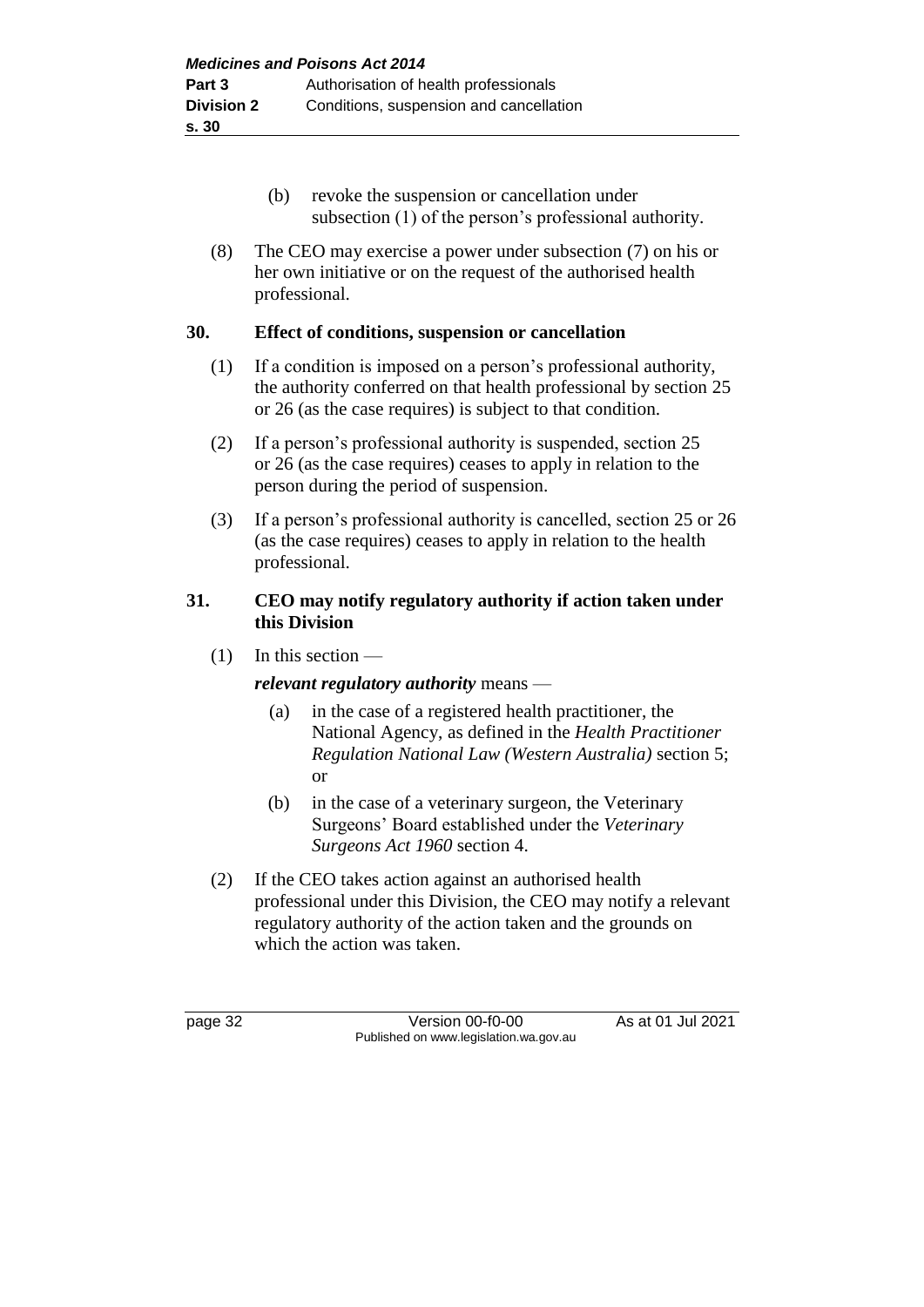#### **32. Publishing notice of action taken under this Division**

If the CEO takes action against an authorised health professional under this Division, the CEO may cause notice of the action to be published as follows —

- (a) in the *Gazette*;
- (b) on a website maintained by the CEO.

## **33. Review of decisions by State Administrative Tribunal**

(1) In this section —

*reviewable decision* means a decision of the CEO —

- (a) under section 29(1) to impose a condition on, suspend or cancel a professional authority; or
- (b) under section 29(7) to amend a condition on a professional authority; or
- (c) to refuse a request under section 29(8) for the CEO to
	- (i) amend or revoke a condition imposed on a professional authority; or
	- (ii) revoke the suspension or cancellation of a professional authority,

if the request was made more than 2 years after the condition, suspension or cancellation was imposed.

(2) A health professional whose professional authority is affected by a reviewable decision may apply to the State Administrative Tribunal for a review of the decision.

As at 01 Jul 2021 Version 00-f0-00 page 33 Published on www.legislation.wa.gov.au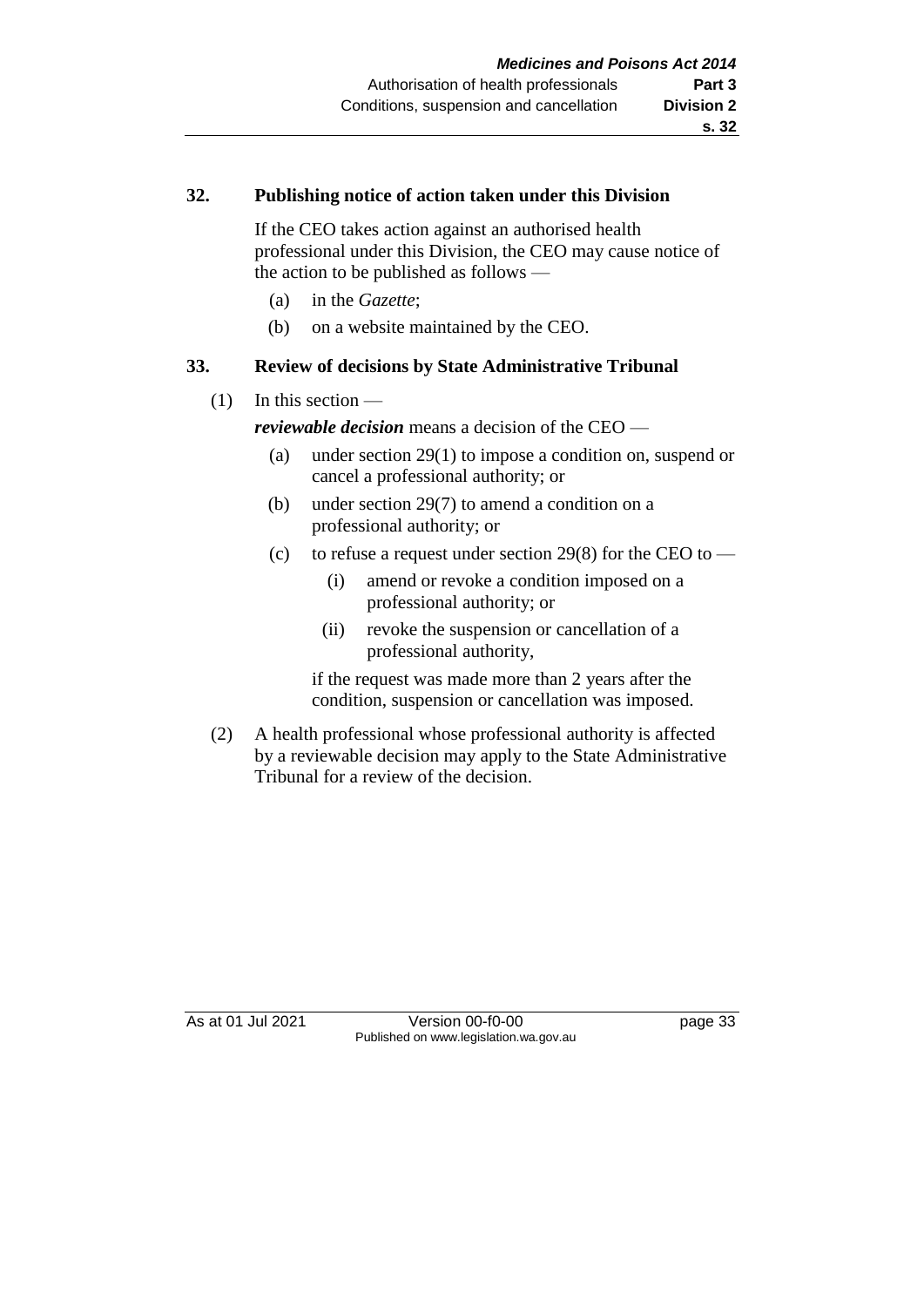# **Part 4 — Licences, permits and notices**

## **Division 1 — Licences and permits**

#### **34. Licences**

- (1) A licence authorises the licensee to manufacture or supply a poison in accordance with the licence.
- (2) The regulations may make provision in relation to the types of licences that may be granted under this Act.
- $(3)$  A licence
	- (a) must specify the poison or poisons to which the licence applies; and
	- (b) must specify the activities that are authorised by the licence.
- (4) An agent or employee of a licensee acting within the scope of the agent's or employee's actual or apparent authority, may do anything that is authorised by the licence.
- (5) For the purposes of this Act, if an agent or employee of a licensee does something that is authorised under subsection (4) the licensee is to be taken to have also done the thing.

## **35. Licences for Schedule 9 poisons**

A licence granted in relation to a Schedule 9 poison —

- (a) may authorise the manufacture or supply of a Schedule 9 poison only for educational, experimental or research purposes or for a purpose prescribed by the regulations; and
- (b) may not authorise the retail supply of a Schedule 9 poison.

page 34 Version 00-f0-00 As at 01 Jul 2021 Published on www.legislation.wa.gov.au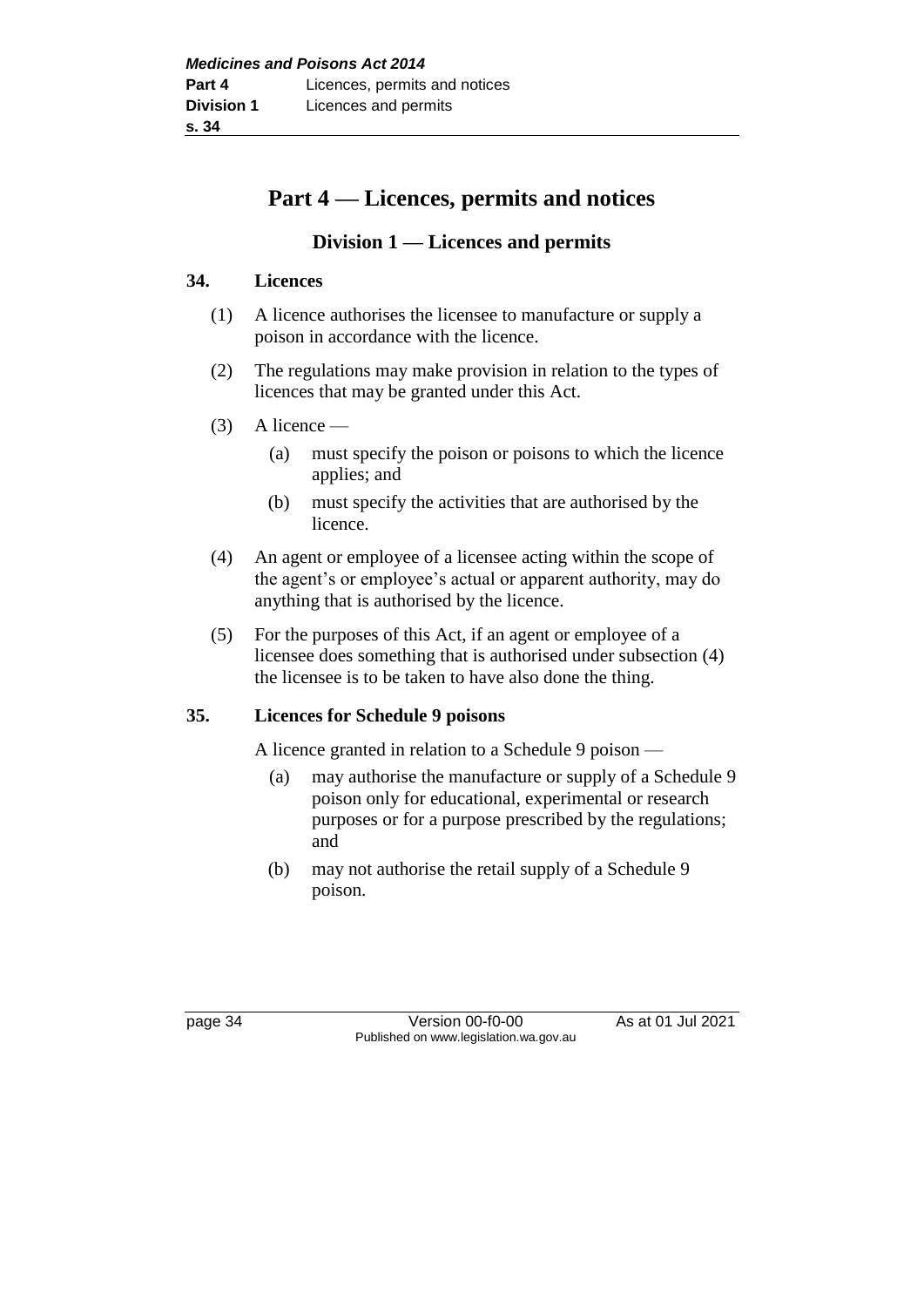#### **36. Permits**

- (1) A permit authorises the permit holder to use a poison in accordance with the permit.
- (2) The regulations may make provision in relation to the types of permits that may be granted under this Act.
- $(3)$  A permit
	- (a) must specify the poison or poisons to which the permit applies; and
	- (b) must specify the purpose for which the poison may be used by the permit holder; and
	- (c) may specify the manner in which the poison may be used by the permit holder.
- (4) An agent or employee of a permit holder, acting within the scope of the agent's or employee's actual or apparent authority, may do anything that is authorised by the permit.
- (5) For the purposes of this Act, if an agent or employee of a permit holder does something that is authorised under subsection (4) the permit holder is to be taken to have also done the thing.

## **37. Permits for Schedule 9 poisons**

A permit granted in relation to a Schedule 9 poison may authorise the use of a Schedule 9 poison only for educational, experimental or research purposes or for a purpose prescribed by the regulations.

## **Division 2 — Licensing and permit procedure**

#### **38. Application for licence or permit or renewal of licence or permit**

(1) A person may apply to the CEO for a licence or permit or for the renewal of a licence or permit.

As at 01 Jul 2021 Version 00-f0-00 page 35 Published on www.legislation.wa.gov.au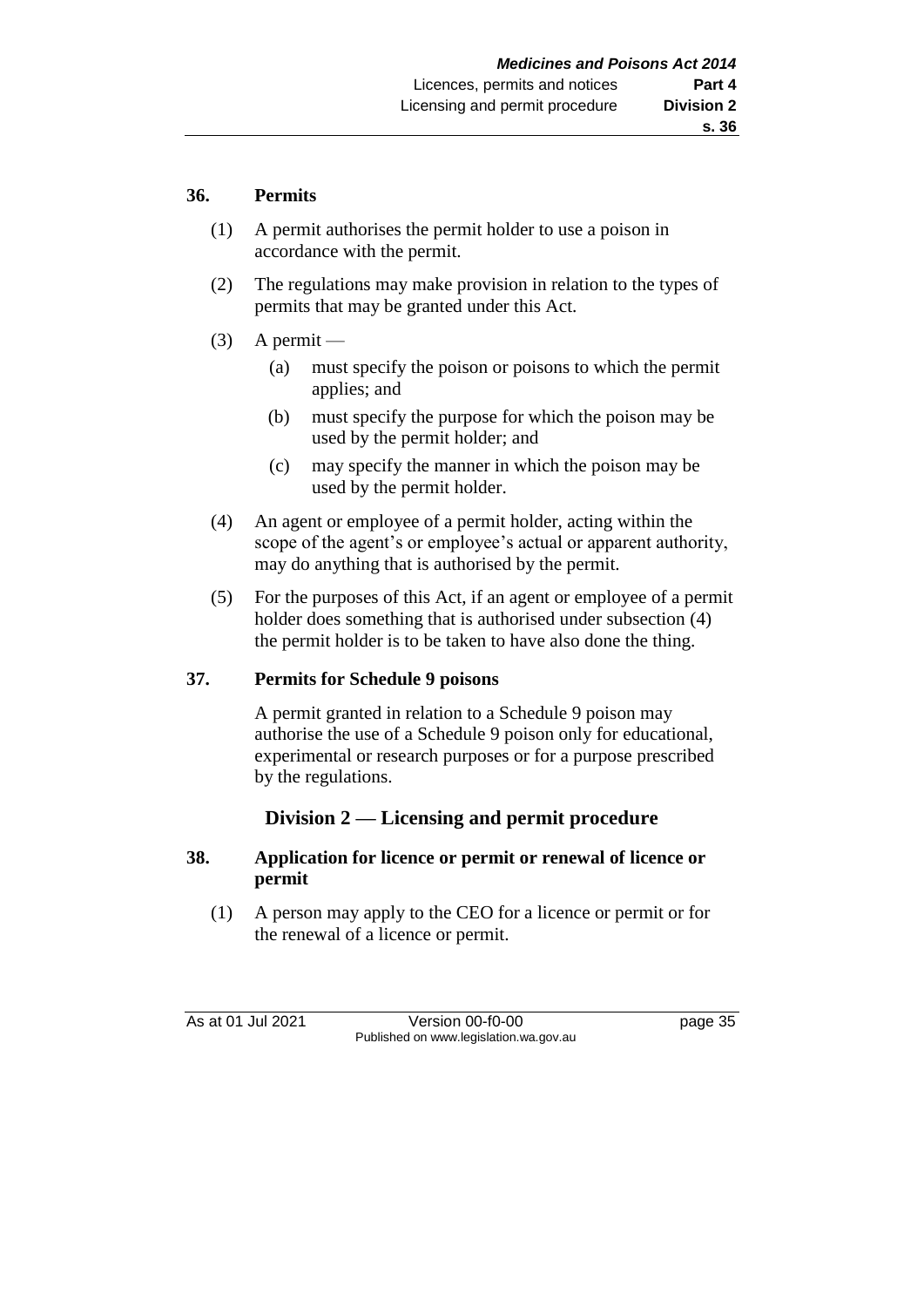- (2) An application must be
	- (a) in the manner and form approved by the CEO; and
	- (b) accompanied by
		- (i) the application fee prescribed by the regulations (if any); and
		- (ii) the licence or permit fee prescribed by the regulations.
- (3) If a licence or permit is not granted or renewed, the CEO must refund the licence or permit fee.

#### **39. Further information**

- (1) The CEO may, in writing, require an applicant under section 38 to do any or all of the following —
	- (a) provide the CEO with such further information that is relevant to the application as the CEO requires;
	- (b) verify any further information provided by statutory declaration;
	- (c) provide the CEO with the applicant's written consent to seek from another person specified in the requirement information about the applicant relevant to the application.
- (2) The CEO may specify in the requirement a reasonable time within which the applicant must comply with the requirement.
- (3) The CEO may refuse an application if the applicant does not comply with a requirement under subsection (1) within the time specified in the requirement or, if no time is so specified, within a reasonable time.

#### **40. Timing of application for renewal of licence or permit**

 $(1)$  In this section —

*expiry day*, in relation to a licence or permit, is the day on which the licence or permit is due to expire.

page 36 Version 00-f0-00 As at 01 Jul 2021 Published on www.legislation.wa.gov.au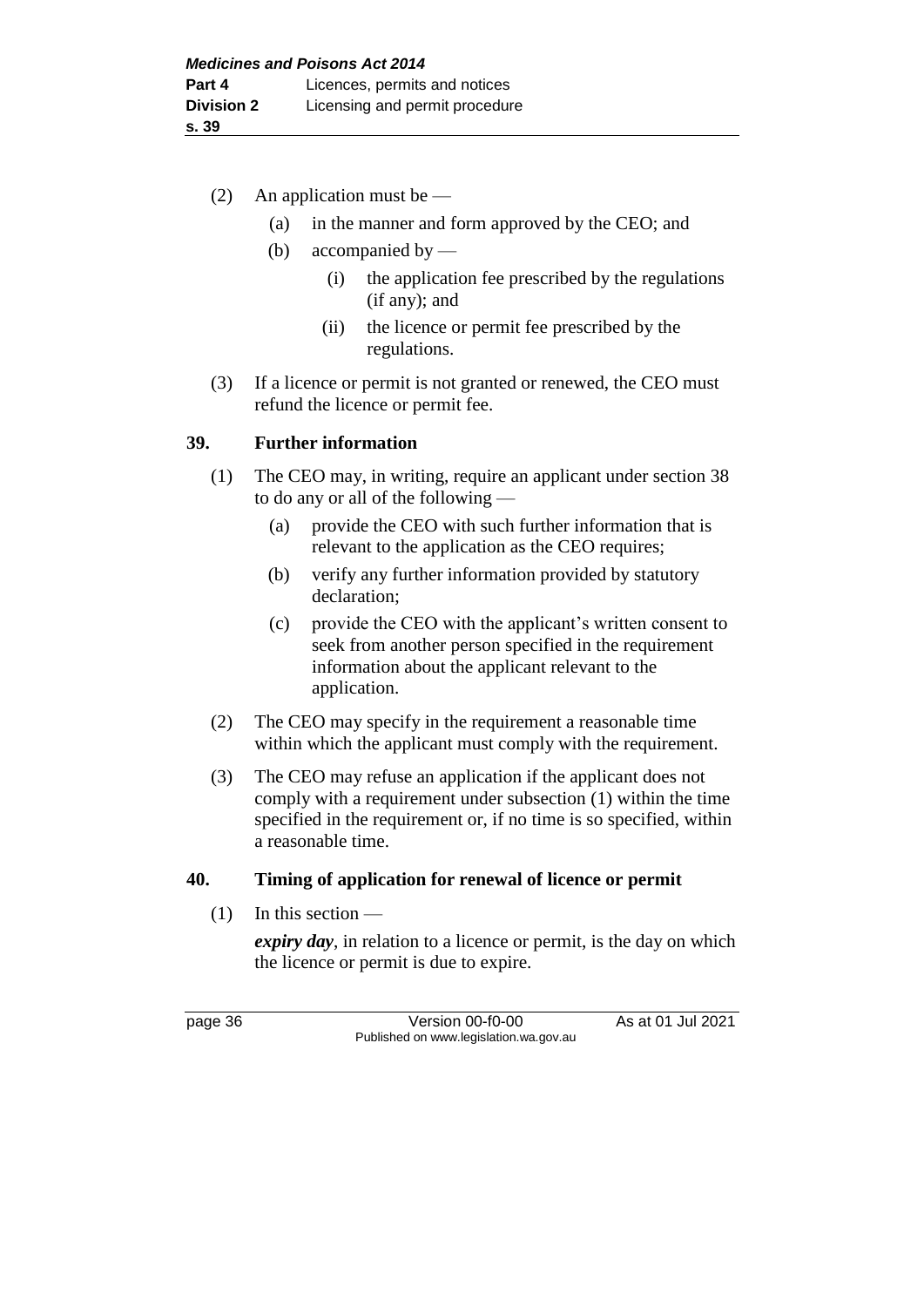- (2) An application for the renewal of a licence or permit must be made not later than 28 days before the expiry day of a licence or permit.
- (3) The CEO may, at the request of the licensee or permit holder, accept an application made less than 28 days before the expiry day if the CEO is satisfied that there is sufficient time to determine the application before the expiry day.
- (4) If an application has been made for the renewal of a licence or permit in accordance with this section then the licence or permit continues to have effect until the application is determined, unless it is sooner suspended or cancelled under section 61.

## **41. Grant or renewal of licence or permit to individual**

 $(1)$  In this section —

## *relevant activity* means —

- (a) in relation to a licence, an activity to be authorised by the licence; or
- (b) in relation to a permit, the use of a poison for a purpose to be specified in the permit;

*sufficient*, in relation to knowledge or resources, means sufficient to enable each relevant activity to be carried out —

- (a) in accordance with the Act; and
- (b) without posing a threat to the health, safety and welfare of a person or of the public.
- (2) The CEO must grant a licence or permit, or renew a licence or permit, to an applicant who is an individual if the CEO is satisfied that the applicant —
	- (a) has complied with sections 38 and 39; and
	- (b) is at least 21 years of age; and
	- (c) is a fit and proper person to be involved in each relevant activity; and

As at 01 Jul 2021 Version 00-f0-00 page 37 Published on www.legislation.wa.gov.au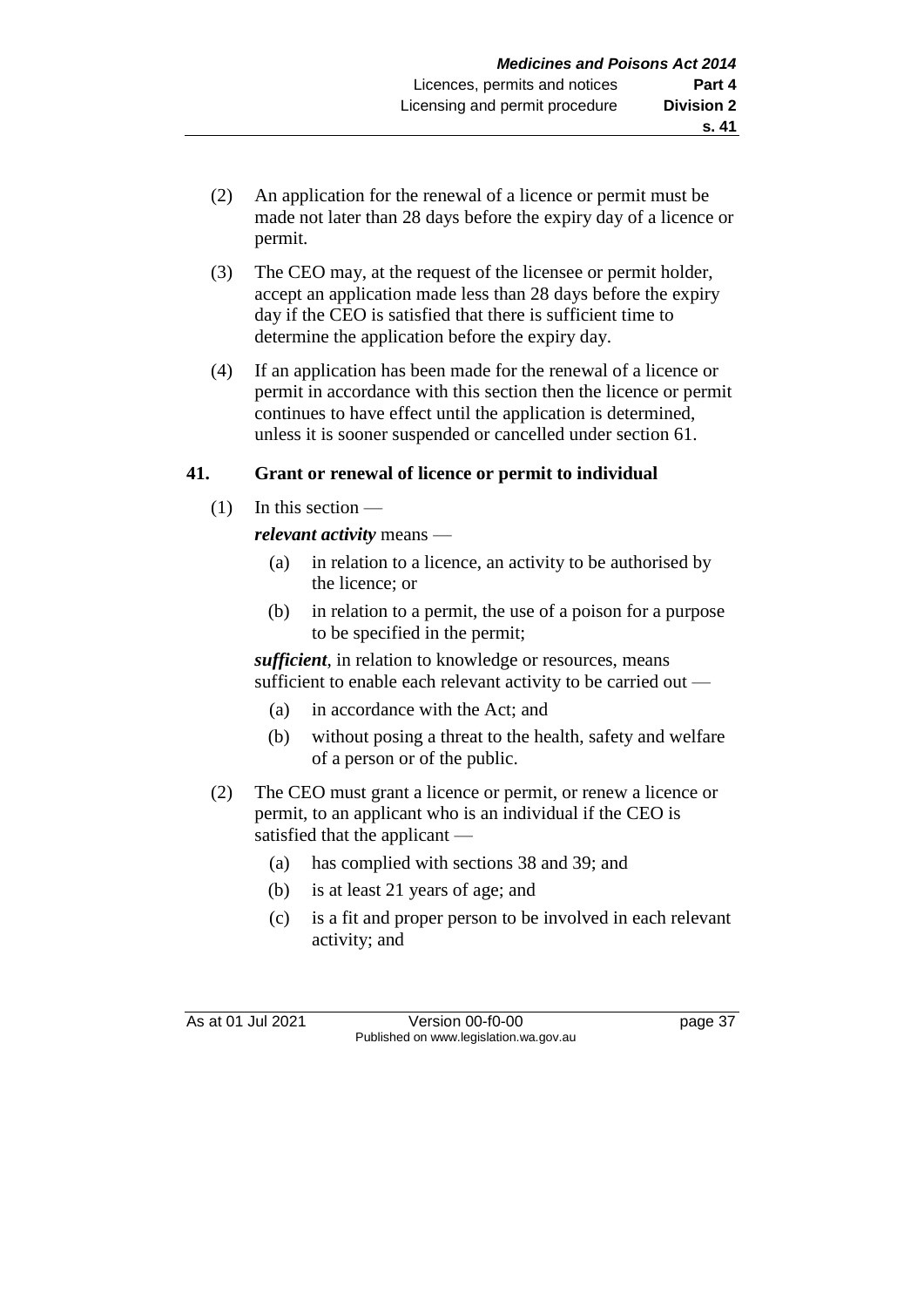|     | (d)                                                                                                                                                                                                                           | has sufficient knowledge of -                                                                                                                                                                |
|-----|-------------------------------------------------------------------------------------------------------------------------------------------------------------------------------------------------------------------------------|----------------------------------------------------------------------------------------------------------------------------------------------------------------------------------------------|
|     |                                                                                                                                                                                                                               | each poison to which the licence or permit is to<br>(i)<br>apply; and                                                                                                                        |
|     |                                                                                                                                                                                                                               | the duties and obligations of a licensee or permit<br>(ii)<br>holder;                                                                                                                        |
|     |                                                                                                                                                                                                                               | and                                                                                                                                                                                          |
|     | (e)                                                                                                                                                                                                                           | has sufficient material, human and financial resources to<br>carry on the relevant activity; and                                                                                             |
|     | (f)                                                                                                                                                                                                                           | proposes to carry on each relevant activity at premises<br>which comply with any requirements prescribed by the<br>regulations for the purposes of this paragraph; and                       |
|     | (g)                                                                                                                                                                                                                           | proposes to carry on each relevant activity in a manner<br>which complies with any requirements prescribed by the<br>regulations for the purposes of this paragraph; and                     |
|     | (h)                                                                                                                                                                                                                           | meets any other requirements prescribed by the<br>regulations.                                                                                                                               |
| (3) | The CEO must not grant a licence or permit, or renew a licence<br>or permit, to an applicant who is an individual unless the CEO is<br>satisfied that the applicant has met the requirements set out in<br>subsection $(2)$ . |                                                                                                                                                                                              |
| 42. | Grant or renewal of licence or permit to partnership                                                                                                                                                                          |                                                                                                                                                                                              |
| (1) |                                                                                                                                                                                                                               | The CEO must, on an application made under section 38 by a<br>member of a partnership, grant a licence or permit, or renew a<br>licence or permit, jointly to 2 or more persons who together |

- (a) the applicant has complied with sections 38 and 39; and
- (b) each person who is a member of the partnership complies with section  $41(2)(b)$  to (d) and (h); and

constitute the partnership, if the CEO is satisfied that —

- (c) the members of the partnership together
	- (i) meet the requirements set out in section  $41(2)(e)$ to (g); and

page 38 Version 00-f0-00 As at 01 Jul 2021 Published on www.legislation.wa.gov.au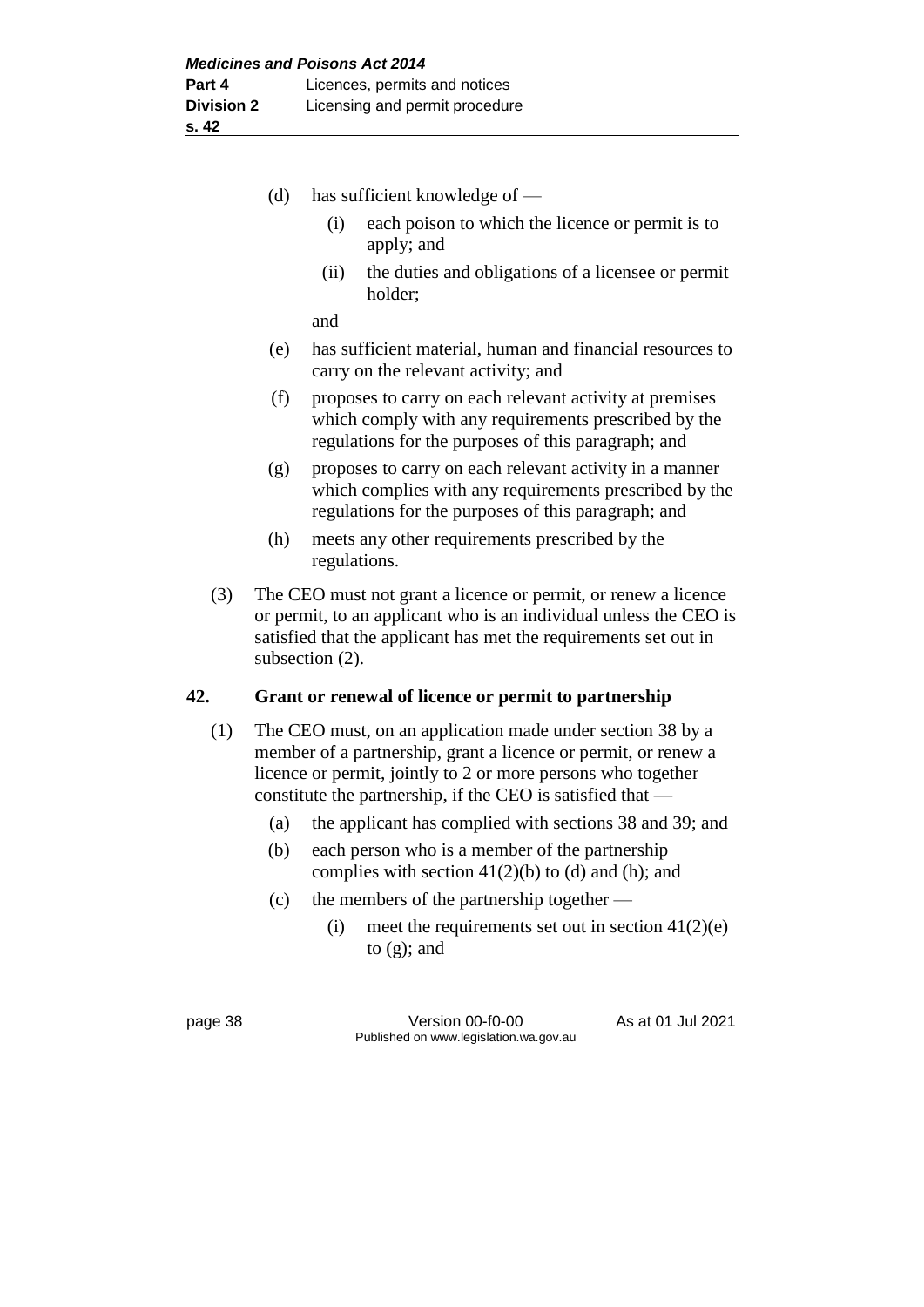- (ii) meet any other requirements prescribed by the regulations.
- (2) The CEO must not grant a licence or permit, or renew a licence or permit, jointly to 2 or more persons who together constitute a partnership unless the CEO is satisfied that the requirements set out in subsection (1) have been met.

## **43. Grant or renewal of licence or permit to body corporate**

- (1) The CEO must grant a licence or permit, or renew a licence or permit, to an applicant that is a body corporate if the CEO is satisfied that —
	- (a) the applicant has complied with sections 38 and 39; and
	- (b) each corporate officer of the body corporate complies with section  $41(2)(b)$  to (d) and (h); and
	- (c) the body corporate
		- (i) meets the requirements set out in section  $41(2)(e)$ to  $(g)$ ; and
		- (ii) meets any other requirements prescribed by the regulations.
- (2) The CEO must not grant a licence or permit, or renew a licence or permit, to an applicant that is a body corporate unless the CEO is satisfied that the requirements set out in subsection (1) have been met.

## **44. Notice of decision**

The CEO must, as soon as is practicable after making a decision under section 41, 42 or 43, give to the person to whom the decision relates, written notice of —

- (a) the decision; and
- (b) if the grant or renewal of a licence or permit has been refused — the person's right of review under section 63.

As at 01 Jul 2021 Version 00-f0-00 Page 39 Published on www.legislation.wa.gov.au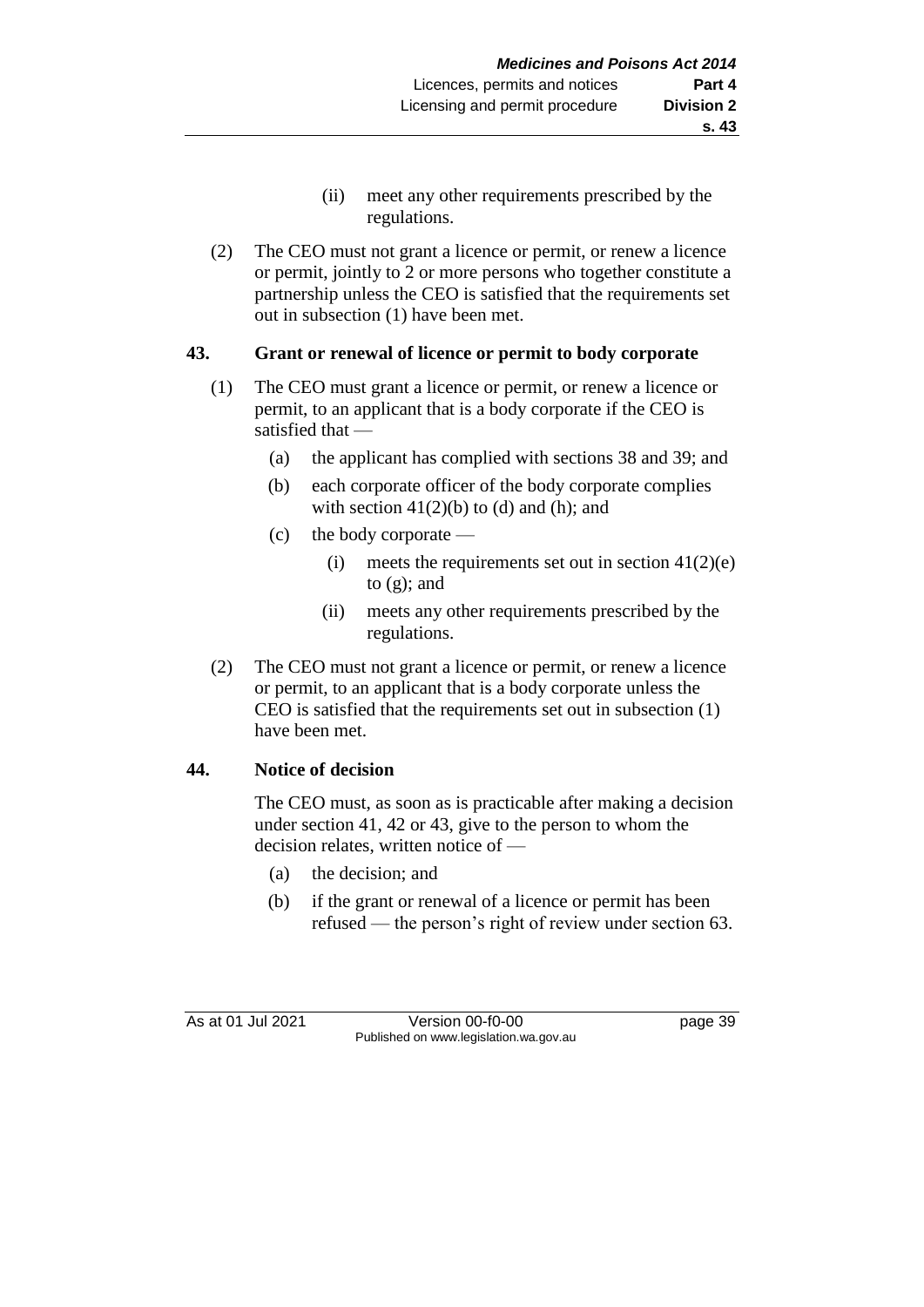#### **45. Form of licence or permit**

A licence or permit must be in a form approved by the CEO.

#### **46. Duration of licence or permit**

- (1) A licence or permit that is granted or renewed has effect for the period specified in the licence or permit unless it is sooner suspended or cancelled under section 61.
- (2) The period specified in a licence or permit must not exceed 12 months from the day on which the licence or permit is granted or renewed.

#### **47. Licence or permit not transferable**

A licence or permit is not transferable.

#### **48. Application to vary licence or permit**

- (1) A licensee may apply to the CEO to vary
	- (a) the poison or poisons to which the licence applies; or
	- (b) the activities that are authorised by the licence.
- (2) A permit holder may apply to the CEO to vary
	- (a) the poison or poisons to which the permit applies; or
	- (b) the purpose for which a poison to which the permit applies may be used by the permit holder; or
	- (c) the manner in which a poison to which the permit applies may be used by the permit holder.
- (3) An application must be
	- (a) made in the manner and form approved by the CEO; and
	- (b) accompanied by the fee prescribed by the regulations (if any).
- (4) Section 39 applies in relation to an application as if a reference in that section to an applicant under section 38 was a reference to an applicant under this section.

page 40 Version 00-f0-00 As at 01 Jul 2021 Published on www.legislation.wa.gov.au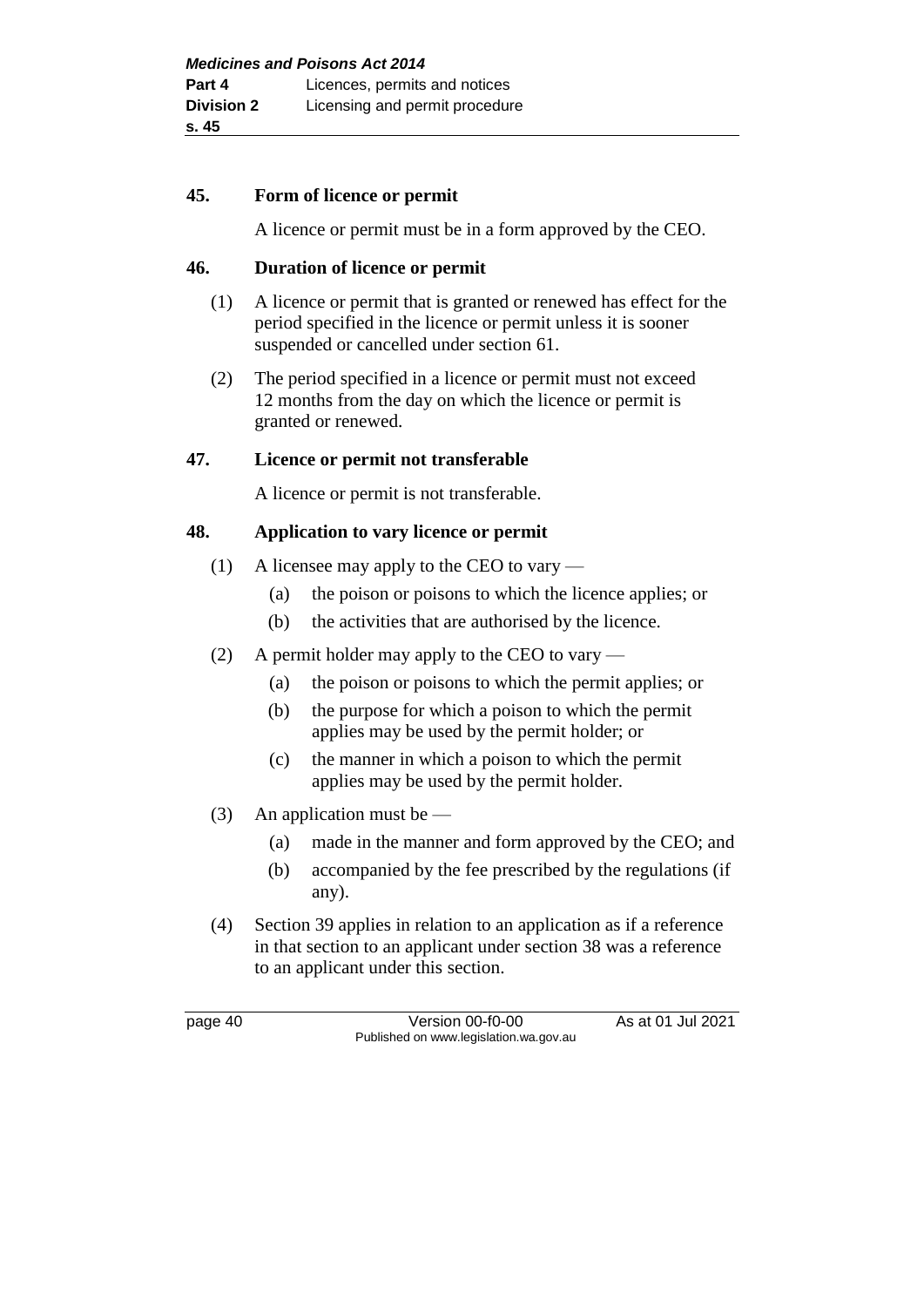#### **49. Variation of licence or permit**

- (1) The CEO must, on an application made under section 48, vary a licence or permit if the CEO is satisfied that —
	- (a) if the applicant is an individual the requirements set out in section 41(2) are satisfied in relation to the variation; or
	- (b) if the applicant is a member of a partnership the requirements set out in section 42(1) are satisfied in relation to the variation; or
	- (c) if the applicant is a body corporate the requirements set out in section 43(1) are satisfied in relation to the variation.
- (2) The CEO must not vary a licence or permit unless the CEO is satisfied that the requirements set out in subsection (1) are satisfied in relation to the variation.

## **Division 3 — Conditions on licences or permits**

#### **50. Regulations may prescribe conditions**

- (1) The regulations may make provision in relation to conditions to be imposed on licences or permits.
- (2) A licence or permit may specify that a prescribed condition does not apply to that licence or permit.

## **51. CEO may impose conditions**

- (1) The CEO may, when granting or renewing a licence or permit, impose any condition the CEO thinks fit.
- (2) The CEO may at any time, by giving written notice to a licensee or permit holder —
	- (a) impose a condition on the person's licence or permit; or
	- (b) amend or revoke a condition imposed on the person's licence or permit.

As at 01 Jul 2021 Version 00-f0-00 page 41 Published on www.legislation.wa.gov.au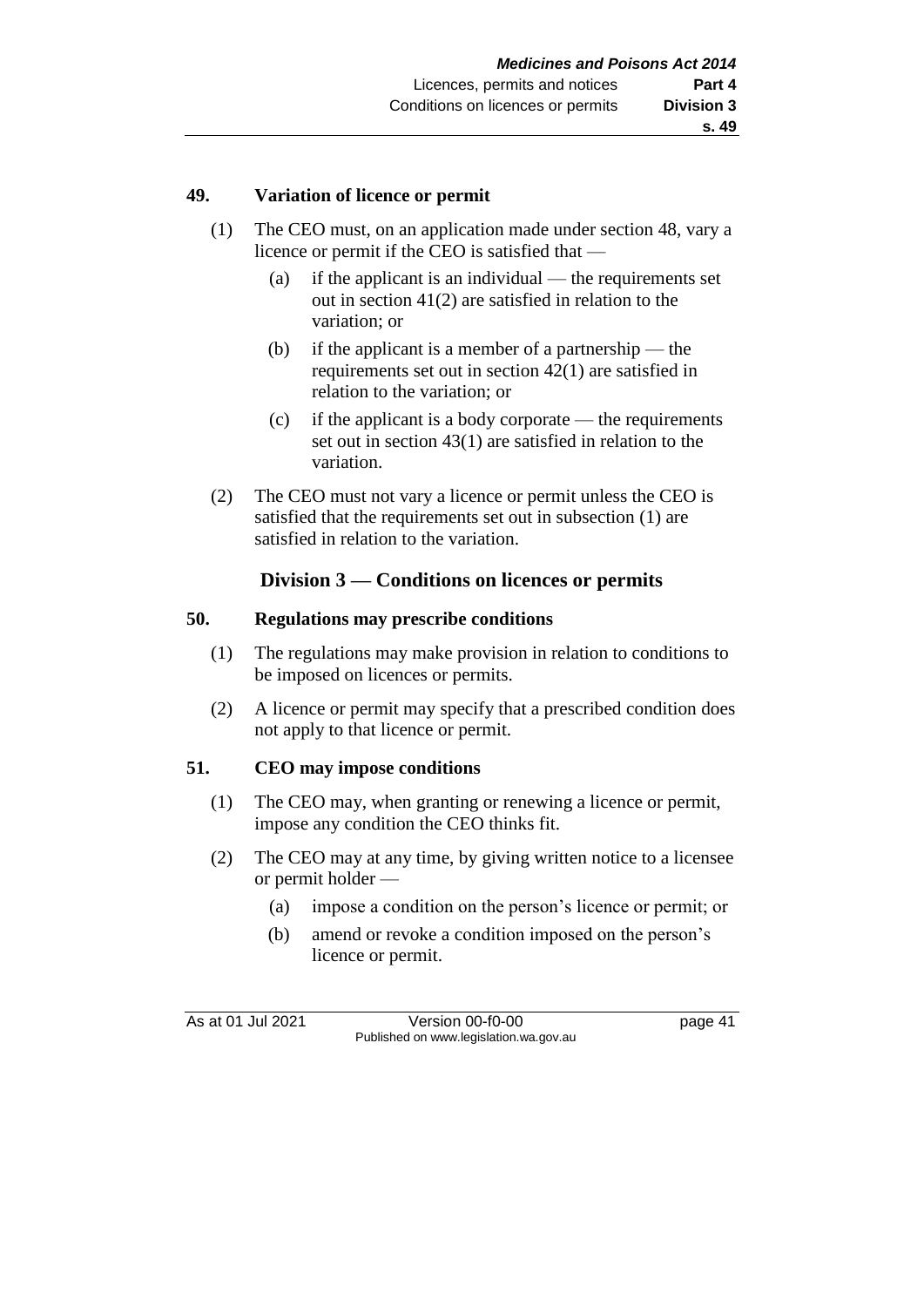- (3) The CEO may exercise a power under subsection (2) on the CEO's own initiative or on the application of the licensee or permit holder.
- (4) The CEO cannot amend or revoke a condition imposed by the State Administrative Tribunal.
- (5) A notice under subsection (2) takes effect on the day specified in it.
- (6) The day specified in a notice under subsection (2) cannot be before the licensee or permit holder has had a reasonable opportunity to —
	- (a) make submissions to the CEO in relation to the condition or the amended condition; and
	- (b) take any actions necessary to comply with the condition or amended condition.

## **52. Application to vary conditions**

(1) In this section —

*application to vary conditions* means an application by a licensee or permit holder under section 51(3).

- (2) An application to vary conditions must be
	- (a) made in the manner and form approved by the CEO; and
	- (b) accompanied by the fee prescribed by the regulations (if any).
- (3) Section 39 applies in relation to an application to vary conditions as if a reference in that section to an applicant under section 38 was a reference to an applicant under section 51(3).

page 42 Version 00-f0-00 As at 01 Jul 2021 Published on www.legislation.wa.gov.au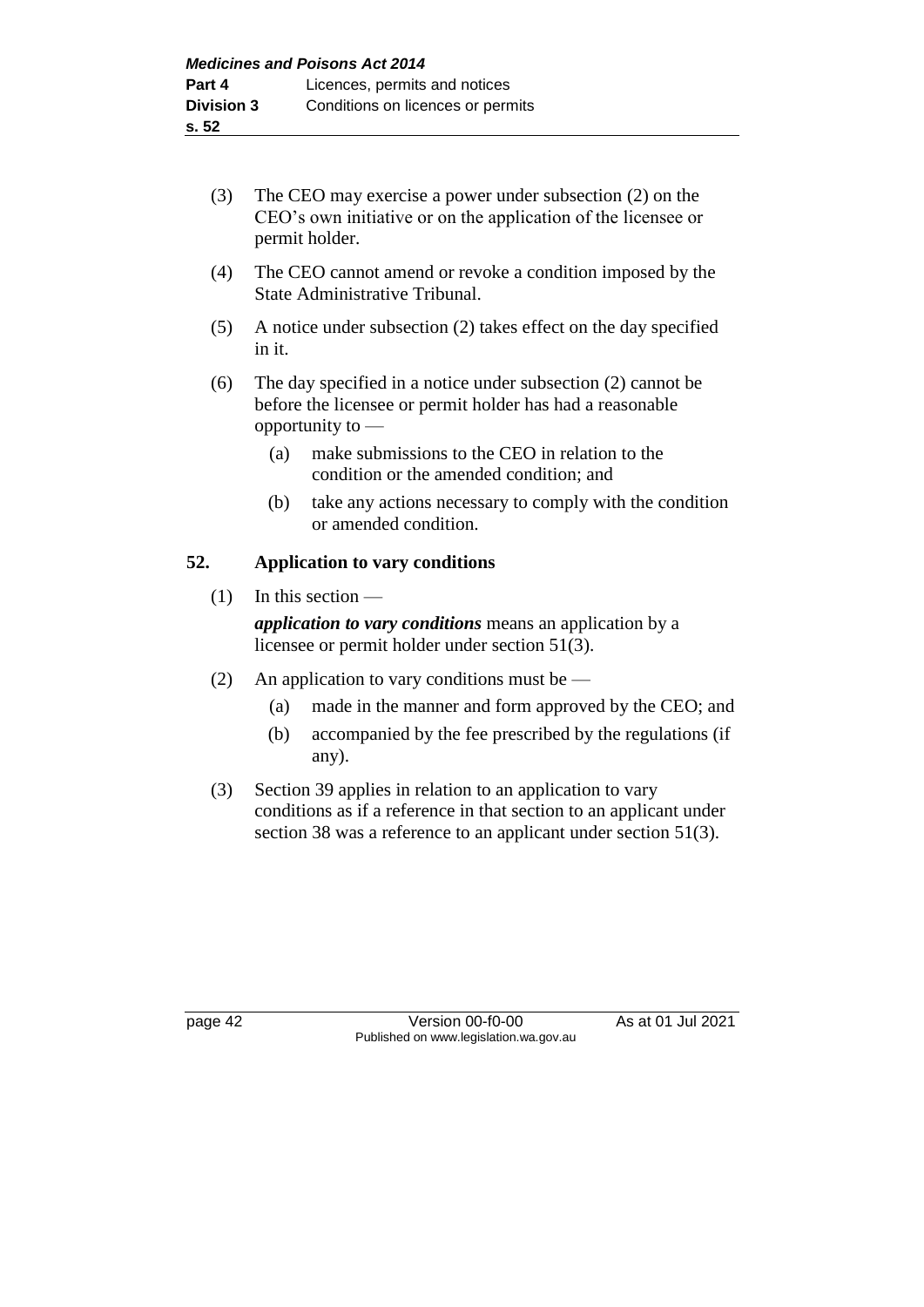## **Division 4 — Change of management or death of licensee or permit holder**

#### **53. Term used: change of management**

For the purposes of this Division there is a *change of management* in a licensee or permit holder that is a body corporate if —

- (a) a person becomes a corporate officer of the body corporate; or
- (b) a person ceases to be a corporate officer of the body corporate.

#### **54. Unauthorised change of management**

(1) A licensee or permit holder that is a body corporate commits an offence if there is a change of management in the body corporate unless the change of management is approved by the CEO under section 56.

Penalty: see section 115.

- (2) It is a defence to a charge under subsection (1) to prove that
	- (a) the licensee or permit holder
		- (i) did not know, and could not reasonably be expected to have known, of the change of management in time to make an application under section 55; and
		- (ii) applied under section 57 for approval of the change as soon as practicable after the licensee or permit holder became aware that the change would occur or had occurred;

and

- (b) the application referred to in paragraph  $(a)(ii)$ 
	- (i) has been approved under section 58; or
	- (ii) has not been refused.

As at 01 Jul 2021 Version 00-f0-00 page 43 Published on www.legislation.wa.gov.au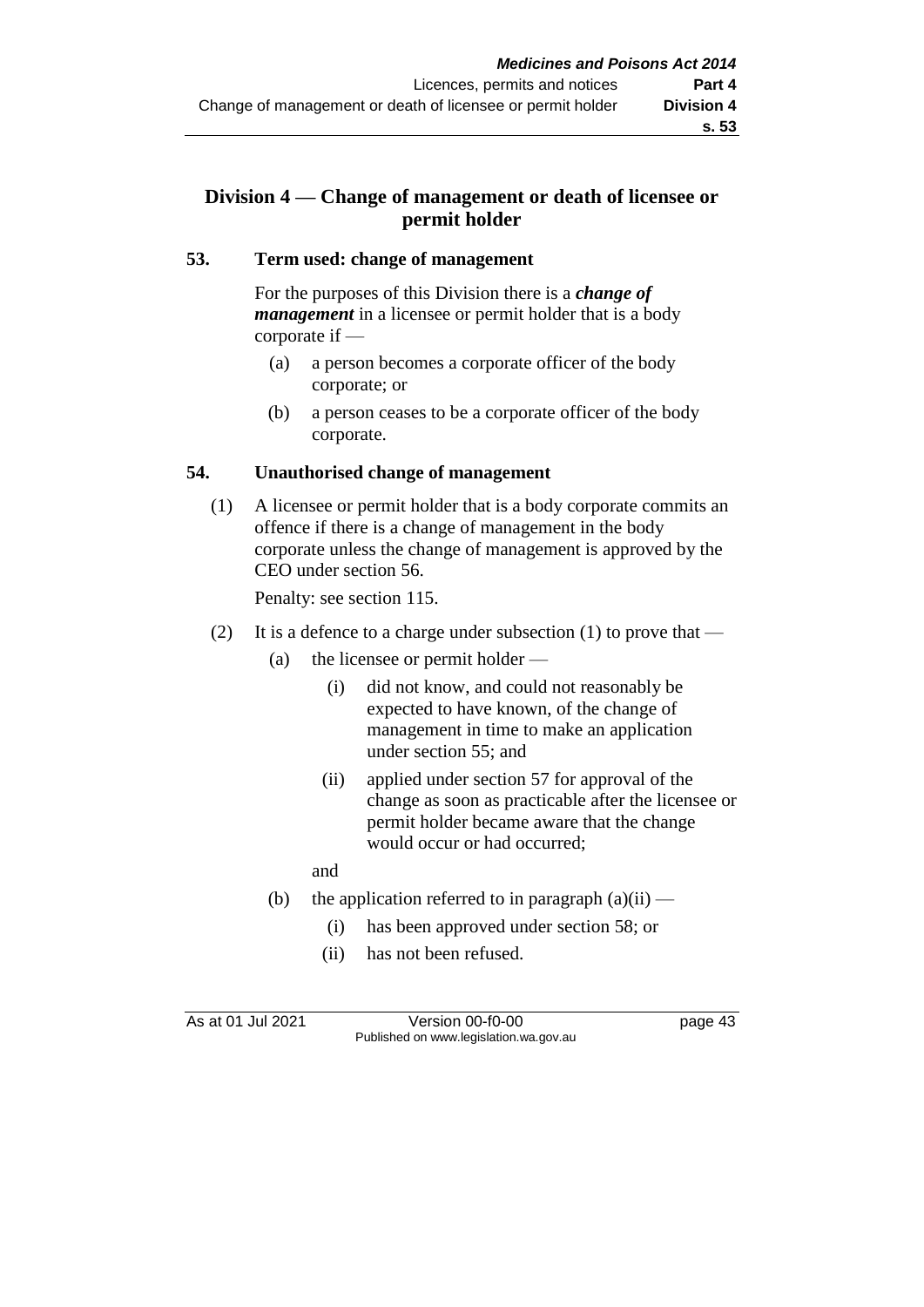## **55. Application for approval of proposed change of management**

- (1) A licensee or permit holder may apply to the CEO for approval of a proposed change of management.
- (2) An application must
	- (a) be made in the manner and form approved by the CEO; and
	- (b) be accompanied by the fee prescribed by the regulations (if any); and
	- (c) specify the day on which it is proposed that the change will occur; and
	- (d) be made at least 28 days before that day.
- (3) The CEO may, at the request of a licensee or permit holder, accept an application made less than 28 days before the day on which it is proposed that a change of management will occur if the CEO is satisfied that there is sufficient time to determine the application before that day.
- (4) Section 39 applies in relation to an application for approval of a change of management as if a reference in that section to an applicant under section 38 was a reference to an applicant under subsection  $(1)$ .

## **56. Grant or refusal of approval of proposed change of management**

- (1) The CEO must, on an application made under section 55, approve a proposed change of management if the CEO is satisfied that the applicant would meet the requirements set out in section 43(1) if the proposed change of management had already occurred.
- (2) The CEO must not approve a proposed change of management unless the CEO is satisfied that the requirement set out in subsection (1) has been met.

page 44 Version 00-f0-00 As at 01 Jul 2021 Published on www.legislation.wa.gov.au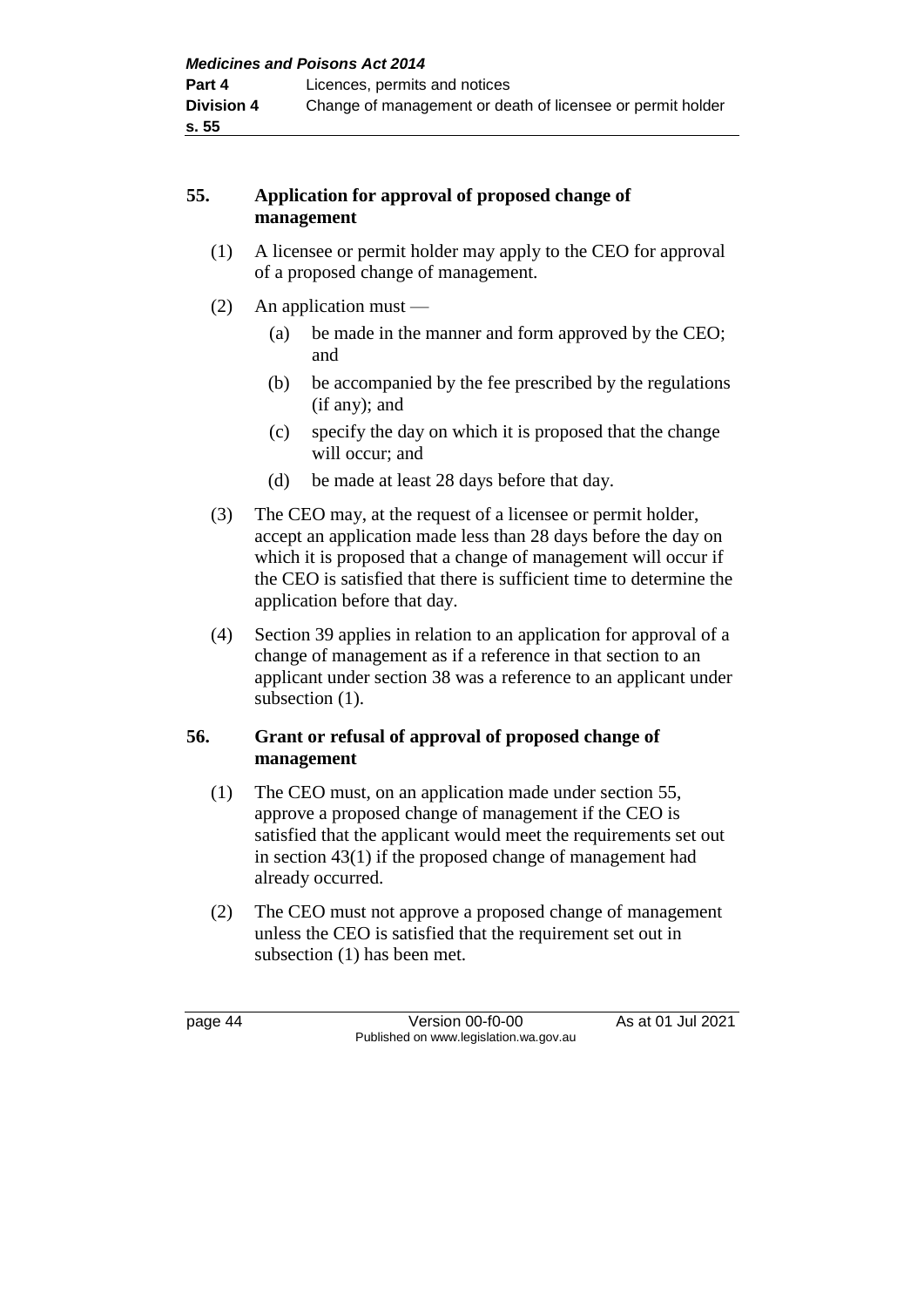- (3) The CEO is to be taken to have approved a change of management if —
	- (a) an application has been made under section 55 for an approval of the proposed change of management; and
	- (b) the CEO has not, before the day specified in the application as the day on which it is proposed that the change will occur, either —
		- (i) approved the change; or
		- (ii) required the applicant to provide further information relevant to the application; or
		- (iii) refused to approve the change.
- (4) If the CEO requires the applicant to provide further information under subsection  $(3)(b)(ii)$ , then subsection  $(3)$  applies as if the reference in subsection (3)(b) to the day specified in the application was a reference to the day that is 28 days after the further information is provided by the applicant.

#### **57. Application for approval after change of management occurs**

- (1) If there is a change of management in a licensee or permit holder that is a body corporate in relation to which an application was not made under section 55, the licensee or permit holder may apply to the CEO under this section for approval of the change.
- (2) An application must
	- (a) be made in the manner and form approved by the CEO; and
	- (b) be accompanied by the fee prescribed by the regulations (if any); and
	- (c) specify the day on which the change occurred.
- (3) Section 39 applies in relation to an application for approval after a change of management has occurred as if a reference in that

As at 01 Jul 2021 Version 00-f0-00 page 45 Published on www.legislation.wa.gov.au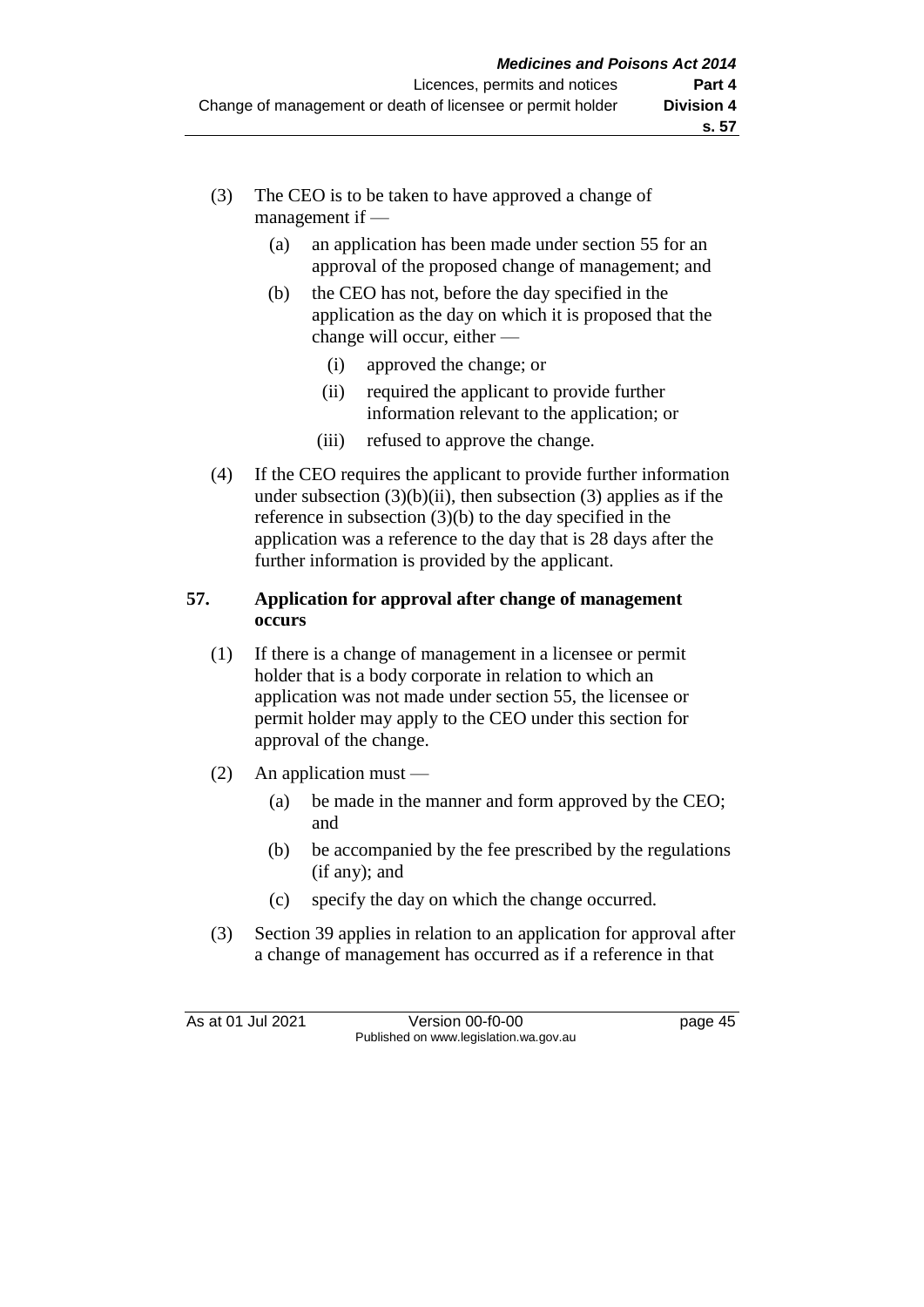section to an applicant under section 38 was a reference to an applicant under subsection (1).

## **58. Grant or refusal of approval of change of management**

- (1) The CEO must, on an application made under section 57, approve a change of management if the CEO is satisfied that —
	- (a) the licensee or permit holder did not know, and could not reasonably be expected to have known, of the change of management in sufficient time to make an application under section 55 before the change occurred; and
	- (b) the application under section 57 was made as soon as practicable after the licensee or permit holder became aware that the change would occur or had occurred; and
	- (c) the applicant meets the requirements set out in section 43(1).
- (2) The CEO must not approve a change of management unless the CEO is satisfied that the requirements set out in subsection (1) have been met.

## **59. Death of individual licensee or permit holder**

 $(1)$  In this section —

*executor* means a person who is, or is named in the will of the licensee or permit holder as, or intends to apply to become, the executor or administrator of the licensee or permit holder's estate;

*permission* means permission granted under subsection (4)(a).

- (2) If a licensee or permit holder who is an individual dies, the person's executor may apply to the CEO for permission to act as the licensee or permit holder for the purposes of winding up the estate.
- (3) An application must be made not more than 14 days after the death of the licensee or permit holder, or such longer period as the CEO allows.

page 46 Version 00-f0-00 As at 01 Jul 2021 Published on www.legislation.wa.gov.au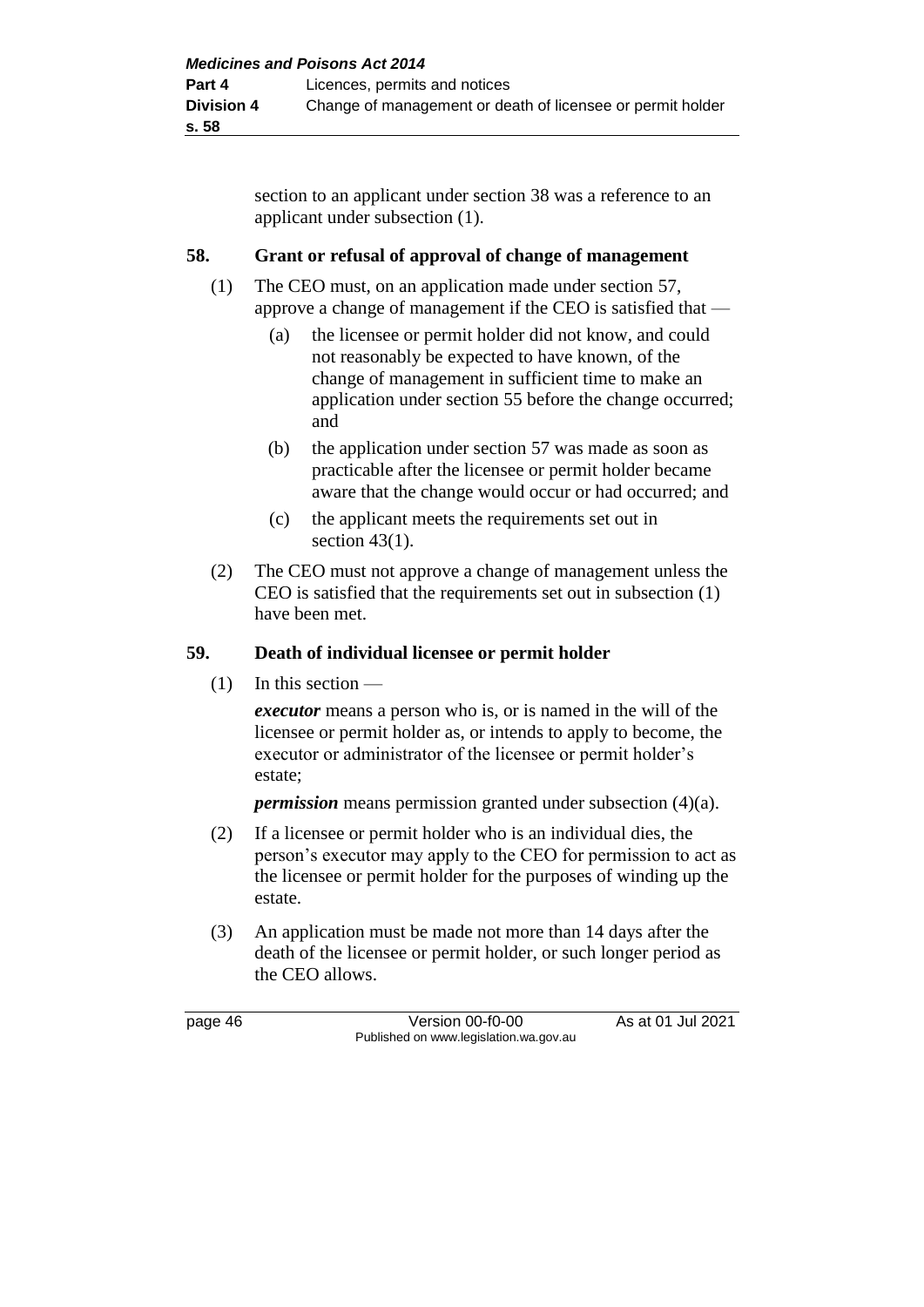- (4) On an application the CEO may
	- (a) grant permission for the executor to act as the licensee or permit holder for a period specified by the CEO; or
	- (b) refuse to grant permission.
- (5) If the CEO grants permission the CEO may impose any conditions the CEO thinks fit on the licence or permit.
- (6) The CEO may, at any time  $-$ 
	- (a) extend the period for which the permission is in force; or
	- (b) revoke the permission; or
	- (c) vary the conditions that are imposed on the licence or permit.
- (7) If an application is made under this section, the applicant is to be taken, for all purposes, to be the licensee or permit holder for the period commencing on the death of the licensee or permit holder and ending —
	- (a) if the application is refused, on the day the application is refused; or
	- (b) if permission is granted, at the end of the period for which the permission is in force.

#### **Division 5 — Amendment, suspension or cancellation**

#### **60. Grounds for taking action**

- (1) There are *grounds for taking action* against a licensee or permit holder under this Division if the licensee or permit holder or an employee or agent of the licensee or permit holder —
	- (a) has, in connection with the person's manufacture, supply or use of a poison, contravened any of the following —
		- (i) this Act;
		- (ii) the *Misuse of Drugs Act 1981*;
		- (iii) the *Agricultural and Veterinary Chemicals Code Act 1994* (Commonwealth);

As at 01 Jul 2021 Version 00-f0-00 page 47 Published on www.legislation.wa.gov.au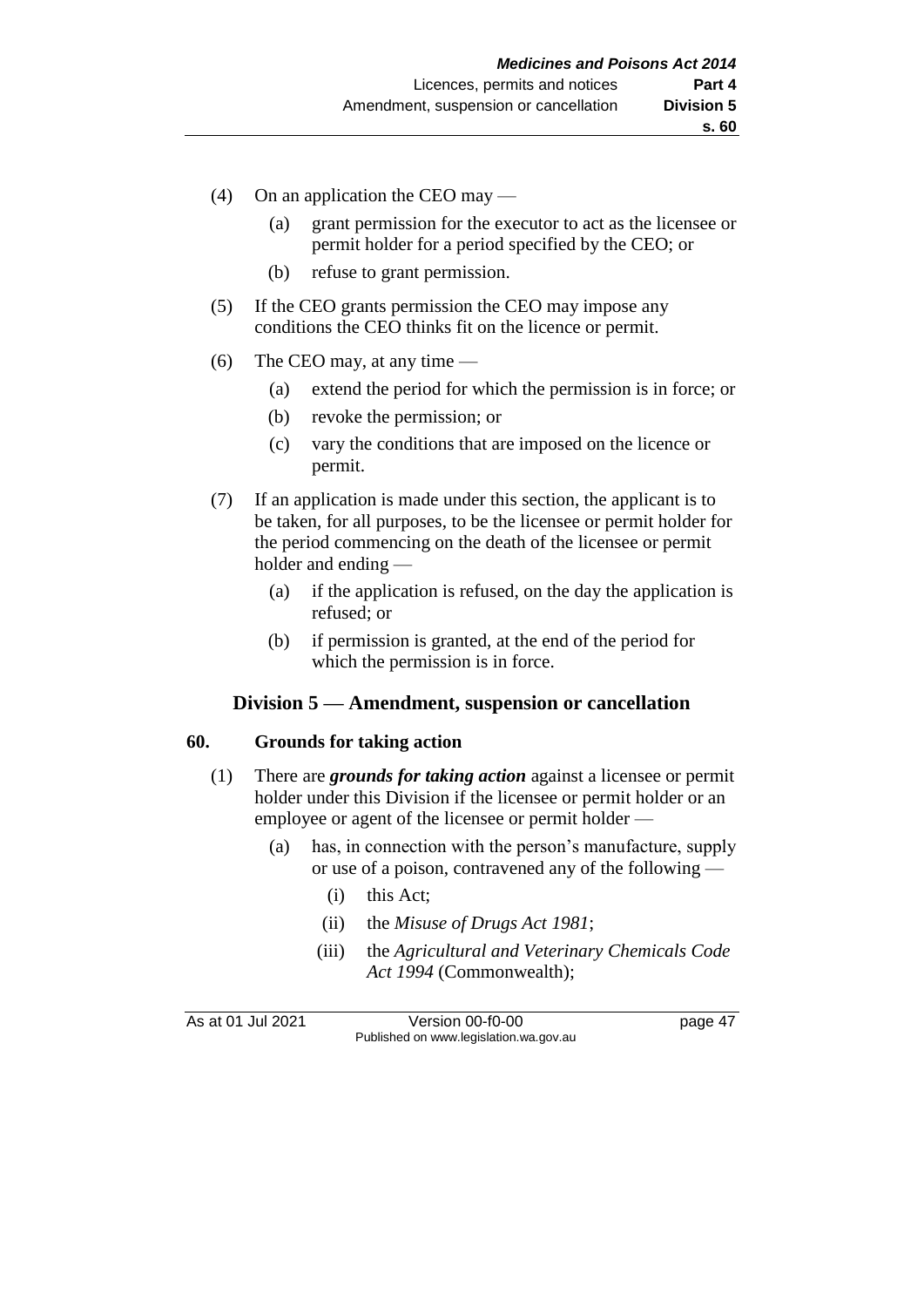- (iv) the Agvet Code of Western Australia;
- (v) the *Therapeutic Goods Act 1989* (Commonwealth);

or

- (b) has, in connection with the person's manufacture, supply or use of a poison —
	- (i) acted carelessly, incompetently or improperly; or
	- (ii) done or omitted to do something, or engaged in conduct, that poses a threat to the health, safety or welfare of a person or of the public;

or

- (c) has done or omitted to do something, or engaged in conduct, that renders the person unfit to exercise the authority conferred by the licence or permit.
- (2) However, if grounds for taking action against a licensee or permit holder arise under subsection (1) because of the conduct of an employee or agent, the CEO cannot take action against the licensee or permit holder under this Division unless the CEO is satisfied that —
	- (a) the employee or agent engaged in the conduct with the knowledge, authority or consent of the licensee or permit holder; or
	- (b) the licensee or permit holder failed to take all reasonable measures to prevent the employee or agent engaging in the conduct.
- (3) There are also *grounds for taking action* against a licensee or permit holder under this Division if —
	- (a) the licensee or permit holder has obtained the licence or permit because of incorrect or misleading information; or
	- (b) the CEO is no longer satisfied that the licensee or permit holder meets the requirements set out in section 41(2),

page 48 Version 00-f0-00 As at 01 Jul 2021 Published on www.legislation.wa.gov.au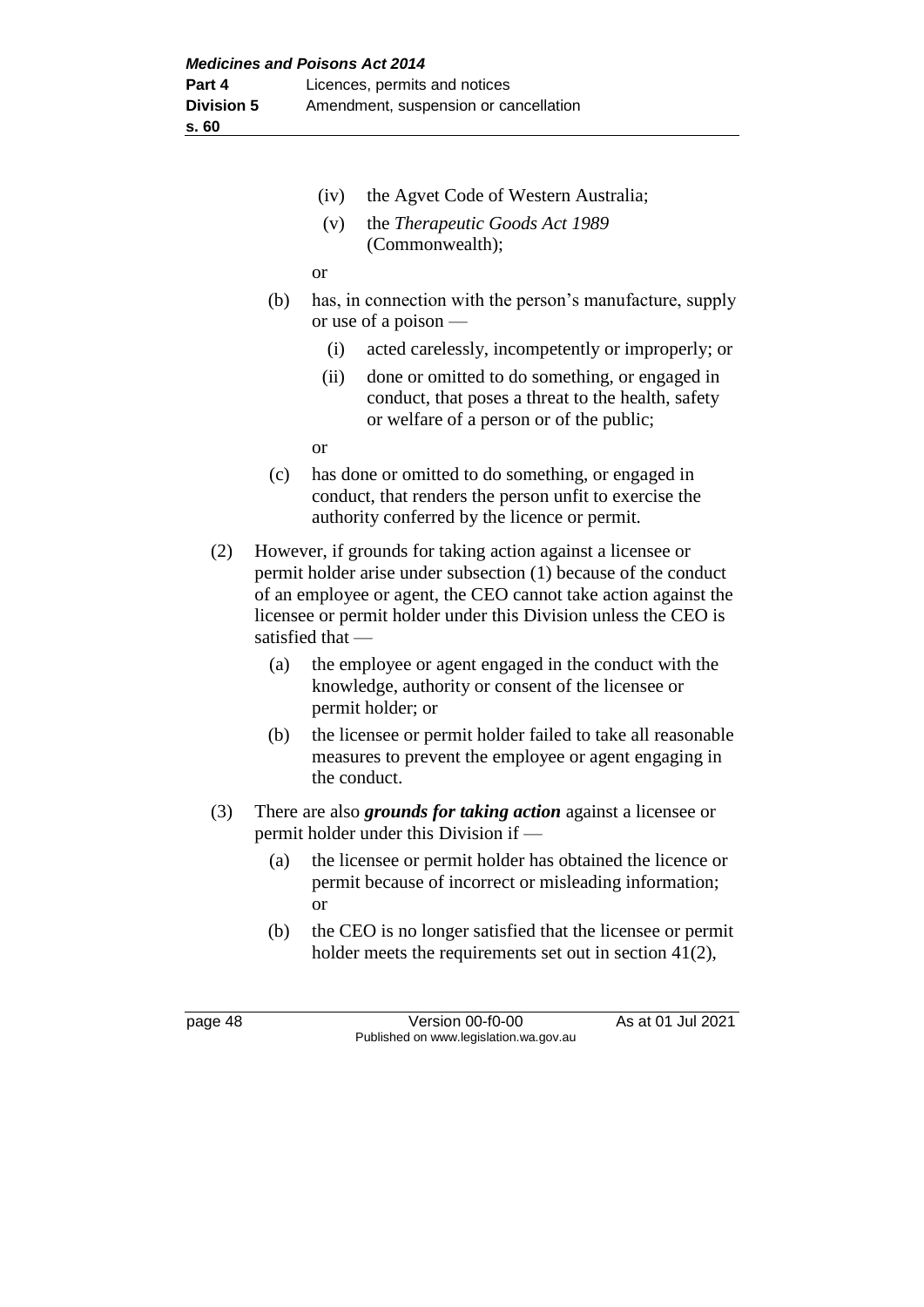42(1) or 43(1) that are relevant to the grant or renewal of the licence or permit; or

- (c) a poison to which the licence applies ceases to be included in a particular Schedule and becomes included in a different Schedule; or
- (d) the licensee or permit holder requests that the action be taken.

## **61. CEO may amend, suspend or cancel licence or permit**

- (1) If the CEO considers that there are grounds for taking action against a licensee or permit holder under this Division the CEO may, by giving written notice to the person —
	- (a) amend the licence or permit to change the poison or poisons to which it applies; or
	- (b) suspend the licence or permit for a specified period; or
	- (c) cancel the licence or permit.
- (2) A notice given for the purposes of subsection  $(1)$ 
	- (a) must set out the grounds on which the action is taken; and
	- (b) takes effect on the day specified in it.
- (3) Before taking action under subsection (1) the CEO must
	- (a) give to the licensee or permit holder written notice of the action that the CEO proposes to take and the grounds on which it is proposed to take that action; and
	- (b) give the person a reasonable opportunity to be heard on the matter.
- (4) However, the CEO may take action under subsection (1) without complying with subsection (3) if the CEO considers that the taking of immediate action is essential in order to protect the health, safety and welfare of a person or of the public.

As at 01 Jul 2021 Version 00-f0-00 page 49 Published on www.legislation.wa.gov.au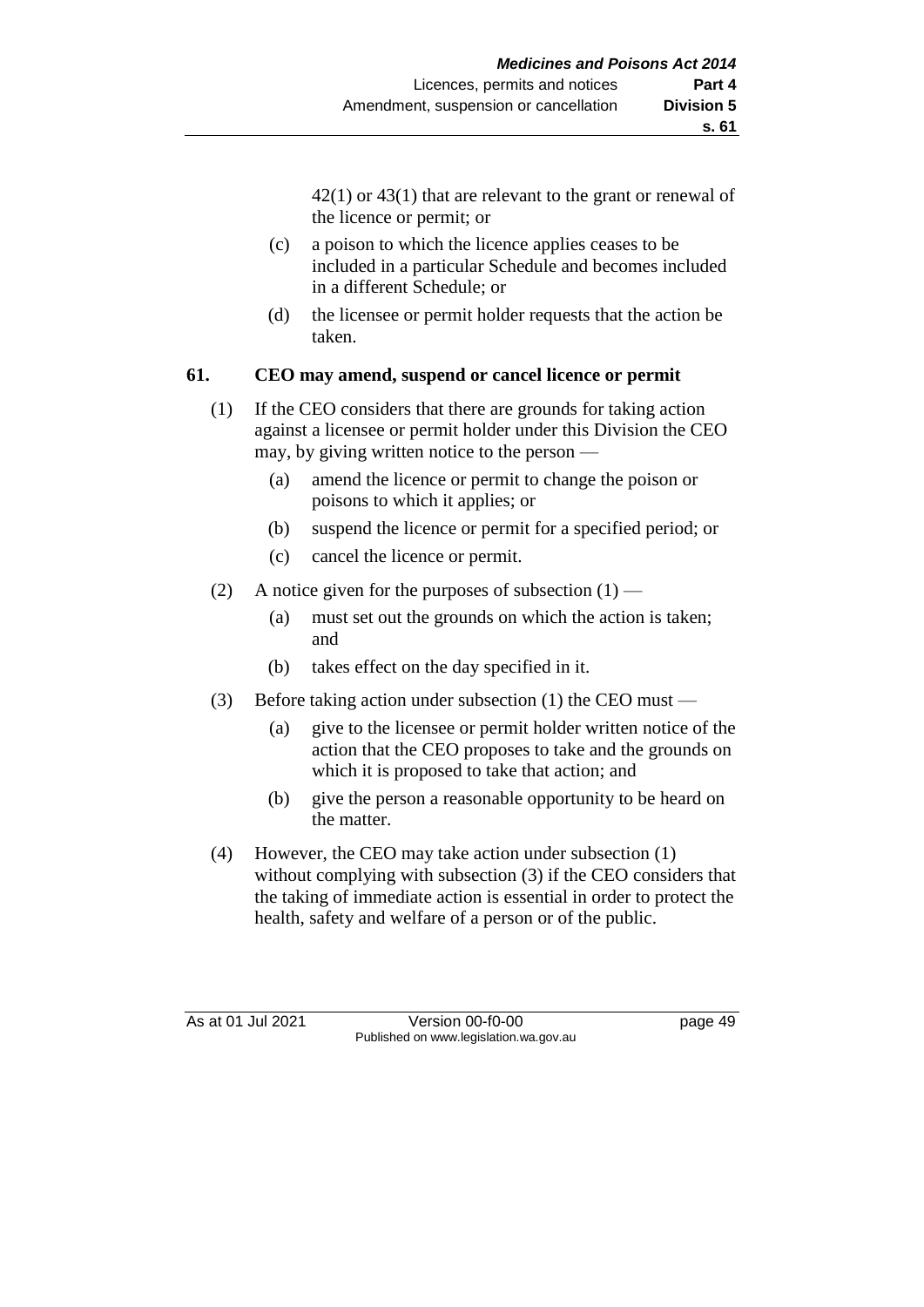- (5) If the CEO takes immediate action the CEO must
	- (a) as soon as practicable after taking the action give the licensee or permit holder a reasonable opportunity to be heard on the matter; and
	- (b) if the person makes any representations to the CEO on the matter, review the decision to take that action after considering those representations.
- (6) If a licence or permit is suspended it is of no effect during the period of suspension.

## **62. Publishing notice of action taken under this Division**

If the CEO takes action against a licensee or permit holder under this Division, the CEO may cause notice of the action to be published in the *Gazette*.

## **Division 6 — Review of licensing and permit decisions**

#### **63. Review of decisions**

 $(1)$  In this section —

*person affected* means —

- (a) in relation to a reviewable decision about an application, the applicant; or
- (b) in relation to any other reviewable decision, the licensee or permit holder whose licence or permit is affected by the decision;

*reviewable decision* means a decision of the CEO —

- (a) to refuse a request under section  $40(3)$  to accept an application;
- (b) under section 41, 42 or 43 to refuse to grant or renew a licence or permit;
- (c) under section 49 to refuse to vary a licence or permit;
- (d) under section  $51$  to
	- (i) impose a condition on a licence or permit; or

page 50 Version 00-f0-00 As at 01 Jul 2021 Published on www.legislation.wa.gov.au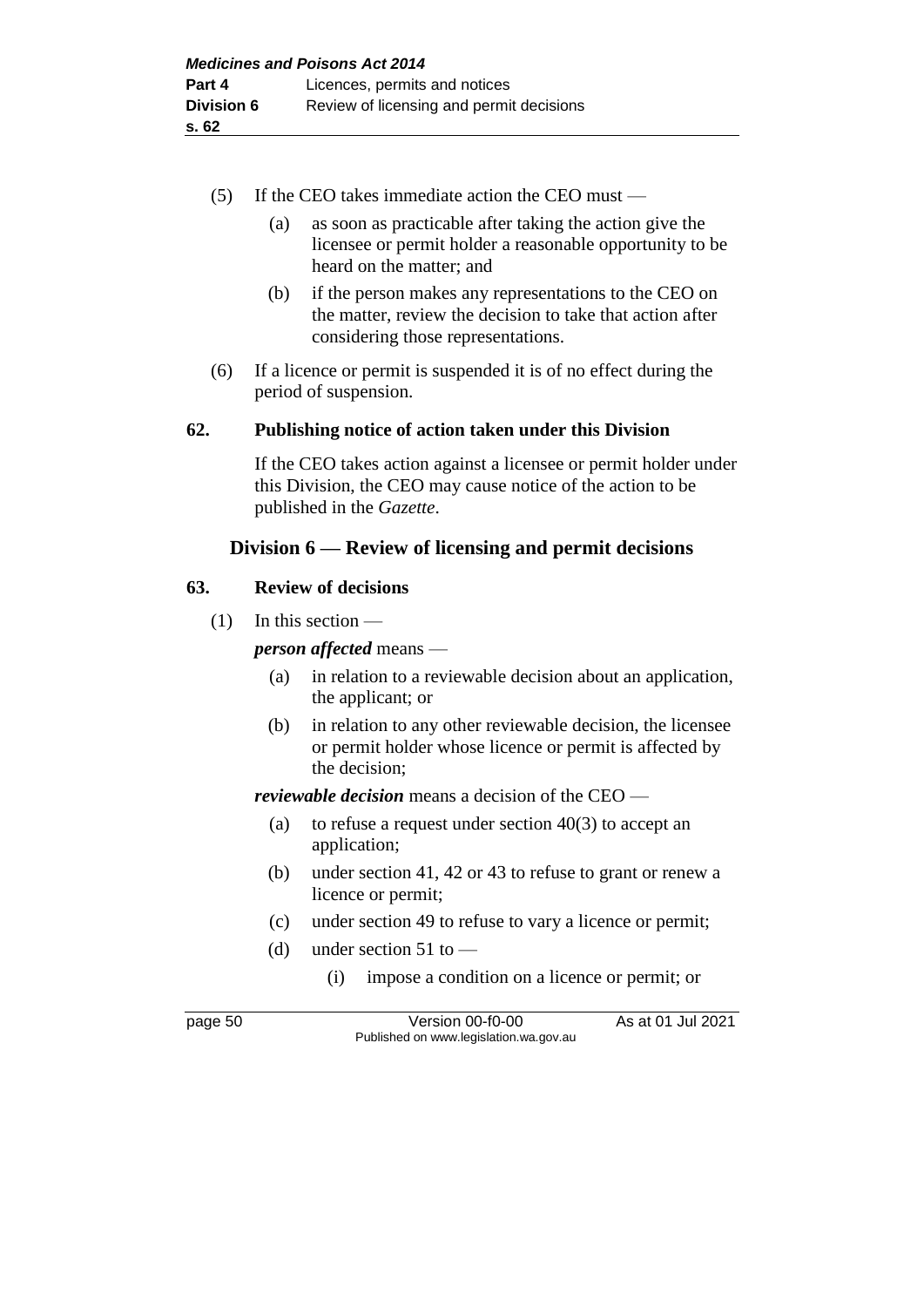- (ii) amend or revoke, or refuse to amend or revoke, a condition imposed on a licence or permit;
- (e) under section 55(3) to refuse a request to accept an application;
- (f) under section 56 or 58 to refuse to approve a change of management;
- (g) under section 61 to amend, suspend or cancel a licence or permit.
- (2) A person affected by a reviewable decision may apply to the State Administrative Tribunal for a review of the decision.

## **Division 7 — General provisions**

#### **64. False or misleading information**

A person commits an offence if the person provides information, in relation to an application under this Part, that the person knows to be —

- (a) false or misleading in a material particular; or
- (b) likely to deceive in a material way.

Penalty: see section 115.

## **65. Amendment to correct error**

- (1) The CEO may amend a licence or permit to correct
	- (a) a clerical mistake, error or unintentional omission; or
	- (b) a misdescription of a person, activity or thing.
- (2) The CEO must give to the licensee or permit holder written notice of the amendment.

## **66. Licence or permit to be produced if amended**

- (1) For the purposes of this section a licence or permit is amended  $if -$ 
	- (a) the licence or permit is varied under section 49; or

As at 01 Jul 2021 Version 00-f0-00 page 51 Published on www.legislation.wa.gov.au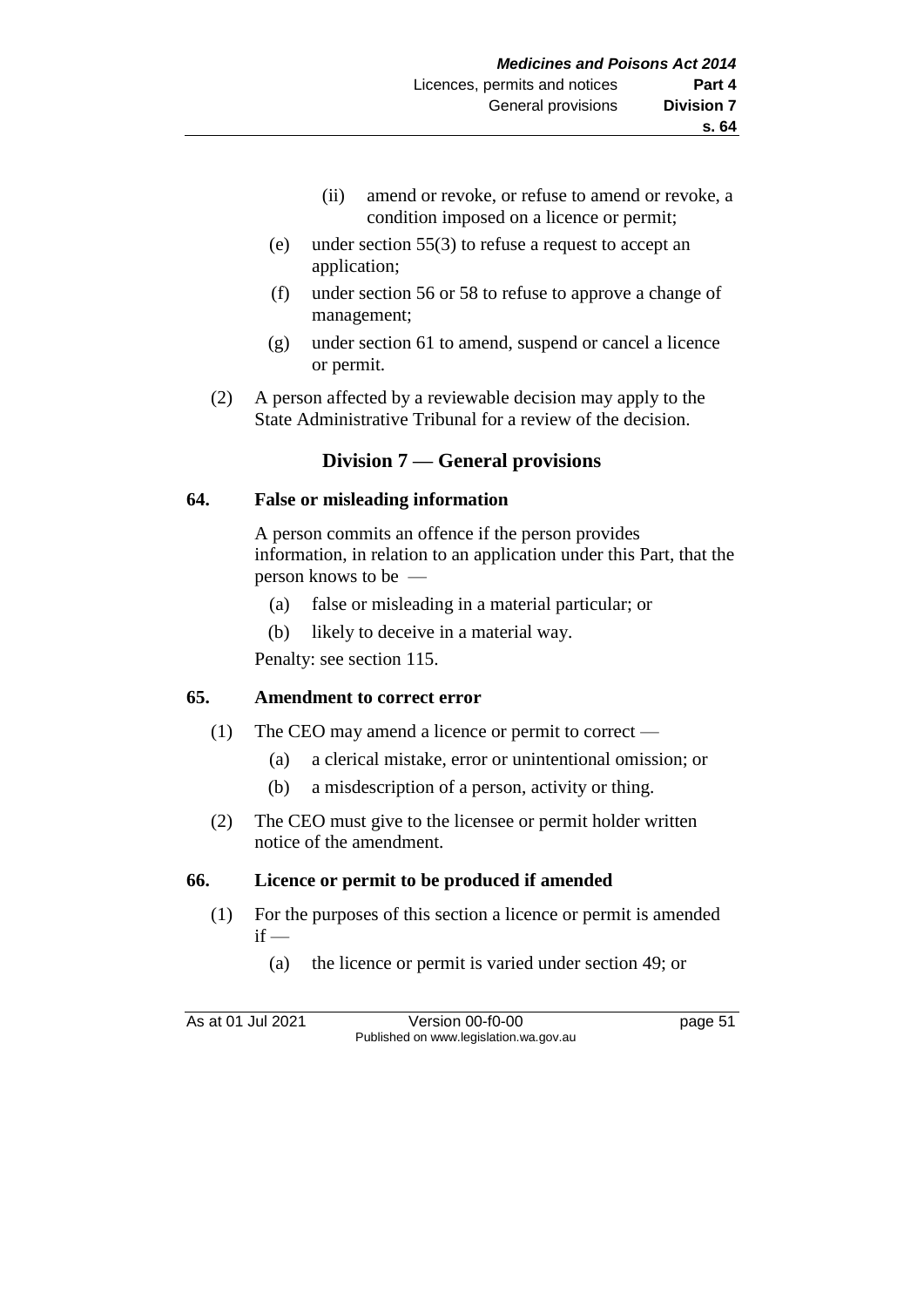- (b) the licence or permit is amended under section 65; or
- (c) a new condition is imposed on the licence or permit; or
- (d) a condition imposed on the licence or permit is amended or revoked.
- (2) If a licence or permit is amended
	- (a) the licensee or permit holder must return the licence or permit document to the CEO; and
	- (b) the CEO must issue a replacement licence or document showing the amendment.

#### **67. Replacement licence or permit**

If the CEO is satisfied that a licence or permit has been lost or destroyed, the CEO may, on payment of the fee prescribed by the regulations, issue a replacement licence or permit.

#### **68. Certified copy of licence or permit**

- (1) The CEO may, on payment of the fee prescribed by the regulations, provide to a person a certified copy of a licence or permit.
- (2) A certified copy of a licence or permit must include all of the conditions imposed on the licence or permit at the time the certified copy is given.

## **69. Production of licence or permit for inspection**

A licensee or permit holder who, on the request of an investigator, fails to produce the licence or permit for inspection by the investigator as soon as is practicable commits an offence.

Penalty: see section 115.

## **70. Return of licence or permit**

(1) A person who is or was a licensee or permit holder commits an offence if the person fails to return the licence or permit to the

page 52 Version 00-f0-00 As at 01 Jul 2021 Published on www.legislation.wa.gov.au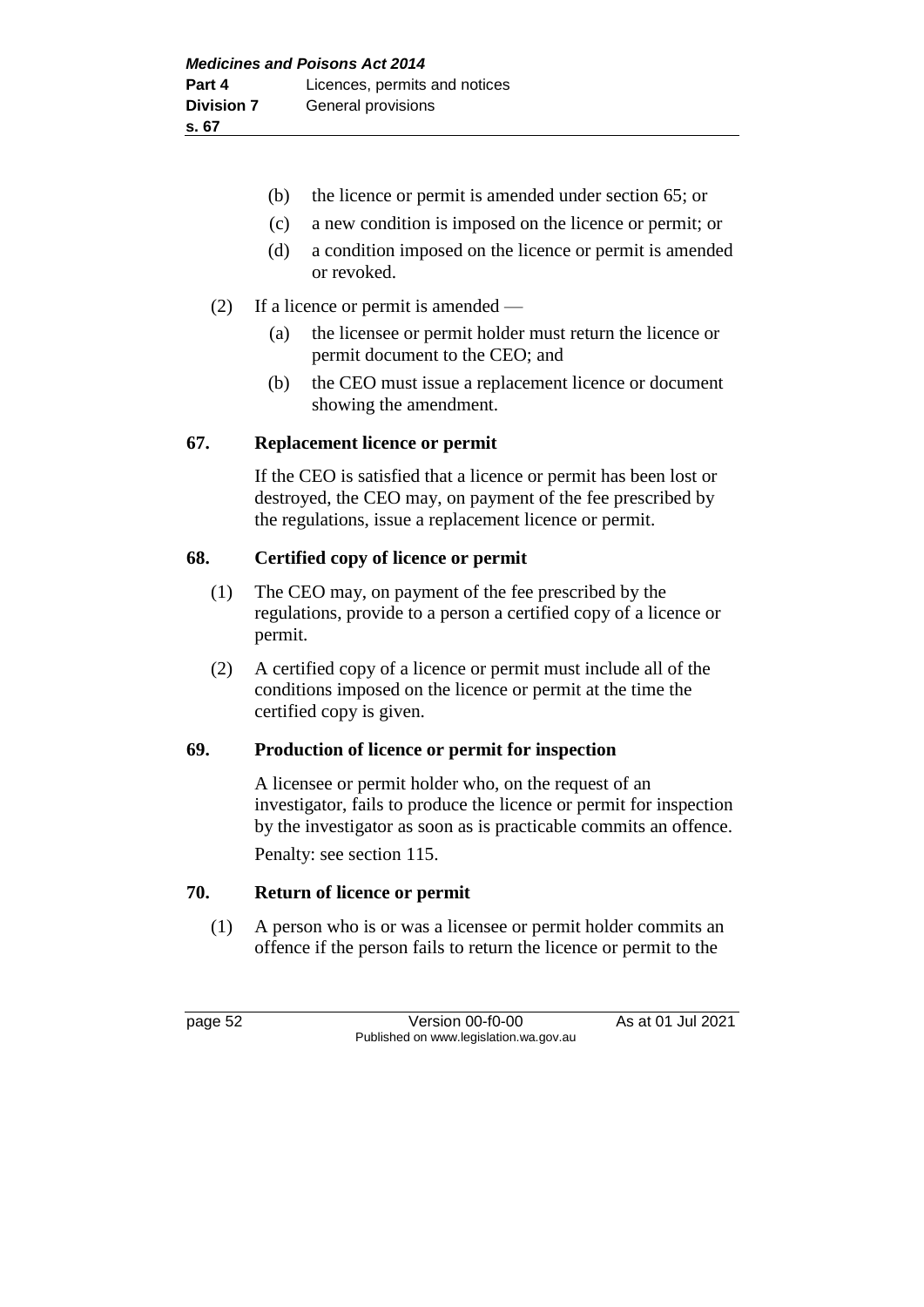CEO within 7 days of the cancellation or suspension of the licence or permit.

Penalty: see section 115.

(2) The CEO must return a licence or permit to the licensee or permit holder as soon as is practicable after the suspension of the licence or permit ceases.

## **Division 8 — Notices**

## **71. Compliance notices**

- (1) The CEO may, by notice in writing given to a person, impose restrictions on the supply of a Schedule 5 or 6 poison by the person if the CEO considers that the restriction is necessary to protect the health, safety and welfare of a person or of the public.
- (2) A notice given under subsection  $(1)$ 
	- (a) has effect according to its terms; and
	- (b) has effect when the notice is given to the person; and
	- (c) may be varied or revoked by subsequent notice in writing given to the person by the CEO.

# **72. Schedule 7 notices**

- (1) The CEO may, if the CEO considers that it is necessary to protect the health, safety and welfare of a person or of the public —
	- (a) by notice in writing given to a person, impose restrictions on the supply, use or possession of a Schedule 7 poison by the person; or
	- (b) by notice published in the *Gazette*, impose restrictions on the supply, use or possession of a Schedule 7 poison by a class of persons specified in the notice or in circumstances or locations specified in the notice.

As at 01 Jul 2021 Version 00-f0-00 page 53 Published on www.legislation.wa.gov.au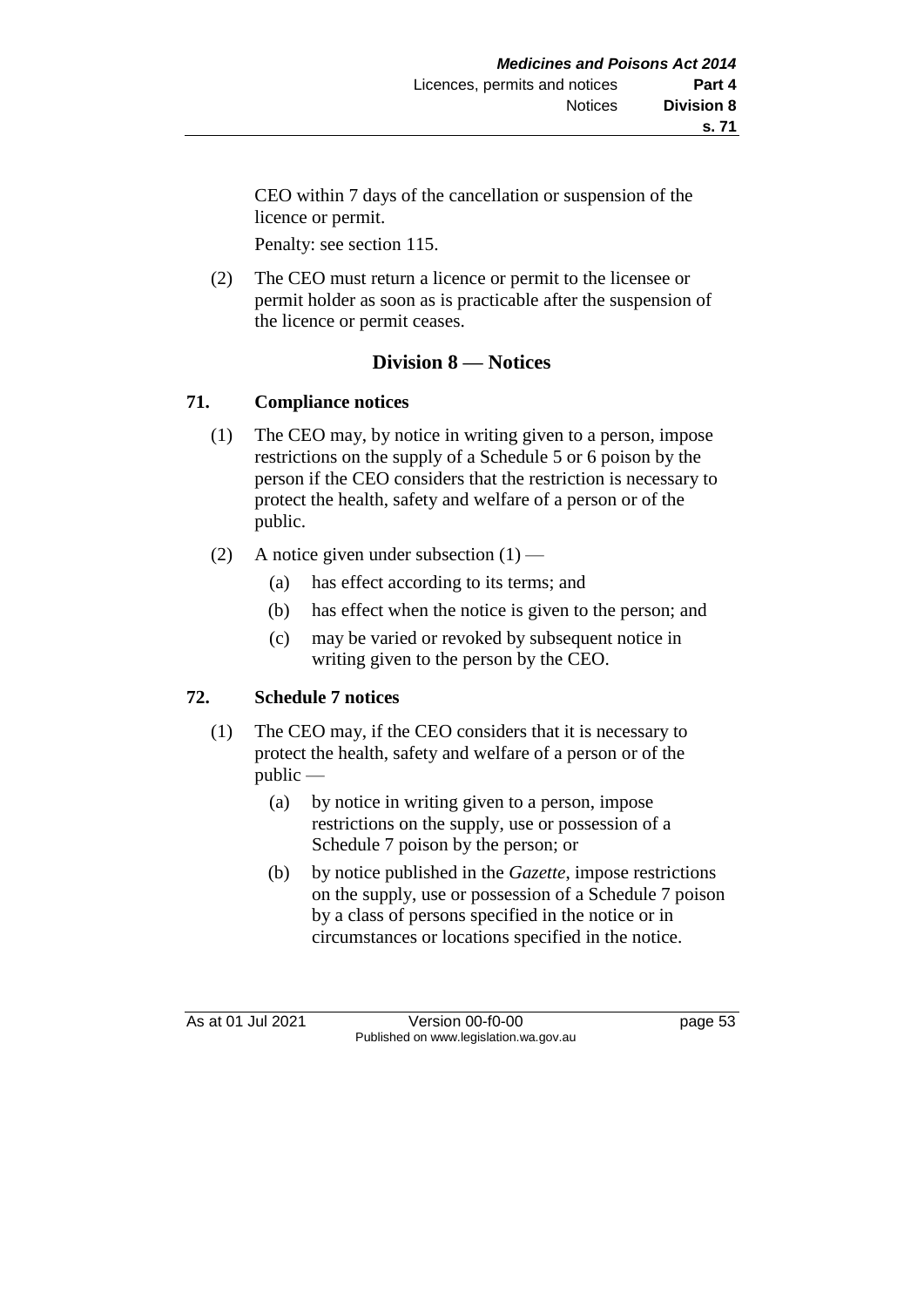- (2) A notice given by the CEO under subsection  $(1)$ 
	- (a) has effect according to its terms; and
	- (b) has effect
		- (i) if the notice applies to a particular person, when the notice is given to the person; or
		- (ii) otherwise, on the day after the day on which the notice is published in the *Gazette* or as specified in the notice;
		- and
	- (c) may be varied or revoked by the CEO by subsequent notice given in the form referred to in subsection (1) as appropriate.

## **73. Review of decisions**

 $(1)$  In this section —

*reviewable decision* means a decision of the CEO —

- (a) under section 71 to impose restrictions on the supply of a poison by a person;
- (b) under section 72 to impose restrictions on the supply, use or possession of a poison by a person.
- (2) A person on whom restrictions are imposed by a reviewable decision may apply to the State Administrative Tribunal for a review of the decision.

page 54 Version 00-f0-00 As at 01 Jul 2021 Published on www.legislation.wa.gov.au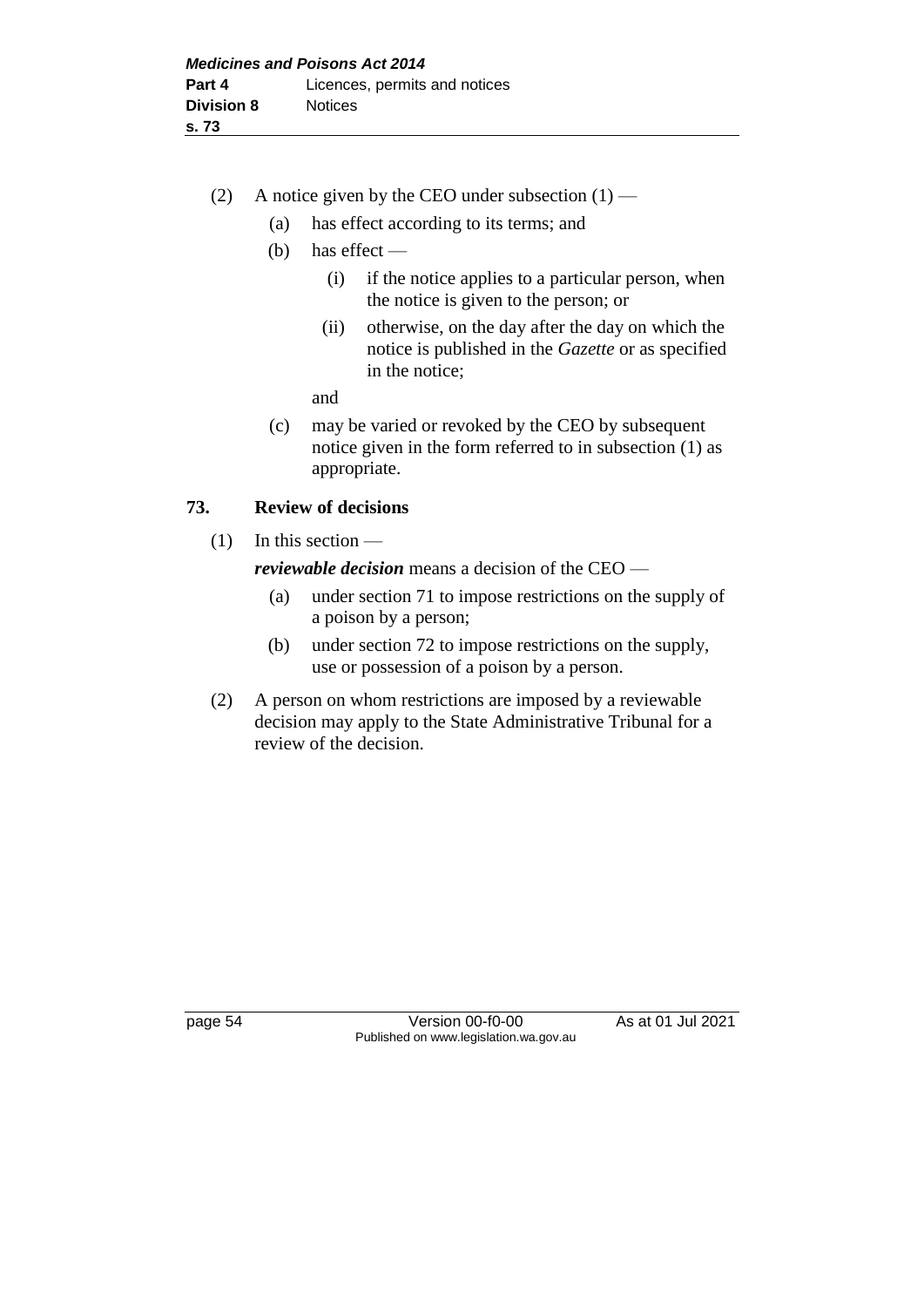# **Part 5 — Register of licences, permits, notices and restricted professional authorities**

## **74. Terms used**

In this Part —

*appropriate licence* has the meaning given in section 12;

*appropriate permit* has the meaning given in section 12;

*notice* means a notice given under Part 4 Division 8;

*restricted health professional* means a health professional whose professional authority —

- (a) is subject to any conditions imposed under section 29 $(1)(a)$ ; or
- (b) is suspended under section  $29(1)(b)$ ; or
- (c) has been cancelled under section  $29(1)(c)$ .

## **75. CEO to maintain register**

- (1) The CEO must keep an accurate and up-to-date register of the following —
	- (a) licences;
	- (b) permits;
	- (c) notices;
	- (d) restricted health professionals.
- (2) The register may be kept in the manner and form determined by the CEO.
- (3) The CEO must record in the register, for each licence, permit, notice or restricted health professional, such information as is prescribed by the regulations.

As at 01 Jul 2021 Version 00-f0-00 page 55 Published on www.legislation.wa.gov.au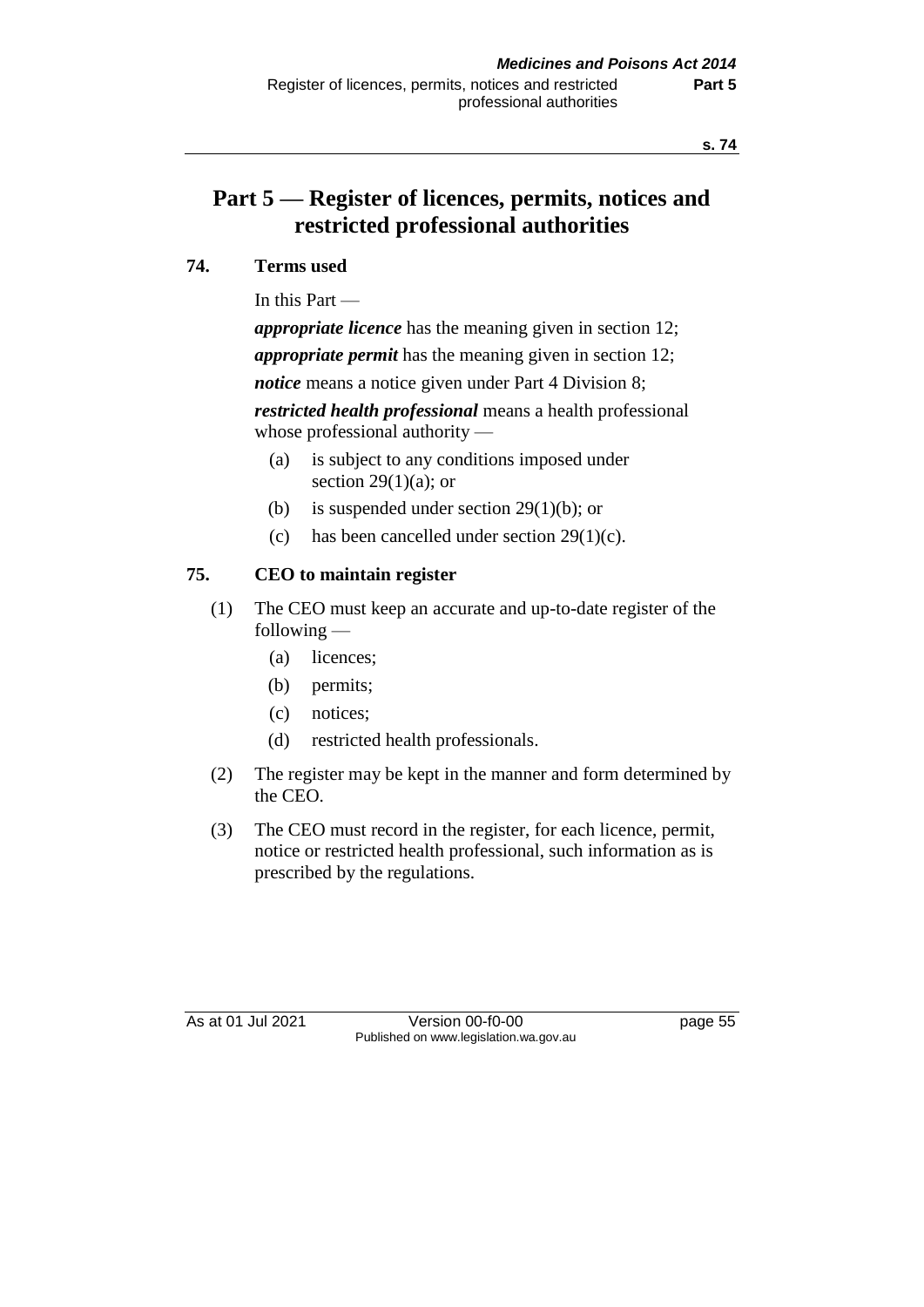#### **s. 76**

#### **76. Inspection of register**

- (1) The register must be available during normal office hours for inspection by the following persons —
	- (a) the holder of an appropriate licence;
	- (b) the holder of an appropriate permit;
	- (c) an authorised health professional.
- (2) For the purposes of subsection (1), the register may be made available for inspection on a website maintained by the CEO.
- (3) The CEO must, on payment of the fee prescribed by the regulations, provide to a person referred to in subsection (1) a copy, or a certified copy, of all or any part of the register.

page 56 Version 00-f0-00 As at 01 Jul 2021 Published on www.legislation.wa.gov.au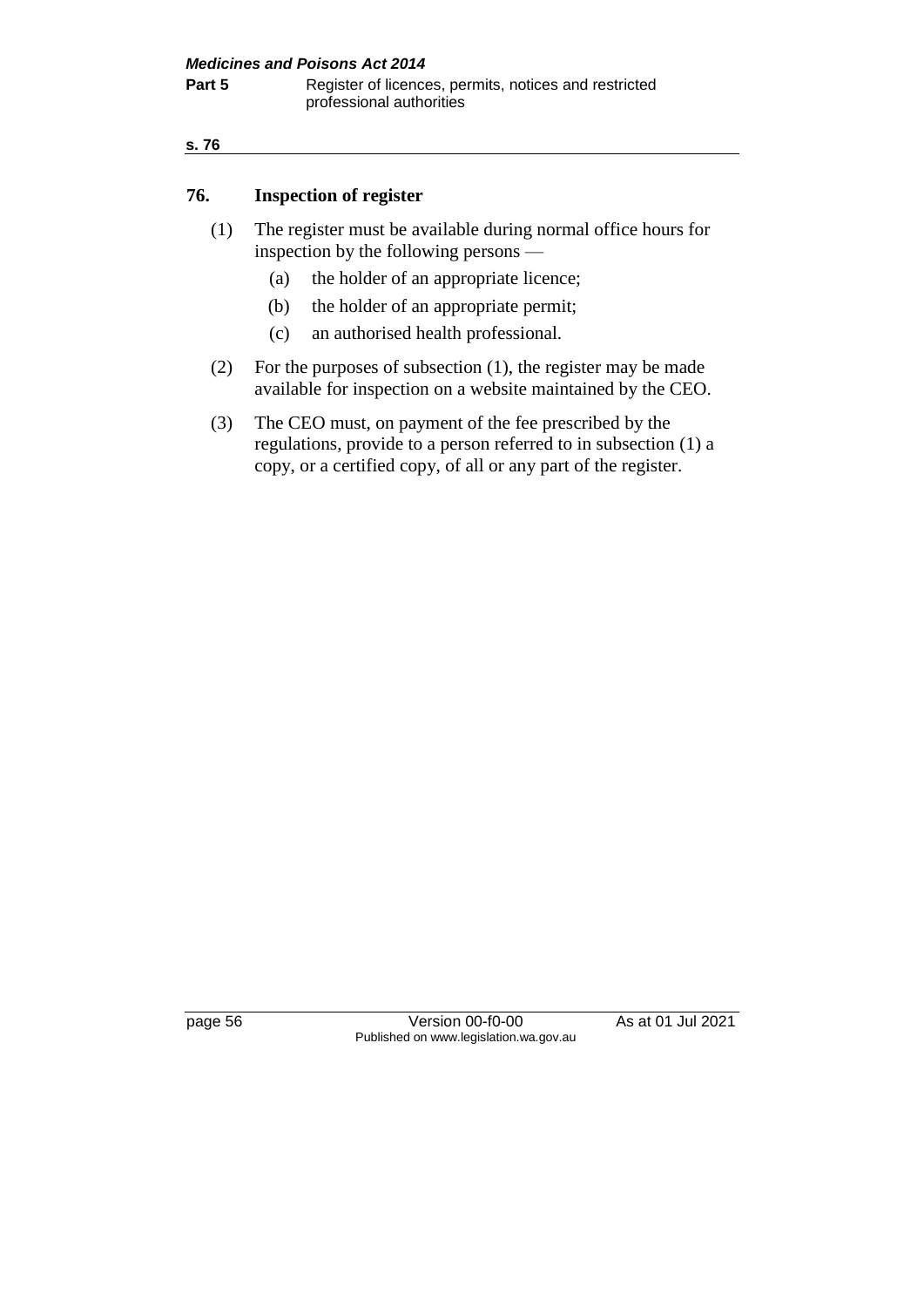# **s. 77**

# **Part 6 — Drugs of addiction**

## **Division 1 — Preliminary**

## **77. Terms used**

 $(1)$  In this Part —

*client* means —

- (a) in relation to a pharmacist a person to whom the pharmacist supplies a drug of addiction; or
- (b) in relation to a veterinary surgeon a person for whose animal the veterinary surgeon prescribes a drug of addiction; or
- (c) in relation to any other authorised health professional a patient for whom the practitioner prescribes a drug of addiction;

*drug dependent person* means a person who has acquired, as a result of repeated administration of drugs of addiction or Schedule 9 poisons, an overpowering desire for the continued administration of a drug of addiction or a Schedule 9 poison;

*drug of addiction* means —

- (a) a Schedule 8 poison; or
- (b) a Schedule 4 reportable poison;

*oversupplied person* means a person who has over a period of time obtained, or obtained prescriptions for, quantities of drugs of addiction that are greater than is reasonably necessary for therapeutic use;

*Schedule 4 reportable poison* means a Schedule 4 poison prescribed by regulations referred to in subsection (2) to be a drug of addiction.

(2) The regulations may prescribe a Schedule 4 poison that has a high propensity for misuse, abuse or illicit use to be a drug of addiction.

As at 01 Jul 2021 Version 00-f0-00 page 57 Published on www.legislation.wa.gov.au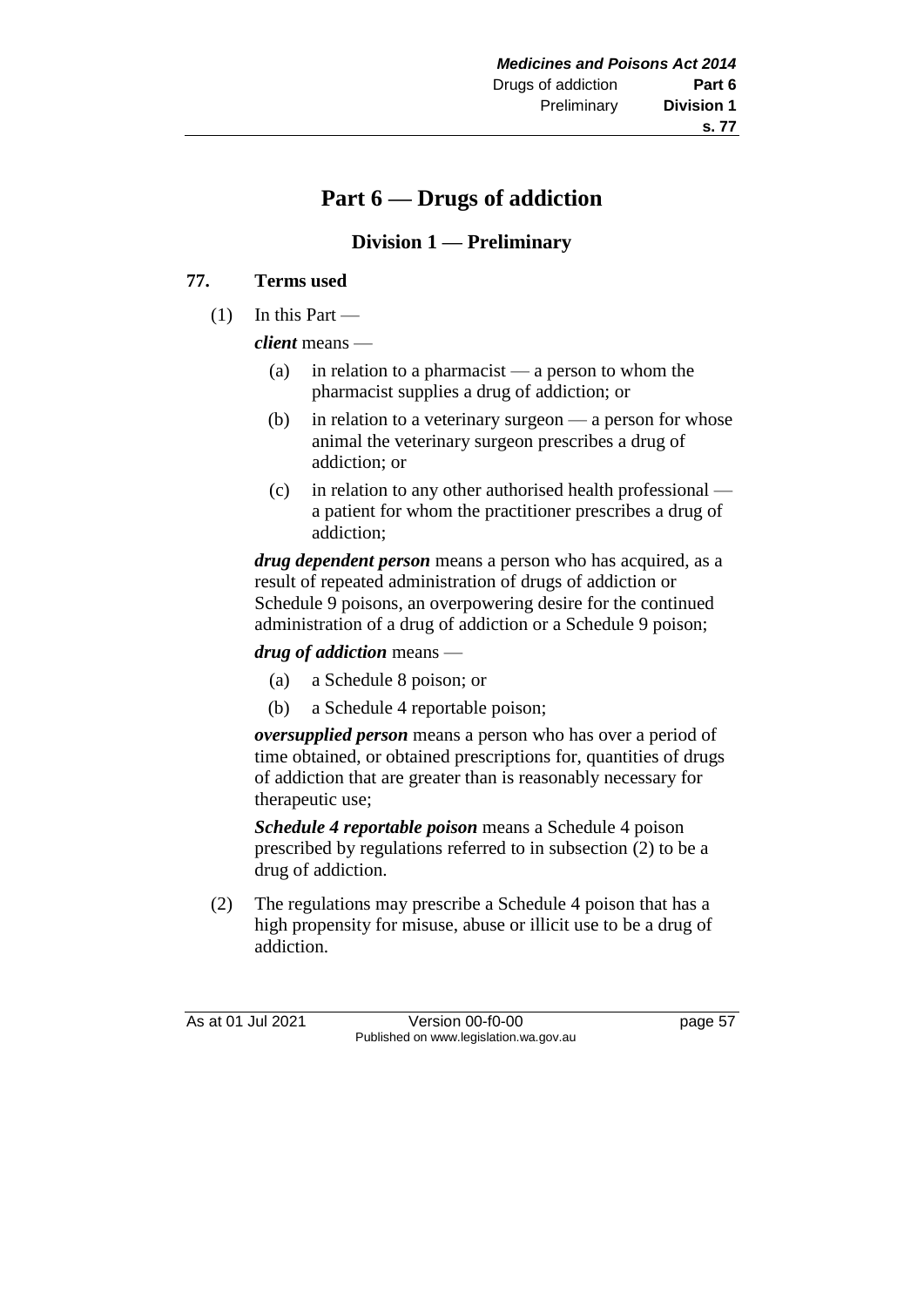## **Division 2 — Self-prescription**

#### **78. Self-prescription**

A person who prescribes a drug of addiction for himself or herself commits an offence.

Penalty: see section 115.

## **79. Defence: emergency**

It is a defence to a charge under section 78 to prove that the person reasonably believed that —

- (a) the immediate administration of the poison was necessary for therapeutic purposes; and
- (b) it was not reasonably practicable to arrange for another person to prescribe the poison without there being a delay that would pose an unreasonable threat to the health, safety and welfare of the person.

## **Division 3 — Drug dependent persons**

#### **80. Practitioner to inform CEO of drug dependent status of patient**

(1) An authorised health professional who reasonably believes that a patient of the practitioner is a drug dependent person commits an offence if the practitioner does not make a report in accordance with subsection (2).

Penalty: see section 115.

- $(2)$  A report must
	- (a) be made to the CEO within 48 hours of an authorised health practitioner forming a belief that a person is a drug dependent person; and
	- (b) set out the grounds on which the belief is based.

page 58 Version 00-f0-00 As at 01 Jul 2021 Published on www.legislation.wa.gov.au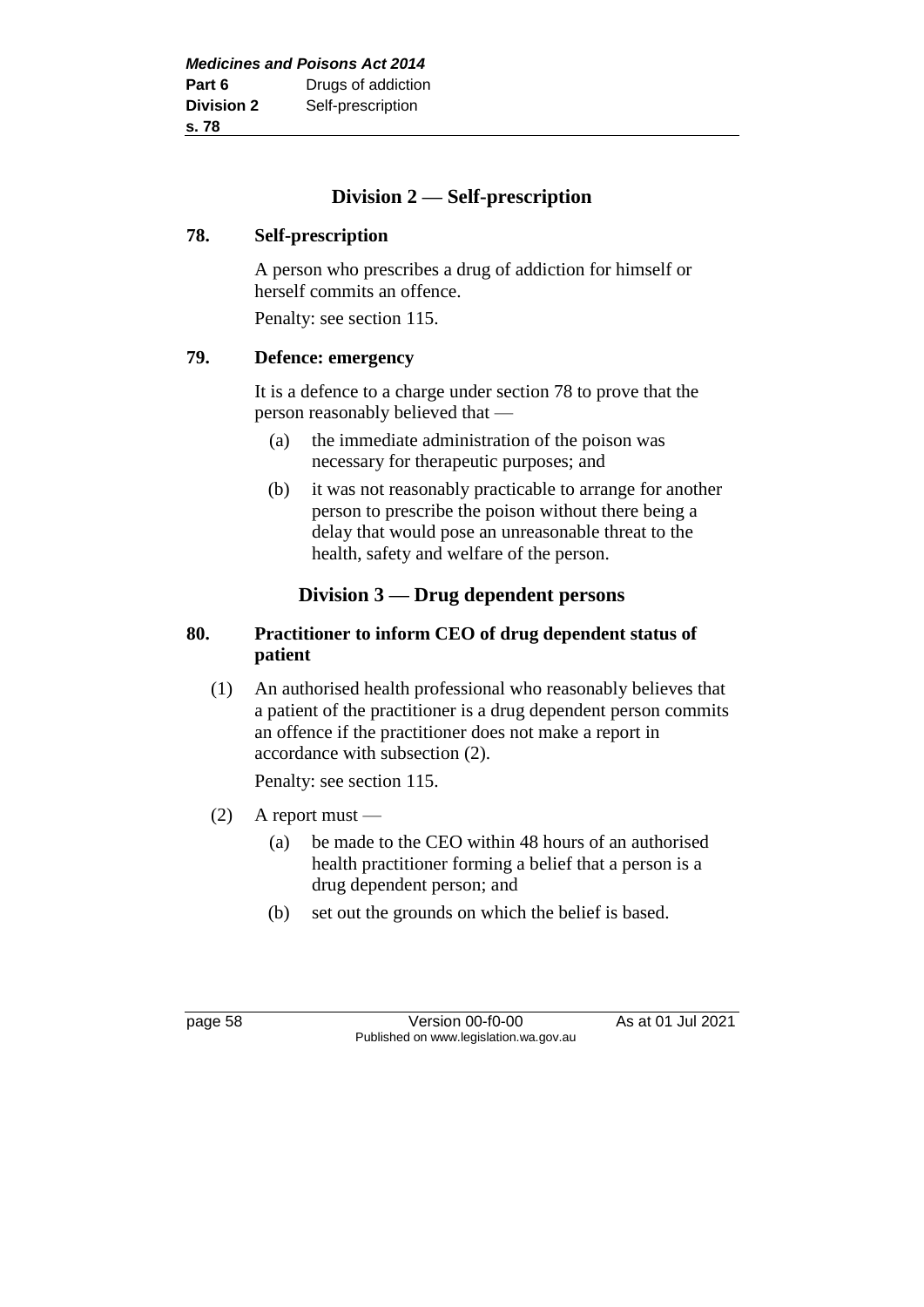## **81. CEO may include drug dependent person on drugs of addiction record**

- (1) The CEO may decide to include the name of a person on the drugs of addiction record as a drug dependent person if the CEO reasonably believes that the person is a drug dependent person.
- (2) Before making a decision under subsection (1) to include the name of a person on the drugs of addiction record the CEO  $must -$ 
	- (a) inform the person of
		- (i) the CEO's belief and the grounds on which it is based; and
		- (ii) the CEO's power under subsection (1); and
		- (iii) the consequences of having his or her name included on the drugs of addiction record;

and

(b) give the person a reasonable opportunity to show why his or her name should not be included on the drugs of addiction record.

# **82. Recording and notification of drug dependent status**

- (1) If the CEO decides under section 81(1) to include the name of a person on the drugs of addiction record, the CEO must —
	- (a) record that decision, and the grounds on which it was made, on the drugs of addiction record; and
	- (b) give a notice that complies with subsection  $(2)$  to
		- (i) the drug dependent person; and
		- (ii) the authorised health professional (if any) who notified the CEO of the practitioner's belief that the person was a drug dependent person; and
		- (iii) the person (if any) whom the CEO considers to be the drug dependent person's primary health care provider; and

As at 01 Jul 2021 Version 00-f0-00 page 59 Published on www.legislation.wa.gov.au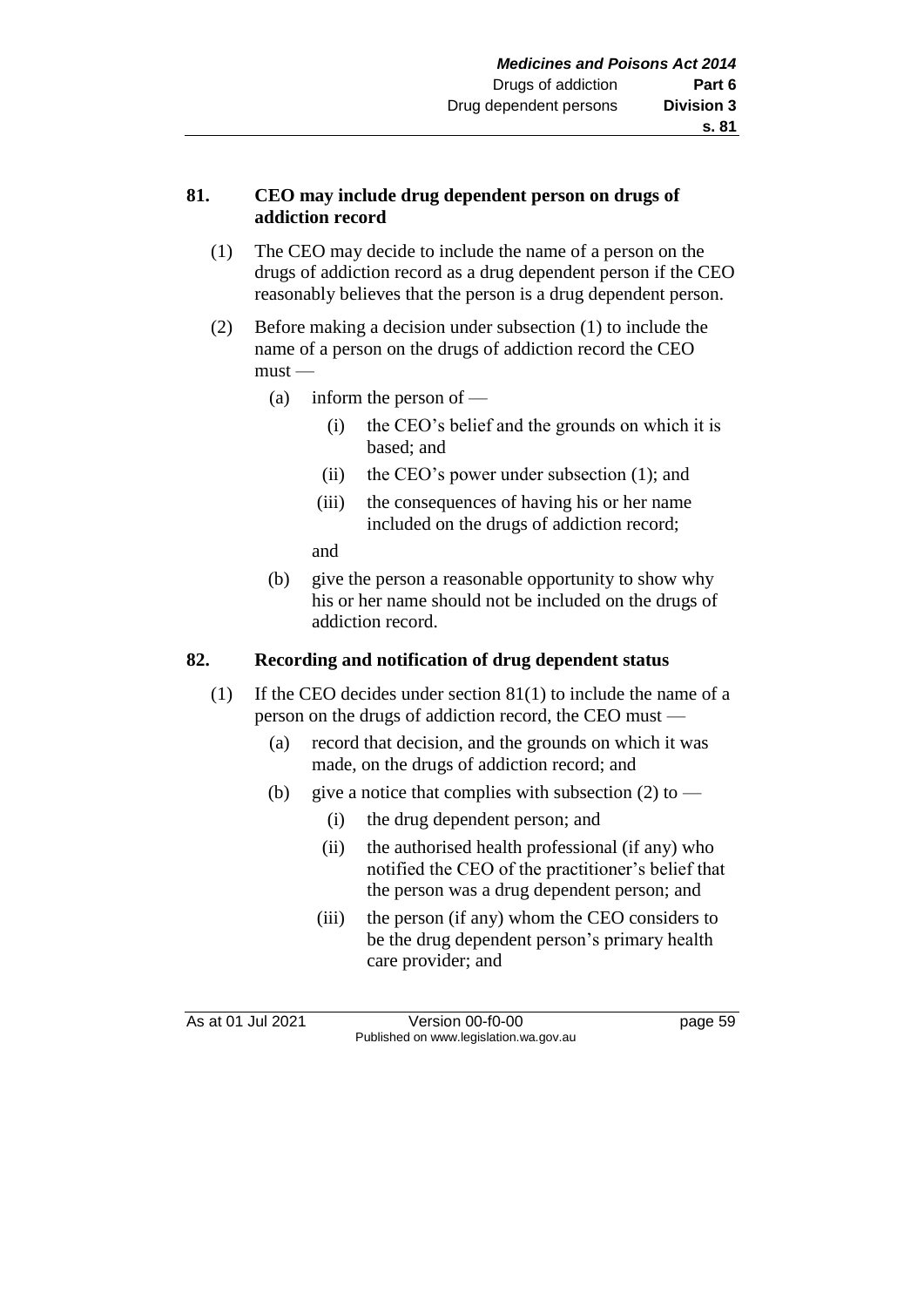| (iv) | if the CEO considers it to be in the best interests |
|------|-----------------------------------------------------|
|      | of the drug dependent person's health to do so —    |
|      | any other person whom the CEO considers may         |
|      | be requested to supply a drug of addiction to, or   |
|      | prescribe a drug of addiction for, the drug         |
|      | dependent person.                                   |

- (2) A notice under subsection (1)(b) must set out the following
	- (a) that the name of the person has been included on the drugs of addiction record as a drug dependent person;
	- (b) the grounds on which it was decided that the person is a drug dependent person;
	- (c) the consequences of the name of the person being included on the drugs of addiction record as a drug dependent person;
	- (d) the effect of section 83;
	- (e) any other information that the CEO considers is in the best interests of the drug dependent person's health, safety and welfare to provide.

# **83. Supply or prescription of drugs of addiction to or for drug dependent persons**

- (1) The regulations may make provision relating to the supply of a drug of addiction to, or the prescription of a drug of addiction for, a person whose name is included on the drugs of addiction record as a drug dependent person.
- (2) A person who supplies a drug of addiction to, or prescribes a drug of addiction for, a person whose name is included on the drugs of addiction record as a drug dependent person commits an offence unless the supply or prescription is in accordance with the regulations.

Penalty: see section 115.

(3) Regulations referred to in subsection (1) cannot make provision in relation to the supply or prescription, for the purposes of the

page 60 Version 00-f0-00 As at 01 Jul 2021 Published on www.legislation.wa.gov.au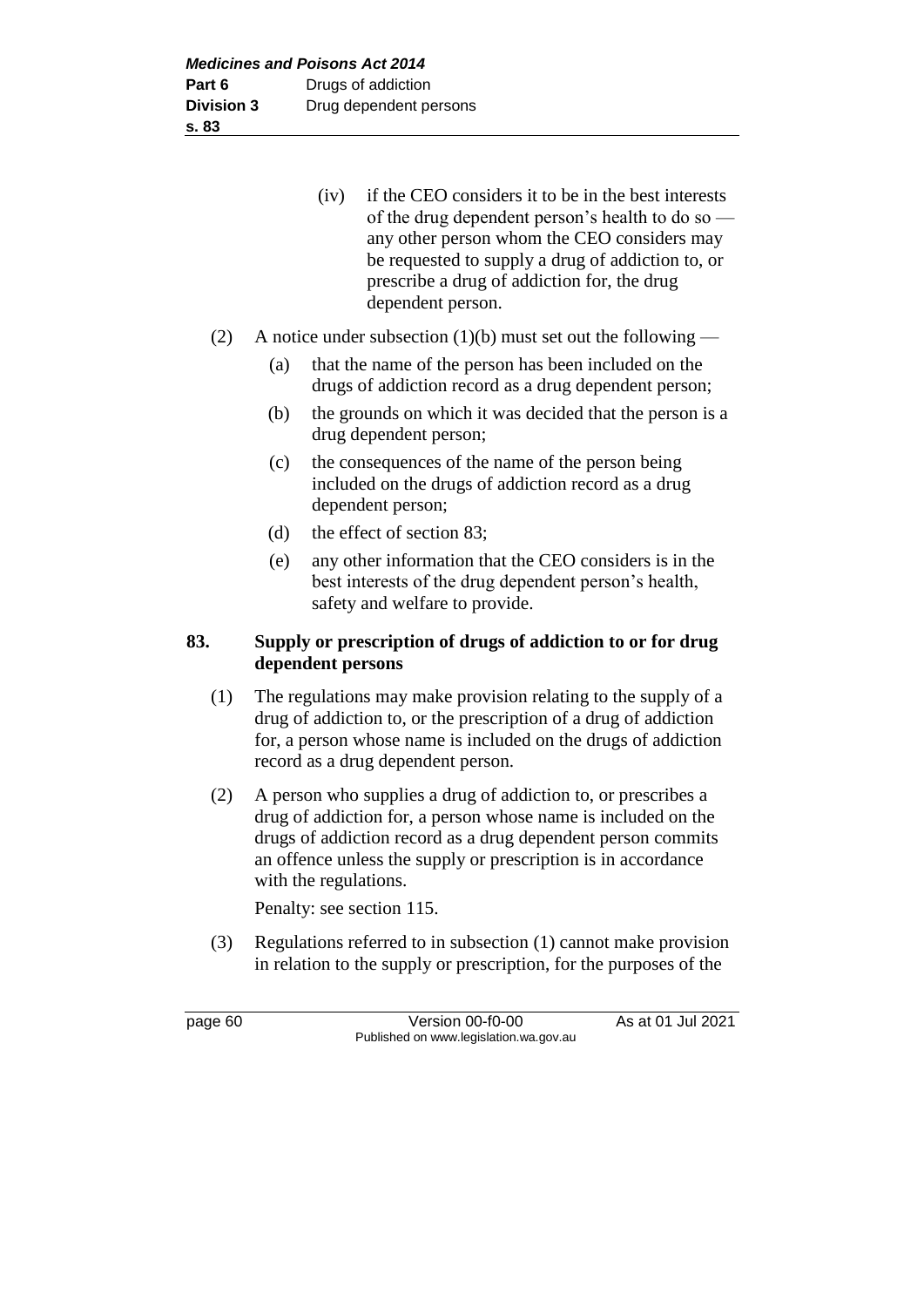*Voluntary Assisted Dying Act 2019*, of a drug of addiction that is a voluntary assisted dying substance.

*[Section 83 amended: No. 27 of 2019 s. 178.]*

# **Division 4 — Oversupplied persons**

# **84. Practitioner to inform CEO of oversupplied status of client**

(1) An authorised health professional who reasonably believes that a client of the professional is an oversupplied person commits an offence if the practitioner does not make a report in accordance with subsection (2).

Penalty: see section 115.

- $(2)$  A report must
	- (a) be made to the CEO within 48 hours of an authorised health practitioner forming a belief that a person is an oversupplied person; and
	- (b) set out the grounds on which the belief is based.

# **85. CEO may include oversupplied person on drugs of addiction record**

- (1) The CEO may decide to include the name of a person on the drugs of addiction record as an oversupplied person if the CEO reasonably believes that the person is an oversupplied person.
- (2) The CEO is not required to include the name of a person in the drugs of addiction record if the CEO is satisfied that there is a reasonable explanation for the quantity of drugs of addiction that have been obtained by, or prescribed for, the person.
- (3) Before making a decision under subsection (1) to include the name of a person on the drugs of addiction record the CEO  $must$ —
	- (a) inform the person of
		- (i) the CEO's belief and the grounds on which it is based; and

As at 01 Jul 2021 Version 00-f0-00 page 61 Published on www.legislation.wa.gov.au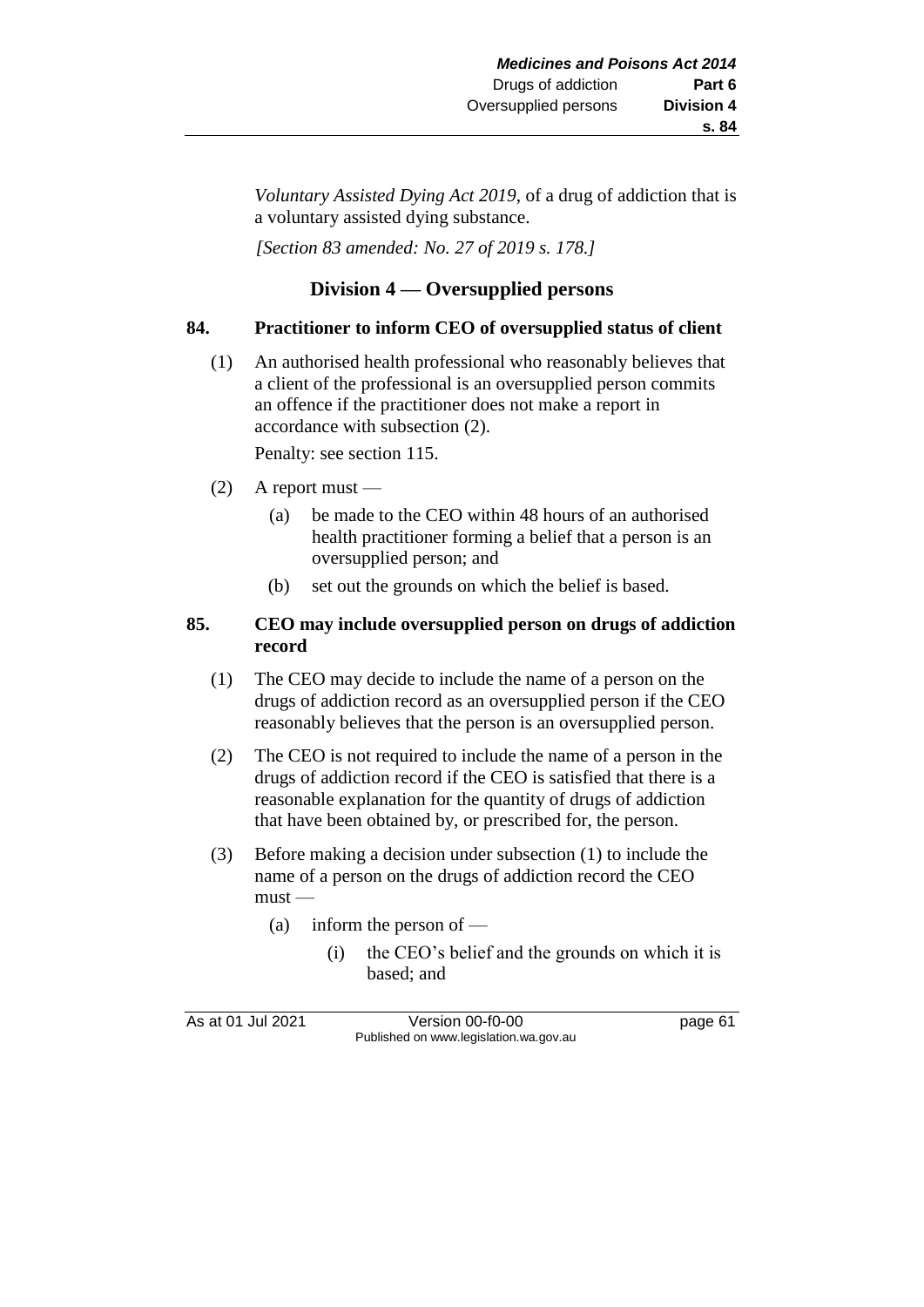- (ii) the CEO's power under subsection (1); and
- (iii) the consequences of having his or her name included on the drugs of addiction record;

and

(b) give the person a reasonable opportunity to show why his or her name should not be included on the drugs of addiction record.

#### **86. Recording and notification of oversupplied status**

- (1) If the CEO decides under section 85(1) to include the name of a person on the drugs of addiction record, the CEO must —
	- (a) record that decision, and the grounds on which it was made, on the drugs of addiction record; and
	- (b) give a notice that complies with subsection (2) to
		- (i) the oversupplied person; and
		- (ii) the authorised health professional (if any) who notified the CEO of the professional's belief that the person was an oversupplied person; and
		- (iii) the person (if any) whom the CEO considers to be the oversupplied person's primary health care provider; and
		- (iv) if the CEO considers it to be in the best interests of the oversupplied person's health to do so any other person whom the CEO considers may be requested to supply a drug of addiction to, or prescribe a drug of addiction for, the oversupplied person.
- (2) A notice under subsection (1)(b) must set out the following
	- (a) that the name of the person has been included on the drugs of addiction record as an oversupplied person;
	- (b) the grounds on which it was decided that the person is an oversupplied person;

page 62 Version 00-f0-00 As at 01 Jul 2021 Published on www.legislation.wa.gov.au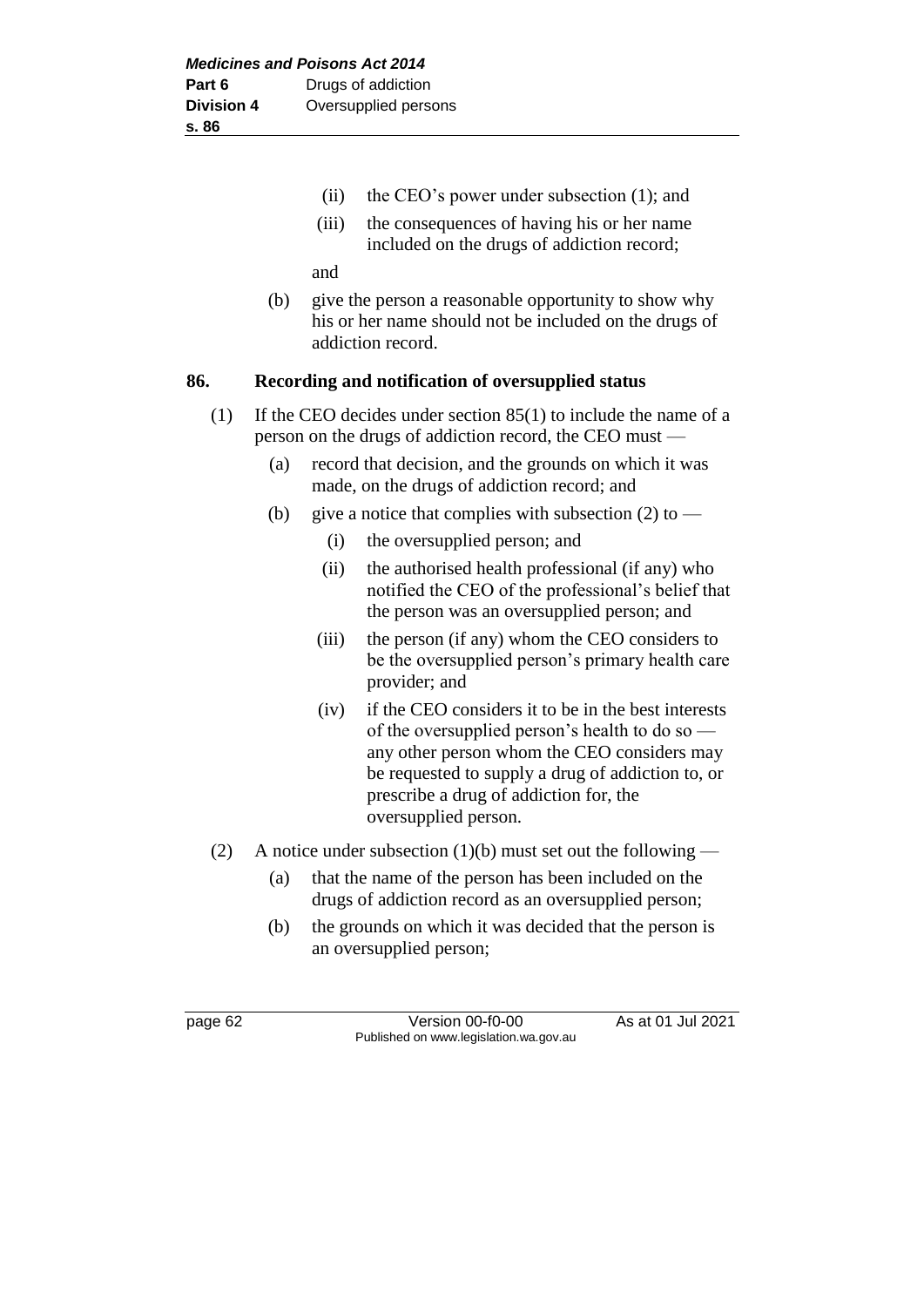- (c) the consequences of the name of the person being included on the drugs of addiction record as an oversupplied person;
- (d) the effect of section 87;
- (e) any other information that the CEO considers it is in the best interests of the oversupplied person's health, safety and welfare to provide.

# **87. Supply or prescription of drugs of addiction to or for oversupplied persons**

- (1) The regulations may make provision relating to the supply of a drug of addiction to, or the prescription of a drug of addiction for, a person whose name is included on the drugs of addiction record as an oversupplied person.
- (2) A person who supplies a drug of addiction to, or prescribes a drug of addiction for, a person whose name is included on the drugs of addiction record as an oversupplied person commits and offence unless the supply or prescription is in accordance with the regulations.

Penalty: see section 115.

# **Division 5 — Drugs of addiction record**

# **88. Drugs of addiction record**

- (1) The CEO is to keep a record of
	- (a) information relating to the supply and prescription of drugs of addiction; and
	- (b) drug dependent persons and oversupplied persons.
- (2) The record must include
	- (a) information recorded under section 82 or 86; and
	- (b) other information of a kind prescribed by the regulations as information that must be included on the drugs of addiction record.

As at 01 Jul 2021 Version 00-f0-00 page 63 Published on www.legislation.wa.gov.au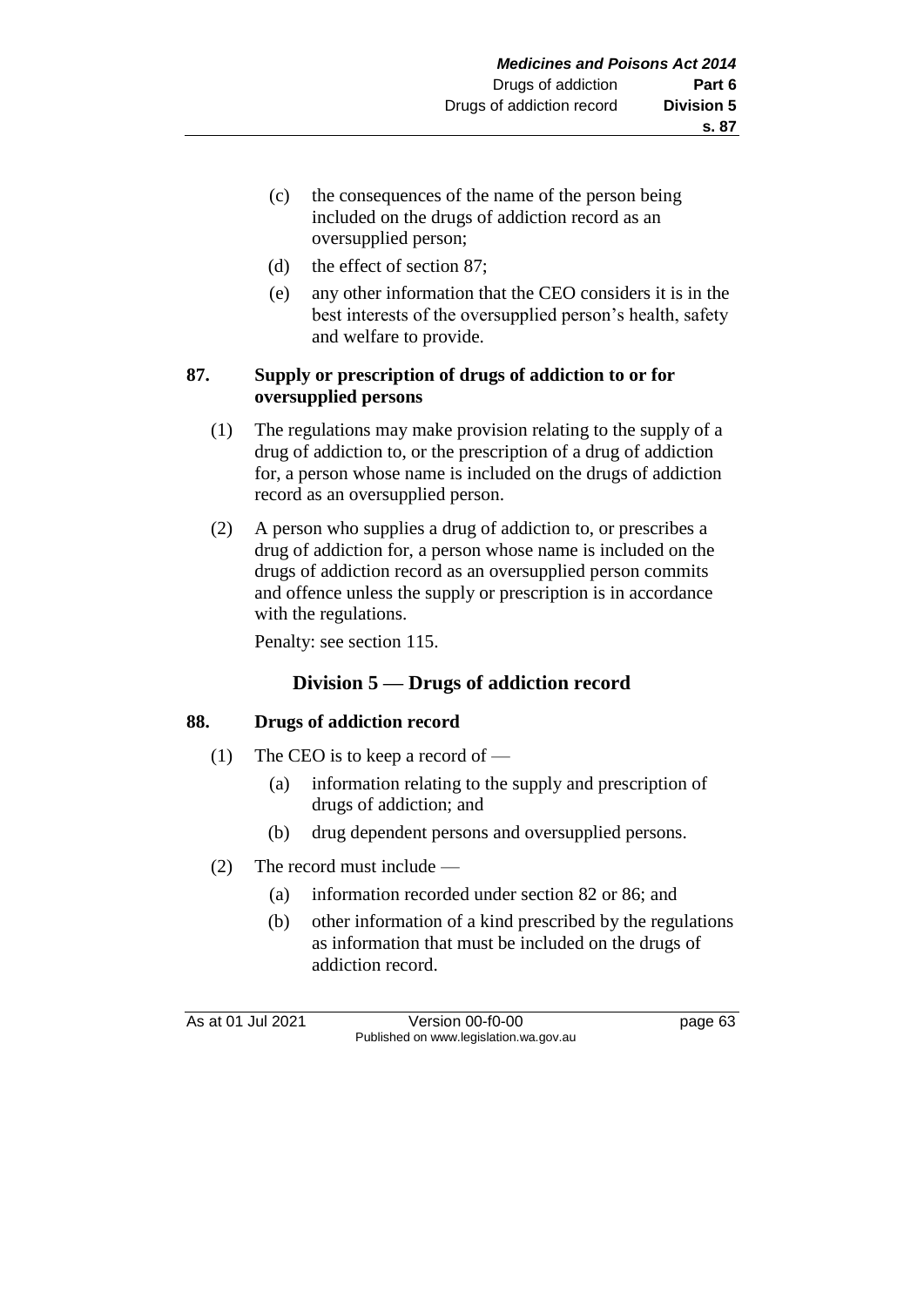- (3) The record may include
	- (a) information prescribed for the purposes of section 23(1) relating to drugs of addiction that has been provided to the CEO; and
	- (b) other information of a kind prescribed by the regulations as information that may be included on the drugs of addiction record; and
	- (c) information that is reasonably necessary to administer the drugs of addiction record.
- (4) The CEO must not include on the drugs of addiction record information of a kind prescribed by the regulations as information that must not be included on the record.
- (5) Subject to the regulations, the drugs of addiction record must be kept in the manner and form determined by the CEO.

### **89. Purposes for which drugs of addiction record is kept**

The drugs of addiction record is to be kept for the following purposes —

- (a) to plan, monitor and evaluate services for the control of the supply or prescription of drugs of addiction in Western Australia;
- (b) to compile and publish general or statistical information relating to drugs of addiction;
- (c) to conduct health research relating to the use of drugs of addiction;
- (d) to monitor and enforce compliance with this Act;
- (e) to carry out any of the CEO's functions under this Act or any other written law.

page 64 Version 00-f0-00 As at 01 Jul 2021 Published on www.legislation.wa.gov.au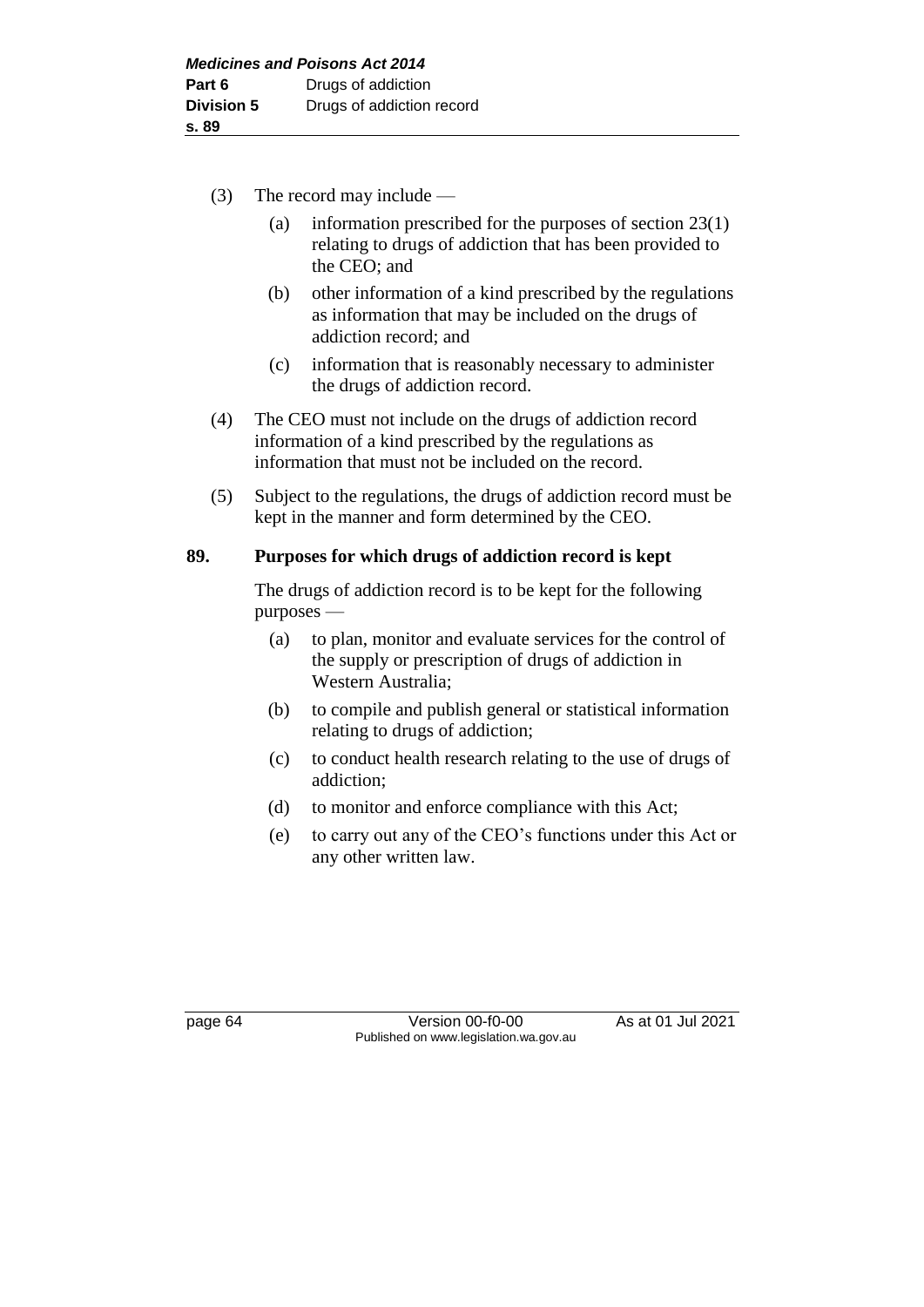#### **90. Amending information in drugs of addiction record**

- (1) A person whose name is included on the drugs of addiction record may at any time apply to the CEO for —
	- (a) the amendment of information on the record relating to the person; or
	- (b) for the removal from the record of identifying information about the person.
- (2) The CEO may, on an application made under subsection (1) or at any time, amend information included on the drugs of addiction record, including the removal of identifying information about a person —
	- (a) to correct an error or omission; or
	- (b) if the CEO considers that it is not accurate or up-to-date or is misleading.

#### **91. CEO may authorise disclosure of information**

- (1) The CEO may authorise disclosure of information on the drugs of addiction record to an authorised health professional if the person to whom the information relates is a client of the health professional.
- (2) The CEO may authorise the disclosure of information on the drugs of addiction record, other than identifying information, for a purpose mentioned in section 89.
- (3) The CEO must, on payment of the fee prescribed by the regulations (if any), provide a copy, or a certified copy, of the information included on the drugs of addiction record in relation to a person (the *patient*) as at a specified date to —
	- (a) a person who supplied a drug of addiction to, or prescribed a drug of addiction for, the patient on that date; or
	- (b) an authorised health professional who proposes to supply a drug of addiction to, or prescribe a drug of addiction for, the patient.

As at 01 Jul 2021 Version 00-f0-00 page 65 Published on www.legislation.wa.gov.au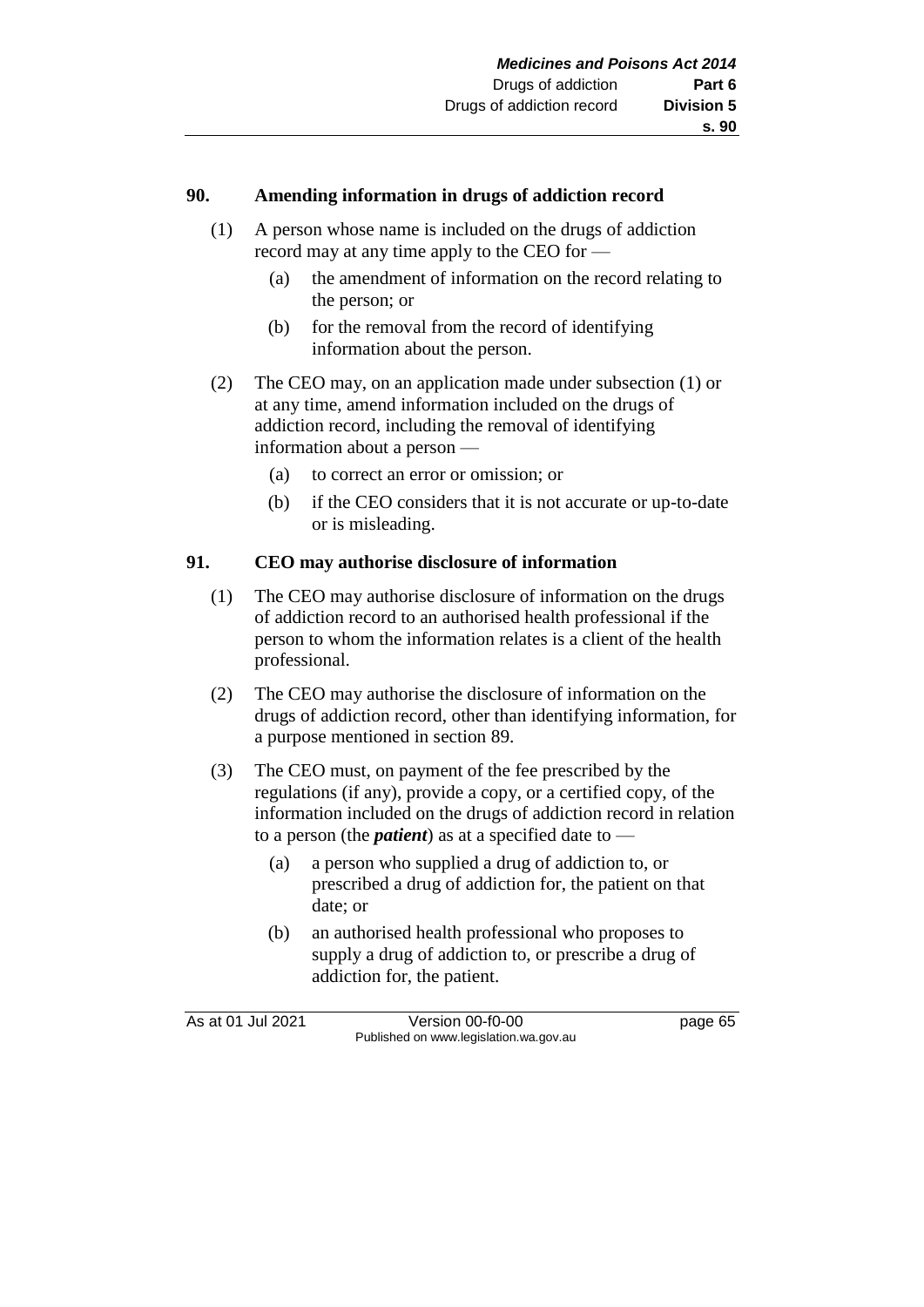# **Division 6 — Review of decisions by State Administrative Tribunal**

## **92. Review of decision to include person in drugs of addiction record**

(1) In this section —

*reviewable decision* means a decision by the CEO —

- (a) under section 81(1) to include the name of a person on the drugs of addiction record as a drug dependent person; or
- (b) under section 85(1) to include the name of a person on the drugs of addiction record as an oversupplied person.
- (2) A person in relation to whom a reviewable decision has been made may apply to the State Administrative Tribunal for a review of the decision.

page 66 Version 00-f0-00 As at 01 Jul 2021 Published on www.legislation.wa.gov.au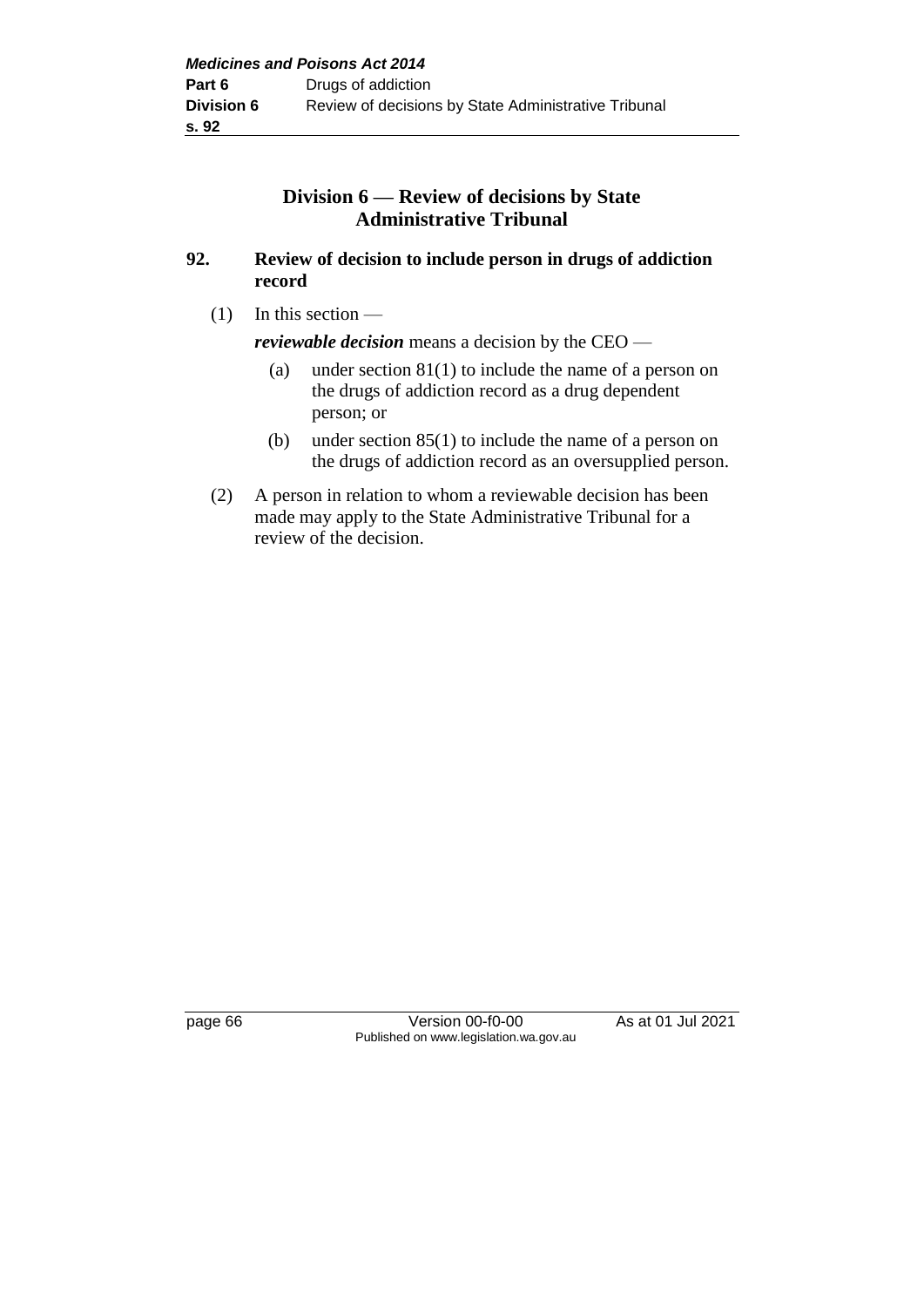# **Part 7 — Investigation and enforcement**

# **Division 1 — Preliminary**

## **93. Terms used**

In this Part —

*entry warrant* means a warrant issued under section 110(1);

*place* means any land, building, structure, tent or vehicle;

*vehicle* means any thing capable of transporting people or things by air, road, rail or water, irrespective of whether the thing is permanently or semi-permanently stationary.

## **94. This Part's relationship with other laws**

The powers conferred by this Part on a person are in addition to, and do not derogate from any powers conferred on the person by the *Health Practitioner Regulation National Law (Western Australia)* or the *Misuse of Drugs Act 1981*.

# **Division 2 — Investigators**

# **95. Designation of investigators**

- (1) The CEO may, by instrument in writing, designate any of the following persons as an investigator for the purposes of this  $Act -$ 
	- (a) a public service officer;
	- (b) a person employed or engaged under the *Public Sector Management Act 1994* section 100 by the employing authority of the Department;
	- (c) a person employed by
		- (i) a local government or regional local government under the *Local Government Act 1995* section 5.36; or
		- (ii) a regional subsidiary.

As at 01 Jul 2021 Version 00-f0-00 page 67 Published on www.legislation.wa.gov.au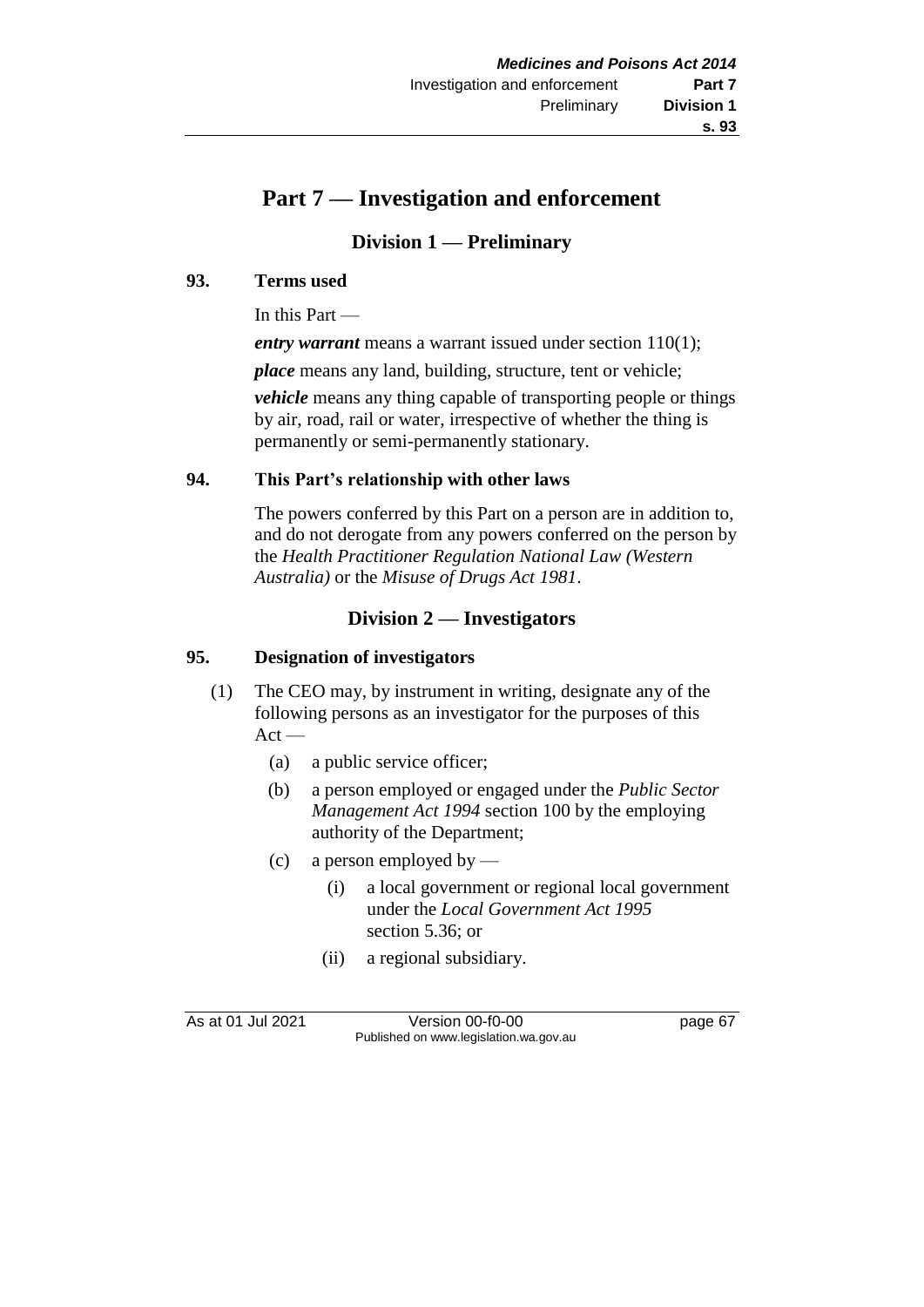- (2) A person may be designated to be an investigator for a fixed or indefinite period.
- (3) The CEO may, by instrument in writing, revoke a designation at any time.
- (4) The functions of an investigator are subject to any limitations or conditions specified in the instrument of designation.

*[Section 95 amended: No. 26 of 2016 s. 72.]* 

# **96. CEO has functions of investigator**

The CEO —

- (a) has and may perform all of the functions of an investigator; and
- (b) when performing those functions, has all the powers and immunities of an investigator.

### **97. Police have functions of investigator**

- (1) For the purposes of this Act, a police officer
	- (a) has and may perform all the functions of an investigator; and
	- (b) when performing those functions, has all the powers and immunities of an investigator.
- (2) The powers that a police officer may exercise in performing a function under this section are in addition to the powers that the police officer has under any other law.

#### **98. Identity cards**

- (1) The CEO must give each investigator an identity card.
- (2) An identity card must
	- (a) identify the person as an investigator; and
	- (b) contain a recent photograph of the person.

page 68 Version 00-f0-00 As at 01 Jul 2021 Published on www.legislation.wa.gov.au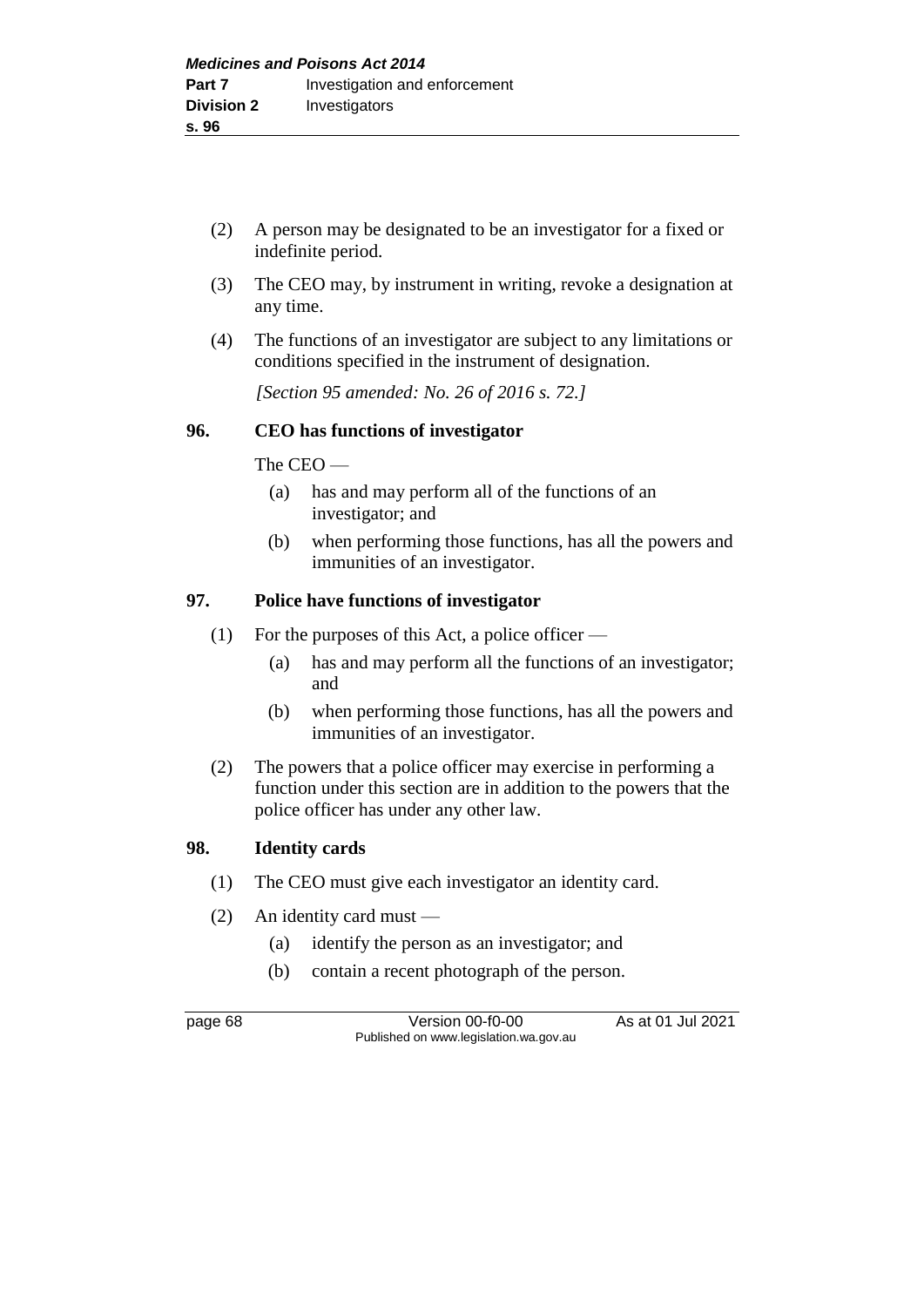(3) A person who, without a reasonable excuse, fails to return the person's identity card to the CEO within 14 days of ceasing to be an investigator commits an offence.

Penalty: see section 115.

(4) An investigator must carry his or her identity card at all times when exercising powers or performing functions as an investigator.

# **99. Production and display of identity card**

- (1) An investigator may exercise a power in relation to someone only if —
	- (a) the investigator first produces the investigator's identity card for the person's inspection; or
	- (b) the investigator has the identity card displayed so it is clearly visible to the person.
- (2) However, if for any reason it is not practicable to comply with subsection (1) before exercising the power, the investigator may exercise the power and then produce the identity card for inspection by the person at the first reasonable opportunity.

# **100. Limitation on powers of investigators**

- (1) The powers of an investigator may be limited in one or more of the following ways —
	- (a) under a regulation;
	- (b) under a limitation or condition specified in the person's instrument of designation as an investigator;
	- (c) by written notice given by the CEO to the investigator.
- (2) The CEO may revoke or vary a limitation or condition referred to in subsection  $(1)(b)$  or a notice referred to in subsection  $(1)(c)$ .

As at 01 Jul 2021 Version 00-f0-00 page 69 Published on www.legislation.wa.gov.au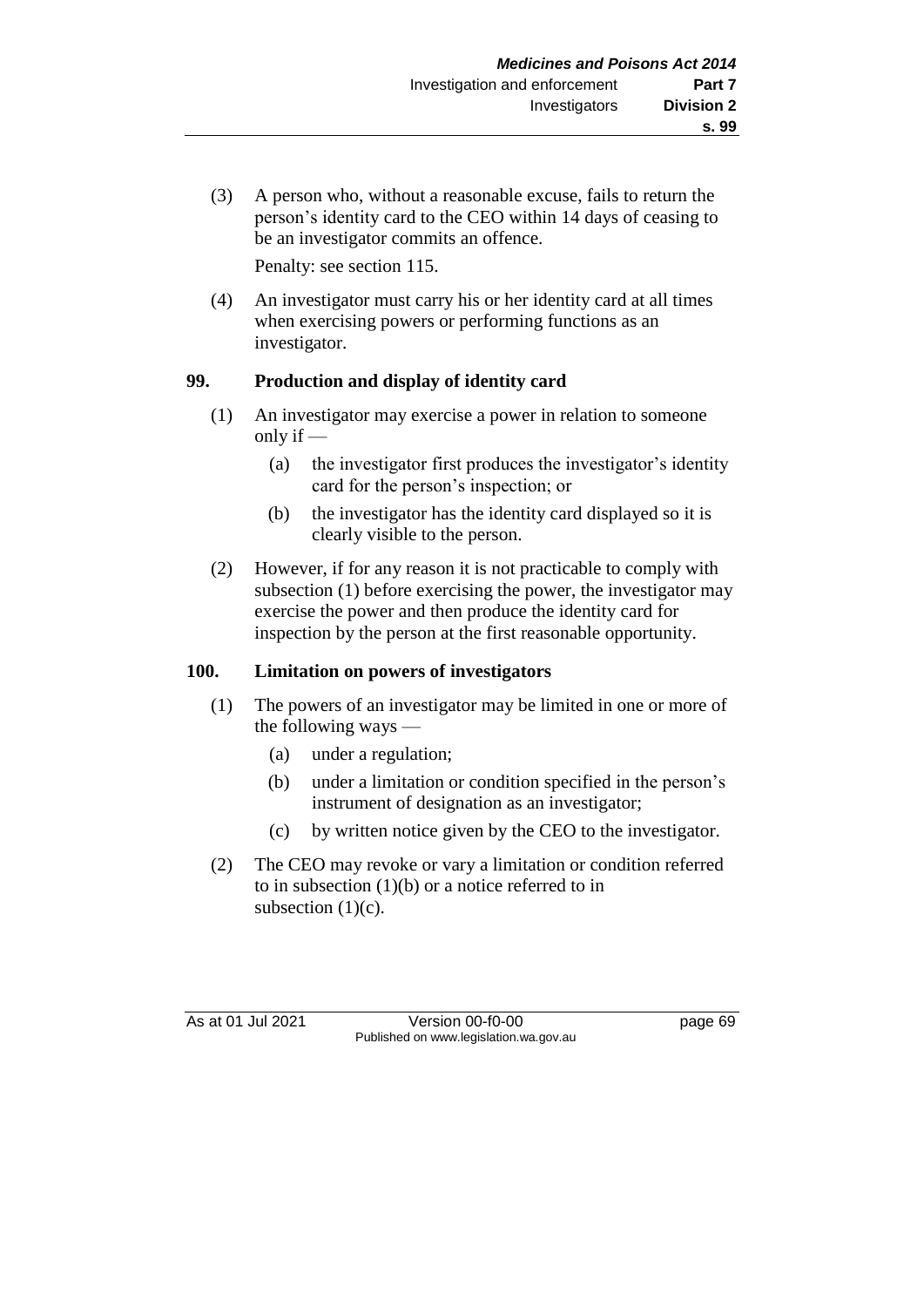# **Division 3 — Investigations**

### **101. Investigations: purpose and procedure**

- (1) An investigation may be carried out for either or both of the following purposes —
	- (a) monitoring whether this Act is being complied with;
	- (b) investigating a suspected contravention of this Act.
- (2) The regulations may make provision relating to the procedures to be followed by investigators when carrying out functions under this Act.

# **102. Entry powers**

- (1) For the purposes of carrying out an investigation an investigator may at any reasonable time enter and remain in or on any of the following places —
	- (a) a place in or on which the investigator has reasonable cause to believe that there are records that are relevant to an investigation;
	- (b) a place on which an authorised health professional, a licensee or a permit holder carries on business;
	- (c) a place in or on which the investigator has reasonable cause to believe that a contravention of this Act has occurred, is occurring or is likely to occur.
- (2) An investigator is not entitled under this section to enter a restricted place unless —
	- (a) the occupier of the premises consents; or
	- (b) the investigator has the authority of an entry warrant.
- (3) For the purposes of subsection  $(2)$  —

# *restricted place* means —

(a) any part of a place that is used for residential purposes; or

page 70 Version 00-f0-00 As at 01 Jul 2021 Published on www.legislation.wa.gov.au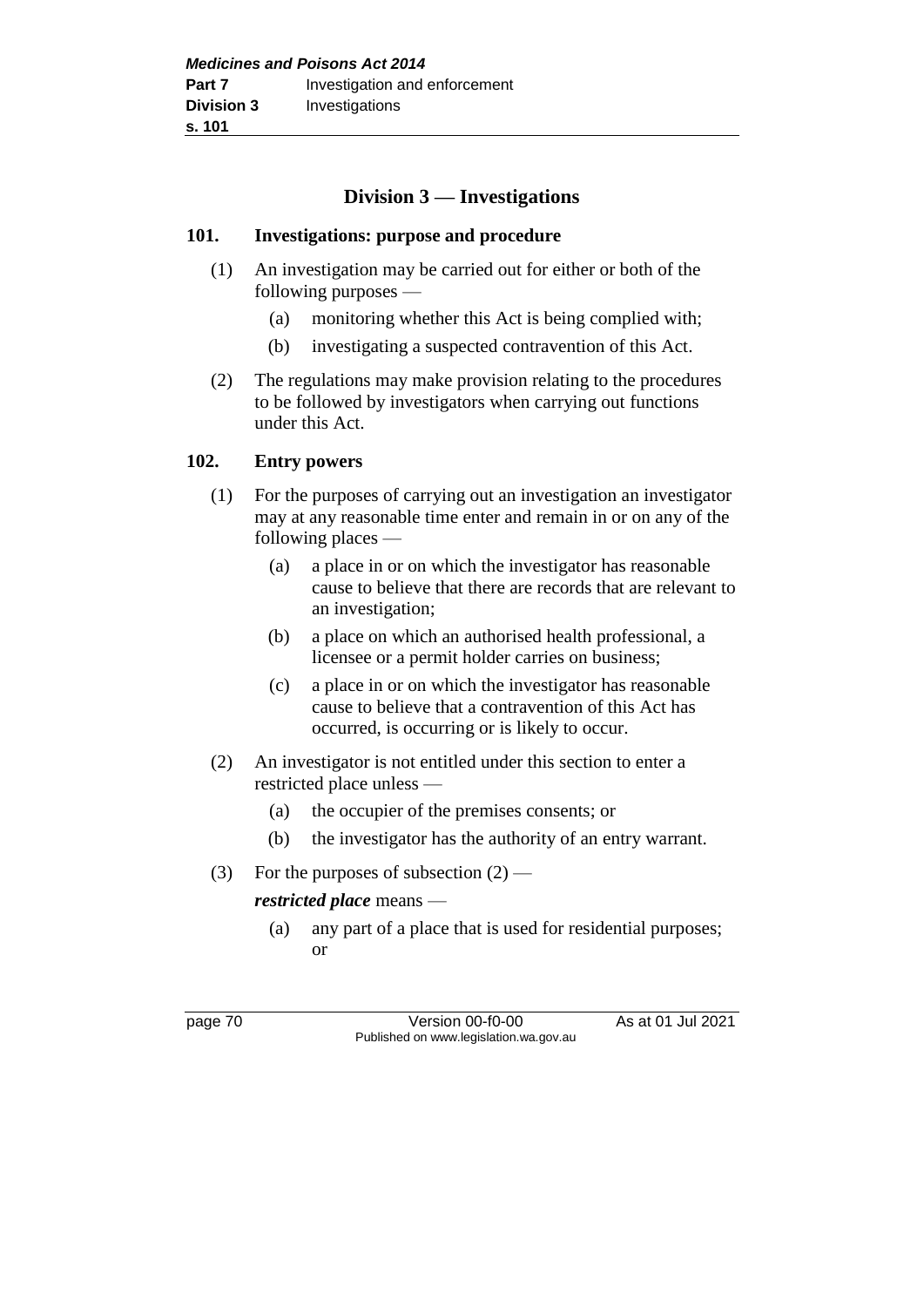(b) any part of a hospital, health care facility or place at which a health professional carries on business in which a patient is being treated.

## **103. Powers after entry for investigation**

- (1) An investigator who enters a place under section 102(1) or under the authority of an entry warrant may, for the purposes of the investigation, do any of the following —
	- (a) inspect the place and any thing at the place;
	- (b) search the place and any thing at the place;
	- (c) examine, measure, test, photograph or film the place and any thing at the place;
	- (d) operate a computer or other thing at the place;
	- (e) take any thing, or sample of or from a thing, at the place for analysis or testing;
	- (f) make a copy of, take an extract from, or download or print out, any record that the investigator suspects on reasonable grounds is relevant to the investigation;
	- (g) seize any thing that is or may afford evidence of a contravention of this Act;
	- (h) secure against interference a thing found in or on the place that cannot be conveniently removed;
	- (i) seize a record that the investigator suspects on reasonable grounds is relevant to the investigation and retain it for as long as is necessary for the purposes of this Act;
	- (j) direct a person who is at the place to do any of the following —
		- (i) state the person's full name, date of birth, the address of where the person is living and the address of where the person usually lives;
		- (ii) answer (orally or in writing) questions asked by the investigator;

As at 01 Jul 2021 Version 00-f0-00 page 71 Published on www.legislation.wa.gov.au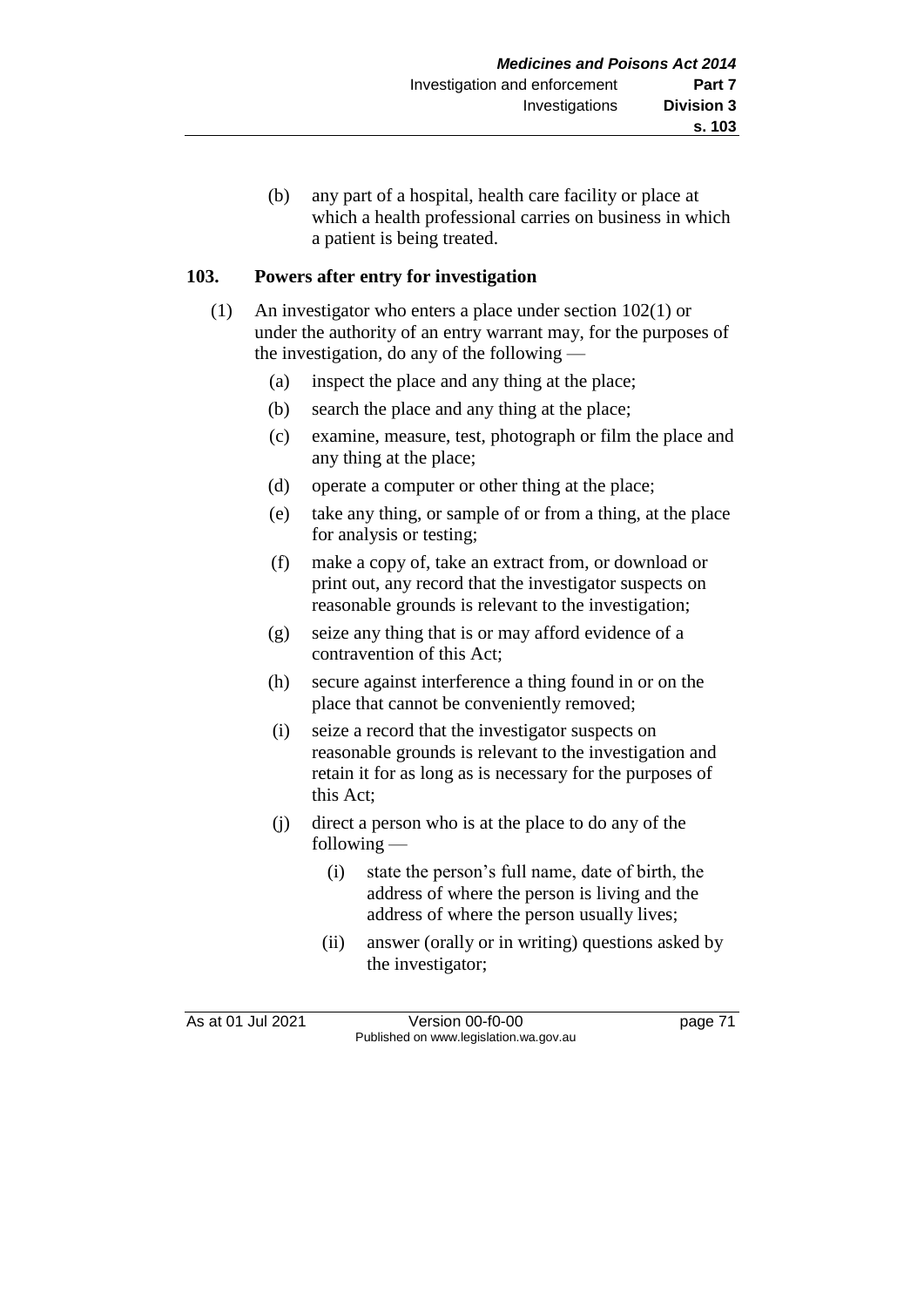|      | (iii)                                                                                                                                                                                                          | produce records that are relevant to the<br>investigation and are in the person's custody or<br>under the person's control;                      |
|------|----------------------------------------------------------------------------------------------------------------------------------------------------------------------------------------------------------------|--------------------------------------------------------------------------------------------------------------------------------------------------|
|      | (iv)                                                                                                                                                                                                           | operate a computer or other thing at the place;                                                                                                  |
|      | (v)                                                                                                                                                                                                            | provide access (free of charge) to photocopying<br>equipment at the place to enable the copying of<br>documents;                                 |
|      | (vi)                                                                                                                                                                                                           | give the investigator a translation, code,<br>password or other information necessary to gain<br>access to or interpret and understand a record; |
|      | (vii)                                                                                                                                                                                                          | give other assistance the investigator reasonably<br>requires.                                                                                   |
| (2)  | An investigator who enters a place under section $102(1)$ is not<br>entitled under this section to seize any patient records or data<br>relating to a patient unless the occupier of the premises<br>consents. |                                                                                                                                                  |
| (3)  | For the purposes of subsection $(2)$ —                                                                                                                                                                         |                                                                                                                                                  |
|      |                                                                                                                                                                                                                | <i>patient records</i> does not include a prescription or a record of the<br>supply or administration of a medicine to a patient.                |
| (4)  | If an investigator takes any thing away from the place, the<br>investigator must give the occupier of the place a receipt for the<br>thing.                                                                    |                                                                                                                                                  |
| 104. |                                                                                                                                                                                                                | <b>Obtaining information and documents</b>                                                                                                       |
| (1)  | An investigator, for the purpose of an investigation, may do any<br>of the following $-$                                                                                                                       |                                                                                                                                                  |
|      | (a)                                                                                                                                                                                                            | direct a person to give such information as the                                                                                                  |

- investigator requires in relation to any matter the subject of the investigation;
- (b) to answer a question put to the person in relation to any matter the subject of the investigation;

| и<br>ε |  |
|--------|--|
|--------|--|

page 72 Version 00-f0-00 As at 01 Jul 2021 Published on www.legislation.wa.gov.au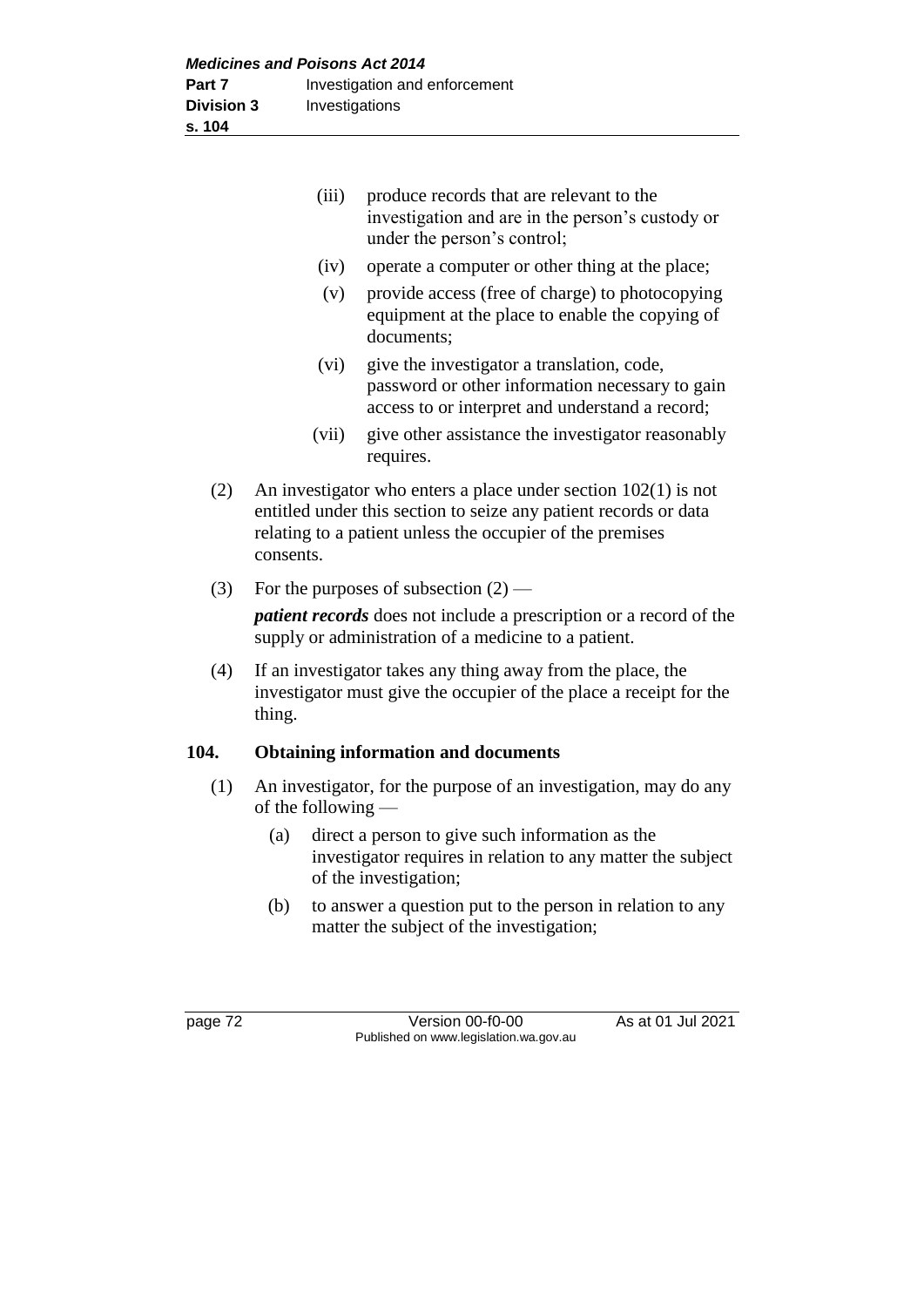- (c) direct a person to produce a record that is relevant to an investigation and is in the person's custody or under the person's control;
- (d) examine and make a copy of a record produced in response to a direction under paragraph (c).
- (2) A direction under subsection  $(1)(a)$  or  $(b)$ 
	- (a) must specify the time at or within which the information or answer is to be given; and
	- (b) may require the information or answer
		- (i) to be given orally or in writing; or
		- (ii) to be given at or delivered to a place specified in the direction; or
		- (iii) in the case of written information or a written answer, to be delivered by means specified in the direction; or
		- (iv) to be verified by statutory declaration.
- (3) A direction under subsection  $(1)(c)$ 
	- (a) must be in writing given to the person required to produce the record; and
	- (b) must specify the time at or within which the record is to be produced; and
	- (c) may require that the record be produced
		- (i) at a place specified in the direction; and
		- (ii) by any means specified in the direction.

#### **105. Use of force and assistance**

- (1) An investigator may use assistance and force that is reasonably necessary in the circumstances when exercising a power under this Act.
- (2) However, if the use of reasonable force is likely to cause significant damage to property, the investigator is not entitled to use force without the authority of the CEO in the particular case.

As at 01 Jul 2021 Version 00-f0-00 page 73 Published on www.legislation.wa.gov.au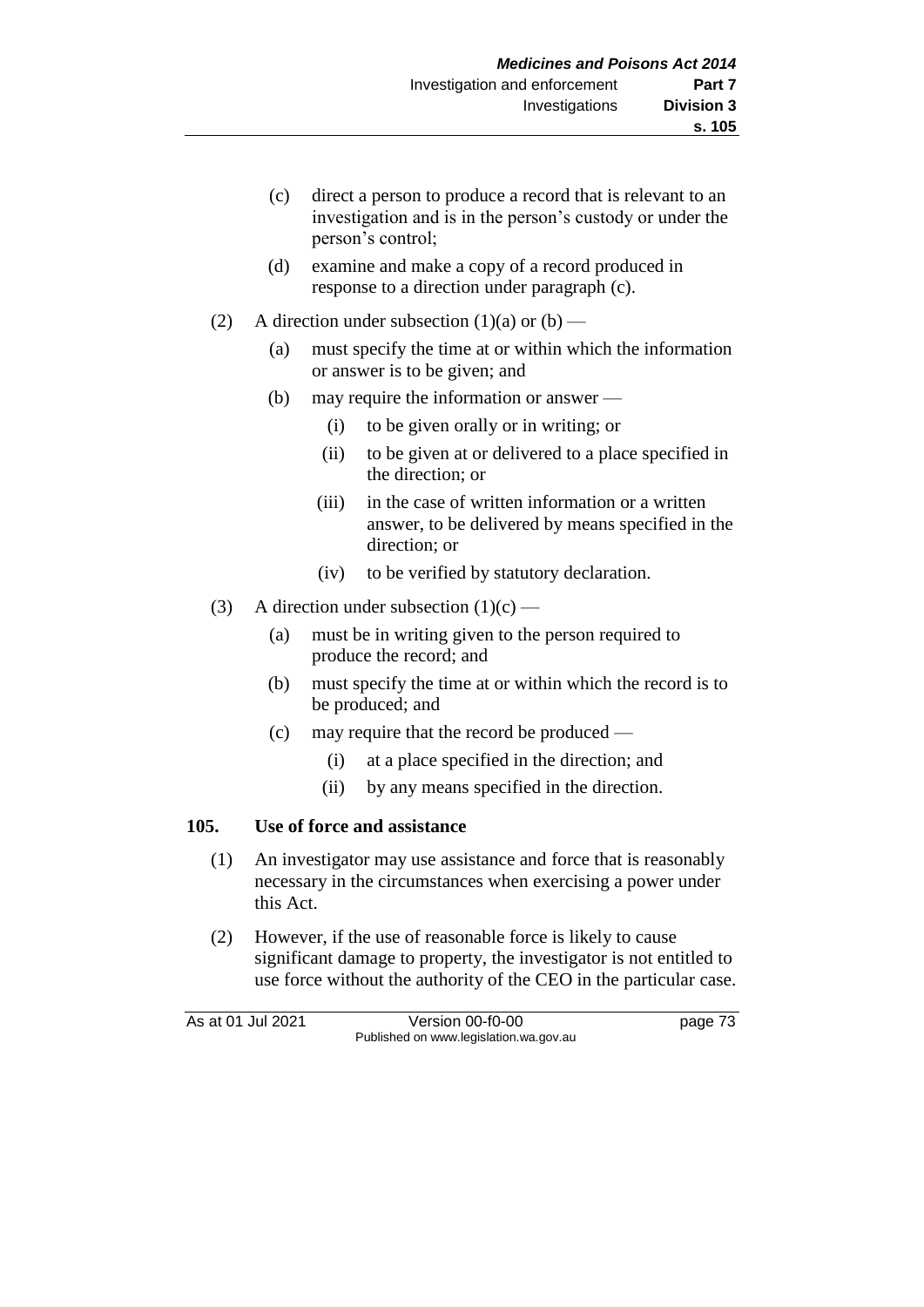- (3) An investigator may request a police officer or other person to assist the investigator in exercising powers under this Act.
- (4) A person, while assisting an investigator at the request of the investigator and in accordance with this Act —
	- (a) has the same powers as conferred on an investigator; and
	- (b) is subject to the same responsibilities as an investigator; and
	- (c) has the same protection from liability as an investigator.
- (5) Nothing in this section derogates from the powers of a police officer.

# **106. Obstruction**

- (1) A person who hinders or obstructs the CEO, an investigator, a person assisting an investigator or a police officer who is exercising a power conferred by this Act commits an offence. Penalty: see section 115.
- (2) It is a defence to a charge under this section in relation to an investigator to prove —
	- (a) that the investigator did not show his or her identity card to the person or did not otherwise identify himself or herself to the person as an investigator; and
	- (b) that the person did not otherwise know that the investigator was an investigator.

# **107. Directions generally**

- (1) Except as otherwise stated in this Division, a direction under this Division may be given orally or in writing.
- (2) A person given a direction under this Division who, without reasonable excuse, fails to comply with the direction commits an offence.

Penalty: see section 115.

page 74 Version 00-f0-00 As at 01 Jul 2021 Published on www.legislation.wa.gov.au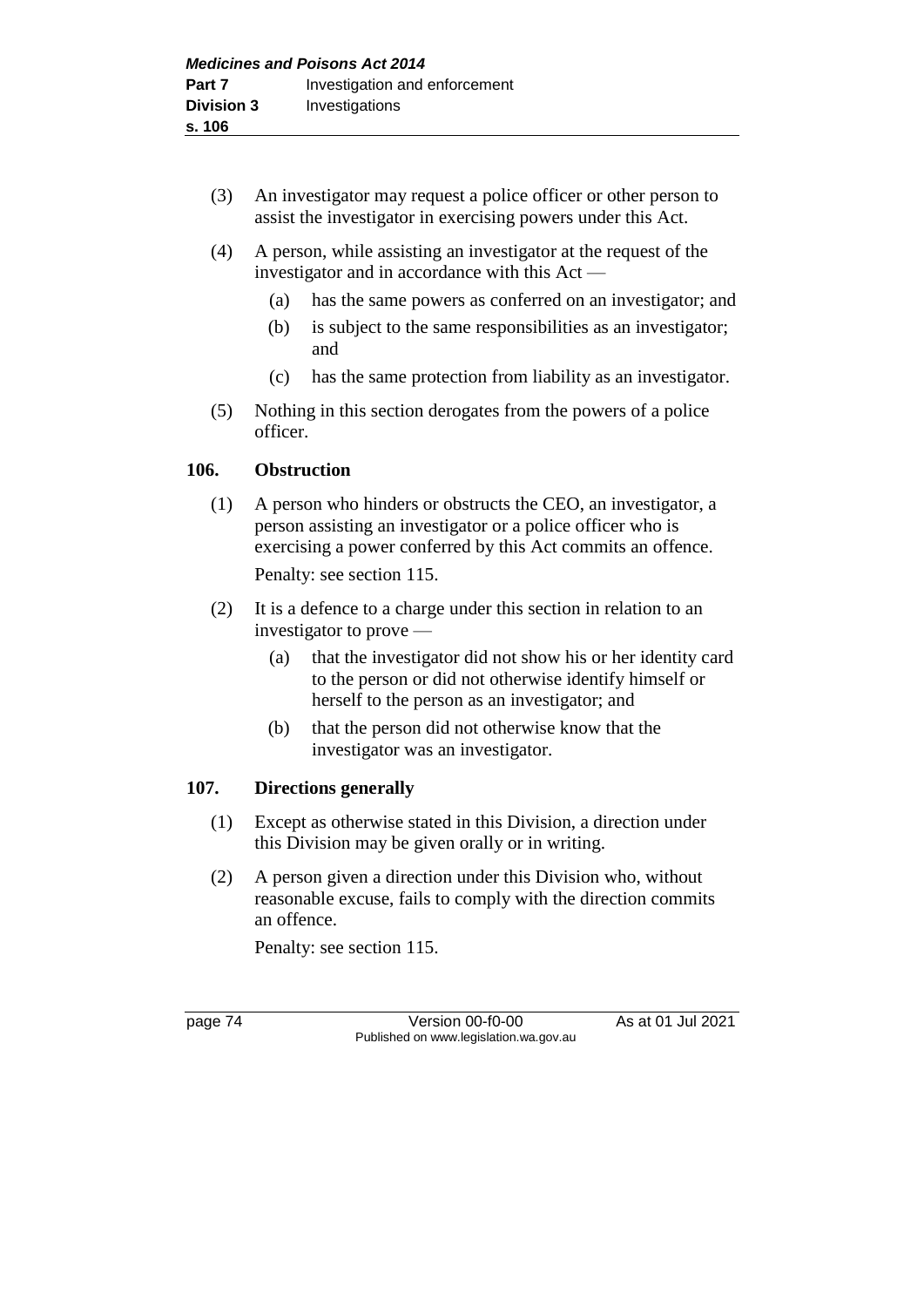### **108. Investigator may supply, obtain and possess poison**

An investigator who, in the course of conducting an investigation, supplies, obtains or has possession of, a poison or a strictly controlled substance does not commit an offence under this Act.

# **Division 4 — Entry warrants**

# **109. Warrant to enter place**

- (1) An investigator may apply to a justice of the peace for an entry warrant authorising the person to enter a place for the purposes of an investigation.
- (2) An investigator may apply for an entry warrant for a place even if, under this Act, the investigator may enter the place without an entry warrant.
- (3) The application must be made in accordance with the *Criminal Investigation Act 2006* section 13 and section 13(8) of that Act applies in relation to the entry warrant.
- (4) An application for an entry warrant must
	- (a) describe with reasonable particularity the place to be entered; and
	- (b) state that the investigator has reasonable grounds for believing that entry to the place is necessary for the purposes of an investigation; and
	- (c) state the purposes for which entry to the place is required; and
	- (d) include any other information that is prescribed by the regulations.

# **110. Issue of entry warrant**

(1) A justice of the peace to whom an application is made under section 109 may issue an entry warrant if satisfied that there are

As at 01 Jul 2021 Version 00-f0-00 page 75 Published on www.legislation.wa.gov.au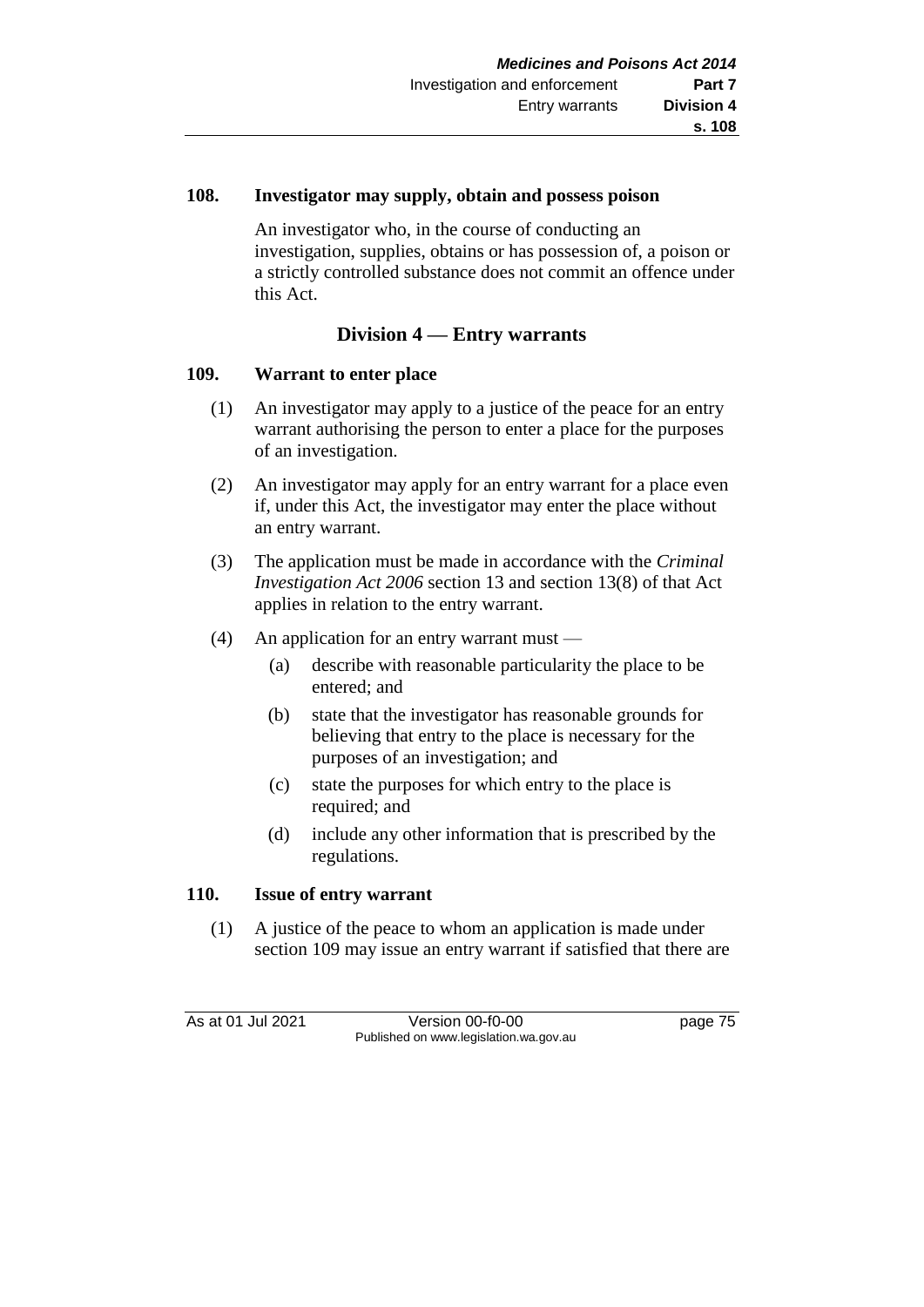reasonable grounds for believing that entry and inspection of the place are necessary for the purposes of an investigation.

- (2) An entry warrant must contain the following information
	- (a) a reasonably particular description of the place to which it relates;
	- (b) a reasonably particular description of the purposes for which entry to the place is required;
	- (c) the period, not exceeding 7 days, in which it may be executed;
	- (d) the name of the justice of the peace who issued it;
	- (e) the date and time when it was issued.

### **111. Effect of entry warrant**

- (1) An entry warrant has effect according to its content and this section.
- (2) An entry warrant comes into force when it is issued by a justice of the peace.
- (3) An entry warrant authorises the investigator executing the warrant to, during the period of the warrant —
	- (a) enter the place described in the warrant; and
	- (b) exercise the powers referred to in section 103.

#### **112. Execution of entry warrant**

- (1) An entry warrant may be executed by the investigator to whom it is issued or by any other investigator.
- (2) An investigator executing an entry warrant must, at the reasonable request of a person apparently in charge of the place, produce the warrant.

page 76 Version 00-f0-00 As at 01 Jul 2021 Published on www.legislation.wa.gov.au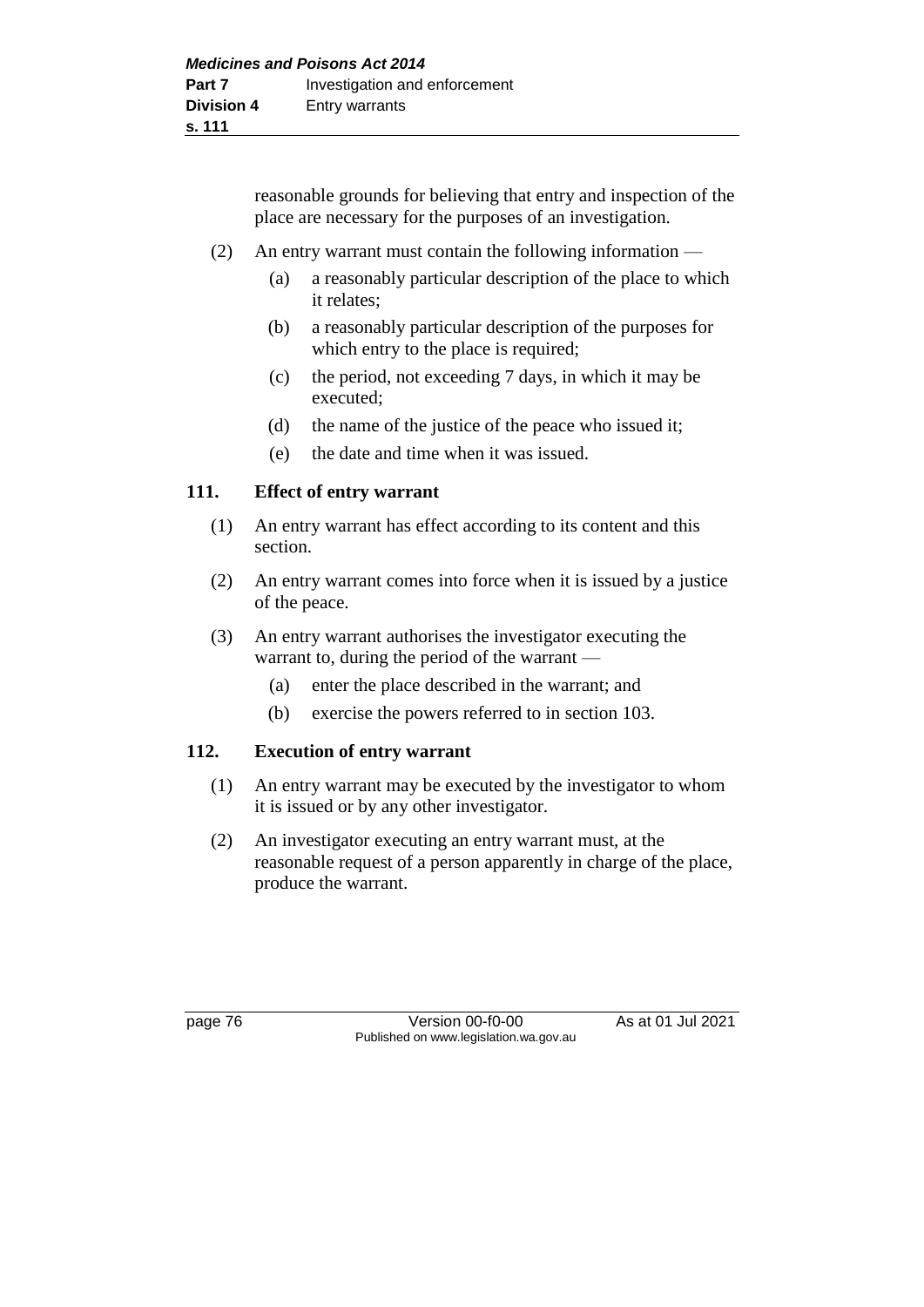# **Division 5 — Seized things and forfeiture**

### **113. Forfeiture on conviction**

- (1) On the conviction of a person for an offence under this Act, the court may order the forfeiture to the State of any thing that was the subject of, used in or otherwise involved in, the commission of the offence.
- (2) The court may make the order
	- (a) whether or not the thing was seized in the course of the investigation of the offence; and
	- (b) if the thing was seized, whether or not it has been returned to its owner.
- (3) The court may make any order it considers appropriate to enforce the forfeiture.

### **114. Disposal of seized and forfeited property**

The Department, when assisting the Minister in the administration of this Act, is a prescribed agency for the purposes of the *Criminal and Found Property Disposal Act 2006*.

# **Division 6 — Penalties and other orders**

# **115. General penalties**

- (1) The penalty for an offence under a provision listed in the Table  $i<sub>s</sub>$ 
	- (a) if the offence relates to  $-$ 
		- (i) a drug of addiction within the meaning given in section 77; or
		- (ii) a Schedule 9 poison; or
		- (iii) a strictly controlled substance; or

As at 01 Jul 2021 Version 00-f0-00 page 77 Published on www.legislation.wa.gov.au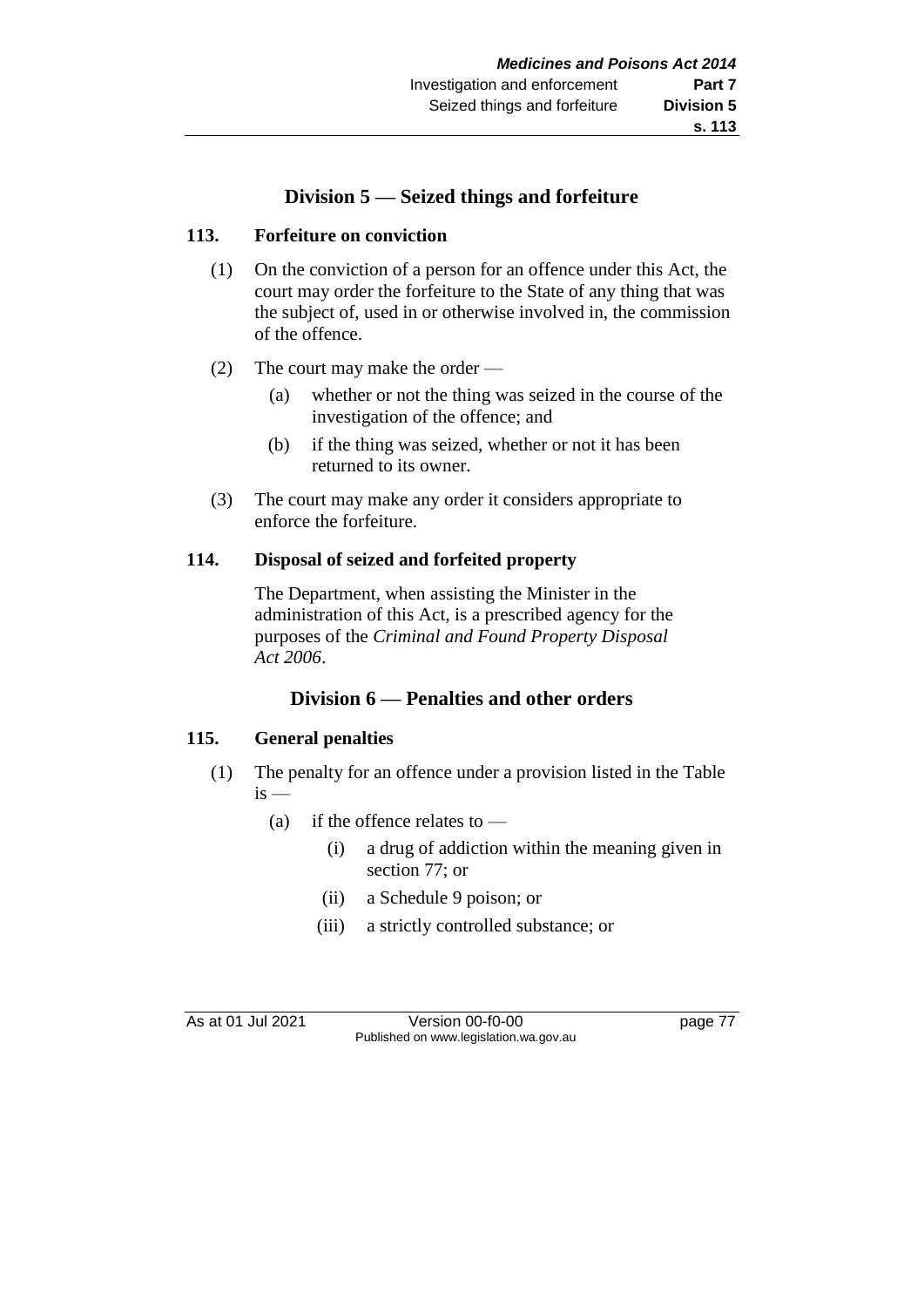(iv) a voluntary assisted dying substance prescribed, supplied, possessed or used for the purposes of the *Voluntary Assisted Dying Act 2019*,

a fine of \$45 000 and imprisonment for 3 years; or

(b) otherwise — a fine of \$45 000.

| Tavic                         |                          |  |
|-------------------------------|--------------------------|--|
| s. $14(1)$ , (2), (3) and (4) | s. $16(1)$ , (2) and (3) |  |
| s. 17                         | s. $18(1)$ and $(2)$     |  |
| s. $21(1)$ and (3)            | s. $22(1)$               |  |
| s. $24(2)$ and $(4)$          |                          |  |

(2) The penalty for an offence under a provision listed in the Table is \$30 000.

| <b>Table</b>         |                      |  |
|----------------------|----------------------|--|
| s. $13(1)$ and $(4)$ | s. $15(1)$ and $(2)$ |  |
| s. 19                | s. $20(1)$           |  |
| s. $23(1)$ and $(2)$ | s. 64                |  |
| s. 78                | s. $83(2)$           |  |
| s. $87(2)$           |                      |  |

(3) The penalty for an offence under a provision listed in the Table is \$15 000.

**Table**

| s. $54(1)$ | s. 69      |
|------------|------------|
| s. $70(1)$ | s. $98(3)$ |

page 78 Version 00-f0-00 As at 01 Jul 2021 Published on www.legislation.wa.gov.au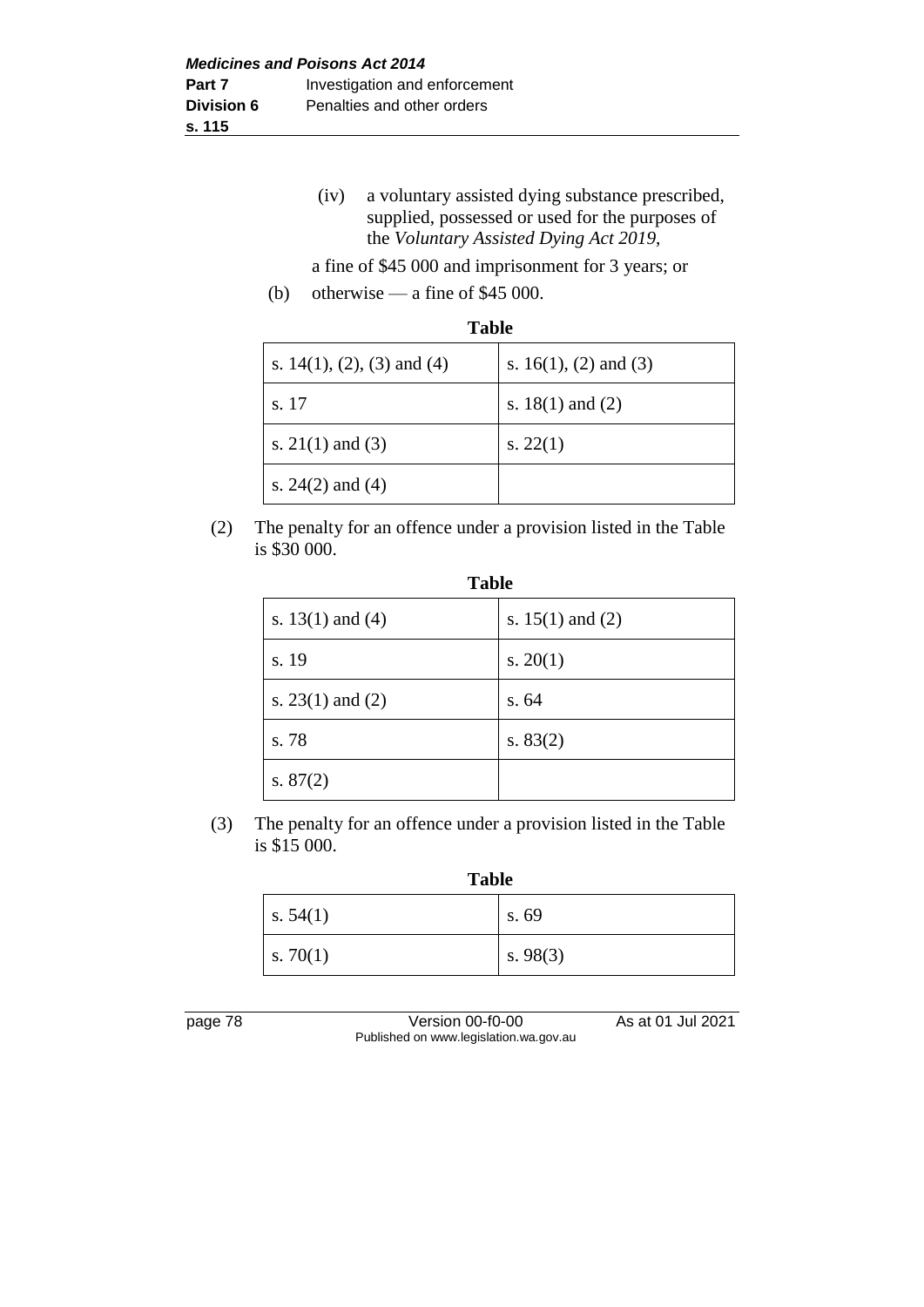| s. $106(1)$ | s. $107(2)$ |
|-------------|-------------|
| s. $134(2)$ |             |

(4) The penalty for an offence under a provision listed in the Table is \$5 000.

| <b>Table</b>           |            |
|------------------------|------------|
| $\vert s. 80(1) \vert$ | s. $84(1)$ |

*[Section 115 amended: No. 27 of 2019 s. 179.]*

# **116. Order as to costs of analysis**

- (1) In any proceedings under this Act, if evidence is given of an analysis made for the purposes of this Act, the court may, in addition to any other order as to costs, make an order as to the costs of, and incidental to, the obtaining of the analysis and the giving of evidence as to the analysis.
- (2) An order may be made under subsection (1) regardless of the outcome of the proceedings.

# **117. Court to notify CEO of conviction of licensee, permit holder or authorised health professional**

If a court convicts a licensee, a permit holder or an authorised health professional of an offence under this Act, the registrar of the court is to send to the CEO notice of the findings and the penalty imposed.

# **Division 7 — Liability of certain persons**

# **118. Liability of corporate officers for acts of body corporate**

(1) If a body corporate is alleged to have committed an offence under this Act, every person who was a corporate officer of the body corporate at the time of the alleged offence may be

As at 01 Jul 2021 Version 00-f0-00 Page 79 Published on www.legislation.wa.gov.au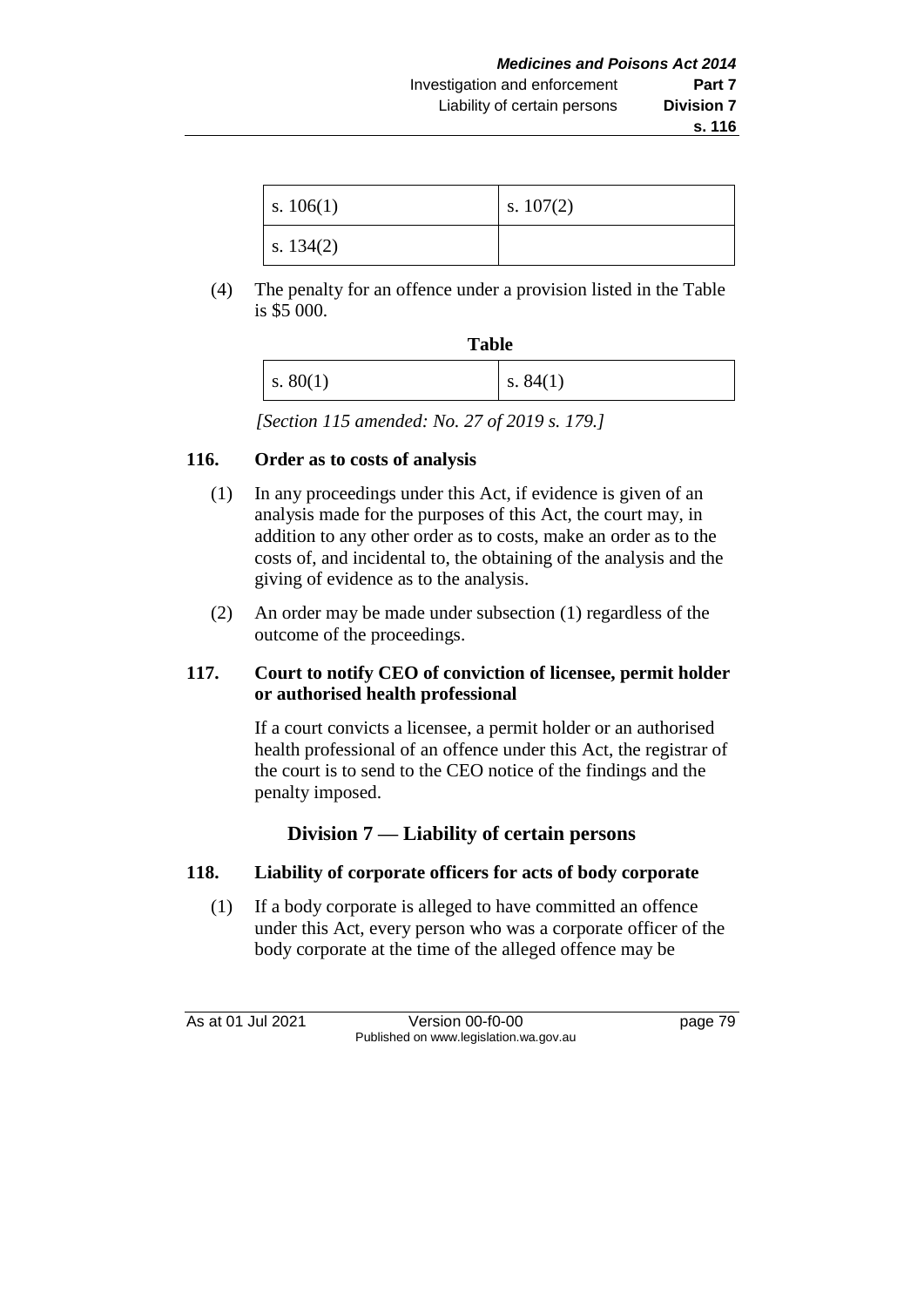charged with the offence whether or not the body corporate is charged with the offence.

- (2) Subject to subsection (3), a corporate officer is to be taken to have committed an offence if —
	- (a) the corporate officer is charged with the offence as permitted under subsection (1); and
	- (b) it is proved that the body corporate committed the offence.
- (3) If a corporate officer is charged as permitted under subsection  $(1)$  it is a defence to prove that —
	- (a) the offence was committed without the officer's knowledge, authority or consent; and
	- (b) the officer took all the measures to prevent the commission of the offence that the officer could reasonably be expected to have taken having regard to the officer's functions and to all the circumstances.

# **119. Liability of members of partnership for acts of other members of partnership**

- (1) If a member of a partnership is alleged to have committed an offence under this Act, every person who was a member of the partnership at the time of the alleged offence may be charged with the offence whether or not the person who is alleged to have committed the offence is charged with the offence.
- (2) Subject to subsection (3), a member of a partnership is to be taken to have committed an offence if —
	- (a) the member of a partnership is charged with the offence as permitted under subsection (1); and
	- (b) it is proved that another member of the partnership committed the offence.

page 80 Version 00-f0-00 As at 01 Jul 2021 Published on www.legislation.wa.gov.au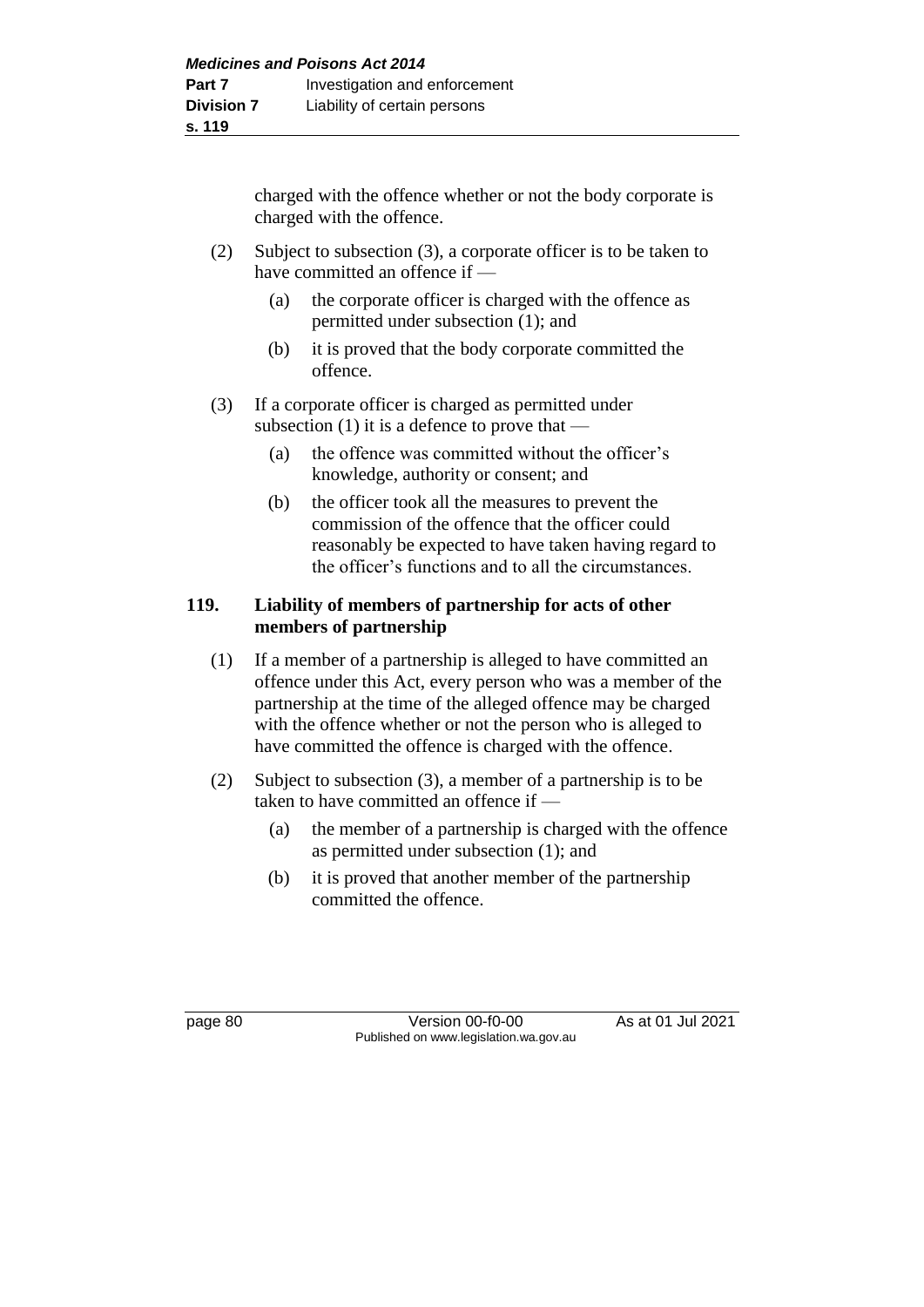- (3) If a member of a partnership is charged as permitted under subsection (1) it is a defence to prove that —
	- (a) the offence was committed without the member's knowledge, authority or consent; and
	- (b) the member took all the measures to prevent the commission of the offence that the member could reasonably be expected to have taken having regard to all the circumstances.

# **120. Liability of principal for acts of agent**

- (1) If a person (the *agent*) acting, otherwise than as an employee, for or on behalf of another person (the *principal*) is charged with an offence under this Act, the principal may also be charged with the offence.
- (2) If an agent is convicted of an offence and the principal is also charged with the offence as permitted under subsection (1) then, subject to subsection (5), the principal is to be taken to have also committed the offence.
- (3) If a person (the *agent*) acting, otherwise than as an employee, for or on behalf of another person (the *principal*) is alleged to have committed an offence under this Act, the principal may be charged with the offence whether or not the agent is charged with the offence.
- (4) Subject to subsection (5), a principal is to be taken to have committed an offence if —
	- (a) the principal is charged with an offence as permitted under subsection (3); and
	- (b) it is proved that the agent committed the offence.
- (5) If under this section a principal is charged with an offence it is a defence to prove that —
	- (a) the offence was committed without the principal's knowledge, authority or consent; and

As at 01 Jul 2021 Version 00-f0-00 page 81 Published on www.legislation.wa.gov.au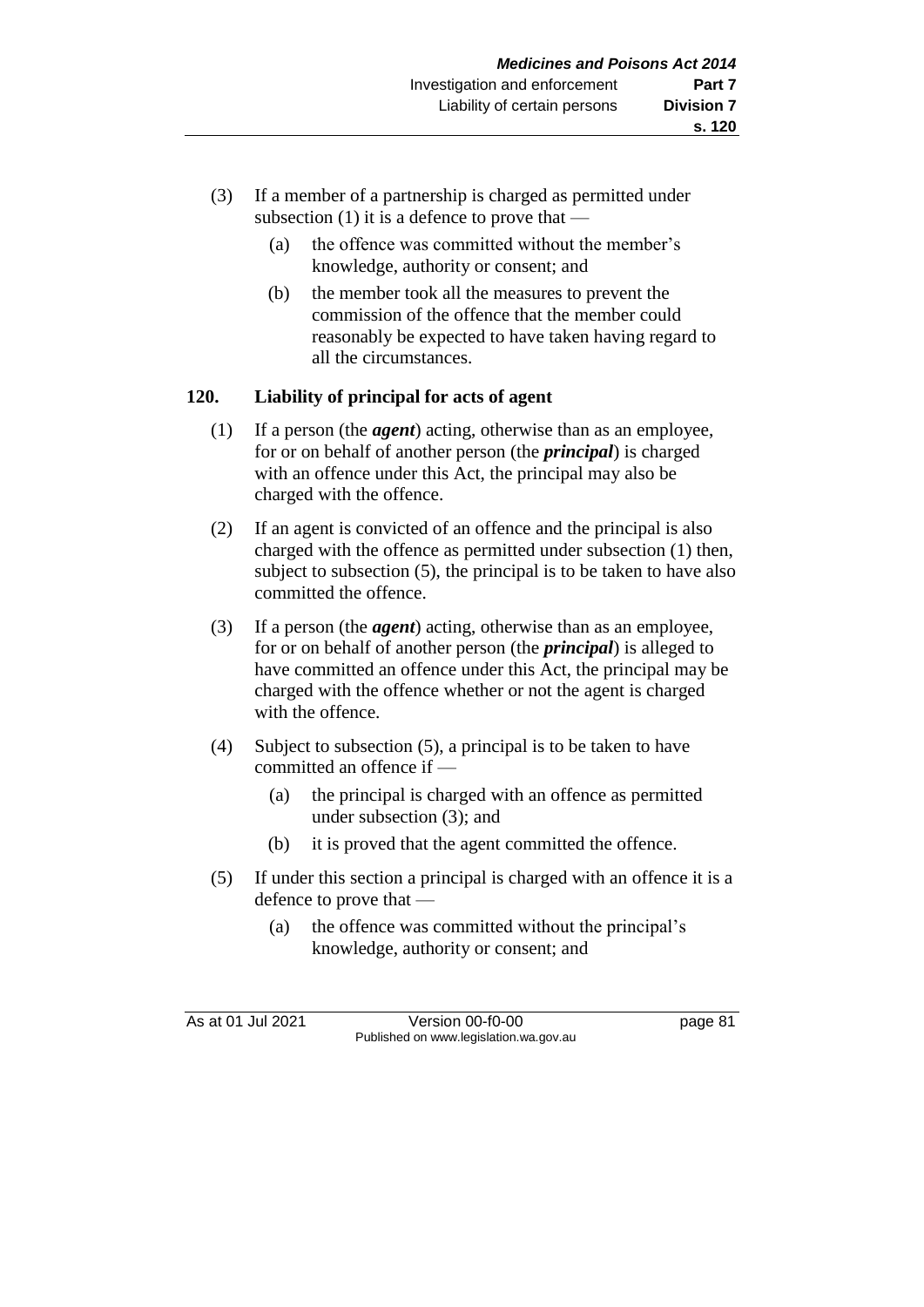(b) the principal took all the measures to prevent the commission of the offence that the principal could reasonably be expected to have taken having regard to all the circumstances.

## **121. Liability of employer for acts of employee**

- (1) If an employee of another person (the *employer*) is charged as an employee with an offence under this Act, the employer may also be charged with the offence.
- (2) Subject to subsection (5), an employer is to be taken to have committed an offence if —
	- (a) the employer is charged with the offence as permitted under subsection (1); and
	- (b) it is proved that the employee committed the offence.
- (3) If an employee of another person (the *employer*) is alleged to have committed an offence under this Act as an employee, the employer may be charged with the offence —
	- (a) whether or not the employee is charged with the offence; and
	- (b) whether or not the employee acted without the employer's authority or contrary to the employer's orders or instructions.
- (4) Subject to subsection (5), an employer is to be taken to have committed an offence if —
	- (a) the employer is charged as permitted under subsection (3); and
	- (b) it is proved that the employee committed the offence.
- (5) If under this section an employer is charged with an offence it is a defence to prove that —
	- (a) the offence was committed without the employer's knowledge, authority or consent; and

page 82 Version 00-f0-00 As at 01 Jul 2021 Published on www.legislation.wa.gov.au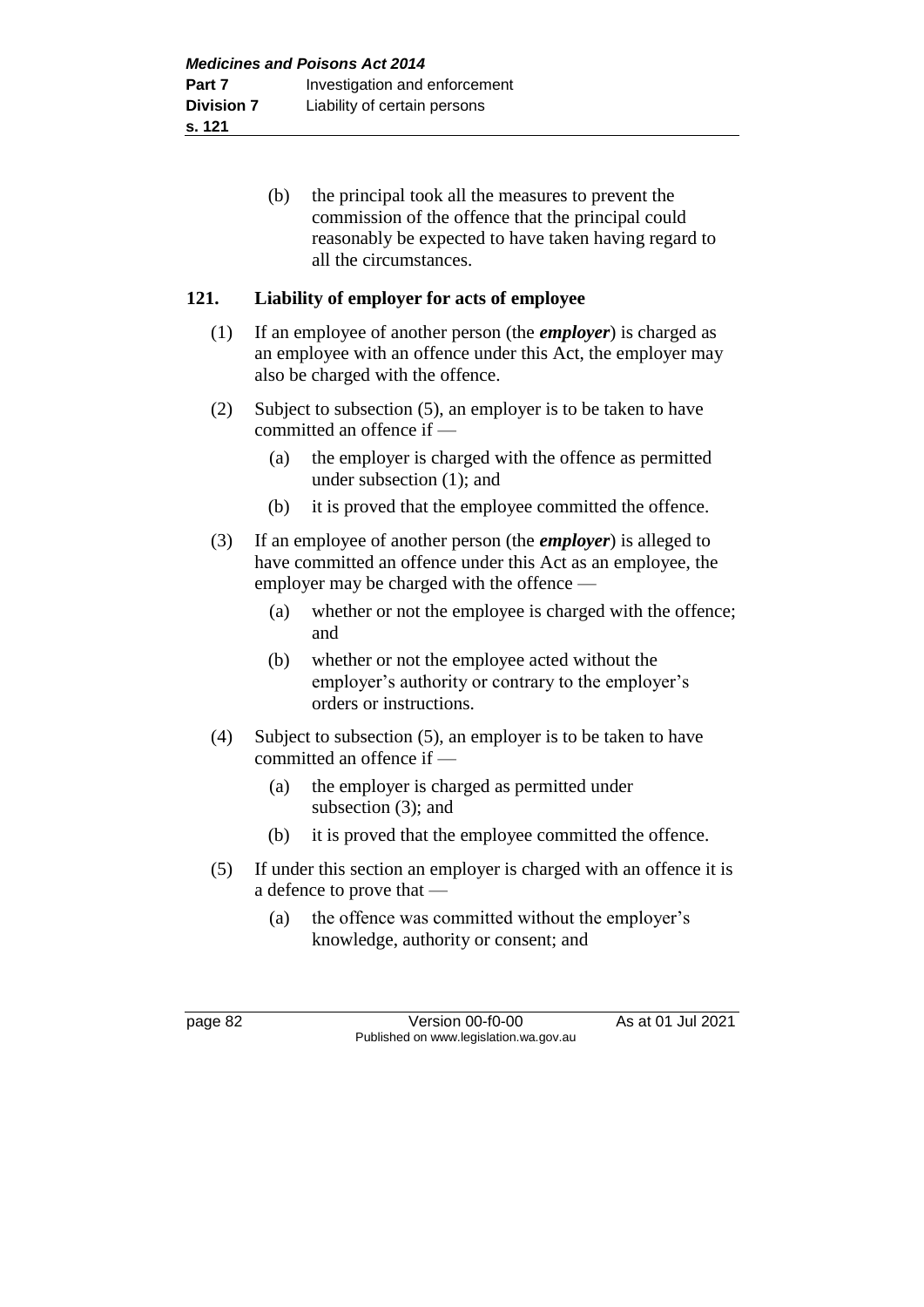(b) the employer took all the measures to prevent the commission of the offence that the employer could reasonably be expected to have taken having regard to all the circumstances.

# **Division 8 — Legal proceedings**

### **122. Who may commence proceedings**

A prosecution for an offence under this Act may only be commenced by the CEO or by a person authorised by the CEO to do so.

# **123. Time limit for prosecutions**

- (1) A prosecution for an offence under this Act must be commenced within 2 years after the day on which the offence is alleged to have been committed.
- (2) However, if a prosecution notice alleging an offence specifies the day on which evidence of the alleged offence first came to the attention of a person authorised under section 122 to institute the prosecution —
	- (a) the prosecution may be commenced within 2 years after that day; and
	- (b) the prosecution notice need not contain particulars of the day on which the offence is alleged to have been committed.
- (3) The day on which evidence first came to the attention of a person authorised under section 122 to institute a prosecution, in the absence of evidence to the contrary, is the day specified in the prosecution notice.

As at 01 Jul 2021 Version 00-f0-00 page 83 Published on www.legislation.wa.gov.au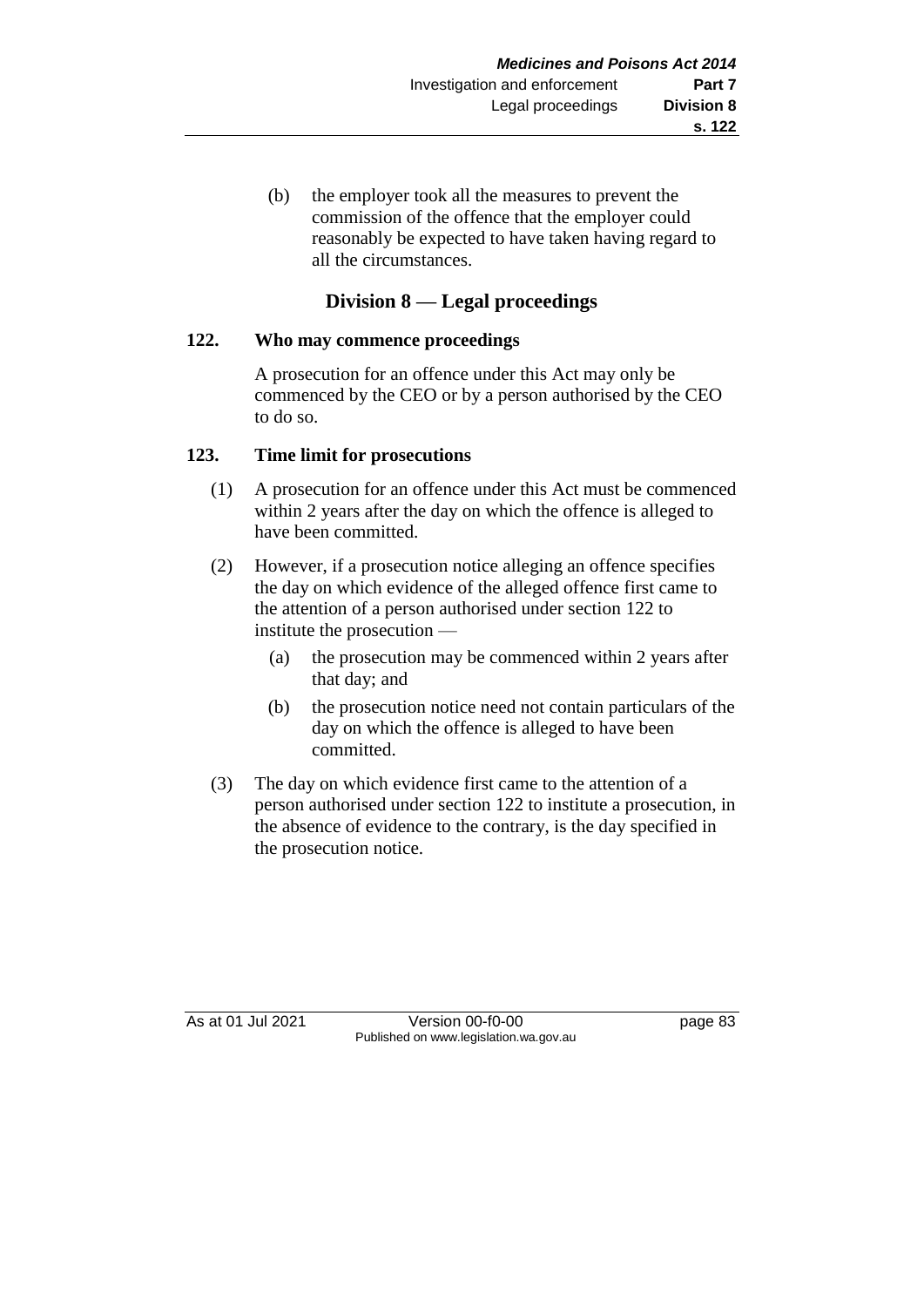# **Division 9 — Evidentiary matters**

#### **124. Terms used**

In this Division —

*approved analyst* means a person, or a person in a class of person, approved by the CEO to carry out analysis for the purposes of this Act or specified provisions of this Act;

*specified*, in relation to a prosecution notice, certificate or other document, means specified in that prosecution notice, certificate or document;

*specified time* includes a specified period.

#### **125. Application of Division**

- (1) This Division applies for the purpose of proceedings for an offence under this Act.
- (2) A provision of this Division that provides for a matter to be taken to be proved applies only in the absence of evidence to the contrary.
- (3) This Division is in addition to and does not affect the operation of the *Evidence Act 1906*.

#### **126. Evidence of various matters**

An allegation in a prosecution notice of any of the following matters is to be taken to be proved —

- (a) that the prosecutor is authorised to commence the prosecution;
- (b) that something is a specified substance;
- (c) that at a specified time a specified substance was a poison included in a specified Schedule;
- (d) that an act done in relation to a poison was done as part of the process of producing the poison or bringing it to its final state;
- (e) that a document is or is not a prescription;

page 84 Version 00-f0-00 As at 01 Jul 2021 Published on www.legislation.wa.gov.au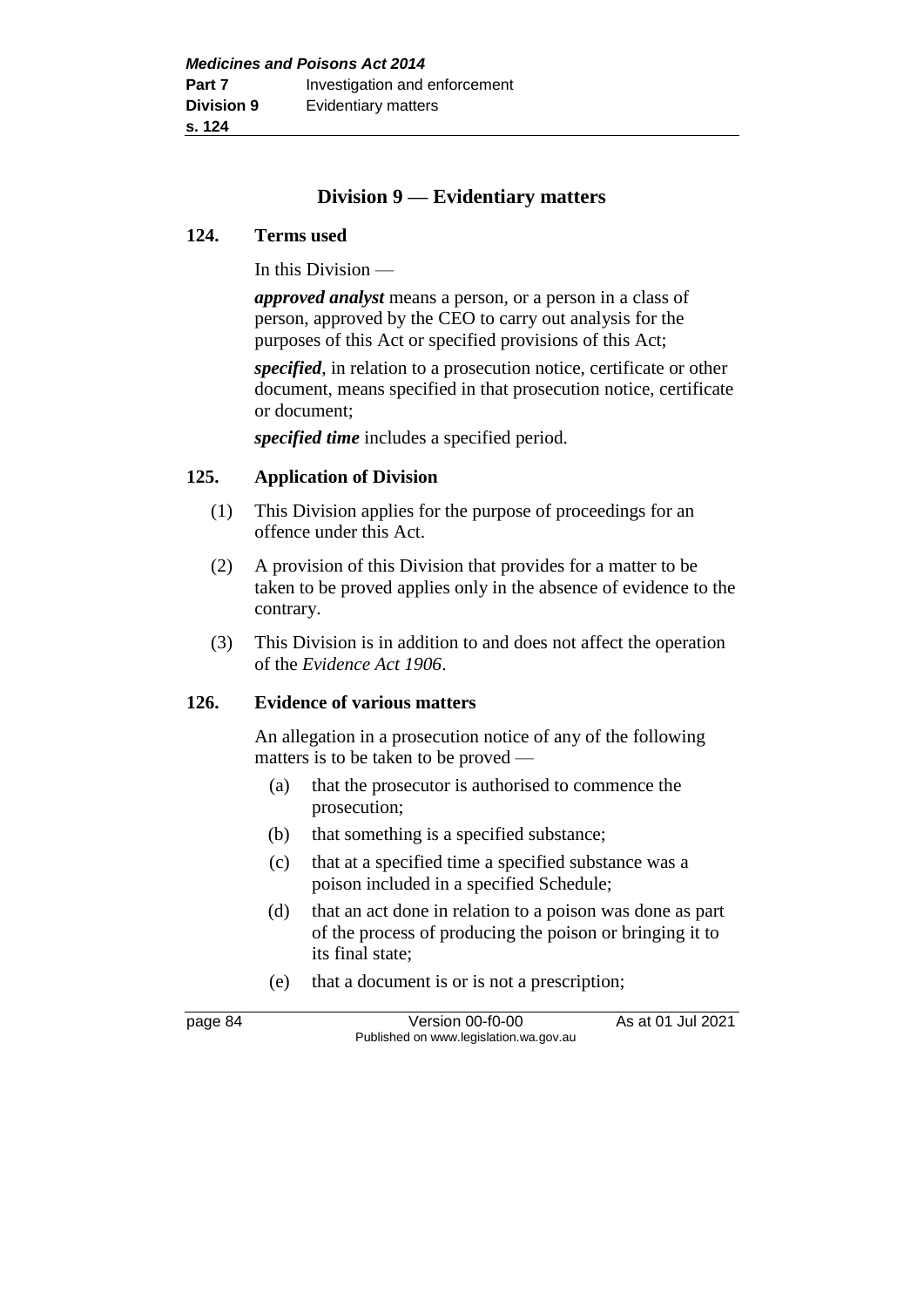- (f) that at a specified time a specified person was or was not any of the following —
	- (i) a registered health practitioner;
	- (ii) a veterinary surgeon;
	- (iii) a member of a class of person prescribed for the purposes of the definition of *health professional* in section 3;
	- (iv) a member of a class of person prescribed for the purposes of section 25;
	- (v) the holder of a licence of a specified kind;
	- (vi) the holder of a permit of a specified kind;
	- (vii) a corporate officer of a body corporate;
	- (viii) an employee or agent of another specified person;
	- (ix) a patient of another specified person;
	- (x) an investigator;
	- (xi) the holder of a specified office;
- (g) that at a specified time a licence, permit or professional authority —
	- (i) did or did not authorise a specified person to manufacture, supply, use or prescribe a specified poison; or
	- (ii) was subject to a specified condition; or
	- (iii) was cancelled, suspended or for any other reason of no effect;
- (h) that at a specified time  $-$ 
	- (i) a poison was or was not packaged in a specified manner; or
	- (ii) a container containing a poison was or was not labelled in a particular manner;

As at 01 Jul 2021 Version 00-f0-00 page 85 Published on www.legislation.wa.gov.au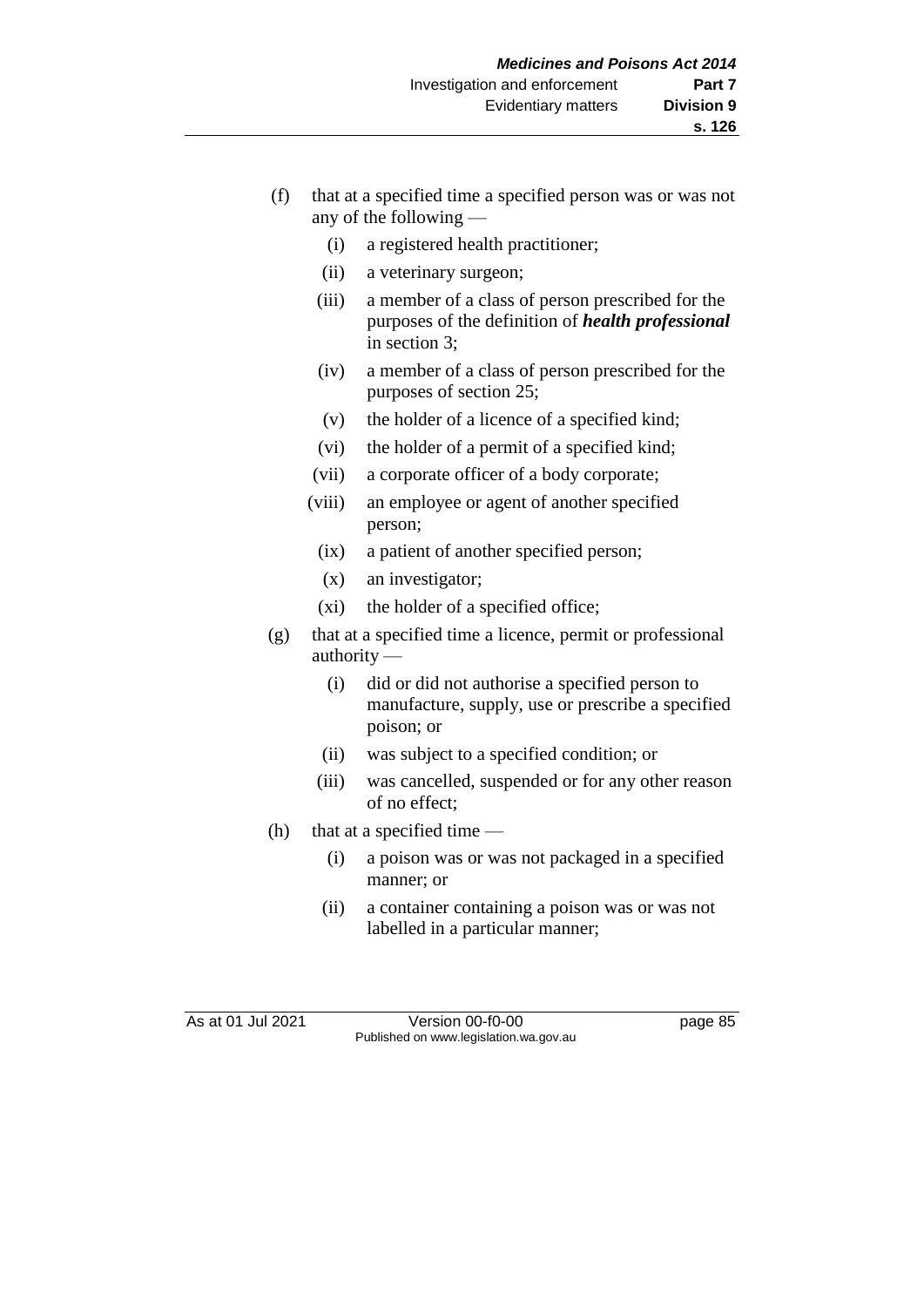(i) that at a specified time the name of a specified person was or was not included on the drugs of addiction record  $as -$ 

- (i) a drug dependent person; or
- (ii) an oversupplied person.

#### **127. Evidence of purpose or intent**

#### $(1)$  In this section —

*act* includes having possession of a thing.

(2) An allegation in a prosecution notice that an act was done by a person for a specified purpose or with a specified intent or knowledge is, on proof of the act being done by the person, to be taken to be proved.

#### **128. Evidence in relation to documents**

- (1) A document certified by the CEO to be a true copy of a document of a kind described in subsection (2) as at a specified date —
	- (a) is to be taken to be proved to be a copy of the original document as at that date; and
	- (b) is admissible in the same way, and has the same evidentiary value, as the original.
- (2) Subsection (1) applies to each of the following
	- (a) a licence;
	- (b) a permit;
	- (c) a notice given by the CEO under Part 4 Division 8;
	- (d) a designation under section 95;
	- (e) a code adopted by the regulations.
- (3) A document certified by the CEO to be a true copy of the register, or any part of the register, as at a specified date is proof of the contents of the register, or that part of the register, as at that date.

page 86 Version 00-f0-00 As at 01 Jul 2021 Published on www.legislation.wa.gov.au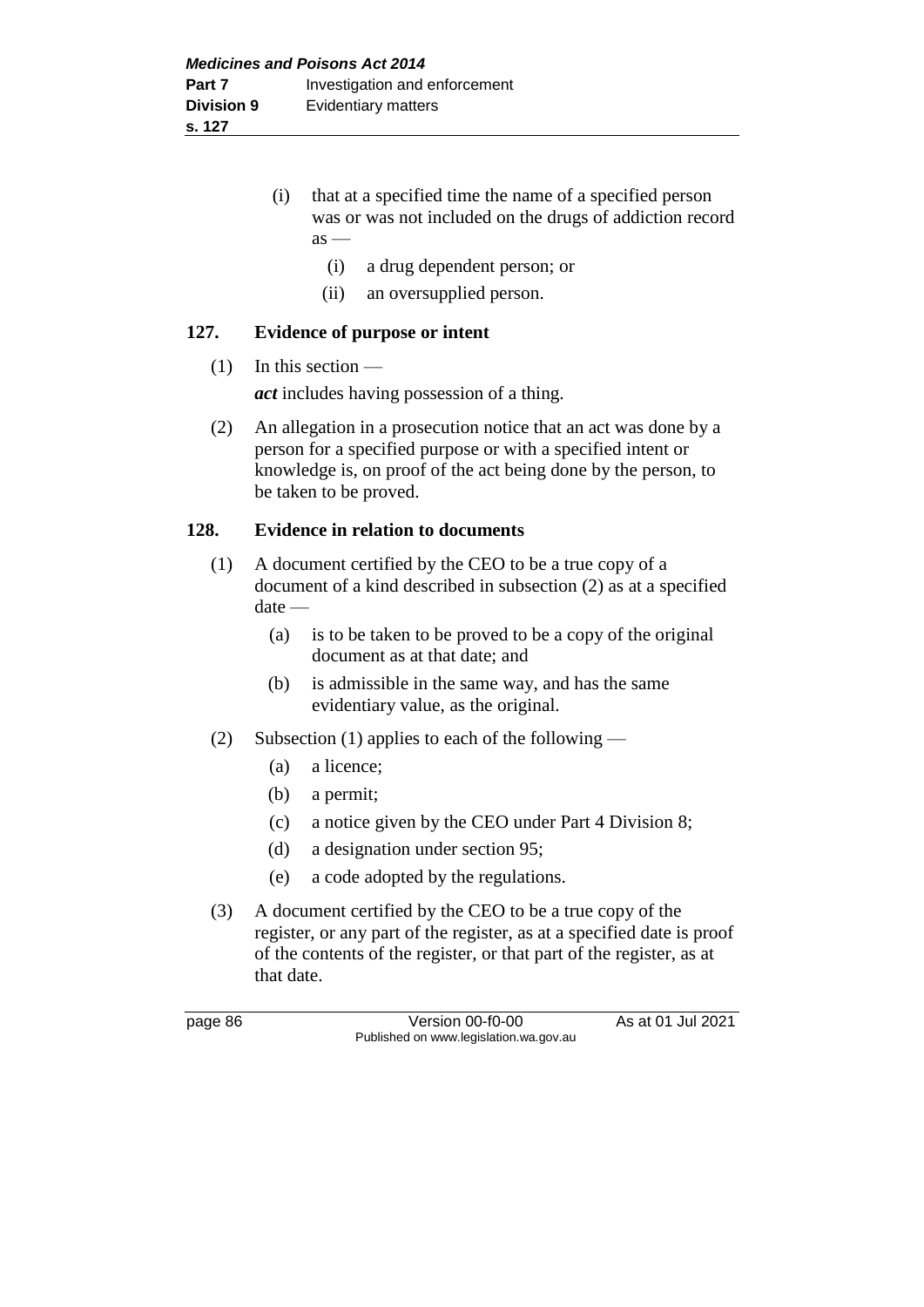- (4) A document certified by the CEO to be a true copy of information recorded in the drugs of addiction record in relation to a particular person or matter as at a specified date is proof of the information recorded in the drugs of addiction record in relation to that person or matter as at that date.
- (5) A document purporting to have been signed or certified by the CEO, an investigator or an approved analyst is to be taken to have been signed or certified by someone who was, at the time, such a person.
- (6) A document purporting to have been signed by a delegate of the CEO is to be taken to have been signed by a person who at the time was such a delegate and was authorised to sign it.
- (7) If it is necessary to prove that a document was given to a person (the *recipient*), a copy of the document certified by a person authorised to give it to be a true copy of the document as given to the recipient on a specified date is proof that the document was given to the recipient on that date.
- (8) A copy of a document or record obtained by an investigator exercising a power under Part 7 Division 3 is admissible in evidence if it is certified by the investigator as having been obtained in the exercise of that power.

# **129. Evidence of analysis of substance**

 $(1)$  In this section —

*prescribed manner* means the manner, if any, prescribed by the regulations;

*report* means a report by an approved analyst of the results of an analysis of a sample of a substance.

- (2) A report in respect of a sample of a substance is proof of the matters stated in it if the sample was —
	- (a) taken in the prescribed manner; and
	- (b) analysed in the prescribed manner.

As at 01 Jul 2021 Version 00-f0-00 page 87 Published on www.legislation.wa.gov.au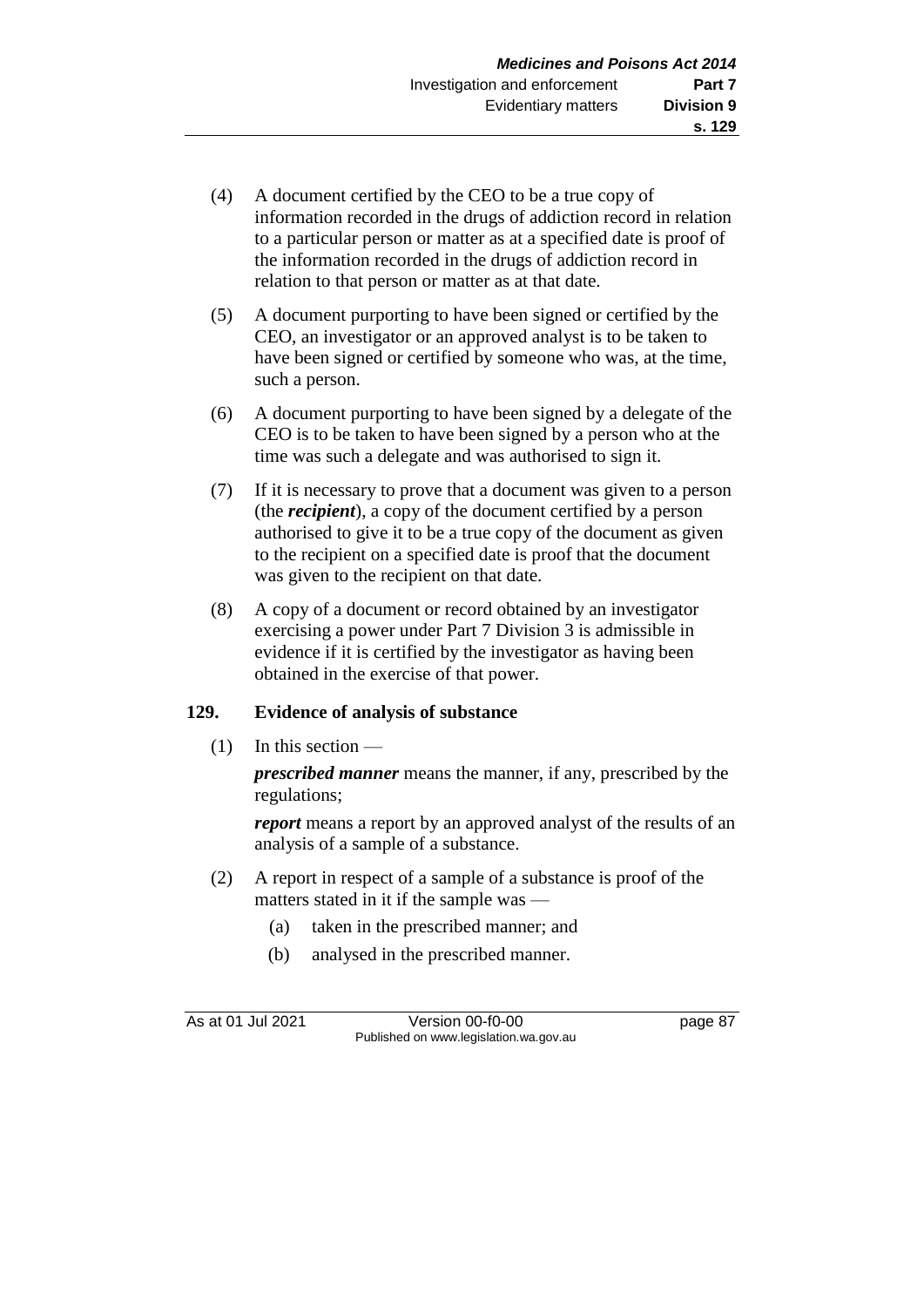- (3) A statement in a report certifying that a sample was taken and analysed in the prescribed manner, is proof that the sample was taken and analysed in that manner.
- (4) If it is proved that a sample of a substance was taken in the prescribed manner, it is to be taken to be proved that the sample is representative of all of the substance from which the sample was taken.

# **130. Presumptions arising from labels**

 $(1)$  In this section —

*label*, in relation to a container, means any label, marking or other information on the container.

- (2) If a label on a container states or indicates that the container contains a poison, it is to be taken to be proved that the container contains a poison of the description and in the quantity, if any, stated on the label.
- (3) If there is a label on a container that contains a poison, it is to be taken to be proved —
	- (a) if a person is named or identified on the label as a manufacturer or supplier of the poison — that the person manufactured or supplied the poison; and
	- (b) if the label identifies the poison as part of a batch, lot or consignment — that the poison is part of that batch, lot or consignment; and
	- (c) that all other information on the label about the poison is true.
- (4) If it is proved that poison is part of a batch, lot or consignment, it is to be taken to be proved that the poison is representative of all of the poison in that batch, lot or consignment.

page 88 Version 00-f0-00 As at 01 Jul 2021 Published on www.legislation.wa.gov.au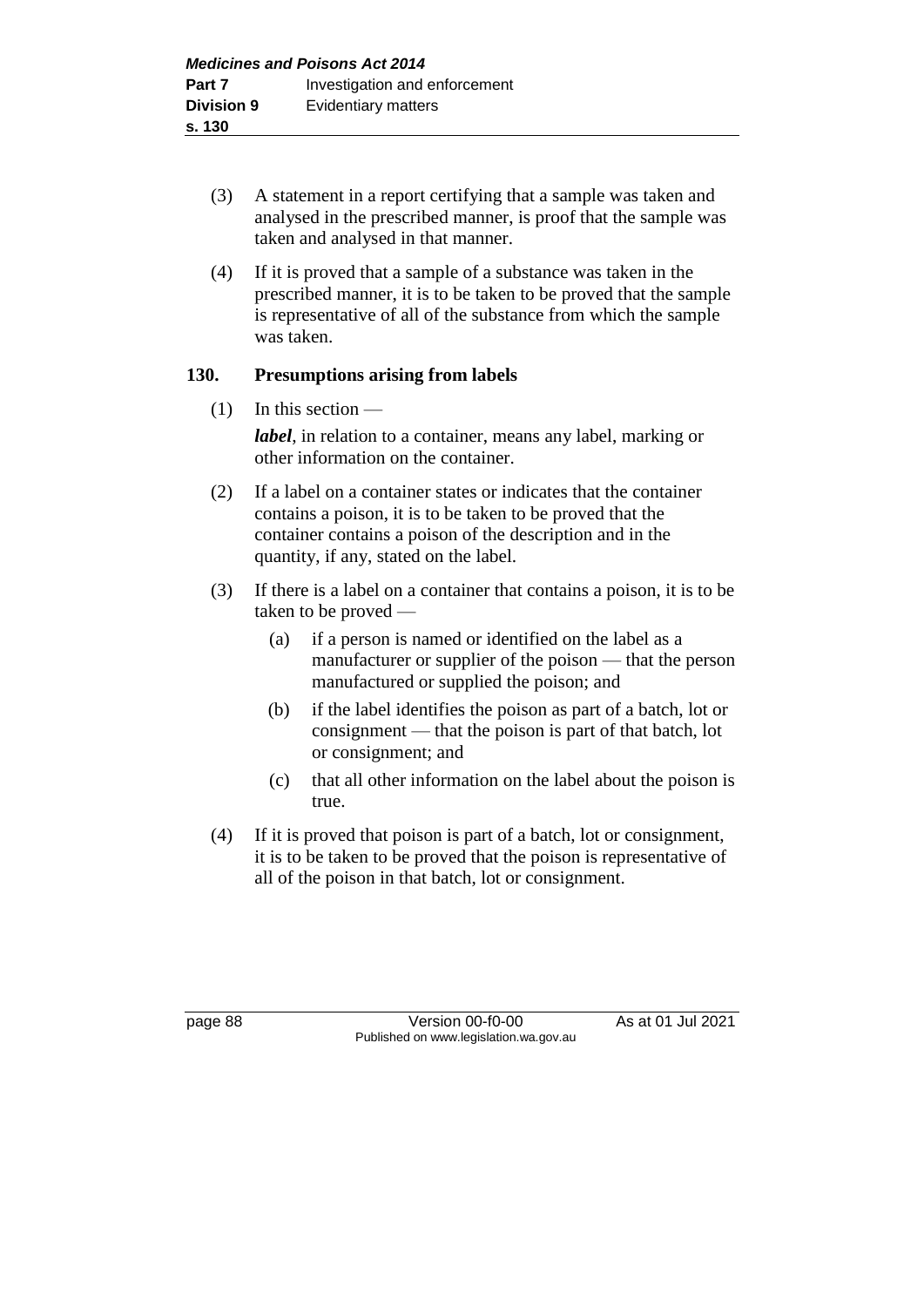# **Part 8 — Regulations**

### **131. General power to make regulations**

- (1) The Governor may make regulations prescribing all matters that are required or permitted by this Act to be prescribed, or are necessary or convenient to be prescribed for giving effect to the purposes of this Act.
- (2) The regulations may  $-$ 
	- (a) provide that a contravention of a regulation is an offence; and
	- (b) prescribe for such an offence a penalty not exceeding a fine of \$15 000.

### **132. Regulations may adopt codes**

 $(1)$  In this section —

*adopted code* means a code that is adopted by regulations made under this section;

*code* means a code, standard, rule, specification or other document;

*code documents,* in relation to an adopted code means —

- (a) the adopted code; and
- (b) if the code is adopted as amended from time to time, either —
	- (i) the amendments to the code; or
	- (ii) the code as amended.
- (2) The regulations may adopt a code
	- (a) either wholly or in part; and
	- (b) with or without modifications.
- (3) If the regulations adopt a code, it is adopted as in force from time to time unless the regulations provide otherwise.

As at 01 Jul 2021 Version 00-f0-00 page 89 Published on www.legislation.wa.gov.au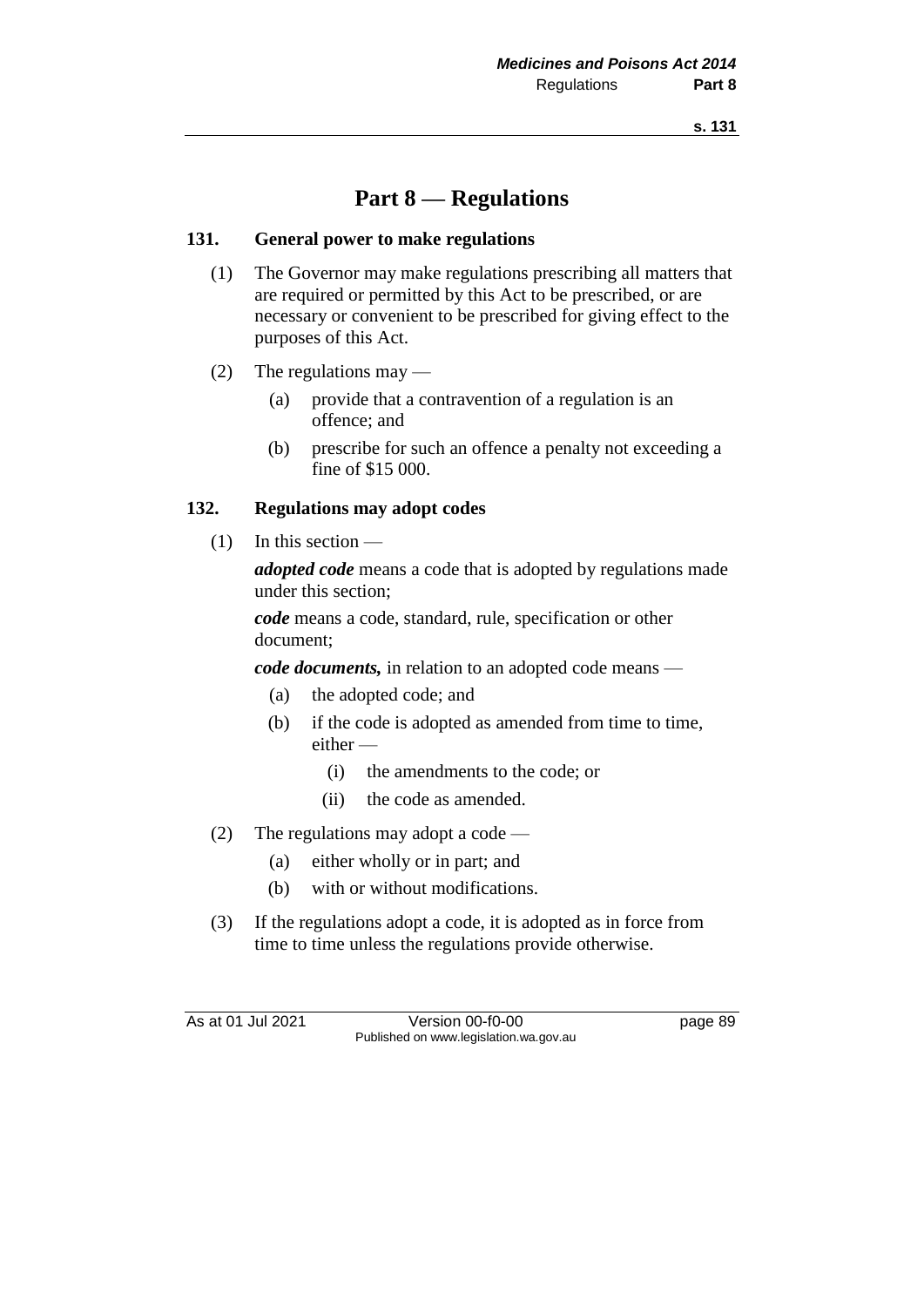- (4) If the regulations adopt a code, the CEO must ensure that the code documents relating to the adopted code —
	- (a) are available for inspection by members of the public during normal office hours; and
	- (b) can be acquired by members of the public.

page 90 Version 00-f0-00 As at 01 Jul 2021 Published on www.legislation.wa.gov.au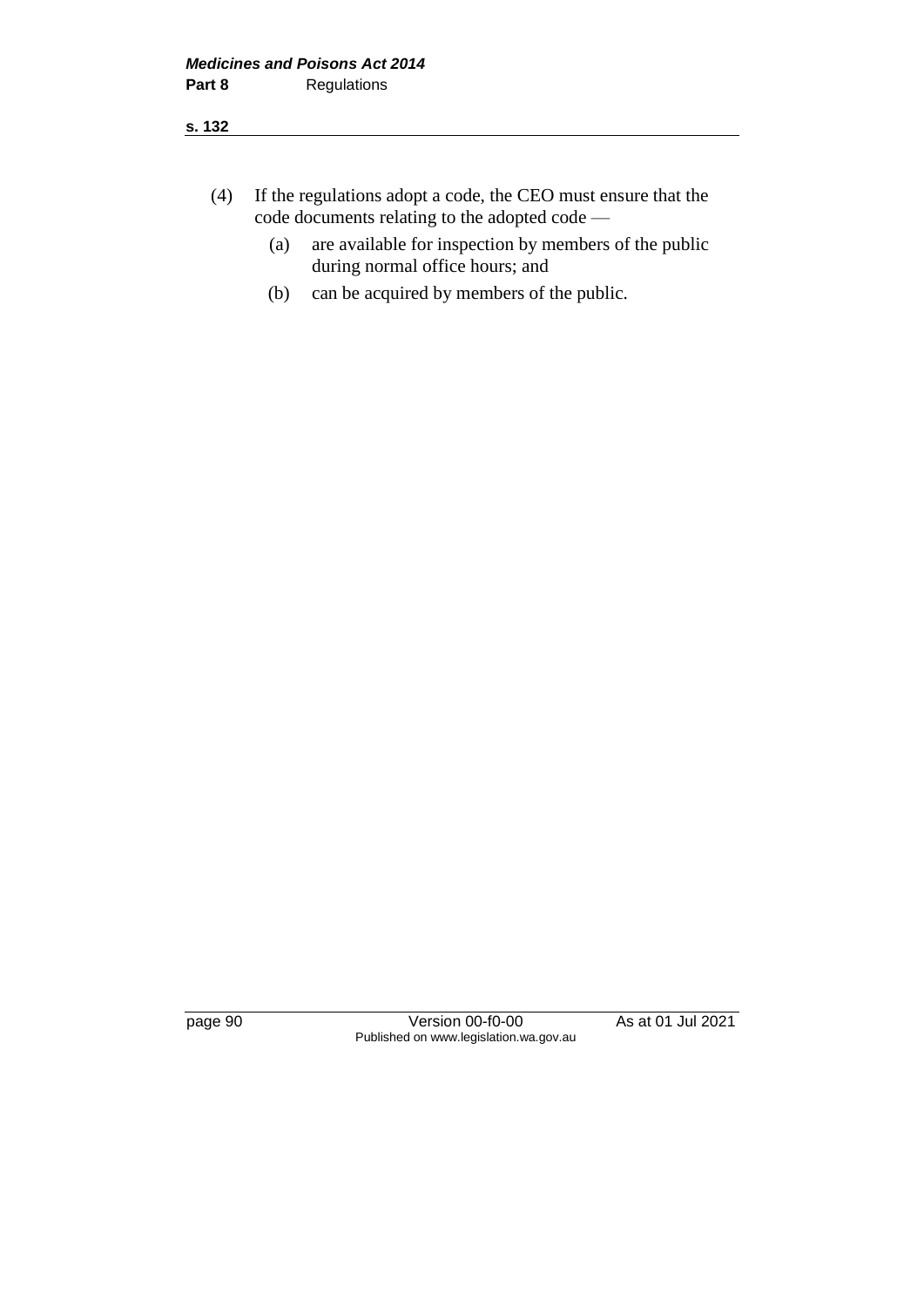# **Part 9 — Miscellaneous**

### **133. Protection from liability for wrongdoing**

- (1) No action or claim for damages lies against a person for anything that the person has, in good faith, done in the performance or purported performance of a function under this Act.
- (2) Despite subsection (1), the State is not relieved of any liability that it might otherwise have had for another person having done anything described in that subsection.
- (3) The protection given by this section applies even though the thing done as described in subsection (1) may have been capable of being done whether or not this Act had been enacted.
- (4) In this section, a reference to the doing of anything includes a reference to an omission to do anything.

#### **134. Information officially obtained to be confidential**

 $(1)$  In this section —

*repealed Act* means the *Poisons Act 1964*.

(2) A person who misuses information obtained by the person in the exercise of any function that the person has, or at any time had, in the administration of this Act or the repealed Act commits an offence.

Penalty: see section 115.

- (3) A person misuses information if the person, directly or indirectly, records, uses or discloses the information, other than —
	- (a) for the purpose of, or in connection with, performing a function under this Act; or
	- (b) as required or allowed by this Act or under another written law; or

As at 01 Jul 2021 Version 00-f0-00 page 91 Published on www.legislation.wa.gov.au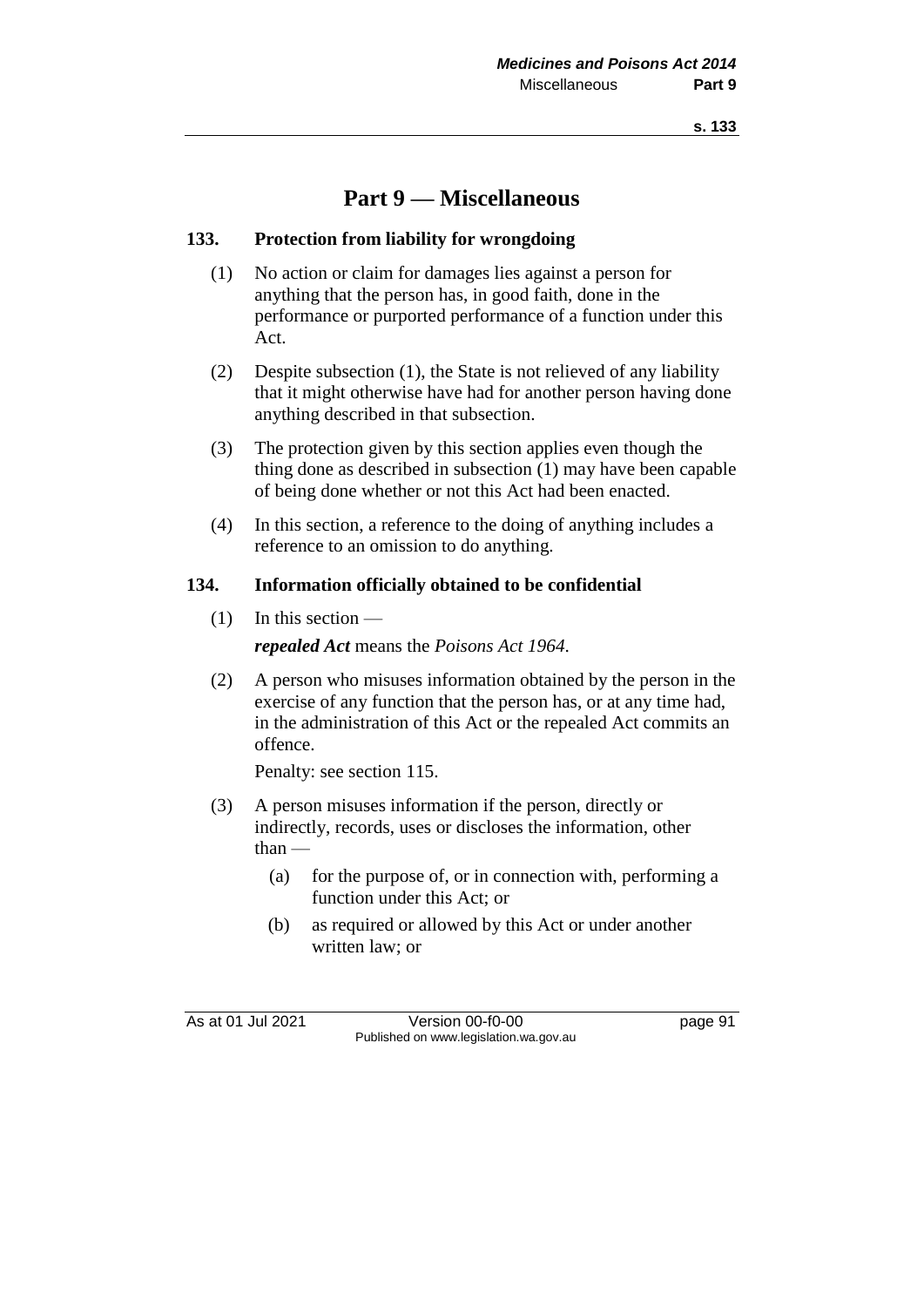**s. 135**

- (c) with the express consent of each person to whom the information relates.
- (4) This section does not apply to the disclosure of information in a form that could not reasonably be expected to result in the identification of any person to whom the information relates.

# **135. Review of Act**

- (1) The Minister is to carry out a review of the operation and effectiveness of this Act as soon as is practicable after —
	- (a) the fifth anniversary of its commencement; and
	- (b) the expiry of each 5 yearly interval after that anniversary.
- (2) The Minister is to prepare a report based on the review and, as soon as is practicable after the report is prepared, cause it to be laid before each House of Parliament.

page 92 Version 00-f0-00 As at 01 Jul 2021 Published on www.legislation.wa.gov.au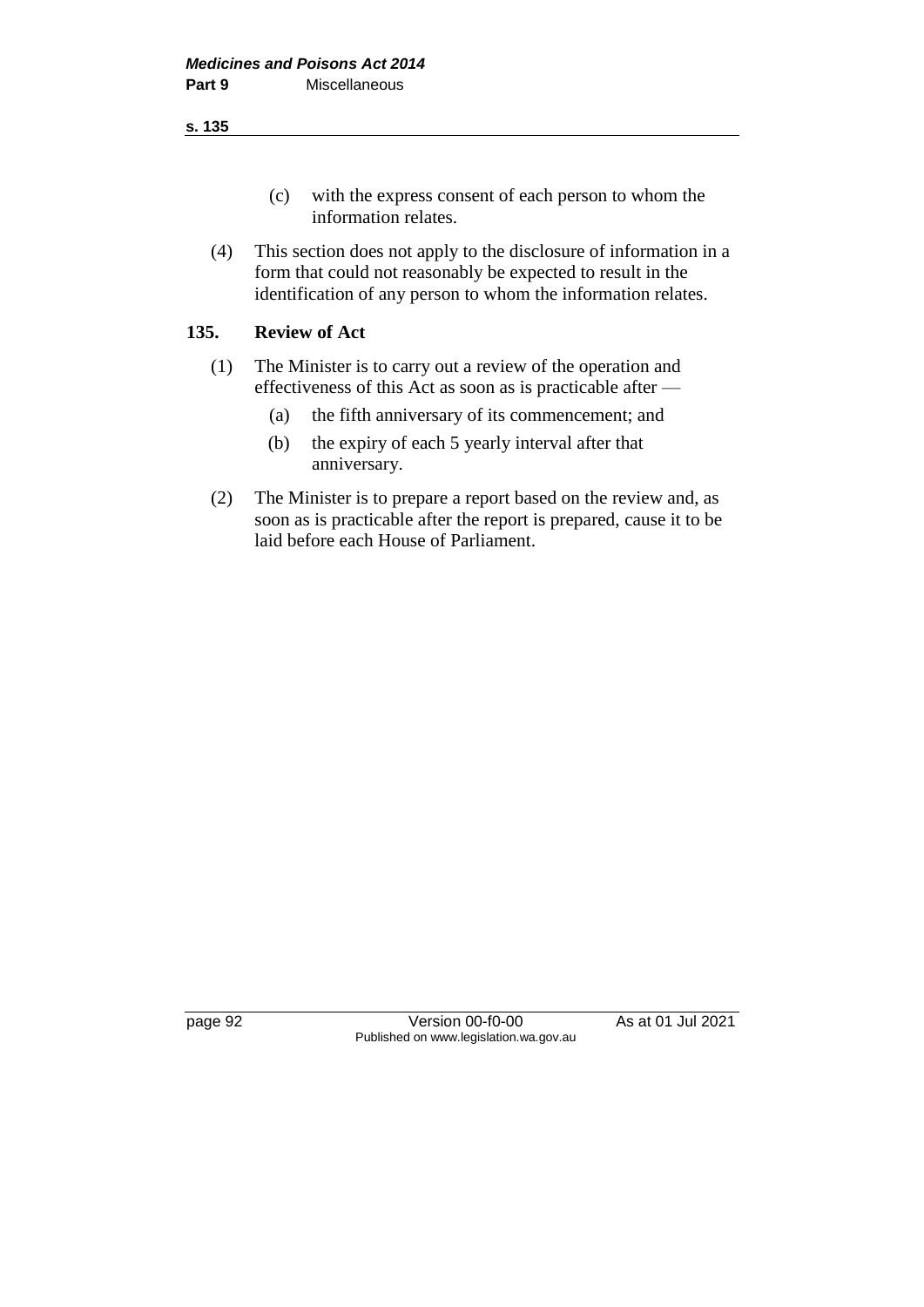# **Part 10 — Repeals and transitional provisions**

# **Division 1 — General**

# **136.** *Interpretation Act 1984* **not affected**

Except where the contrary intention appears, this Part does not prejudice or affect the application of the *Interpretation Act 1984* to or in relation to the repeals effected by sections 137 and 138.

# **Division 2 — Repeals**

### **137.** *Poisons Act 1964* **repealed**

The *Poisons Act 1964* is repealed.

### **138.** *White Phosphorus Matches Prohibition Act 1912* **repealed**

The *White Phosphorus Matches Prohibition Act 1912* is repealed.

### **139. Regulations repealed**

These regulations are repealed:

- (a) *Drugs of Addiction Notification Regulations 1980*;
- (b) *Health (Drugs and Allied Substances) Regulations 1961*.

# **Division 3 — Saving and transitional matters**

# **Subdivision 1 —** *Poisons Act 1964*

#### **140. Terms used**

In this Part —

*commencement day* means the day on which section 137 comes into operation;

*repealed Act* means the *Poisons Act 1964*.

As at 01 Jul 2021 Version 00-f0-00 page 93 Published on www.legislation.wa.gov.au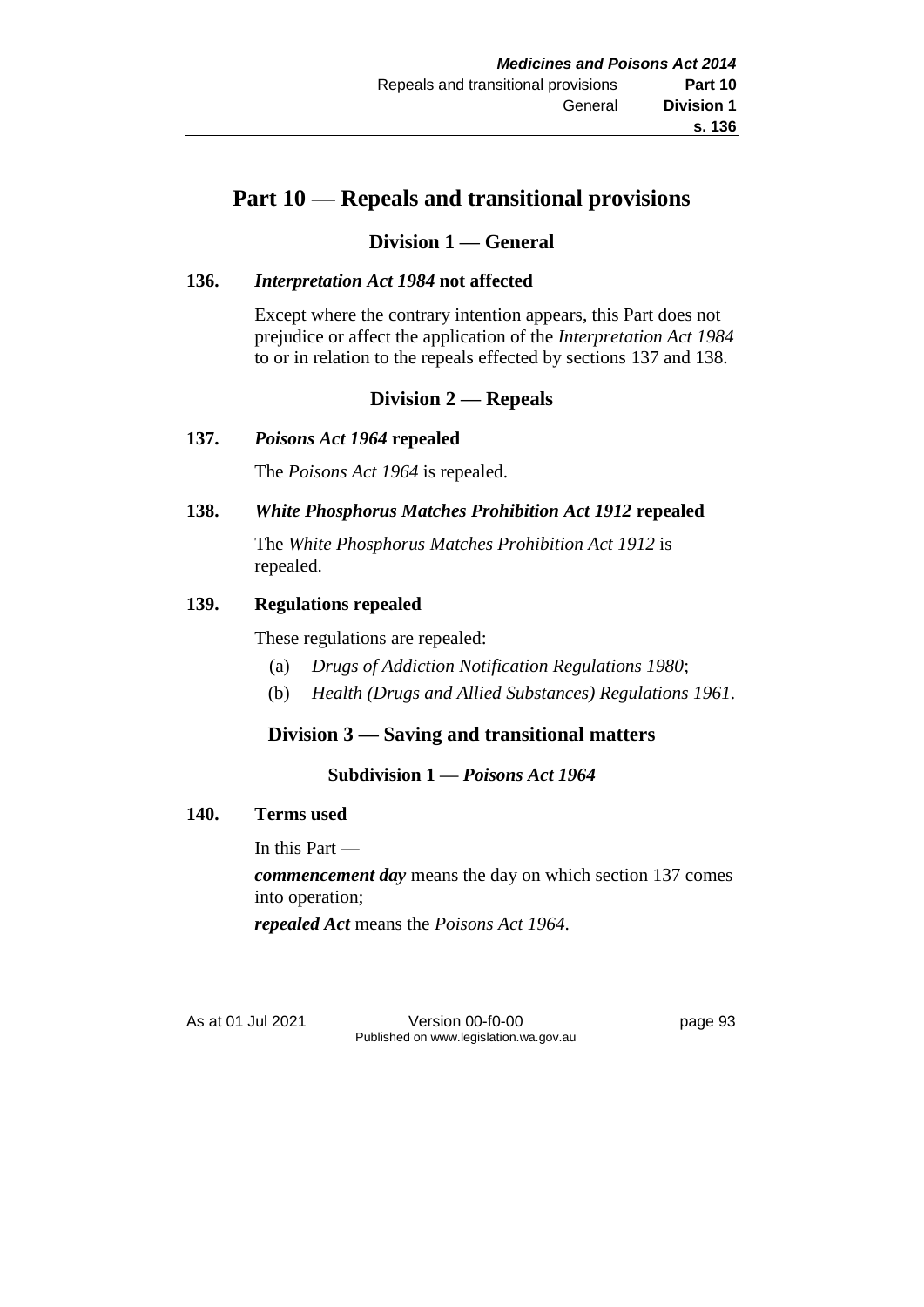# **141. Continuation of licences and permits**

- (1) A licence of a type prescribed by the regulations that was granted and in force under the repealed Act immediately before commencement day is to be taken on and from commencement day to be a licence of a type prescribed by the regulations granted under this Act, for the same term and subject to the same conditions as applied to the licence under the repealed Act.
- (2) A permit of a type prescribed by the regulations that was granted and in force under the repealed Act immediately before commencement day is to be taken on and from commencement day to be a permit of a type prescribed by the regulations granted under this Act, for the same term and subject to the same conditions as applied to the permit under the repealed Act.

# **142. Existing applications for licences or permits**

- (1) An application for a licence of a type prescribed by the regulations that was made under the repealed Act before commencement day and that was not finally determined before commencement day is to be taken to be an application for a licence of a type prescribed by the regulations made under this Act on commencement day.
- (2) An application for a permit of a type prescribed by the regulations that was made under the repealed Act before commencement day and that was not finally determined before commencement day is to be taken to be an application for a permit of a type prescribed by the regulations made under this Act on commencement day.

#### **143. Continuation of notices given to health professionals**

 $(1)$  In this section —

*notice under the repealed Act* means a notice given by the CEO pursuant to regulations made under section 64(2)(ha) of the repealed Act.

page 94 Version 00-f0-00 As at 01 Jul 2021 Published on www.legislation.wa.gov.au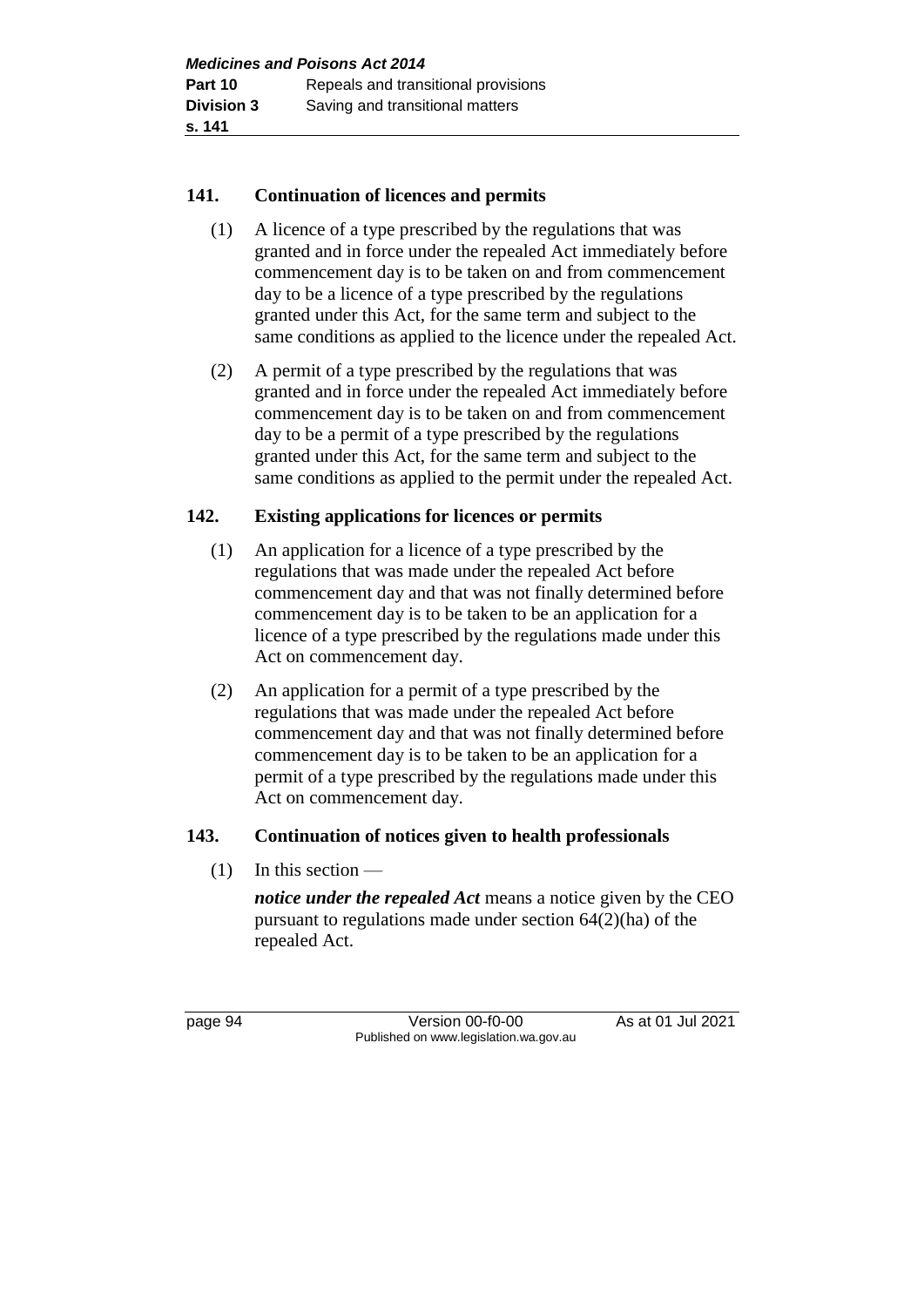- (2) If, immediately before commencement day, the authority conferred on a person by section 23 of the repealed Act was subject to a notice under the repealed Act, then on and from commencement day —
	- (a) for the purposes of this  $Act -$ 
		- (i) the notice is to be taken to have been notice given in accordance with section 29; and
		- (ii) any condition or restriction imposed on the authority conferred on a person by section 23 of the repealed Act by the notice is to be taken to be a condition imposed by the CEO on the person's professional authority under this Act; and
		- (iii) if the notice totally revoked the authority conferred on a person by section 23 of the repealed Act, the CEO is be taken to have cancelled the person's professional authority under this Act;
		- and
	- (b) the notice that is taken to have been given under this Act has effect for the same term as the notice under the repealed Act.

## **144. Continuation of notices in relation to Schedule 6 poisons**

If the CEO gave a person a notice under regulations made under section 64(2)(hb) of the repealed Act in relation to a Schedule 6 poison and that notice was in effect immediately before commencement day the CEO is to be taken to have given the person a compliance notice under this Act on the same terms as the notice given under the repealed Act.

## **145. Continuation of notices in relation to Schedule 7 poisons**

A notice given by the CEO under section 24(5) of the repealed Act in relation to a Schedule 7 poison that was in effect immediately before commencement day continues to have effect

As at 01 Jul 2021 Version 00-f0-00 page 95 Published on www.legislation.wa.gov.au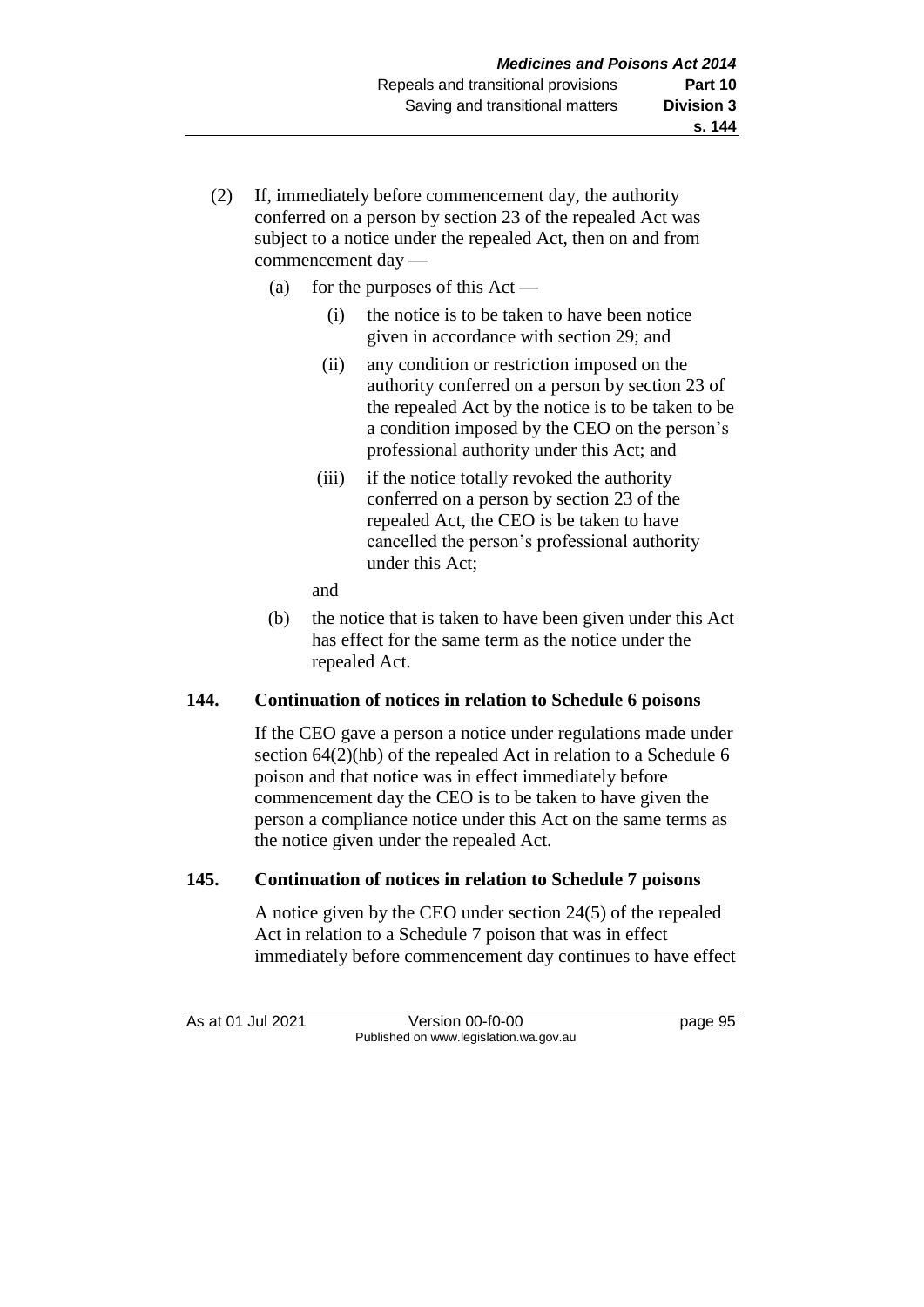as if it was a Schedule 7 notice on the same terms as the notice given under the repealed Act.

#### **146. Transitional regulations**

- (1) If there is no sufficient provision in this Part for dealing with a transitional matter, regulations under this Act may prescribe all matters that are required or necessary or convenient to be prescribed in relation to that matter.
- (2) In subsection  $(1)$  —

*transitional matter* means a matter that needs to be dealt with for the transition required because of this Act.

- (3) Regulations made under subsection (1) may provide that specific provisions of any written law —
	- (a) do not apply in relation to any matter; or
	- (b) apply with specific modifications in relation to any matter.
- (4) If regulations made under subsection (1) provide that a specified state of affairs is to be taken to have existed, or not to have existed, on and from a day that is earlier than the day on which the regulations are published in the *Gazette* but not earlier than commencement day, the regulations have effect according to their terms.
- (5) In subsection  $(4)$  —

*specified* means specified or described in the regulations.

- (6) If regulations contain a provision referred to in subsection (4), the provision does not operate so as —
	- (a) to affect in a manner prejudicial to any person (other than the State or an authority of the State), the rights of that person existing before the regulations were published in the *Gazette*; or
	- (b) to impose liabilities on any person (other than the State or an authority of the State) in relation to anything done

page 96 Version 00-f0-00 As at 01 Jul 2021 Published on www.legislation.wa.gov.au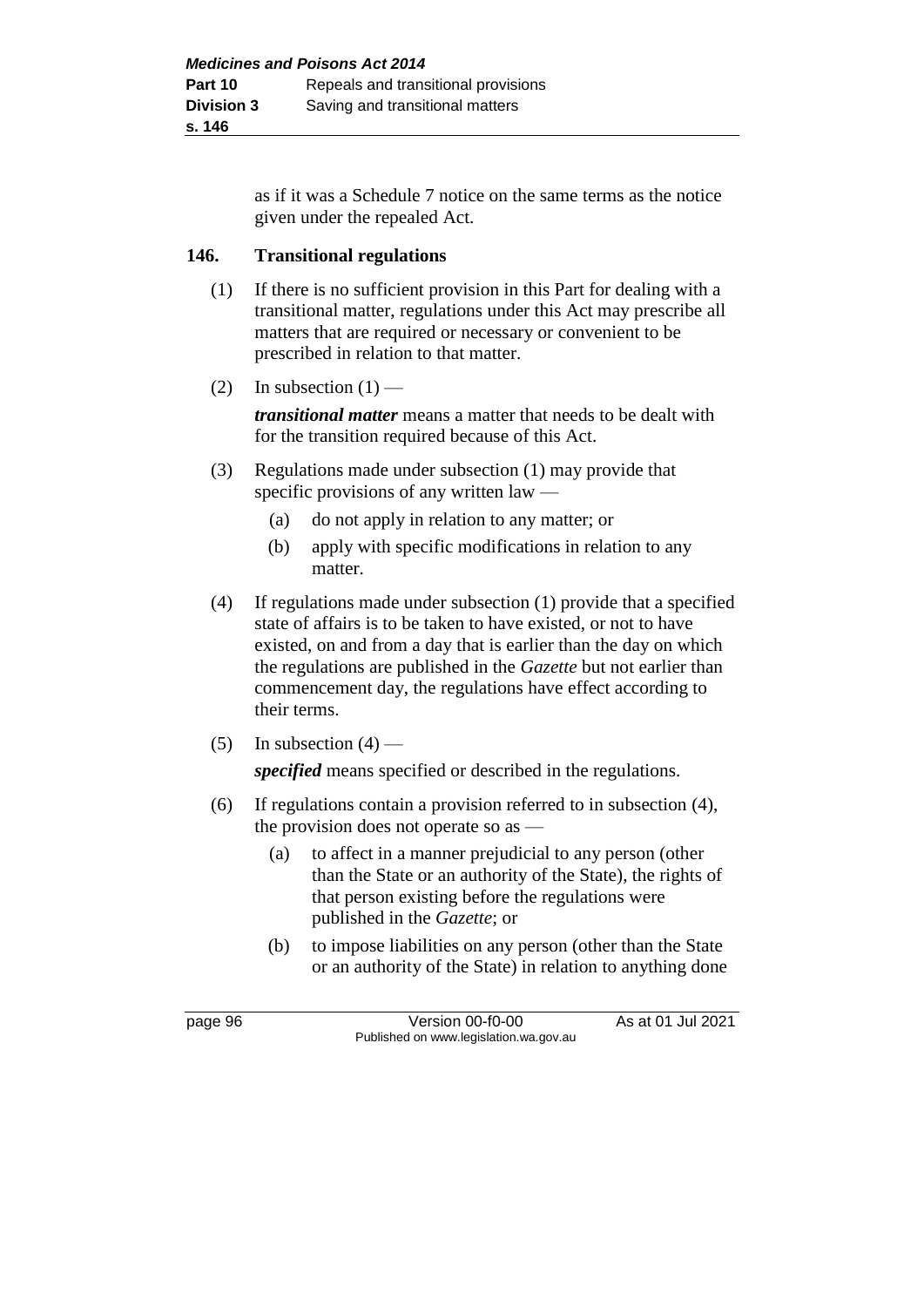or omitted to be done before the regulations were published in the *Gazette*.

#### **Subdivision 2 —** *Drugs of Addiction Notification Regulations 1980*

#### **147. Transfer of information from former register to drugs of addiction record**

 $(1)$  In this section —

*commencement day* means the day on which section 139 comes into operation;

*former register* means the register kept under the *Drugs of Addiction Notification Regulations 1980* regulation 5.

- (2) The CEO must, within 12 months after the commencement day, destroy the former register and any information in it that has not been transferred under subsection (3).
- (3) The CEO may transfer information from the former register to the drugs of addiction record if the CEO is satisfied that the information is —
	- (a) of a kind that could, had it been received by the CEO after the commencement day, be recorded in the drugs of addiction record; and
	- (b) is accurate and up-to-date.
- (4) For the purposes of any provision in Part 6 or regulations made for the purposes of that Part that requires information to be removed from the drugs of addiction record after a specified period has elapsed, information recorded under subsection (3) is taken to have been recorded in the drugs of addiction record at the time it was recorded in the former register.

As at 01 Jul 2021 Version 00-f0-00 page 97 Published on www.legislation.wa.gov.au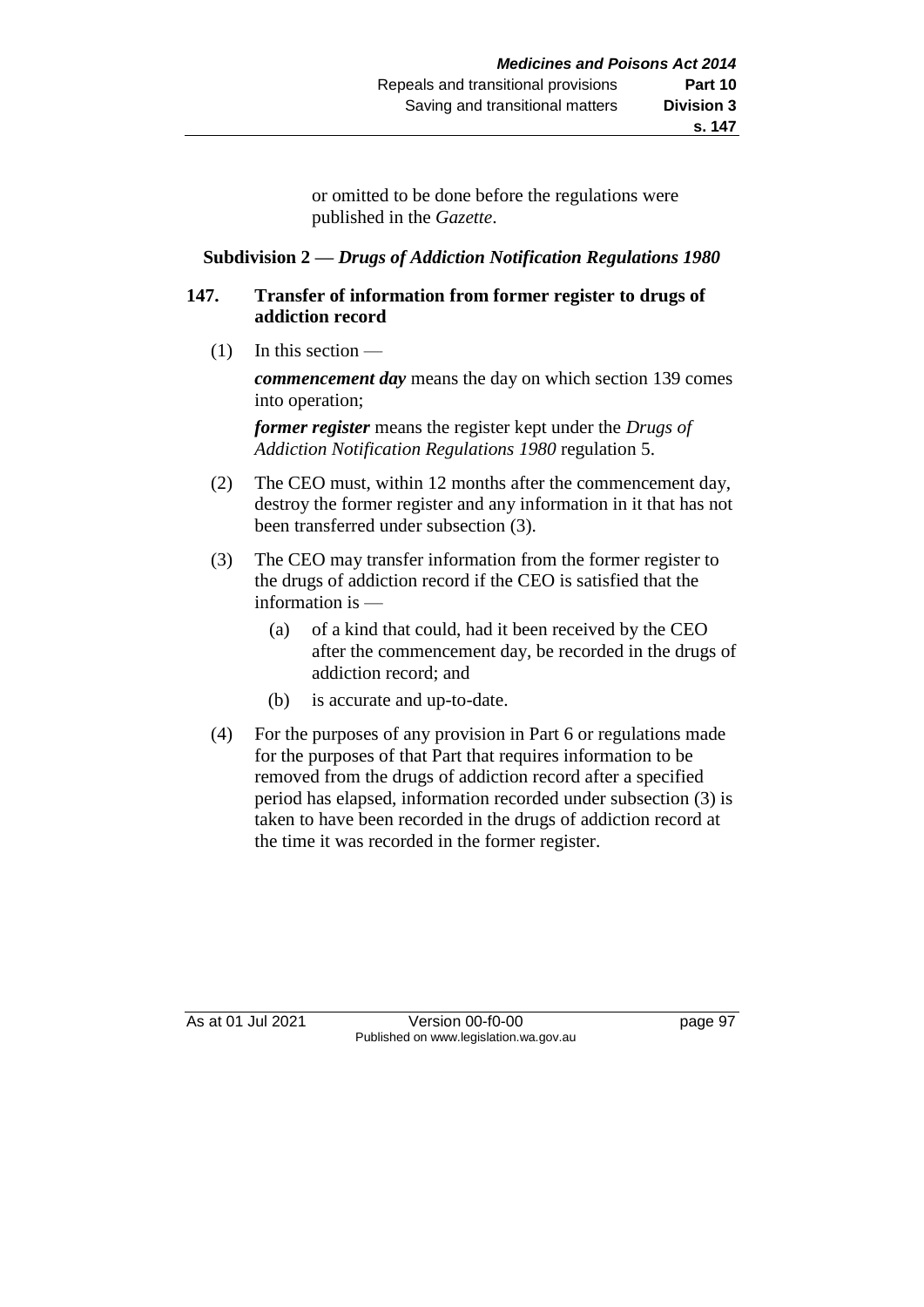# **Part 11 — Consequential amendments**

## **Division 1 —** *Health (Miscellaneous Provisions) Act 1911* **amended**

*[Heading inserted: No. 19 of 2016 s. 172.]*

## **148. Act amended**

This Division amends the *Health (Miscellaneous Provisions) Act 1911*.

*[Section 148 amended: No. 19 of 2016 s. 173.]*

## **149. Section 3 amended**

- (1) In section 3(1) delete the definitions of: *drug false trade description the Drug Advisory Committee therapeutic substance trade description*
- (2) In section 3(1) in the definition of *meat* delete "except in Division 3A of Part VIIA,".

## **150. Section 5 amended**

In section  $5(6)$ :

(a) delete "food or drug," and insert:

food,

(b) delete "or drug" (each occurrence).

page 98 Version 00-f0-00 As at 01 Jul 2021 Published on www.legislation.wa.gov.au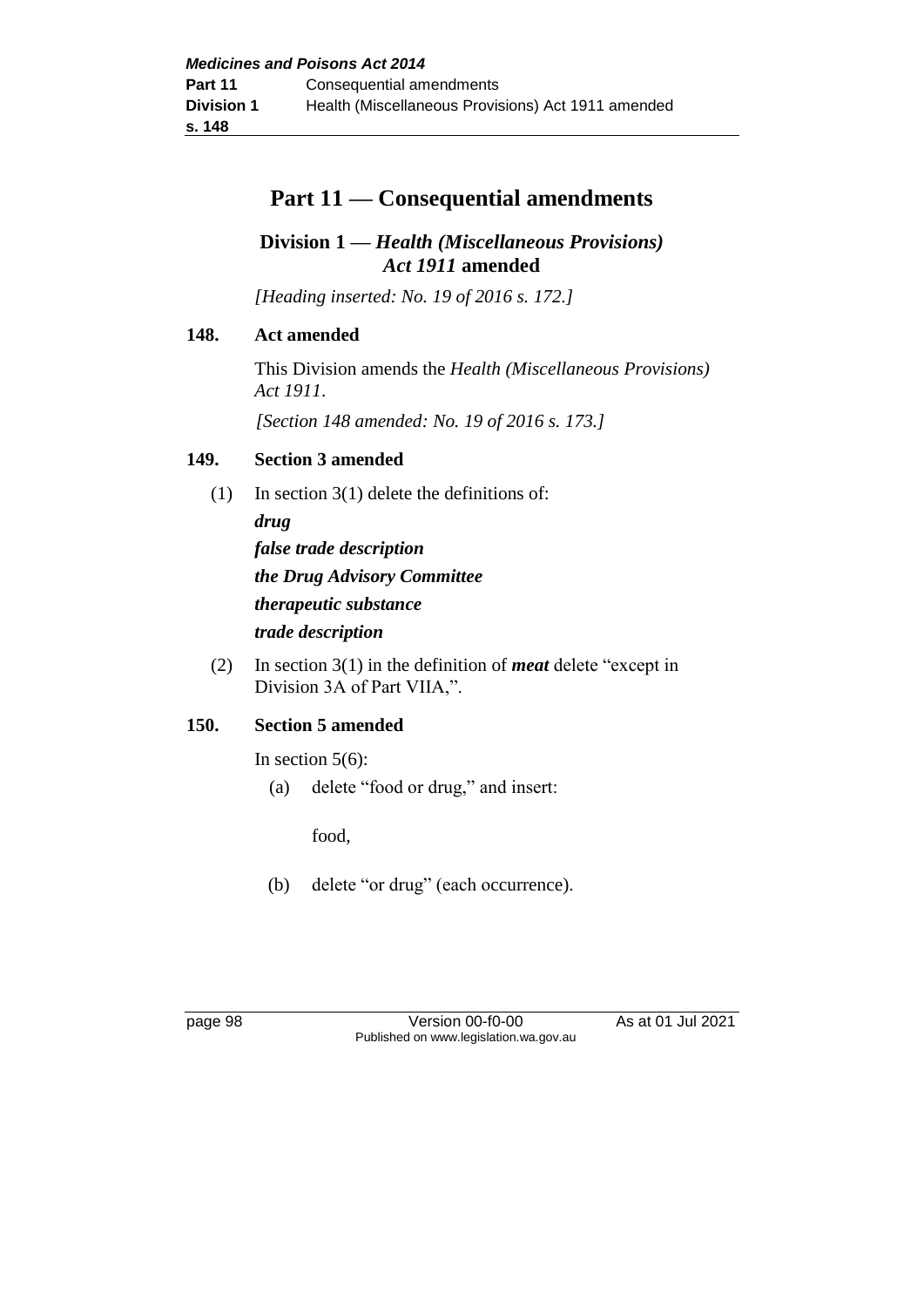#### **151. Part VIIA heading replaced**

Delete the heading to Part VIIA and insert:

# **Part VIIA — Pesticides**

## **152. Part VIIA Division 1 heading replaced**

Delete the heading to Part VIIA Division 1 and insert:

## **Division 1 — Registration of analysts**

**153. Section 202 deleted**

Delete section 202.

**154. Part VIIA Divisions 5, 6 and 7 deleted**

Delete Part VIIA Divisions 5, 6 and 7.

#### **155. Section 246A amended**

In section 246A(3) delete "*Poisons Act 1964*." and insert:

*Medicines and Poisons Act 2014*.

Note: The heading to amended section 246A is to read: **Crown bound, but Health Practitioner Regulation National Law (Western Australia) and Medicines and Poisons Act 2014 not affected by Division 8**

#### **156. Part VIIA Division 9 deleted**

Delete Part VIIA Division 9.

*[157. Deleted: No. 19 of 2016 s. 174.]*

As at 01 Jul 2021 Version 00-f0-00 page 99 Published on www.legislation.wa.gov.au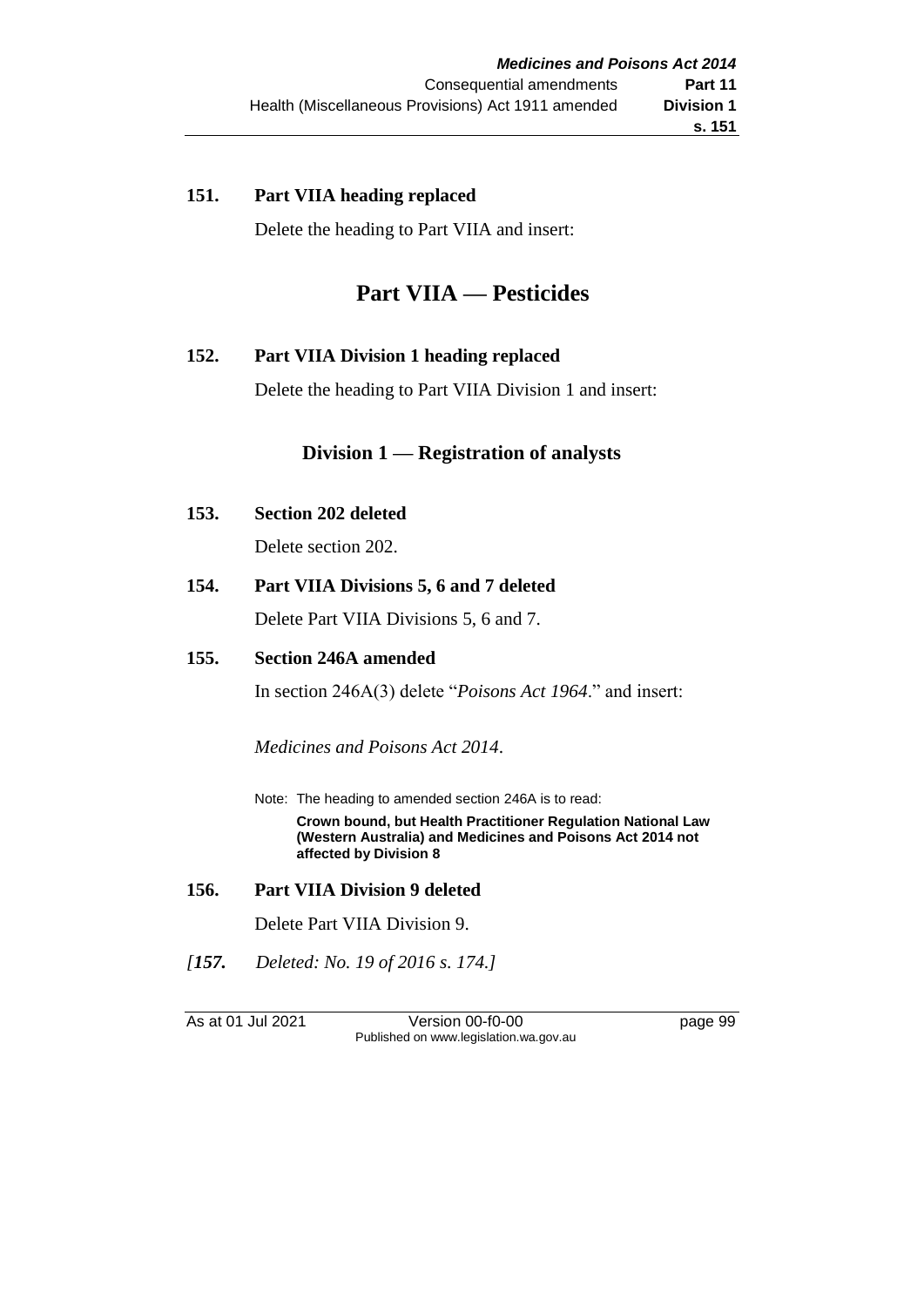| <b>Medicines and Poisons Act 2014</b> |                                                                     |  |  |
|---------------------------------------|---------------------------------------------------------------------|--|--|
| Part 11                               | Consequential amendments                                            |  |  |
| <b>Division 2</b>                     | Health Professionals (Special Events Exemption) Act 2000<br>amended |  |  |
| s. 158                                |                                                                     |  |  |

#### **158. Section 377 amended**

Delete section 377(10).

#### **159. Schedule 5 amended**

In Schedule 5:

- (a) in Part I delete "225(1), 238(3) and  $(5)$ ,";
- (b) in Part II delete "224(2), 227(13),";
- (c) in Part IV delete "223(1), 225(2), 227(2), 231(2), 234(1),  $240(1)$ ,";
- (d) in Part VI delete "221(1), 222, 236(1), 241(1),";
- (e) in Part VII delete "131(2), 228(2), 237(2), 238(1)" and insert:

131(2)

## **Division 2 —** *Health Professionals (Special Events Exemption) Act 2000* **amended**

#### **160. Act amended**

This Division amends the *Health Professionals (Special Events Exemption) Act 2000*.

#### **161. Section 3 amended**

(1) In section 3(1) delete the definitions of: *drug of addiction*

*restricted substance*

*substance*

(2) In section 3(1) insert in alphabetical order:

*medicine* has the meaning given in the *Medicines and Poisons Act 2014* section 3;

page 100 Version 00-f0-00 As at 01 Jul 2021 Published on www.legislation.wa.gov.au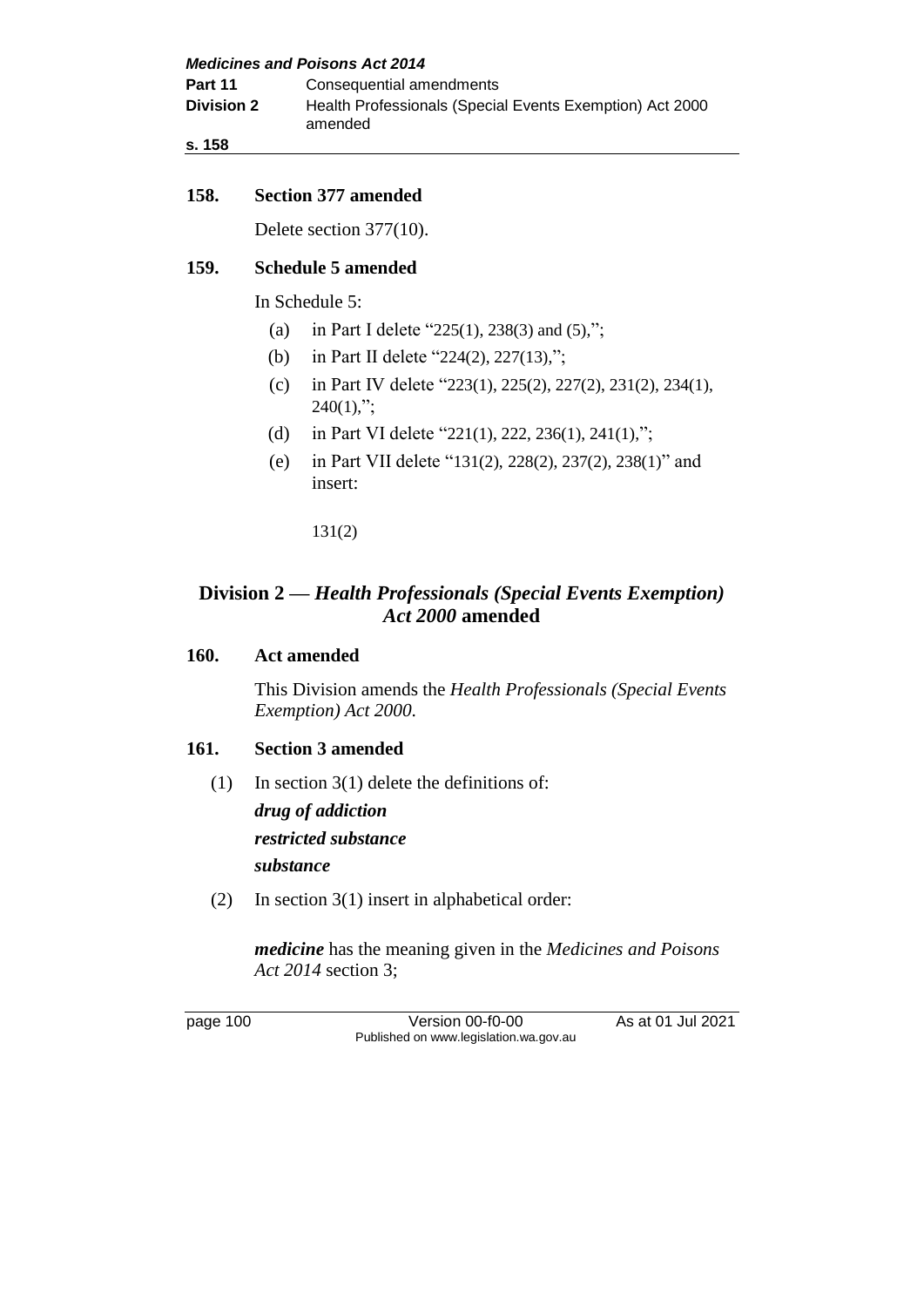#### **162. Section 8 amended**

In section 8(2):

(a) delete "possess, use or supply a substance" and insert:

administer, possess, prescribe or supply a medicine

(b) delete "substance that may be lawfully possessed, used" and insert:

medicine that may lawfully be administered, possessed, prescribed

#### **163. Section 9 replaced**

Delete section 9 and insert:

## **9. Supply of medicines**

- (1) The Minister may, by an order under section 6, authorise a person, or a class of persons, to supply a medicine —
	- (a) in accordance with a prescription issued by a visiting health professional; or
	- (b) to a visiting health professional as if the visiting health professional were a registered health professional of the like profession.
- (2) The Minister is not to make an order containing an authorisation referred to in subsection (1) unless —
	- (a) the person or the class of persons authorised to supply the medicine is authorised under the *Medicines and Poisons Act 2014* to supply the

As at 01 Jul 2021 Version 00-f0-00 page 101 Published on www.legislation.wa.gov.au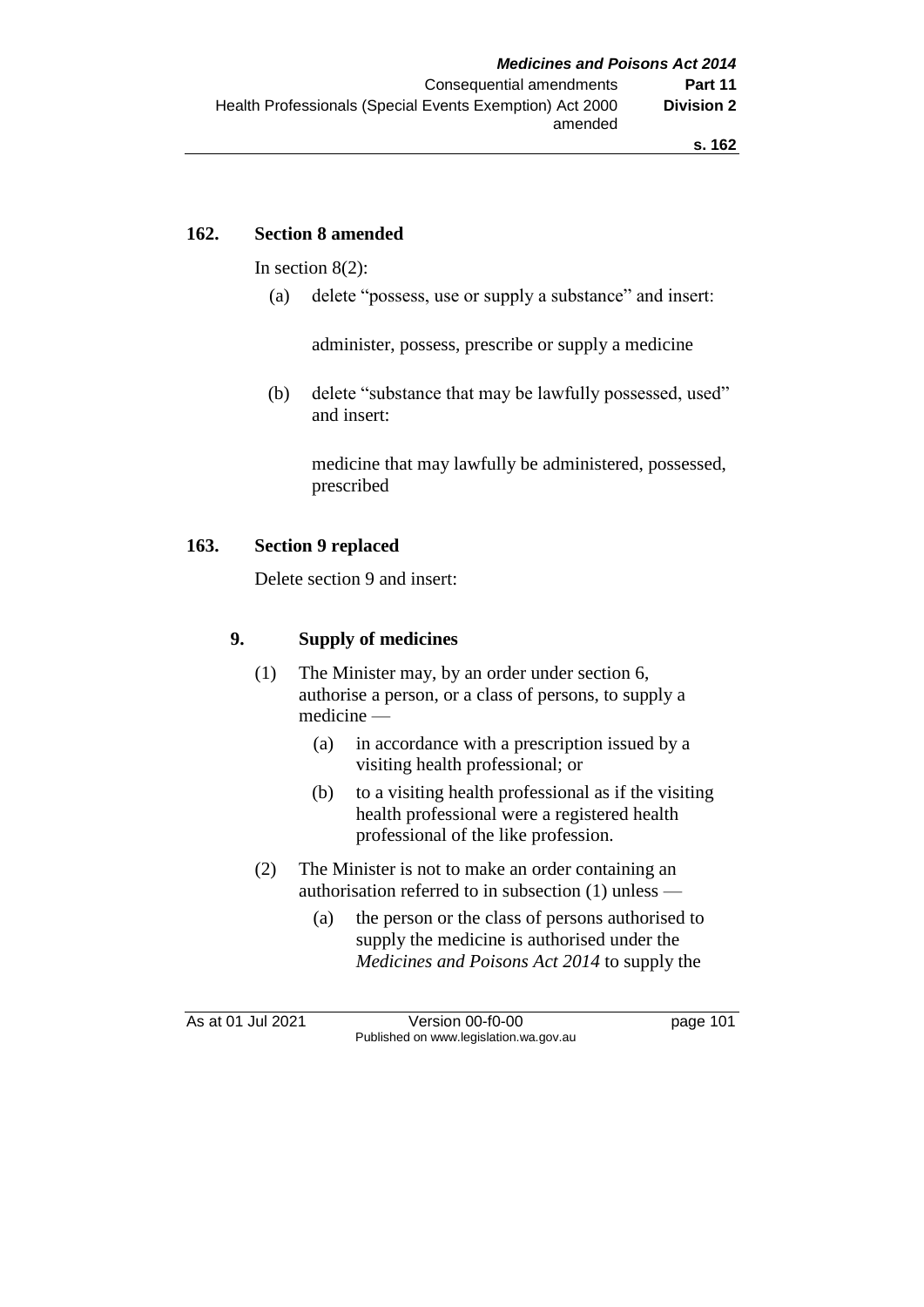| <b>Medicines and Poisons Act 2014</b> |                                                                     |  |  |
|---------------------------------------|---------------------------------------------------------------------|--|--|
| Part 11                               | Consequential amendments                                            |  |  |
| <b>Division 2</b>                     | Health Professionals (Special Events Exemption) Act 2000<br>amended |  |  |
| s. 164                                |                                                                     |  |  |

medicine to, or in accordance with a prescription issued by, a registered health professional of the like profession; and

- (b) the Minister is satisfied that adequate arrangements are in place to ensure that the medicines concerned will only be used in connection with the provision of health services that are authorised under this Act.
- (3) An order under section 6 may impose conditions on any authorisation referred to in this section that is conferred by the order.

## **164. Section 11 amended**

- $(1)$  In section 11(1):
	- (a) delete "*Poisons Act 1964*," and insert:

*Medicines and Poisons Act 2014*,

- (b) delete paragraphs (b) and (c) and insert:
	- (b) administering, possessing, prescribing or supplying a medicine in the course of providing those authorised health care services where the medicine is —
		- (i) lawfully imported or lawfully obtained in Australia by the visiting health professional; and
		- (ii) a medicine that may lawfully be administered, possessed, prescribed or supplied by a registered health professional of the like profession;
		- or

page 102 Version 00-f0-00 As at 01 Jul 2021 Published on www.legislation.wa.gov.au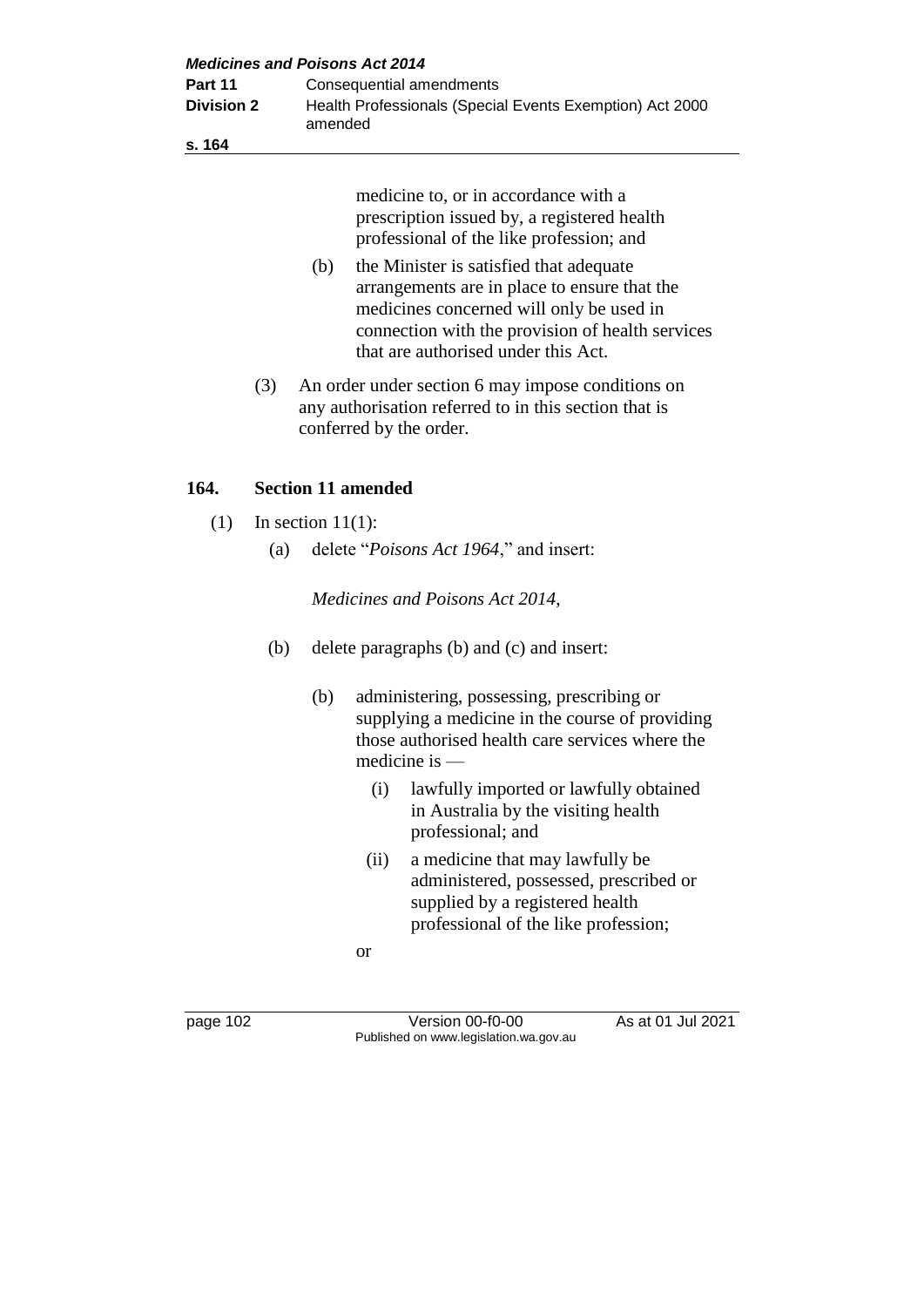- **s. 164**
- (c) after each of paragraphs (a) and (d) insert:

or

- (2) In section  $11(2)$ :
	- (a) delete "*Poisons Act 1964*" and insert:

*Medicines and Poisons Act 2014*

(b) delete "substance" and insert:

medicine

- (3) Delete section 11(3) and insert:
	- (3) A person does not commit an offence under the *Medicines and Poisons Act 2014* or the *Misuse of Drugs Act 1981* for supplying a medicine in accordance with a prescription issued by a visiting health professional if —
		- (a) the visiting health professional is authorised under this Act to issue the prescription; and
		- (b) the person is authorised under this Act to supply the medicine in accordance with such a prescription; and
		- (c) the supply would be lawful under the *Medicines and Poisons Act 2014* if the prescription had been issued by a registered health professional of the like profession.
	- (4A) A person does not commit an offence under the *Medicines and Poisons Act 2014* or the *Misuse of*

As at 01 Jul 2021 Version 00-f0-00 page 103 Published on www.legislation.wa.gov.au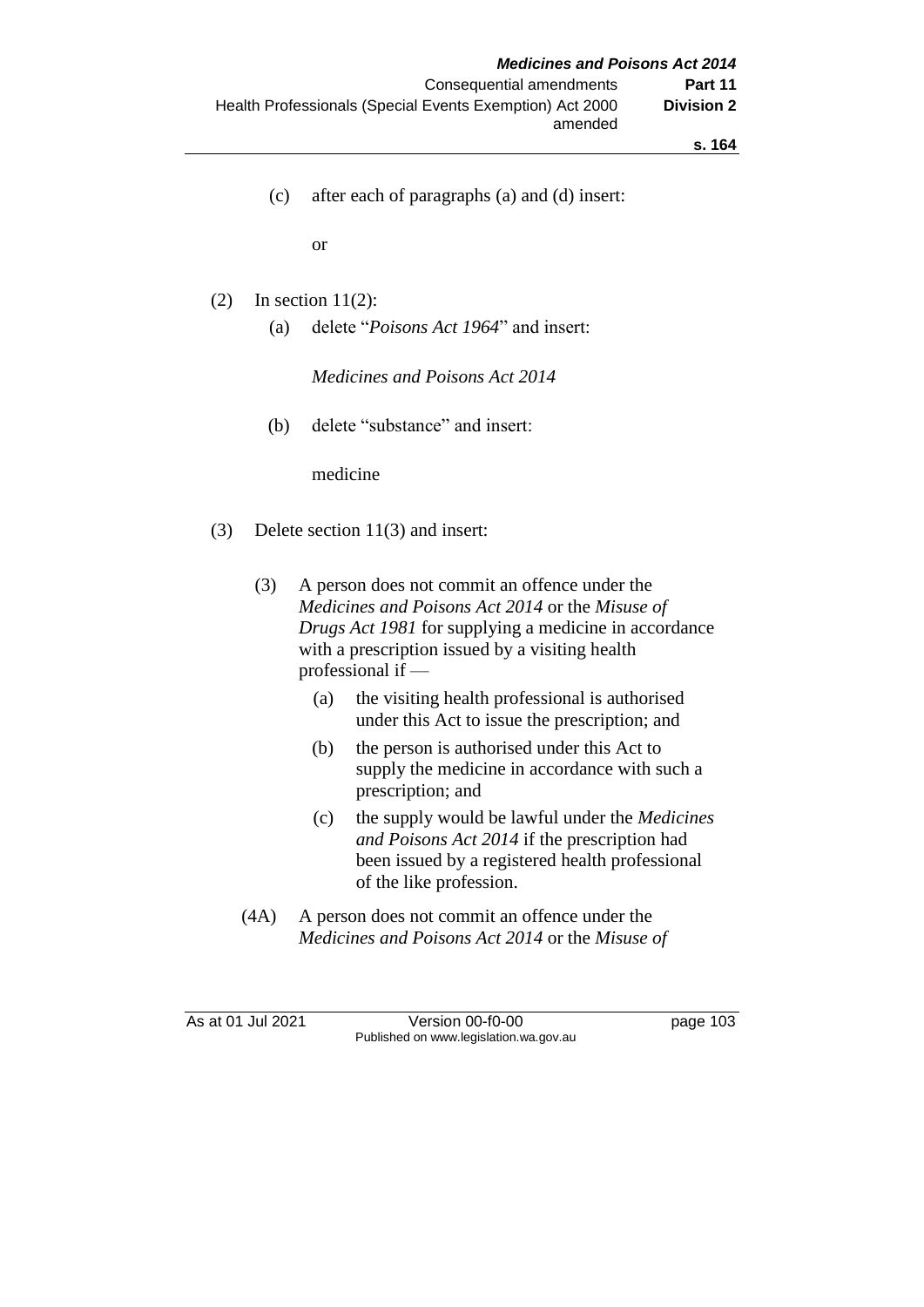*Drugs Act 1981* for supplying a medicine to a visiting health professional if —

- (a) the person is authorised under this Act to supply the medicine; and
- (b) the supply would be lawful under the *Medicines and Poisons Act 2014* if the visiting health professional were a registered health professional of the like profession.
- (4) In section 11(4) delete " $(2)$  or  $(3)$ " and insert:

(2), (3) or (4A)

## **Division 3 —** *Misuse of Drugs Act 1981* **amended**

#### **165. Act amended**

This Division amends the *Misuse of Drugs Act 1981*.

#### **166. Section 3 amended**

(1) In section 3(1) delete the definitions of: *authorised prescription dentist drug of addiction nurse practitioner Poisons Act 1964 regulations specified drug veterinary surgeon*

page 104 Version 00-f0-00 As at 01 Jul 2021 Published on www.legislation.wa.gov.au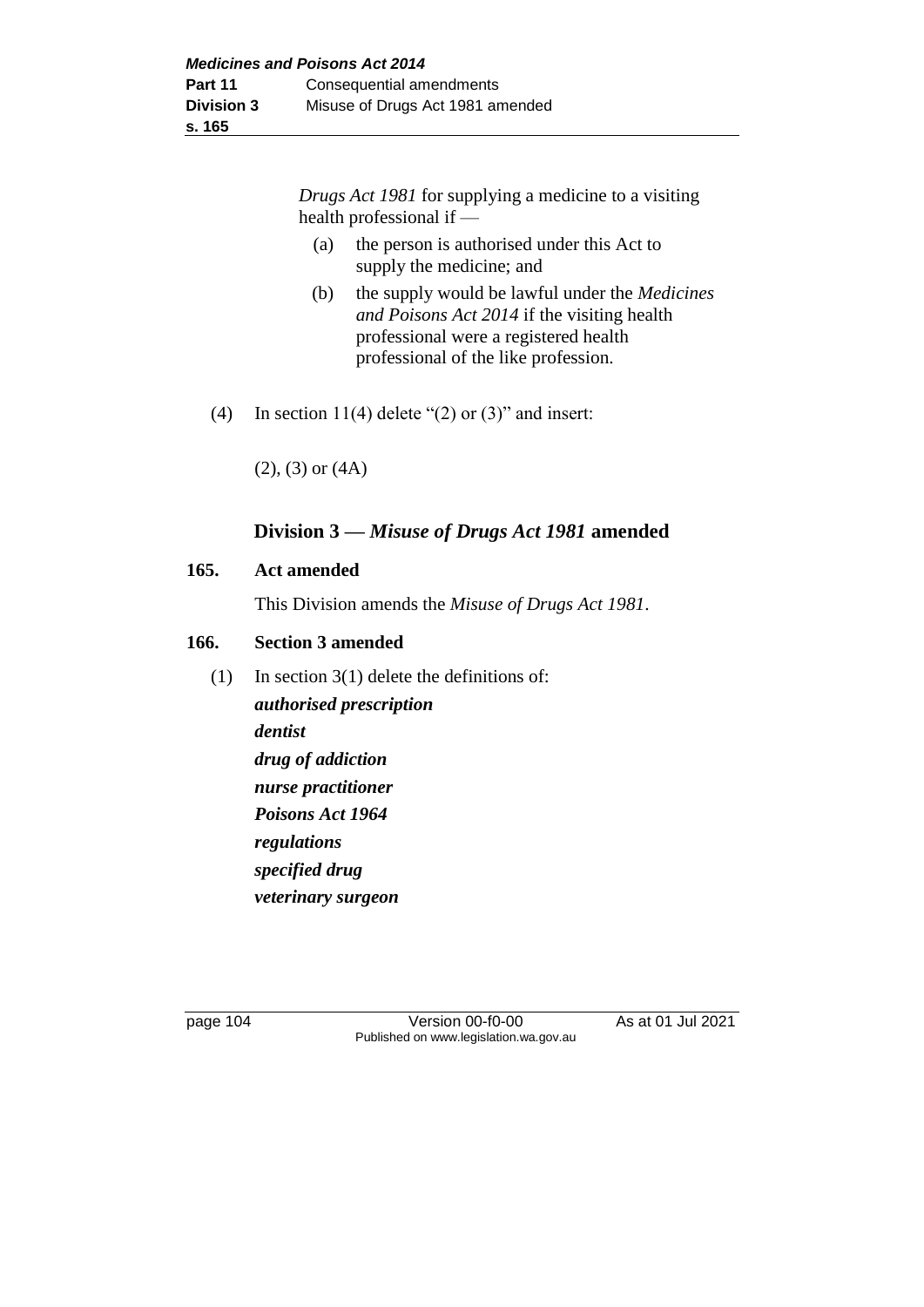(2) In section 3(1) insert in alphabetical order:

*authorised prescription* means a prescription issued by a prescriber as those terms are defined in the *Medicines and Poisons Act 2014* section 7(1);

*drug of addiction* means —

- (a) a Schedule 8 poison as defined in the *Medicines and Poisons Act 2014* section 3; or
- (b) a Schedule 9 poison as defined in the *Medicines and Poisons Act 2014* section 3;

*specified drug* means a substance that is prescribed to be a specified drug by regulations made under section 3B;

(3) In section 3(1) in the definition of *undercover operation* delete "section 5;" and insert:

section 5.

## **167. Section 3B inserted**

After section 3A insert:

## **3B. Specified drugs**

- (1) The Governor may, on the recommendation of the Minister and the Minister responsible for administering the *Medicines and Poisons Act 2014*, make regulations prescribing a substance to be a specified drug for the purposes of this Act.
- (2) A recommendation that a substance be prescribed to be a specified drug may only be made if the relevant Minister is satisfied that there is high propensity for the

As at 01 Jul 2021 Version 00-f0-00 page 105 Published on www.legislation.wa.gov.au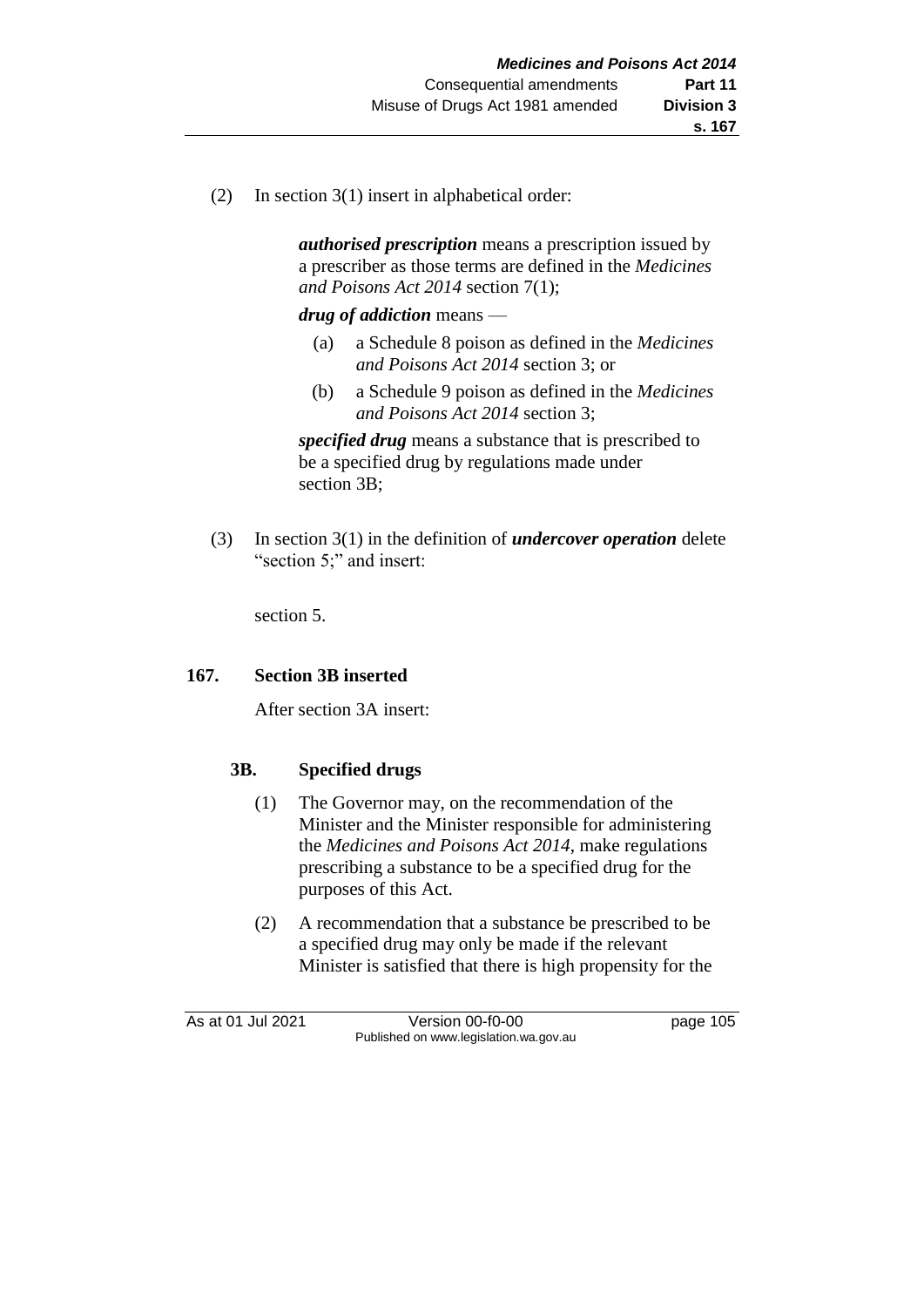substance to be misused, abused, used illicitly or diverted for the manufacture of a substance with a high propensity for misuse, abuse or illicit use.

#### **168. Section 4 amended**

Delete section  $4(2)(a)$  and (b) and insert:

- (a) plants from which a drug of addiction may be obtained, derived or manufactured; and
- (b) whether or not they are also plants referred to in paragraph (a), the plants specified in Schedule II.

#### **169. Section 5B inserted**

At the end of Part I insert:

#### **5B. Authorisation under** *Medicines and Poisons Act 2014*

(1) In this section —

*appropriate licence* has the meaning given in the *Medicines and Poisons Act 2014* section 12;

*appropriate permit* has the meaning given in the *Medicines and Poisons Act 2014* section 12;

*professional authority* has the meaning given in the *Medicines and Poisons Act 2014* section 3.

- (2) For the purposes of this Act the manufacture or preparation of a prohibited drug is authorised under the *Medicines and Poisons Act 2014* if the prohibited drug is manufactured —
	- (a) under an appropriate licence or a professional authority; and

page 106 Version 00-f0-00 As at 01 Jul 2021 Published on www.legislation.wa.gov.au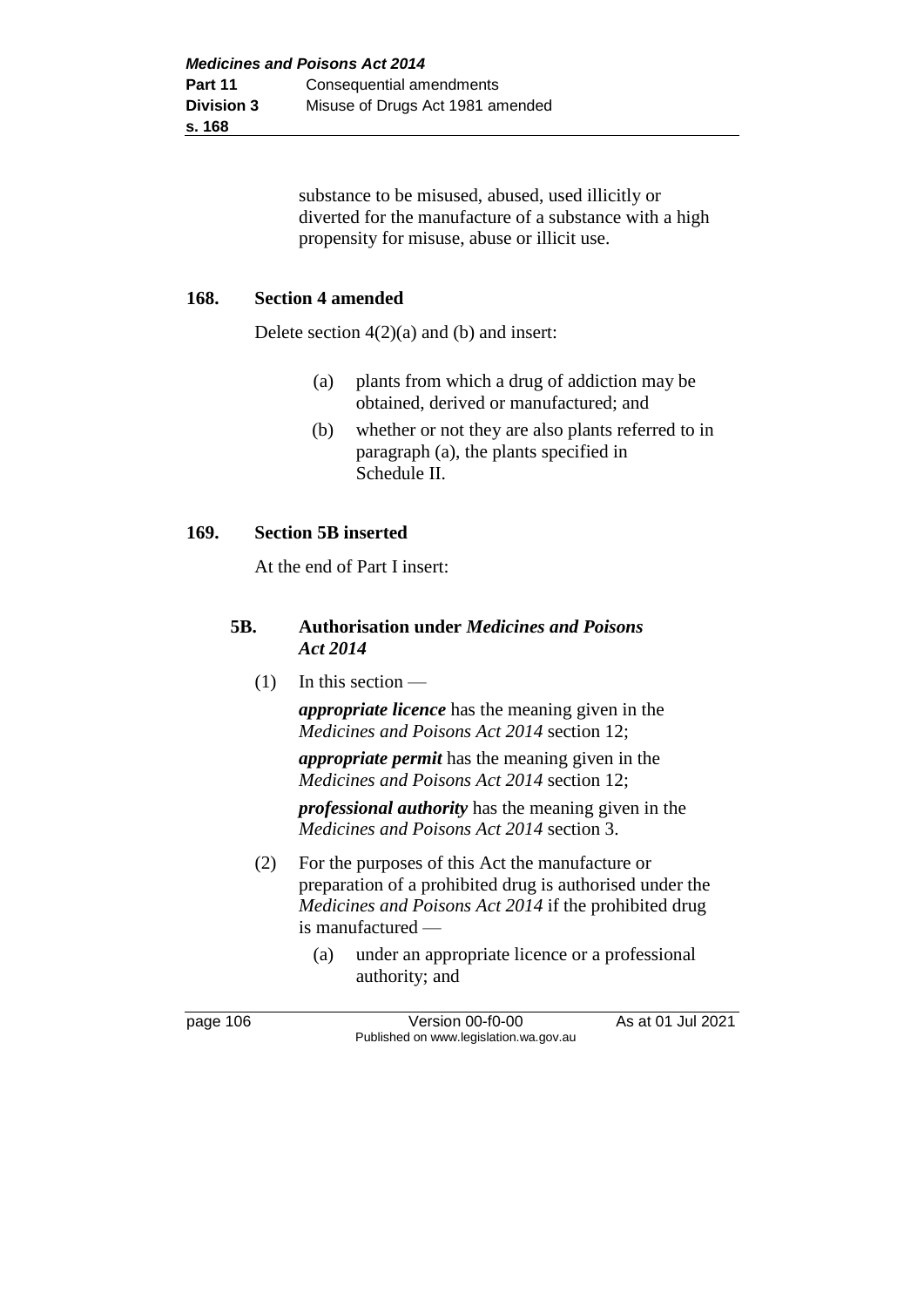- (b) in accordance with regulations made under that Act.
- (3) For the purposes of this Act, the sale or supply of a prohibited drug is authorised under the *Medicines and Poisons Act 2014* if the prohibited drug is supplied —
	- (a) under an appropriate licence, an appropriate permit or a professional authority; and
	- (b) in accordance with regulations made under that Act.
- (4) For the purposes of this Act, a person is authorised under the *Medicines and Poisons Act 2014* to manufacture, prepare, sell or supply a prohibited drug  $if -$ 
	- (a) the person
		- (i) holds an appropriate licence or an appropriate permit that authorises the manufacture or supply of the drug; or
		- (ii) is authorised by a professional authority to manufacture or supply the drug; or
		- (iii) is an employee or agent of a person referred to in subparagraph (i) or (ii);
		- and
	- (b) the manufacture, preparation, sale or supply is in accordance with the licence, permit or authority.
- (5) For the purposes of this Act, a person is authorised under the *Medicines and Poisons Act 2014* to possess a prohibited drug if —
	- (a) the drug is a Schedule 4 or 8 poison as defined in the *Medicines and Poisons Act 2014*  section 3 and possession of the drug by the person would not be an offence under the

As at 01 Jul 2021 Version 00-f0-00 page 107 Published on www.legislation.wa.gov.au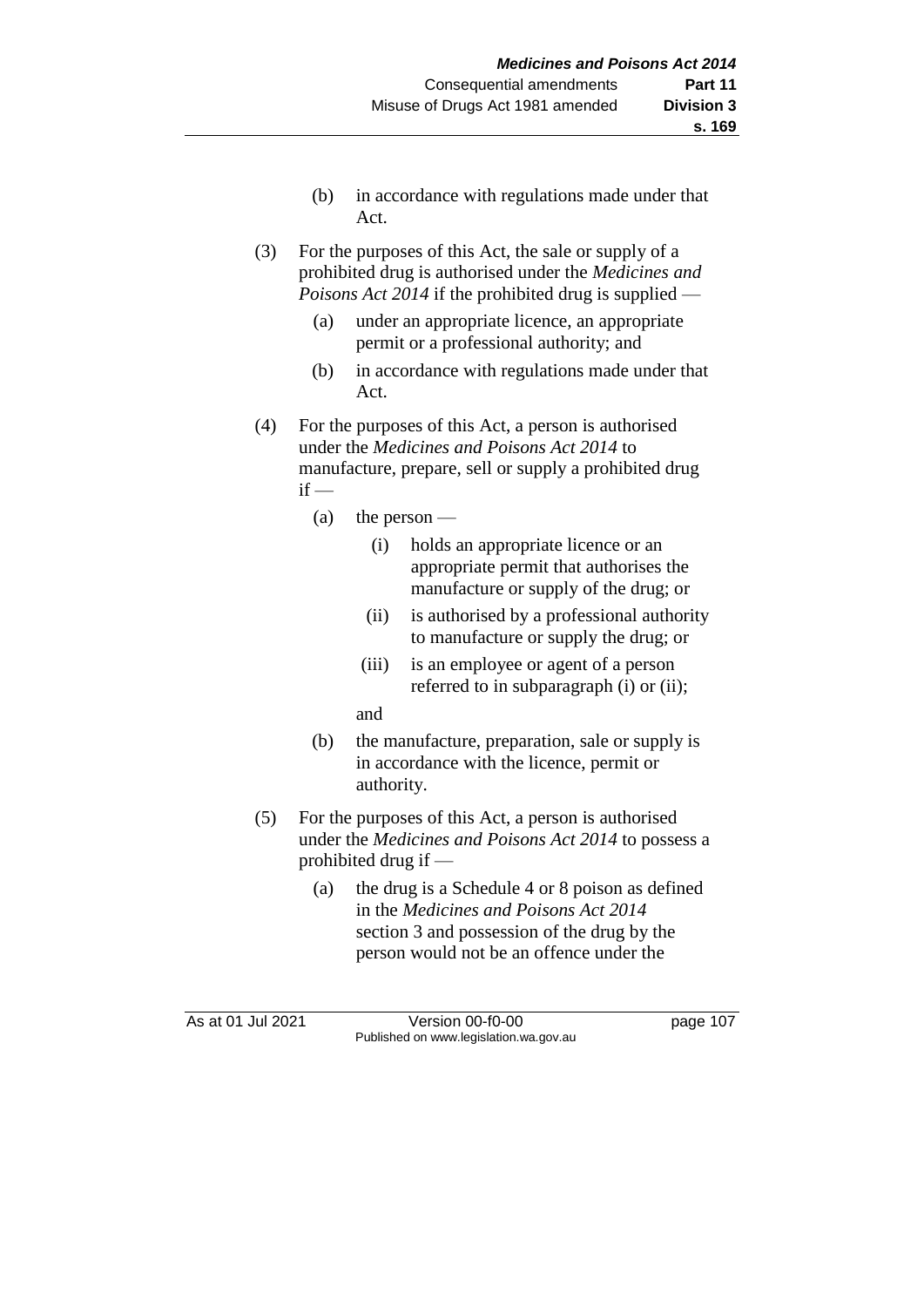*Medicines and Poisons Act 2014* section 14(4); or

- (b) the drug is a Schedule 9 poison as defined in the *Medicines and Poisons Act 2014* section 3 and possession of the drug by the person would not be an offence under *Medicines and Poisons Act 2014* section 17.
- (6) For the purposes of this Act a person is authorised under the *Medicines and Poisons Act 2014* to use a prohibited drug if the drug is prescribed for the person by the holder of a professional authority who is authorised under the *Medicines and Poisons Act 2014*  to prescribe the drug to the person and the use is in accordance with the instructions of the prescriber.
- (7) For the purposes of this Act, an investigator as defined in the *Medicines and Poisons Act 2014* section 3 is authorised to supply, obtain or possess a prohibited drug if the drug is supplied, obtained or possessed in the course of conducting an investigation under that Act.

## **170. Section 5 amended**

- (1) In section 5(1) delete "except when he is authorised by or under this Act or by or under the *Poisons Act 1964* to do so,".
- (2) After section 5(2) insert:
	- (3) A person does not commit a simple offence under subsection  $(1)(a)$ ,  $(b)$  or  $(c)$  by reason only that premises are being used for the purpose of the manufacture, preparation, sale, supply or use of a

page 108 Version 00-f0-00 As at 01 Jul 2021 Published on www.legislation.wa.gov.au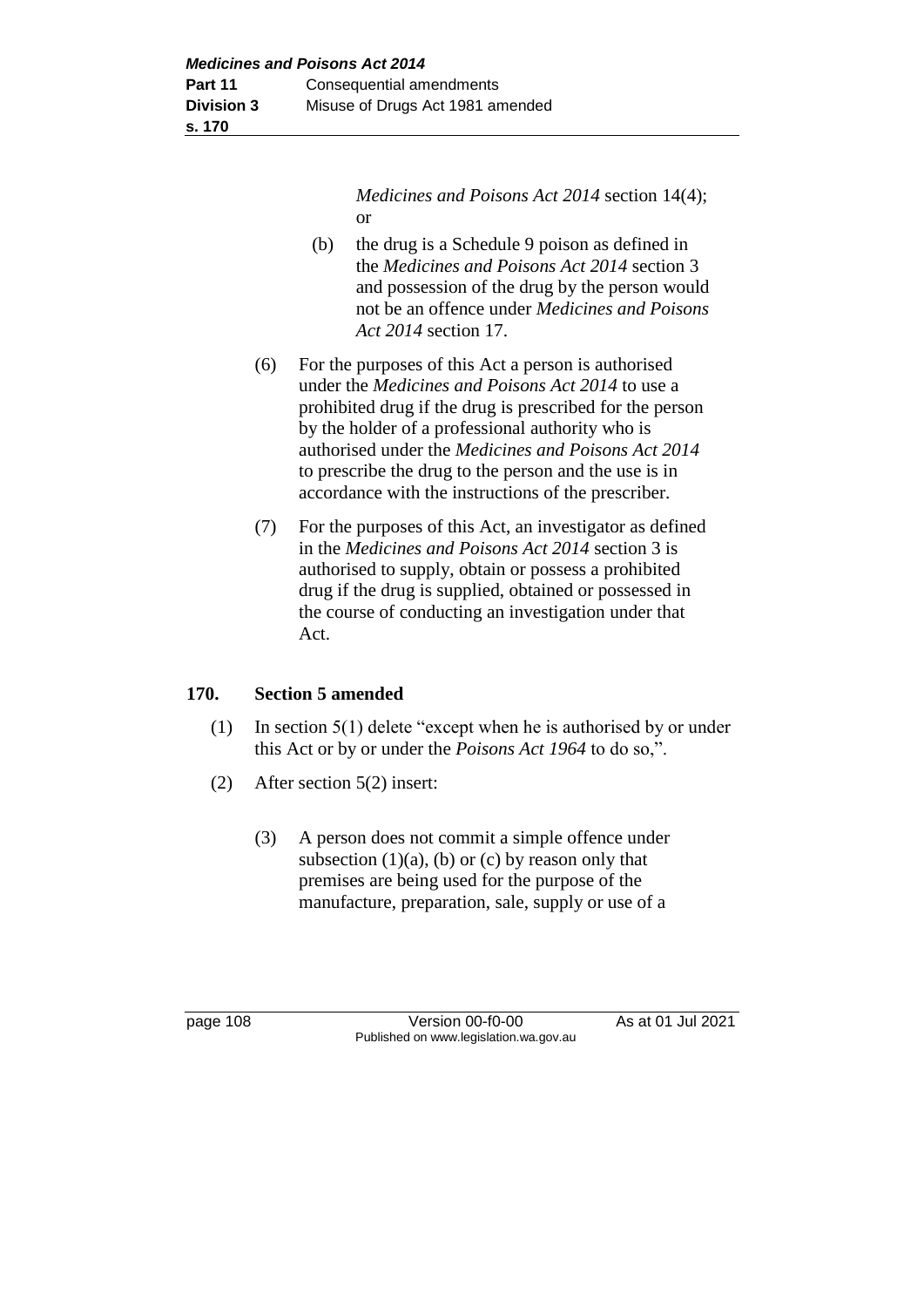prohibited drug or prohibited plant if the person proves —

- (a) that the manufacture, preparation, sale or supply of the drug or plant was authorised under this Act or the *Medicines and Poisons Act 2014*; or
- (b) that the use of the drug or plant was by a person authorised under this Act or the *Medicines and Poisons Act 2014* to use the drug or plant.

## **171. Sections 6 and 7 replaced**

Delete sections 6 and 7 and insert:

#### **6. Offences concerned with prohibited drugs generally**

- (1) A person commits a crime if the person
	- (a) with intent to sell or supply it to another, has in his or her possession a prohibited drug; or
	- (b) manufactures or prepares a prohibited drug; or
	- (c) sells or supplies, or offers to sell or supply, a prohibited drug to another person.
- (2) A person who has in his or her possession or uses a prohibited drug commits a simple offence.
- (3) A person does not commit a crime under subsection (1) or a simple offence under subsection (2) by reason only of the person having in his or her possession a prohibited drug if the person proves that —
	- (a) he or she was authorised by or under this Act or the *Medicines and Poisons Act 2014* to have possession of the drug; or
	- (b) he or she had possession of the drug only for the purpose of delivering it to a person

As at 01 Jul 2021 Version 00-f0-00 Page 109 Published on www.legislation.wa.gov.au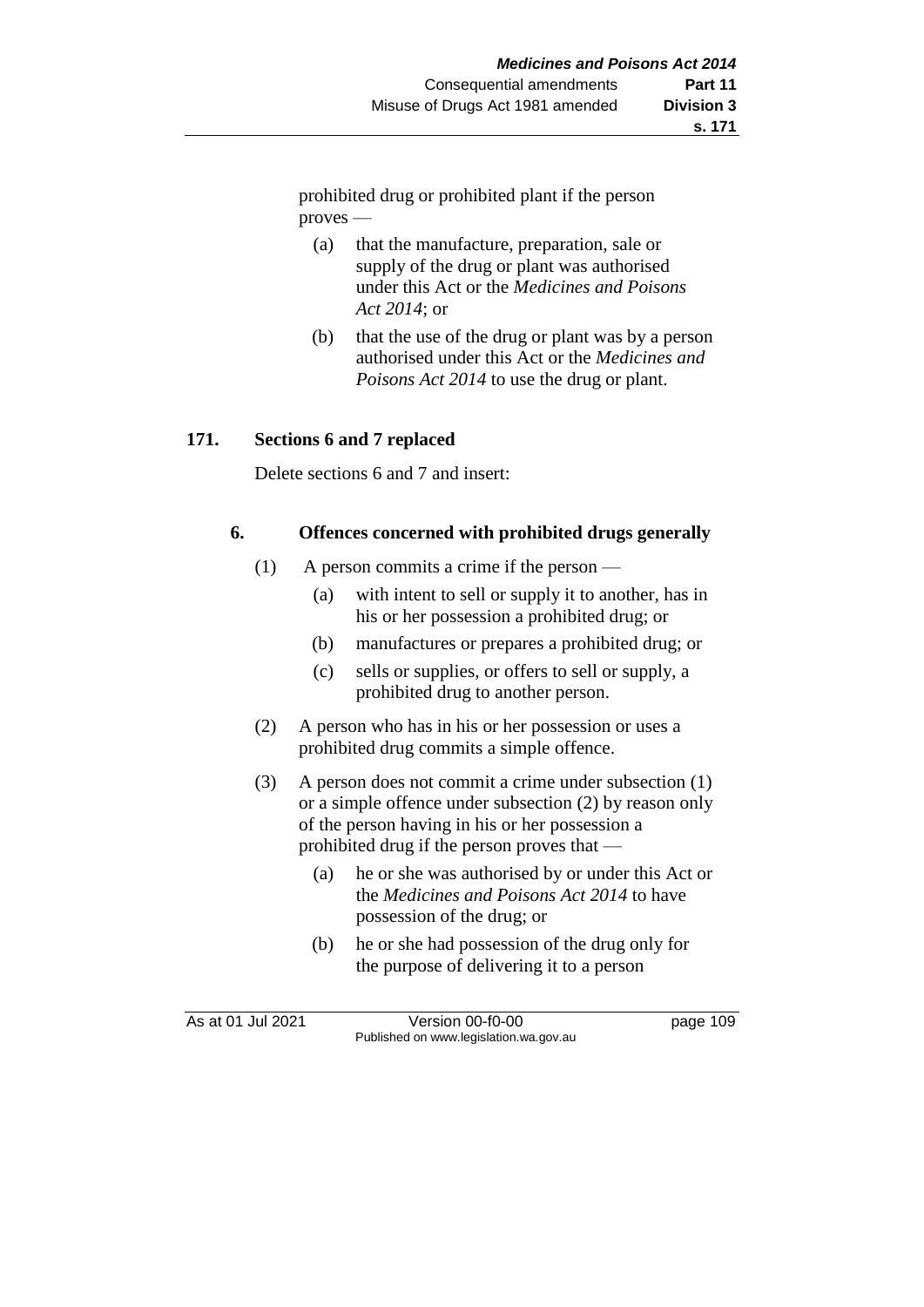authorised to possess the drug under this Act or the *Medicines and Poisons Act 2014* and he or she took all reasonable steps to deliver the drug to the person; or

- (c) he or she had possession of the drug for the purpose of analysing, examining or otherwise dealing with it for the purposes of this Act in his or her capacity as an analyst, botanist or other expert.
- (4) A person does not commit a crime under subsection (1) by reason only that the person manufactures, prepares, sells or supplies a prohibited drug if the person proves that he or she was authorised to manufacture, prepare, sell or supply the drug under this Act or the *Medicines and Poisons Act 2014*.
- (5) A person does not commit a simple offence under subsection (2) by reason only of using a prohibited drug if the person proves that he or she was a person authorised under this Act or the *Medicines and Poisons Act 2014*.

## **7. Offences concerned with prohibited plants generally**

- (1) A person commits a crime if the person
	- (a) with intent to sell or supply a prohibited plant, or any prohibited drug obtainable from a prohibited plant, to another person, has in his or her possession or cultivates the prohibited plant; or
	- (b) sells or supplies, or offers to sell or supply, a prohibited plant to another person.
- (2) A person who has in his or her possession or cultivates a prohibited plant commits a simple offence.
- (3) A person does not commit a crime under subsection (1) or a simple offence under subsection (2) by reason only

page 110 Version 00-f0-00 As at 01 Jul 2021 Published on www.legislation.wa.gov.au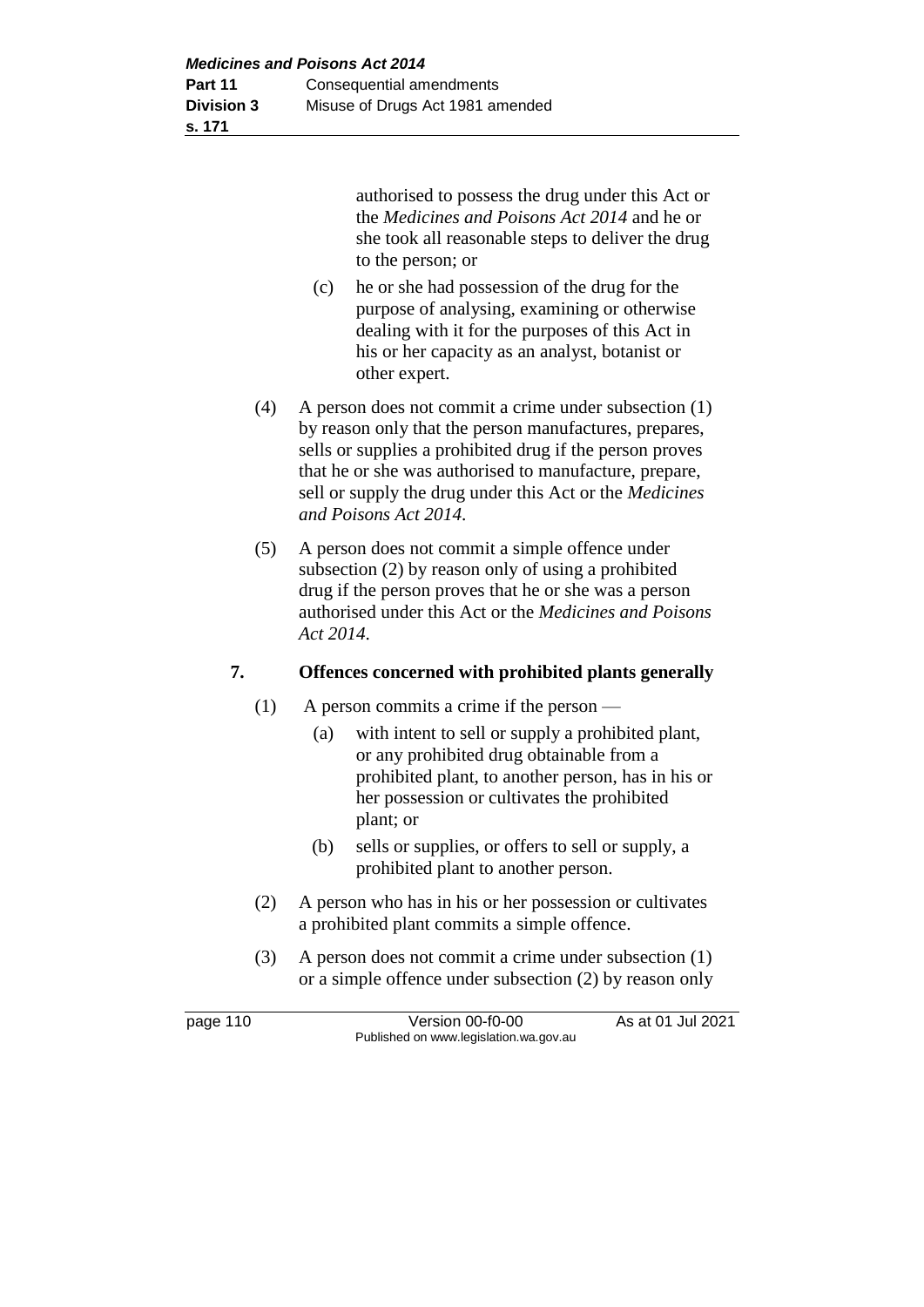of the person having in his or her possession a prohibited plant if the person proves that —

- (a) he or she was authorised by or under this Act or the *Medicines and Poisons Act 2014* to have possession of a prohibited drug obtainable from the plant; or
- (b) he or she had possession of the plant only for the purpose of delivering it to a person authorised to have possession of a drug obtainable from the plant under this Act or the *Medicines and Poisons Act 2014* and he or she took all reasonable steps to deliver the drug to the person; or
- (c) he or she had possession of the plant for the purpose of analysing, examining or otherwise dealing with it for the purposes of this Act in his or her capacity as an analyst, botanist or other expert.

#### **172. Section 7B amended**

In section 7B(7) delete "*Poisons Act 1964*" (each occurrence) and insert:

*Medicines and Poisons Act 2014*

## **173. Section 8 deleted**

Delete section 8.

#### **174. Section 14 amended**

(1) In section 14(3) delete "*Poisons Act 1964* " and insert:

*Medicines and Poisons Act 2014*

As at 01 Jul 2021 Version 00-f0-00 Page 111 Published on www.legislation.wa.gov.au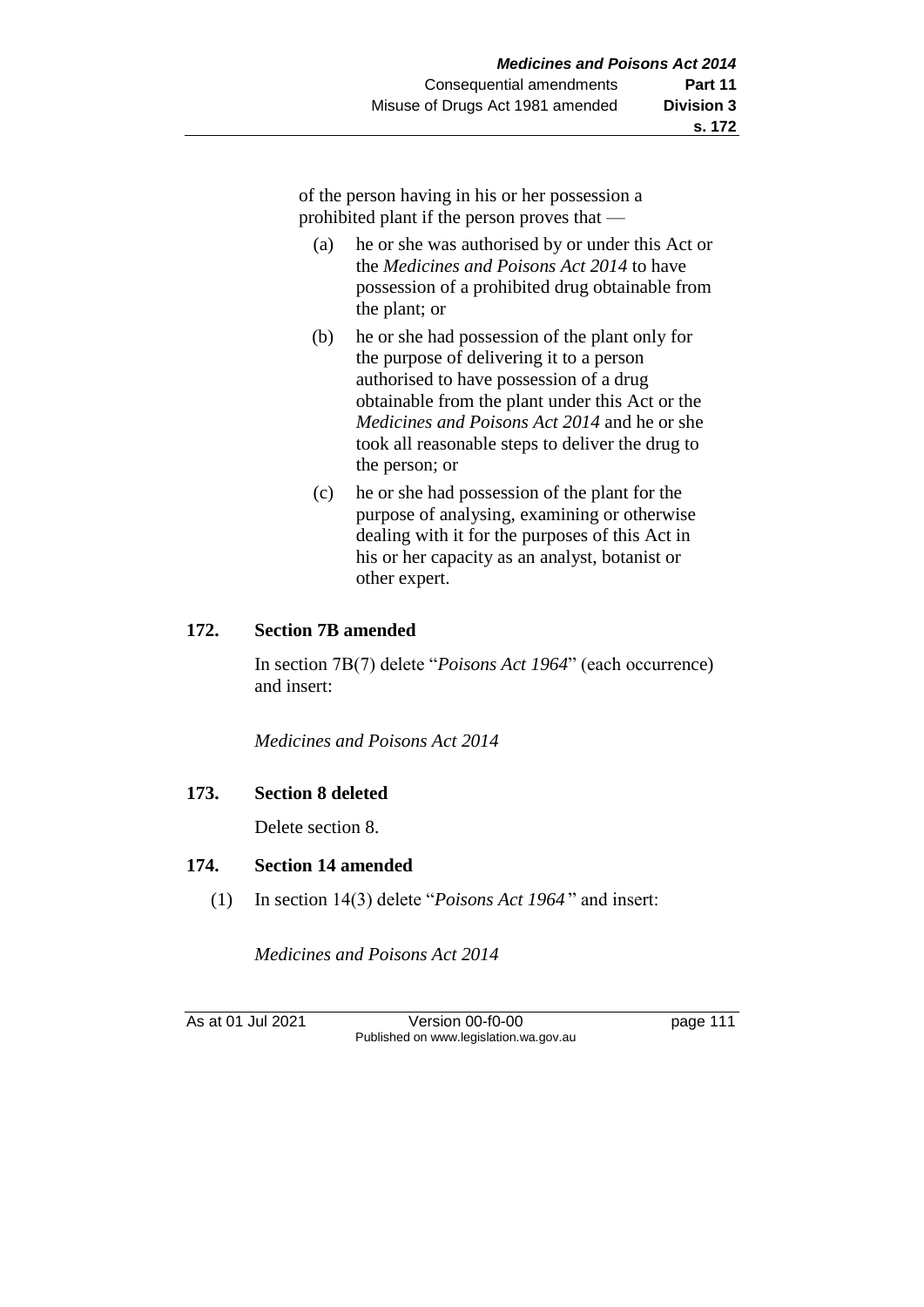- (2) Delete section 14(4) and insert:
	- (4) A person does not commit an offence under subsection (1) or (2) by reason only of the person having in the person's possession a category 1 item, a category 2 item or a particular substance if the person proves that —
		- (a) he or she was authorised by or under this Act or the *Medicines and Poisons Act 2014* to have possession of the item or substance; or
		- (b) he or she had possession of the item or substance only for the purpose of delivering it to a person authorised to have possession of the item or substance under this Act or the *Medicines and Poisons Act 2014* and he or she took all reasonable steps to deliver the item or substance to the person; or
		- (c) he or she had possession of the item or substance for the purpose of analysing, examining or otherwise dealing with it for the purposes of this Act in his or her capacity as an analyst, botanist or other expert.

#### **175. Section 27 amended**

In section  $27(1)$ :

- (a) delete paragraph (a)(ii) and insert:
	- (ii) if a person who is authorised by or under this Act or under the *Medicines and Poisons Act 2014* to have possession thereof is entitled to have possession of that relevant thing, release that relevant thing to that person;

page 112 Version 00-f0-00 As at 01 Jul 2021 Published on www.legislation.wa.gov.au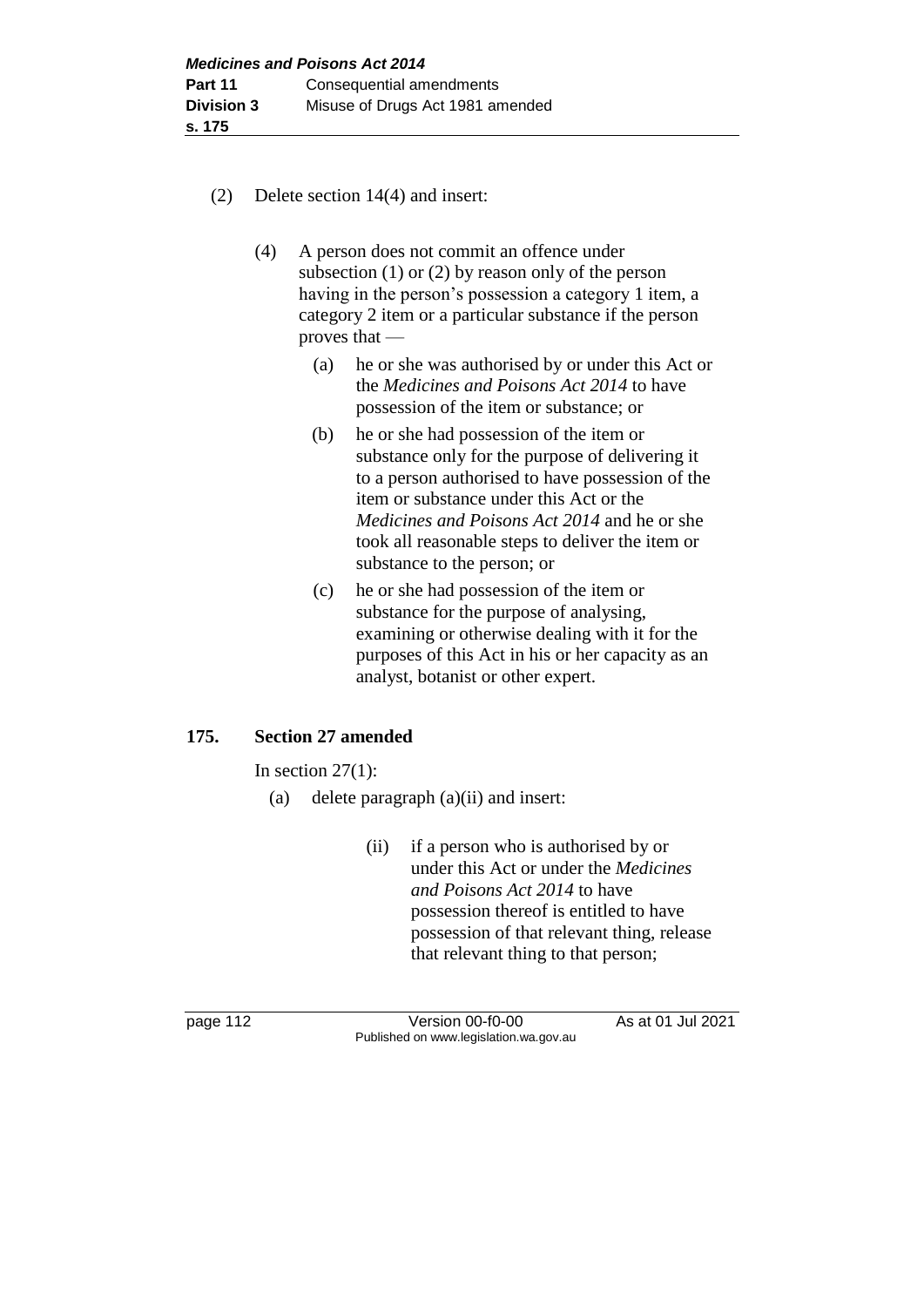(b) in paragraph (b) delete the passage that begins with "Act," and ends with "prescription" and insert:

> Act or by or under the *Medicines and Poisons Act 2014*

#### **176. Section 38D amended**

Delete section 38D(2) and insert:

(2) In any proceedings under this Act, production of a copy of any code adopted under the *Medicines and Poisons Act 2014* section 132 purporting to be certified by the CEO (Health) to be a true copy of the code as at any date or during any period is, without proof of the signature of the CEO (Health), sufficient evidence of the contents of the code as at that date or during that period.

## **177. Section 41 amended**

In section  $41(2)$ :

(a) delete "*Poisons Act 1964*," and insert:

*Medicines and Poisons Act 2014*,

(b) delete "*Poisons Act 1964*" and insert:

*Medicines and Poisons Act 2014*

## **178. Schedule I heading amended**

In the heading to Schedule I delete "*Poisons Act 1964*" and insert:

As at 01 Jul 2021 Version 00-f0-00 page 113 Published on www.legislation.wa.gov.au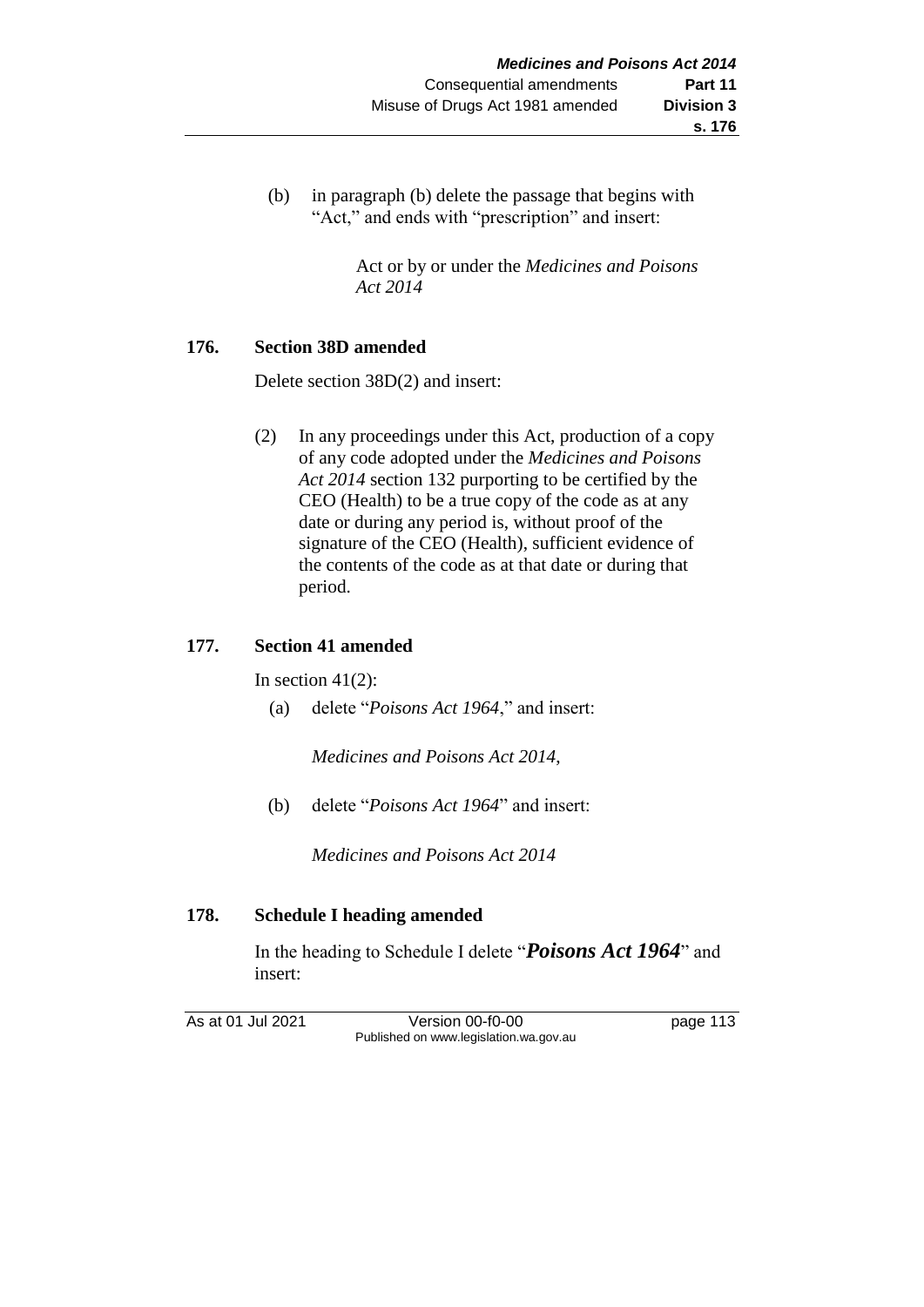# *Medicines and Poisons Act 2014*

| 179. | <b>Schedule II heading replaced</b> |
|------|-------------------------------------|
|      |                                     |

Delete the heading to Schedule II and insert:

# **Schedule II — Plants to which this Act applies**

#### **180. Schedule III amended**

| (1) | In Schedule III delete item 2 and insert:                                                                           |      |
|-----|---------------------------------------------------------------------------------------------------------------------|------|
| 2.  | ACETYLDIHYDROCODEINE (except when a<br>Schedule 2 or 4 poison as defined in the Medicines<br>and Poisons Act 2014)  | 6.0  |
| (2) | In Schedule III delete item 30 and insert:                                                                          |      |
| 30. | CODEINE (except when a Schedule 2, 3 or 4 poison<br>as defined in the <i>Medicines and Poisons Act 2014</i> )       | 30.0 |
| (3) | In Schedule III delete item 40 and insert:                                                                          |      |
| 40. | DIHYDROCODEINE (except when a Schedule 2 or 4<br>poison as defined in the <i>Medicines and Poisons</i><br>Act 2014) | 30.0 |
| (4) | In Schedule III delete item 90 and insert:                                                                          |      |
| 90. | MORPHINE DERIVATIVES (not specifically<br>included elsewhere in this Schedule or not a                              |      |

page 114 Version 00-f0-00 As at 01 Jul 2021 Published on www.legislation.wa.gov.au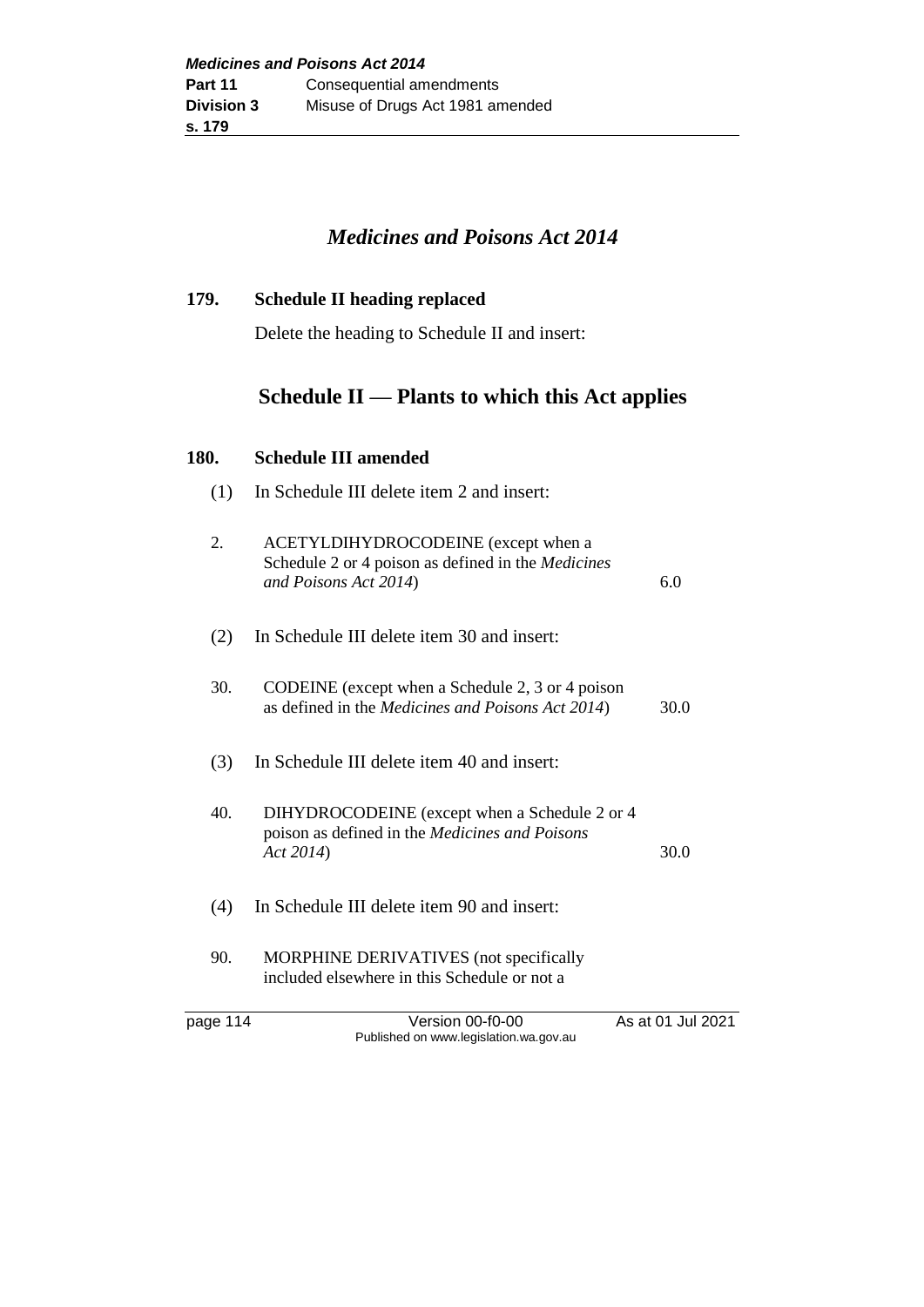|      | Schedule 2, 3, 4, 5, 6, 7, 8 or 9 poison as defined in<br>the Medicines and Poisons Act 2014)                      | 6.0      |
|------|--------------------------------------------------------------------------------------------------------------------|----------|
| (5)  | In Schedule III delete items 96 and 97 and insert:                                                                 |          |
| 96.  | NICOCODINE (except when a Schedule 2 or 4<br>poison as defined in the Medicines and Poisons<br>Act 2014)           | 6.0      |
| 97.  | NICODICODINE (except when a Schedule 2 or 4<br>poison as defined in the Medicines and Poisons<br>Act 2014)         | 6.0      |
| (6)  | In Schedule III delete item 100 and insert:                                                                        |          |
| 100. | NORCODEINE (except when a Schedule 2 or 4<br>poison as defined in the Medicines and Poisons<br>Act 2014)           | 6.0      |
| (7)  | In Schedule III delete item 123 and insert:                                                                        |          |
| 123. | PHOLCODINE (except when a Schedule 2 or 4<br>poison as defined in the Medicines and Poisons<br>Act 2014)           | 15.0     |
| 181. | <b>Schedule V amended</b>                                                                                          |          |
| (1)  | In Schedule V delete item 2 and insert:                                                                            |          |
| 2.   | ACETYLDIHYDROCODEINE (except when a<br>Schedule 2 or 4 poison as defined in the Medicines and<br>Poisons Act 2014) | 2.0      |
| (2)  | In Schedule V delete item 30 and insert:                                                                           |          |
| 30.  | CODEINE (except when a Schedule 2 or 4 poison as<br>defined in the Medicines and Poisons Act 2014)                 | 10.0     |
|      | As at 01 Jul 2021<br>Version 00-f0-00<br>Published on www.legislation.wa.gov.au                                    | page 115 |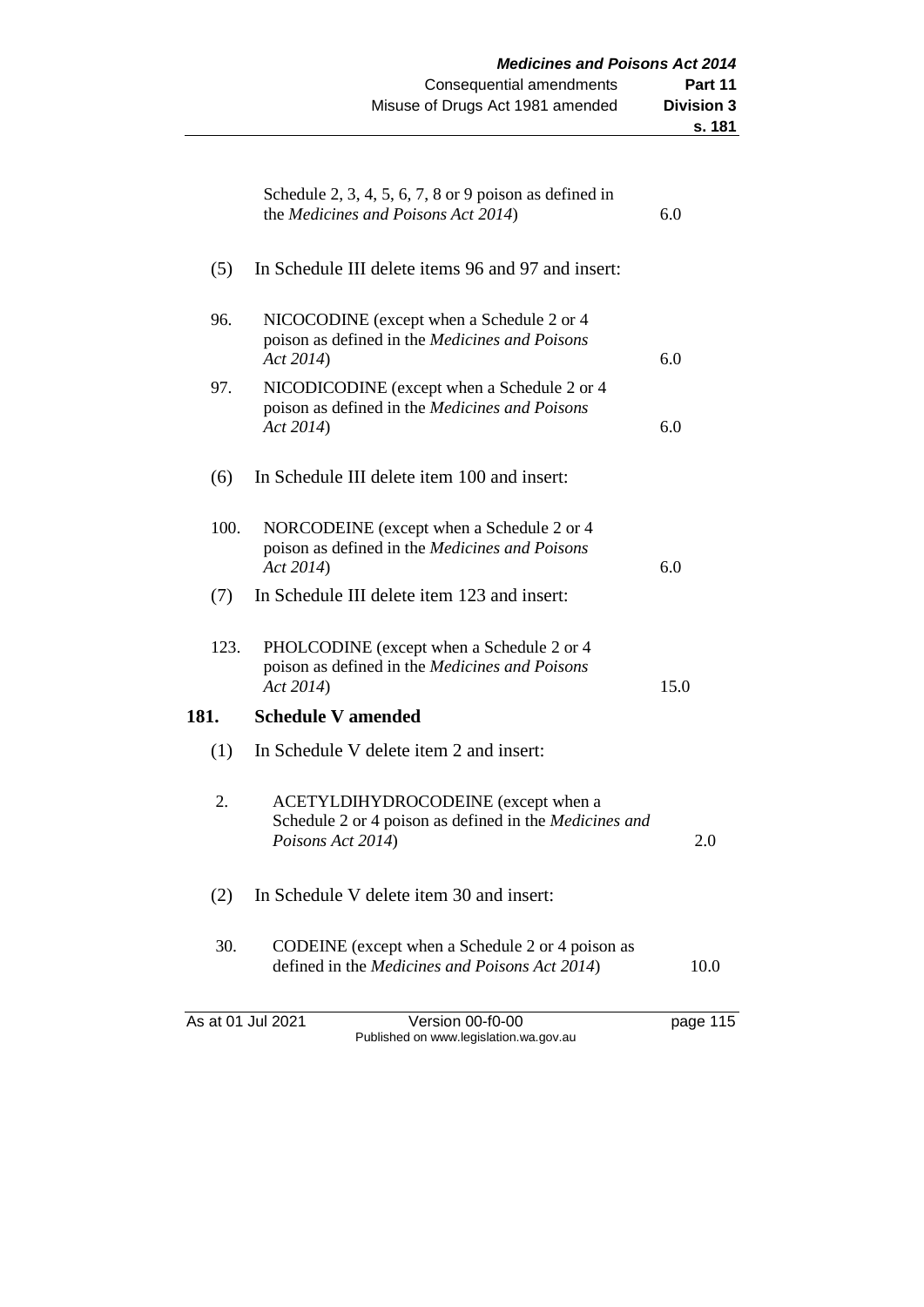| (3)  | In Schedule V delete item 41 and insert:                                                                                                                                                |      |
|------|-----------------------------------------------------------------------------------------------------------------------------------------------------------------------------------------|------|
| 41.  | DIHYDROCODEINE (except when a Schedule 2 or 4<br>poison as defined in the Medicines and Poisons<br>Act 2014)                                                                            | 10.0 |
| (4)  | In Schedule V delete item 92 and insert:                                                                                                                                                |      |
| 92.  | MORPHINE DERIVATIVES (not specifically<br>included elsewhere in this Schedule or not a<br>Schedule 2, 3, 4, 5, 6, 7, 8 or 9 poison as defined in the<br>Medicines and Poisons Act 2014) | 2.0  |
| (5)  | In Schedule V delete items 98 and 99 and insert:                                                                                                                                        |      |
| 98.  | NICOCODINE (except when a Schedule 2 or 4 poison<br>as defined in the Medicines and Poisons Act 2014)                                                                                   | 2.0  |
| 99.  | NICODICODINE (except when a Schedule 2 or 4<br>poison as defined in the Medicines and Poisons<br>Act 2014)                                                                              | 2.0  |
| (6)  | In Schedule V delete item 102 and insert:                                                                                                                                               |      |
| 102. | NORCODEINE (except when a Schedule 2 or 4 poison<br>as defined in the Medicines and Poisons Act 2014)                                                                                   | 2.0  |
| (7)  | In Schedule V delete item 125 and insert:                                                                                                                                               |      |
| 125. | PHOLCODINE (except when a Schedule 2 or 4 poison<br>as defined in the Medicines and Poisons Act 2014)                                                                                   | 5.0  |

page 116 Version 00-f0-00 As at 01 Jul 2021 Published on www.legislation.wa.gov.au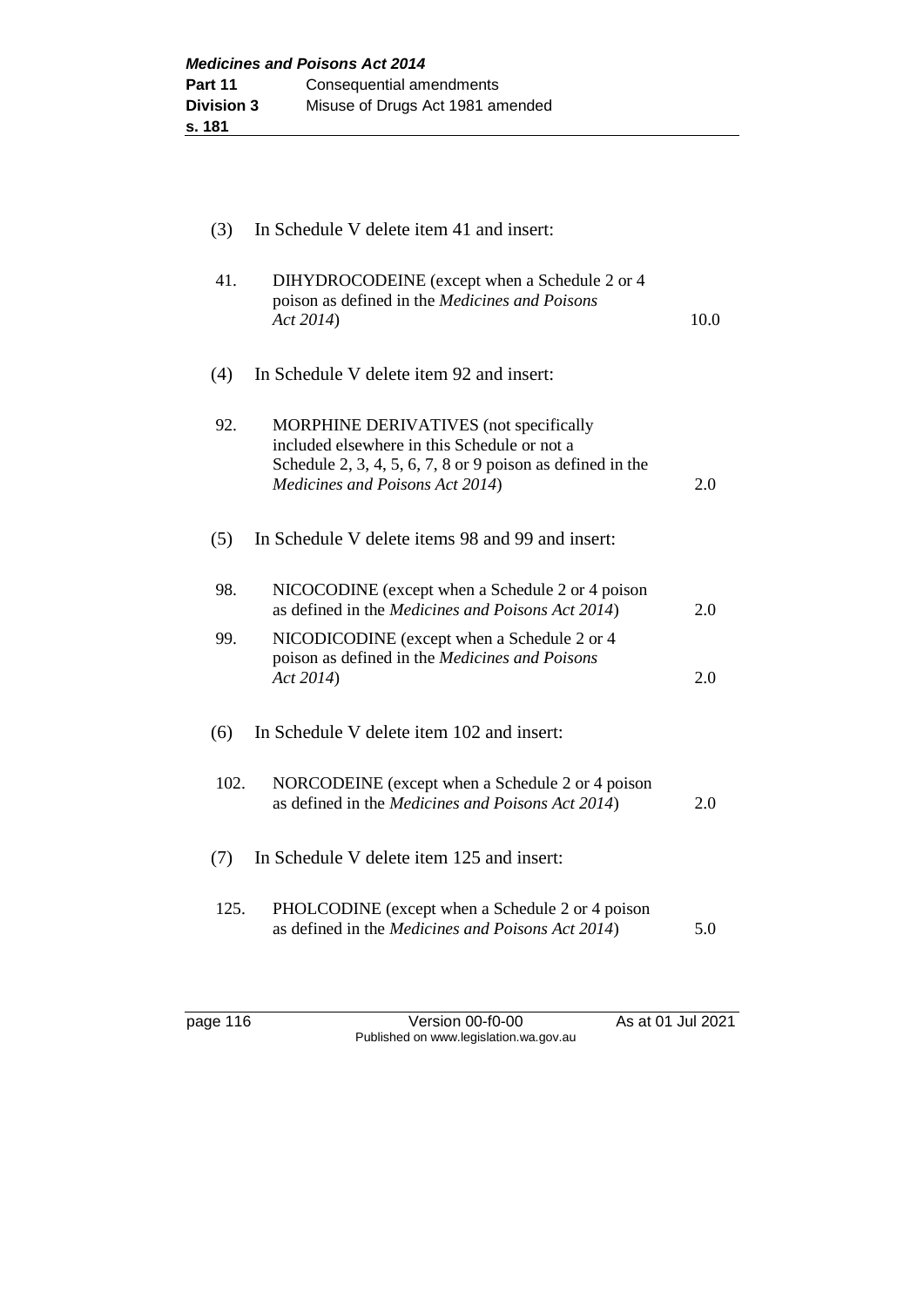## **Division 4 — Other Acts amended**

#### **182.** *Biosecurity and Agriculture Management Act 2007* **amended**

- (1) This section amends the *Biosecurity and Agriculture Management Act 2007*.
- (2) In section 4(2) delete paragraph (g) and insert:
	- (g) the *Medicines and Poisons Act 2014*;
- (3) In section 40(3) delete "*Poisons Act 1964*." and insert:

*Medicines and Poisons Act 2014*.

#### **183.** *Constitution Acts Amendment Act 1899* **amended**

- (1) This section amends the *Constitution Acts Amendment Act 1899*.
- (2) In Schedule V Part 3 delete the item relating to The Poisons Advisory Committee.

#### **184.** *Emergency Management Act 2005* **amended**

- (1) This section amends the *Emergency Management Act 2005*.
- (2) At the end of Part 6 Division 2 insert:

## **76A. Manufacture, supply and prescription of poisons**

(1) In this section each of the following terms has the meaning given in the *Medicines and Poisons Act 2014* section 3 — *CEO manufacture poison prescribe*

As at 01 Jul 2021 Version 00-f0-00 page 117 Published on www.legislation.wa.gov.au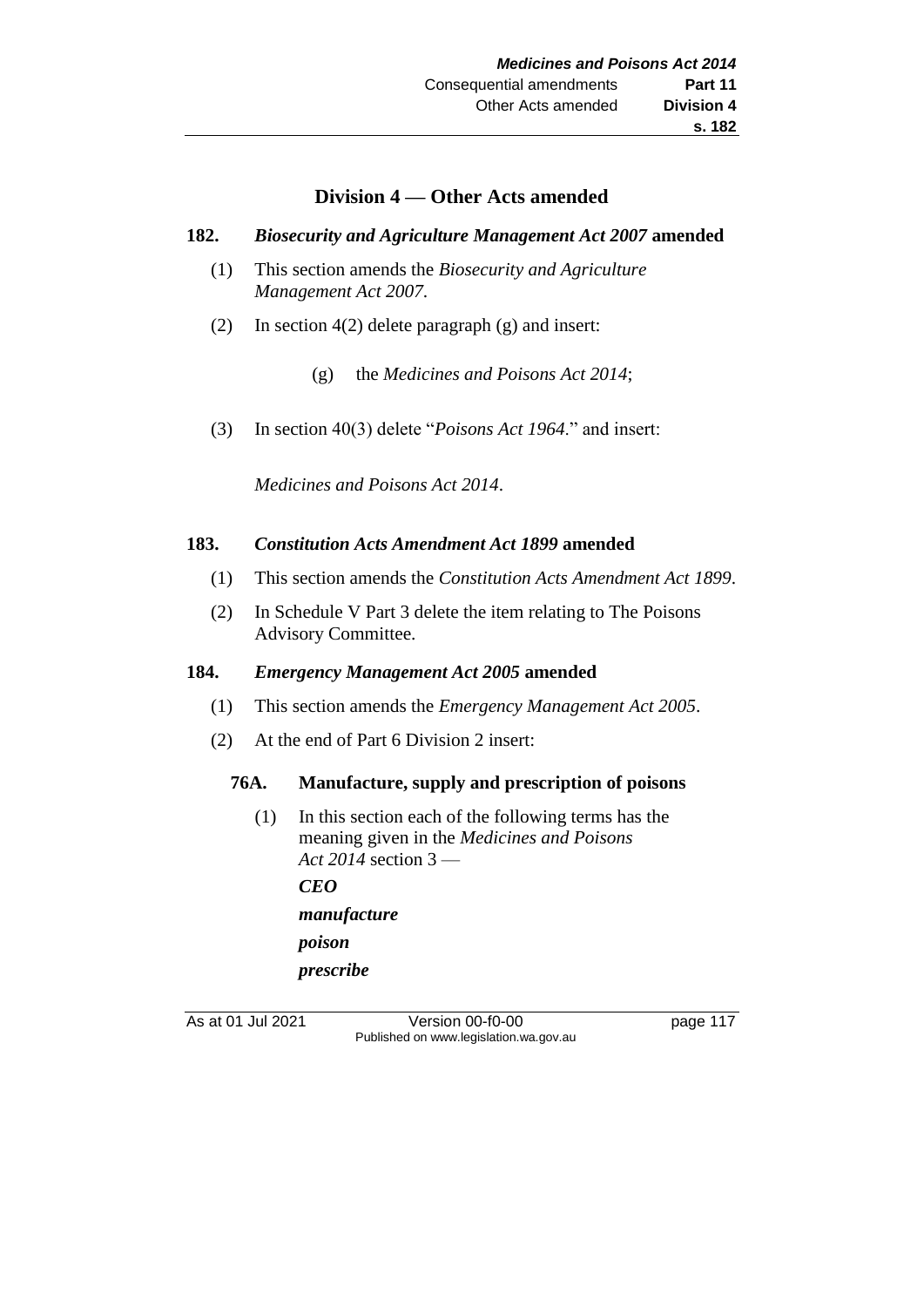#### *supply*

- (2) For the purposes of emergency management
	- (a) the CEO may authorise a person to administer, manufacture, supply or prescribe a poison; and
	- (b) during a state of emergency a person authorised under paragraph (a) may administer, manufacture, supply or prescribe a poison.
- (3) An authorisation under subsection  $(2)(a)$  is to specify —
	- (a) whether it applies to any state of emergency or is limited to a particular state of emergency; and
	- (b) the person, or class of persons, to whom it applies; and
	- (c) the poison, or a class of poisons, to which it applies; and
	- (d) the terms and conditions to which it is subject.
- (4) An authorisation under subsection  $(2)(a)$  may be given orally or in writing but if given orally is to be put in writing as soon as is practicable.
- (5) A failure to put an authorisation in writing does not invalidate the authorisation or anything done under the authorisation.
- (6) When exercising a power under subsection  $(2)(b)$  a person is to comply with —
	- (a) the terms and conditions of the authorisation; and
	- (b) any directions of the CEO or State Emergency Coordinator.

page 118 Version 00-f0-00 As at 01 Jul 2021 Published on www.legislation.wa.gov.au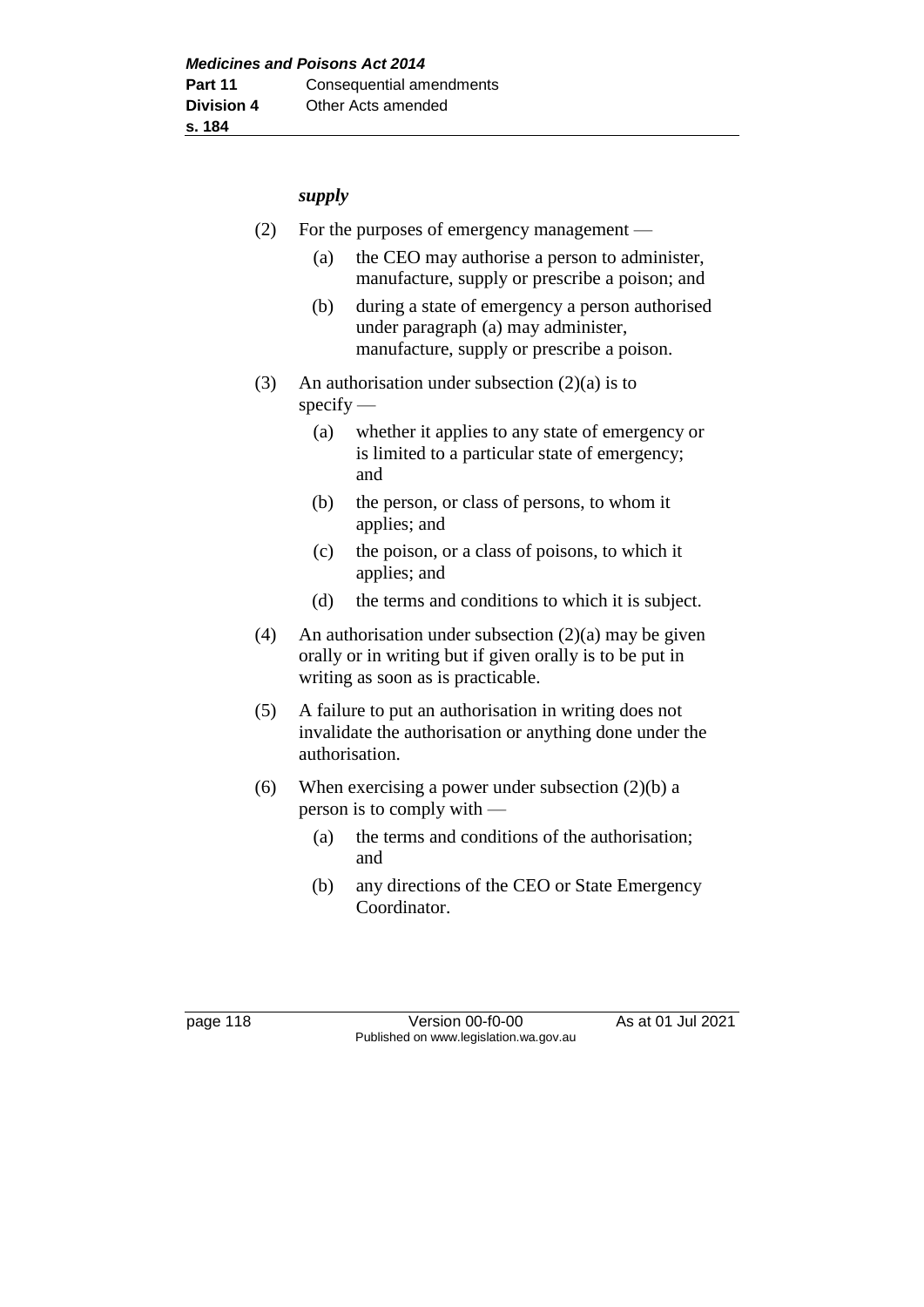(7) This section applies despite any provision of the *Medicines and Poisons Act 2014* or the *Misuse of Drugs Act 1981*.

## **185.** *Fair Trading Act 2010* **amended**

- (1) This section amends the *Fair Trading Act 2010*.
- (2) In Schedule 1:
	- (a) delete "*Poisons Act 1964*";
	- (b) insert in alphabetical order:

*Medicines and Poisons Act 2014*

#### **186.** *Pharmacy Act 2010* **amended**

- (1) This section amends the *Pharmacy Act 2010*.
- (2) In section 3(1) delete the definition of *the practice of pharmacy* and insert:

*the practice of pharmacy* includes to —

- (a) compound, dispense or otherwise supply medicines or drugs; and
- (b) advise or counsel on the effective and safe use of medicines or drugs.
- (3) In section 3(1) in the definition of *dispense* delete "*Poisons Act 1964* section 5(1)," and insert:

*Medicines and Poisons Act 2014* section 3,

As at 01 Jul 2021 Version 00-f0-00 page 119 Published on www.legislation.wa.gov.au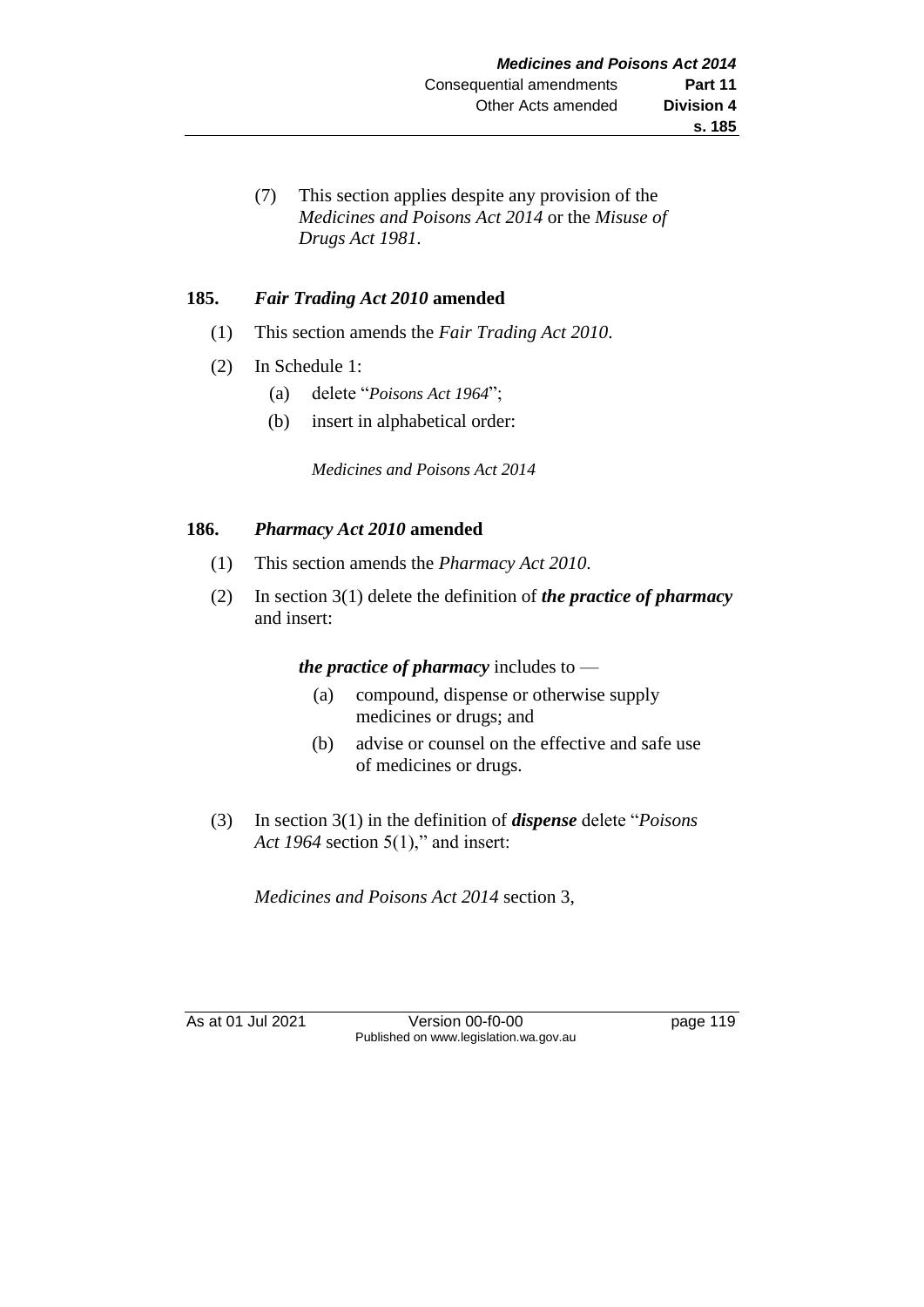(4) In section 3(1) in the definition of *pharmacy business* paragraph (d) delete "*Poisons Act 1964*" and insert:

*Medicines and Poisons Act 2014*

(5) After section 50 insert:

## **51A. Requirement to notify recording of information on register**

- $(1)$  In this section *CEO* has the meaning given in the *Medicines and Poisons Act 2014* section 3.
- (2) The Board is required to notify the CEO of information recorded in the register as soon as is practicable after the information is recorded.

## **187.** *Police (Medical and Other Expenses for Former Officers) Act 2008* **amended**

- (1) This section amends the *Police (Medical and Other Expenses for Former Officers) Act 2008*.
- (2) In section 4(3)(a) delete "*Poisons Act 1964* section 5(1)," and insert:

*Medicines and Poisons Act 2014* section 77(1),

## **188.** *Road Traffic Act 1974* **amended**

(1) This section amends the *Road Traffic Act 1974.*

page 120 Version 00-f0-00 As at 01 Jul 2021 Published on www.legislation.wa.gov.au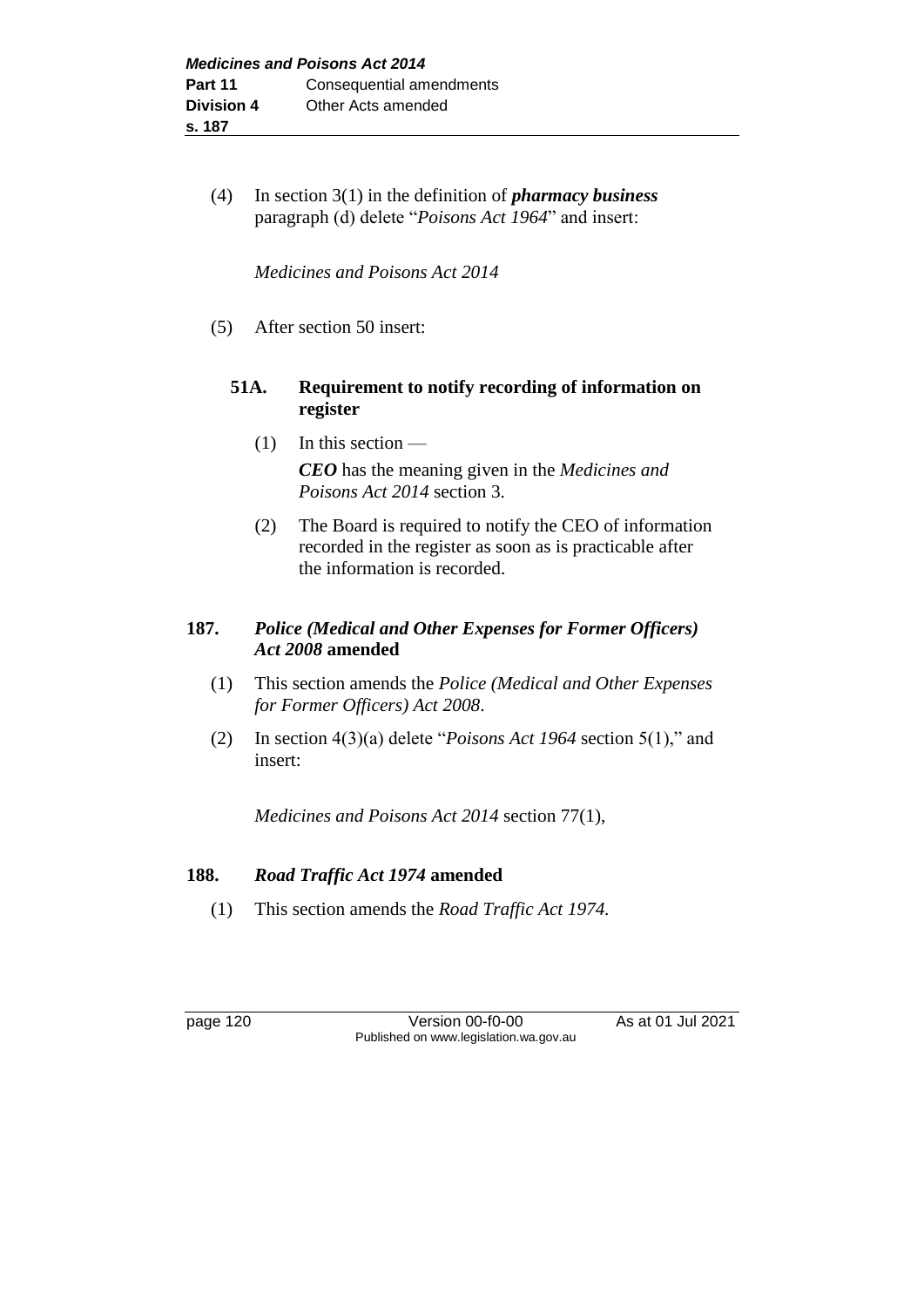- (2) In section 65 in the definition of *drug* delete paragraph (b) and insert:
	- (b) a Schedule 4 poison as defined in the *Medicines and Poisons Act 2014* section 3; or

#### **189.** *Tobacco Products Control Act 2006* **amended**

- (1) This section amends the *Tobacco Products Control Act 2006*.
- (2) In the Glossary in the definition of *tobacco product* delete paragraph (d) and insert:
	- (d) nicotine, or a product that contains nicotine, in a form that is a poison within the meaning of the *Medicines and Poisons Act 2014* section 3; or

## **190.** *Veterinary Chemical Control and Animal Feeding Stuffs Act 1976* **amended**

- (1) This section amends the *Veterinary Chemical Control and Animal Feeding Stuffs Act 1976*.
- (2) In section 9 delete "*Poisons Act 1964*," (each occurrence) and insert:

*Medicines and Poisons Act 2014*,

## **191.** *Workers' Compensation and Injury Management Act 1981* **amended**

(1) This section amends the *Workers' Compensation and Injury Management Act 1981*.

As at 01 Jul 2021 Version 00-f0-00 page 121 Published on www.legislation.wa.gov.au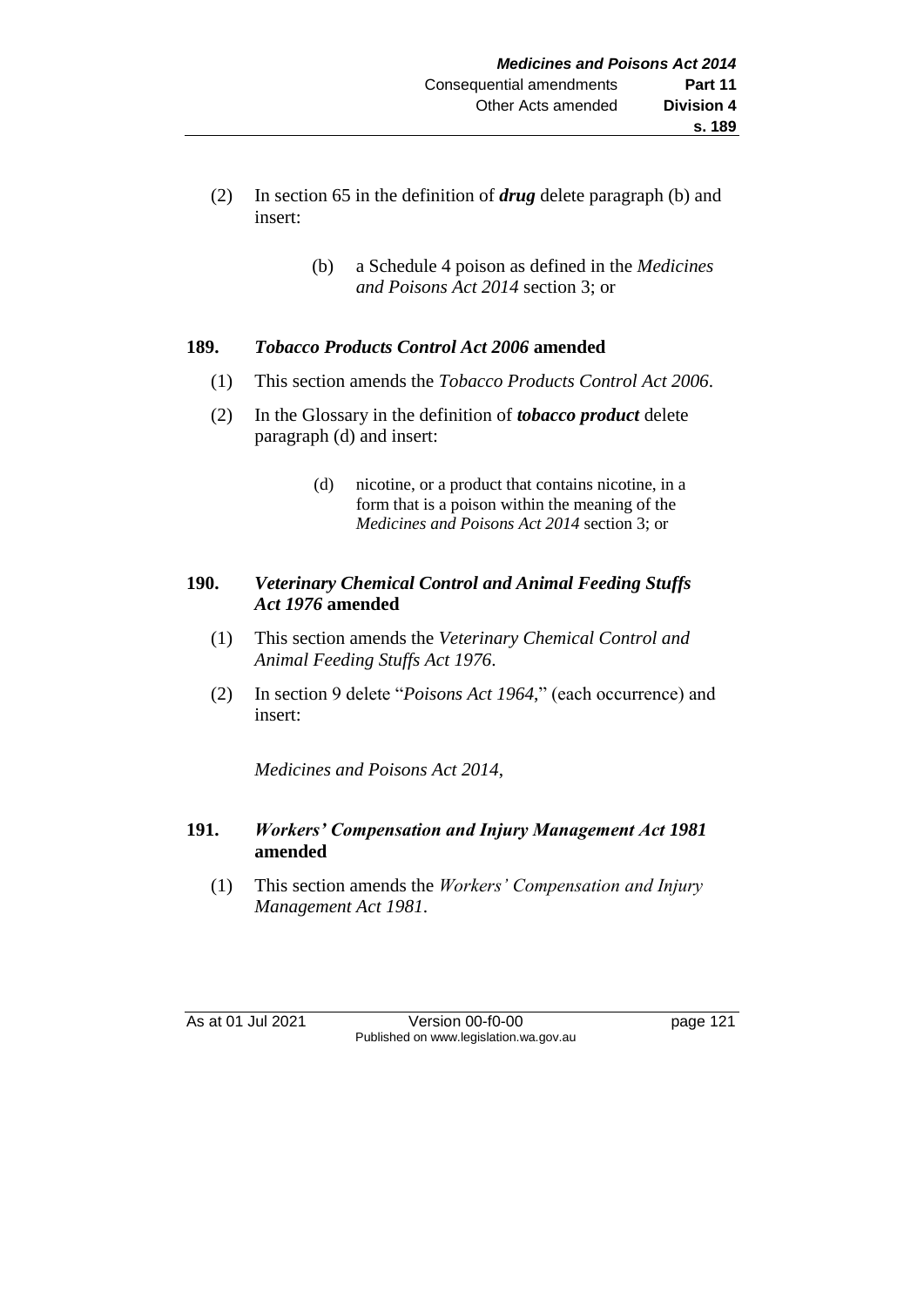(2) In section 5(1) delete the definition of *drug of addiction* and insert:

> *drug of addiction* has the meaning given in the *Misuse of Drugs Act 1981* section 3(1);

page 122 Version 00-f0-00 As at 01 Jul 2021 Published on www.legislation.wa.gov.au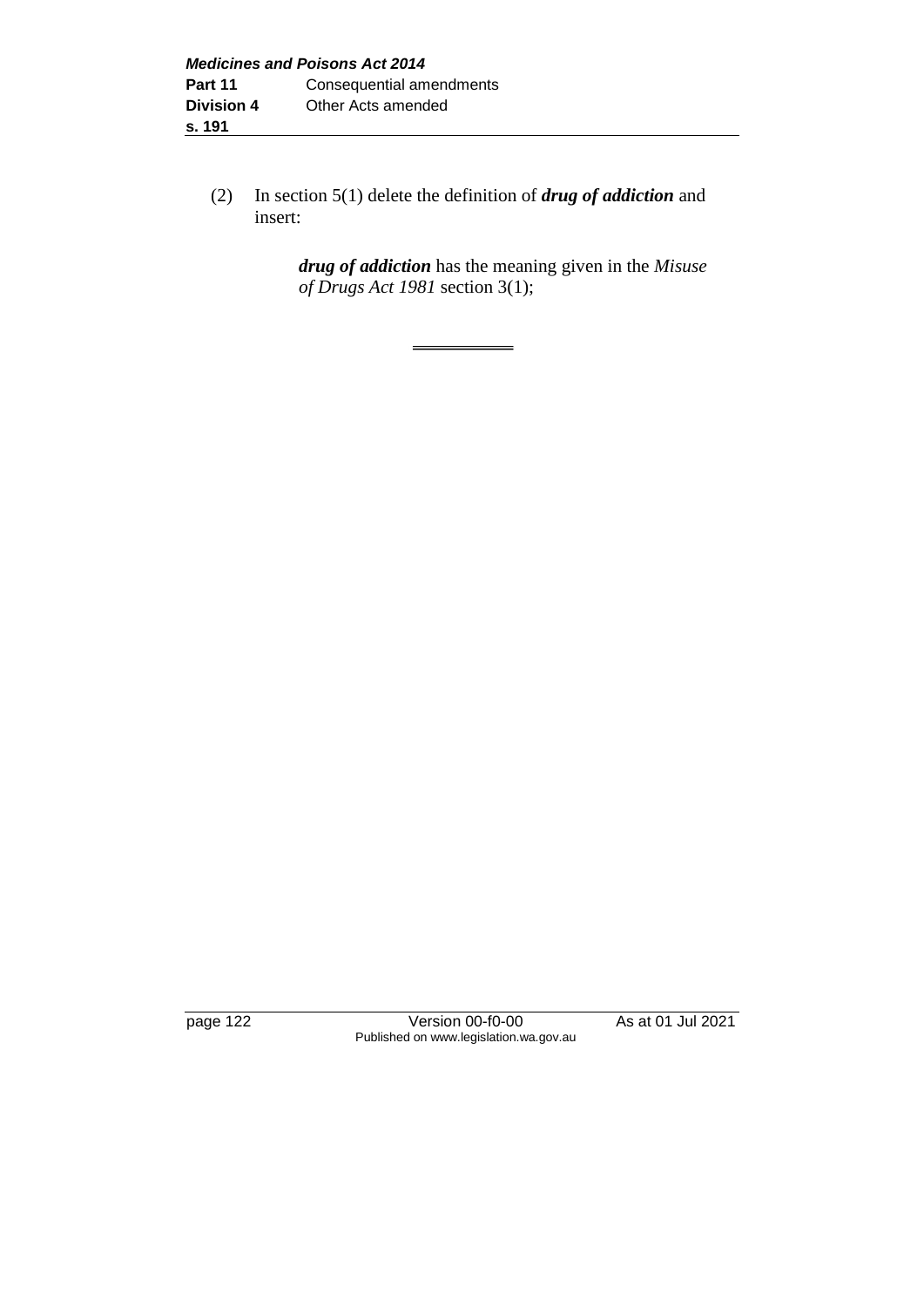# **Notes**

This is a compilation of the *Medicines and Poisons Act 2014* and includes amendments made by other written laws. For provisions that have come into operation see the compilation table. For provisions that have not yet come into operation see the uncommenced provisions table.

## **Compilation table**

| <b>Short title</b>                                                                  | <b>Number</b><br>and year | Assent      | Commencement                                                                                                                                             |
|-------------------------------------------------------------------------------------|---------------------------|-------------|----------------------------------------------------------------------------------------------------------------------------------------------------------|
| <i>Medicines and Poisons</i><br>Act 2014 (other than<br>s. $14(2)$                  | 13 of 2014                | 2 Jul 2014  | s. 1 and 2: 2 Jul 2014 (see<br>s. $2(a)$ ;<br>Act other than s. 1, 2 and $14(2)$ :<br>30 Jan 2017 (see s. 2(b) and<br><i>Gazette</i> 17 Jan 2017 p. 403) |
| <b>Public Health</b><br><i>(Consequential Provisions)</i><br>Act 2016 Pt. 3 Div. 20 | 19 of 2016                | 25 Jul 2016 | 24 Jan 2017 (see s. $2(1)(c)$ and<br><i>Gazette</i> 10 Jan 2017 p. 165)                                                                                  |
| Local Government<br><b>Legislation Amendment</b><br>Act 2016 Pt. 3 Div. 23          | 26 of 2016                | 21 Sep 2016 | 21 Jan 2017 (see s. 2(b) and<br><i>Gazette</i> 20 Jan 2017 p. 648)                                                                                       |
| Voluntary Assisted Dying<br>Act 2019 Pt. 12 Div. 5                                  | 27 of 2019                | 19 Dec 2019 | 1 Jul 2021 (see s. 2(b) and<br>SL 2021/83 cl. 2)                                                                                                         |

## **Uncommenced provisions table**

To view the text of the uncommenced provisions see *Acts as passed* on the WA Legislation website.

| <b>Short title</b>                                                           | <b>Number</b><br>and year | Assent      | Commencement                          |
|------------------------------------------------------------------------------|---------------------------|-------------|---------------------------------------|
| <i>Medicines and Poisons</i><br>Act 2014 s. $14(2)$                          | 13 of 2014                | 2 Jul 2014  | To be proclaimed (see s. $2(b)$ )     |
| Public Health<br><i>(Consequential Provisions)</i><br>Act 2016 Pt. 5 Div. 14 | 19 of 2016                | 25 Jul 2016 | To be proclaimed (see<br>s. $2(1)(c)$ |

As at 01 Jul 2021 Version 00-f0-00 page 123 Published on www.legislation.wa.gov.au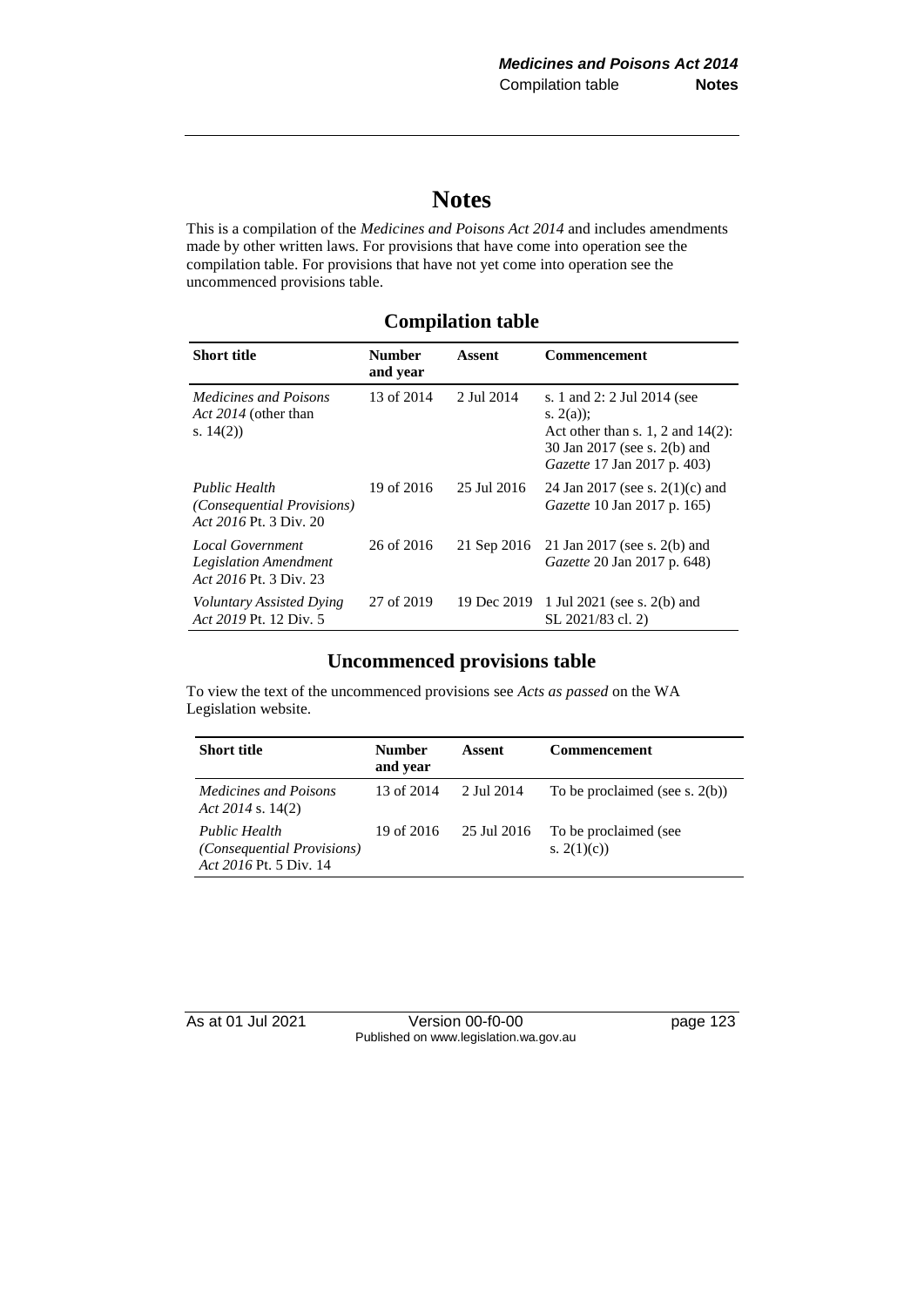#### Defined terms

# **Defined terms**

[This is a list of terms defined and the provisions where they are defined. The list is not part of the law.]

page 124

Version 00-f0-00<br>Published on www.legislation.wa.gov.au

As at 01 Jul 2021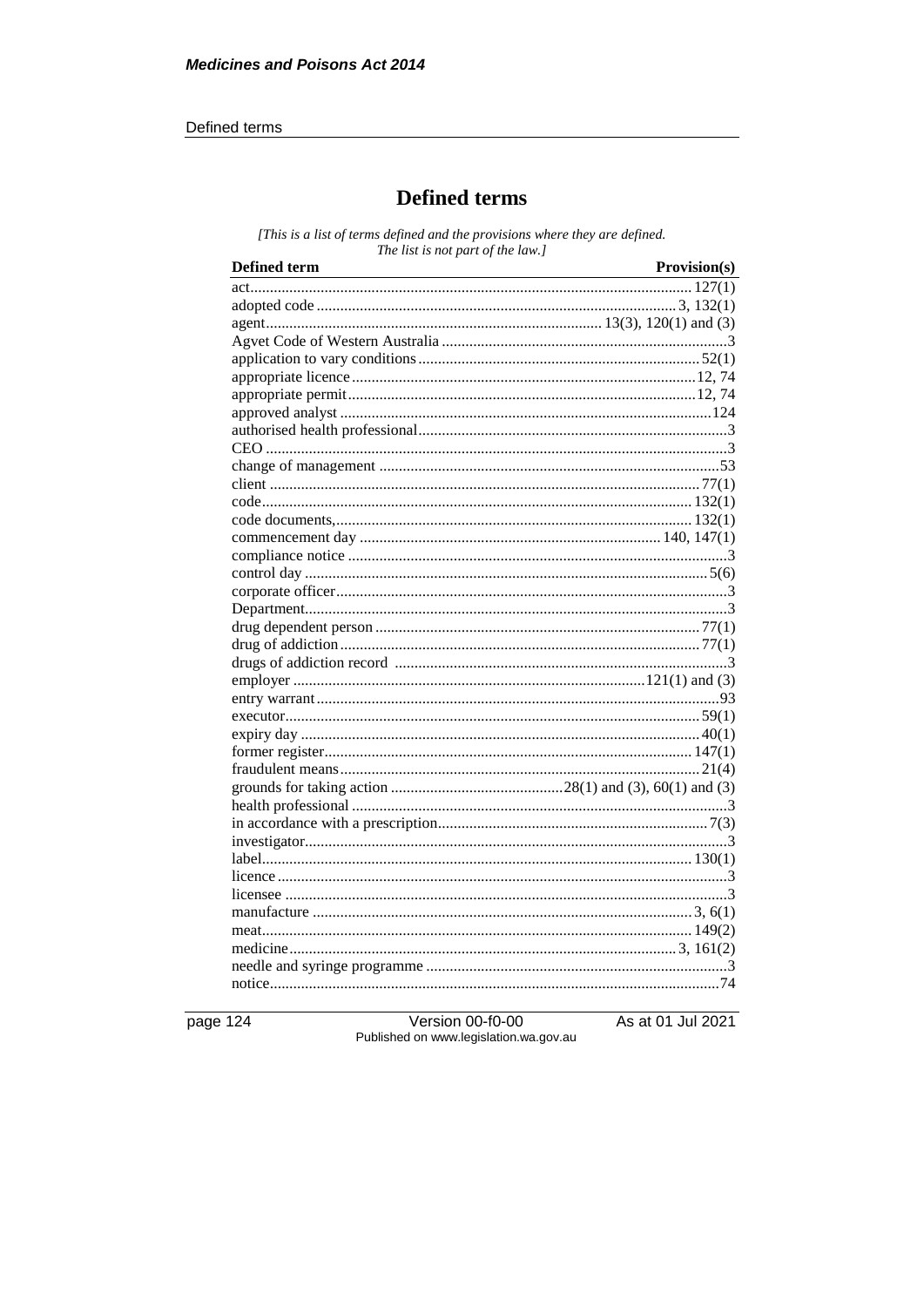As at 01 Jul 2021

Version 00-f0-00<br>Published on www.legislation.wa.gov.au

page 125